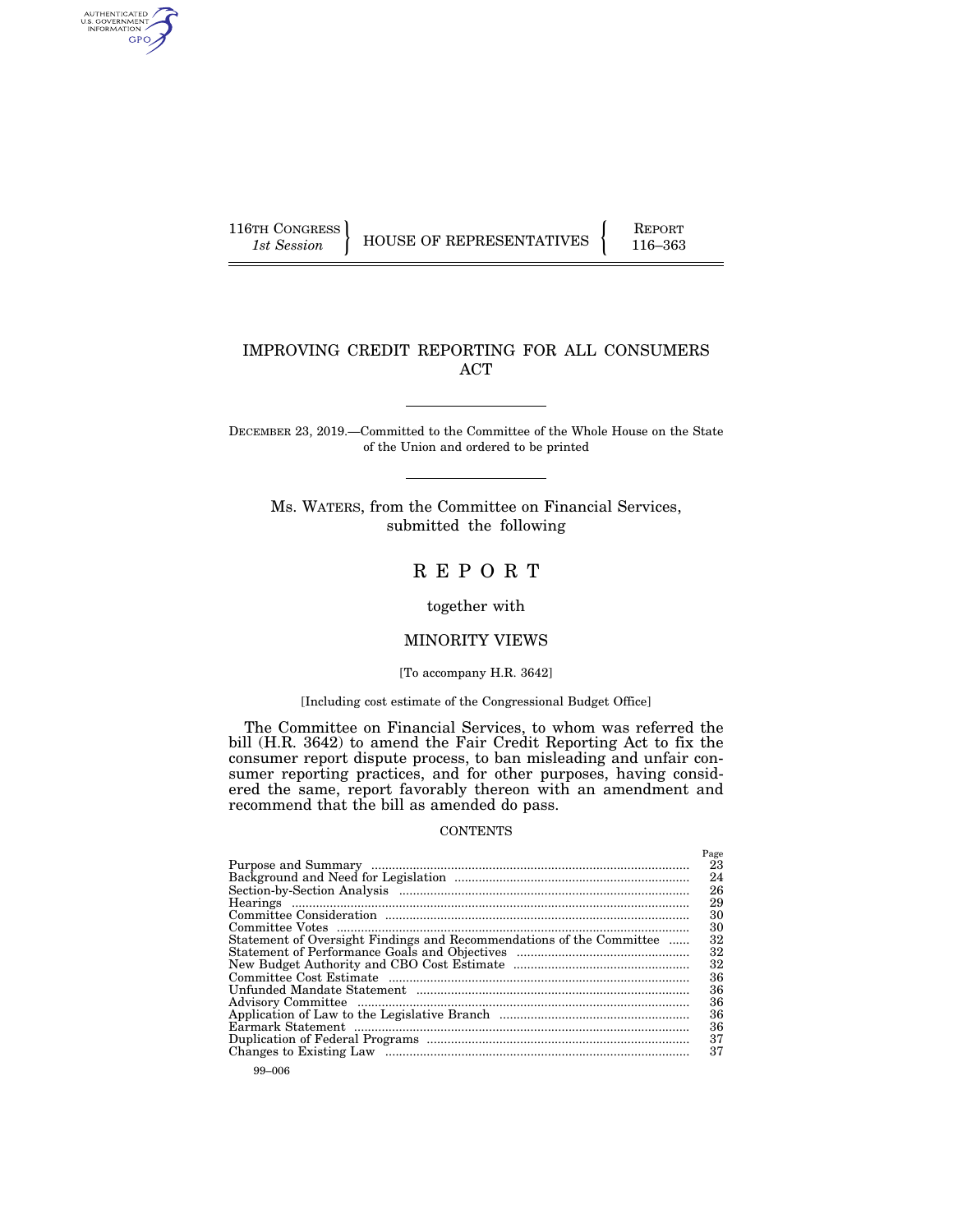The amendment is as follows:

## Strike all after the enacting clause and insert the following:

#### **SECTION 1. SHORT TITLE; TABLE OF CONTENTS.**

(a) SHORT TITLE.—This Act may be cited as the ''Improving Credit Reporting for All Consumers Act''.

(b) TABLE OF CONTENTS.—The table of contents for this Act is as follows:

- Sec. 1. Short title; table of contents. Sec. 2. Findings. Sec. 3. Effective date.
- 
- Sec. 4. Consumer Bureau rulemaking.

#### TITLE I—IMPROVEMENTS TO THE DISPUTE PROCESS

- 
- 
- 
- 
- 
- 
- Sec. 101. Dispute procedures and disclosures relating to reinvestigations.<br>Sec. 102. Consumer awareness of dispute rights.<br>Sec. 103. Maintenance of records by furnishers.<br>Sec. 104. Duties of furnishers relating to dispute
- 
- 

#### TITLE II—PROHIBITION ON MISLEADING AND UNFAIR CONSUMER REPORTING PRACTICES

- Sec. 201. Prohibition on automatic renewals for promotional consumer reporting and credit scoring products
- and services. Sec. 202. Prohibition on misleading and deceptive marketing related to the provision of consumer reporting and
- credit scoring products and services.<br>
Sec. 203. Prohibiton on excessive direct-to-consumer sales.<br>
Sec. 204. Fair access to consumer reporting and credit scoring disclosures for nonnative English speakers and<br>
the visuall
- 
- 

#### **SEC. 2. FINDINGS.**

Congress finds the following:

(1) GENERAL FINDINGS.—

(A) Consumer reporting agencies ("CRAs") are companies that collect, compile, and provide information about consumers in the form of consumer reports for certain permissible statutory purposes under the Fair Credit Reporting Act (15 U.S.C. 1681 et seq.) (''FCRA''). The three largest CRAs in this country are Equifax, TransUnion, and Experian. These CRAs are referred to as nationwide CRAs and the reports that they prepare are commonly referred to as credit reports. Furnishers, such as creditors, lenders, and debt collection agencies, voluntarily submit information to CRAs about their accounts such as the total amount for each loan or credit limit for each credit card and the consumer's payment history on these products. Reports also include identifying information about a consumer, such as their birthdate, previous mailing addresses, and current and previous employers.

(B) In a December 2012 paper, ''Key Dimensions and Processes in the U.S. Credit Reporting System: A review for how the nation's largest credit bureaus manage consumer data'', the Bureau of Consumer Financial Protection (''Consumer Bureau'') noted that the three nationwide CRAs maintain credit files on approximately 200 million adults and receive information from about 10,000 furnishers. On a monthly basis, these furnishers provide information on over 1.3 billion consumer credit accounts or other trade lines.

(C) The 10 largest institutions furnishing credit information to each of the nationwide CRAs account for more than half of all accounts reflected in consumers' credit files.

(D) Consumer reports play an increasingly important role in the lives of American consumers. Most creditors, for example, review these reports to make decisions about whether to extend credit to consumers and what terms and conditions to offer them. As such, information contained in these reports affects whether a person is able to get a private education loan to pay for college costs, to secure a mortgage loan to buy a home, or to obtain a credit card, as well as the terms and conditions under which consumer

credit products or services are offered to them. (E) Credit reports are also increasingly used for many noncredit decisions, including by landlords to determine whether to rent an apartment to a prospective tenant and by employers to decide whether to hire potential job applicants or to offer a promotion to existing employees.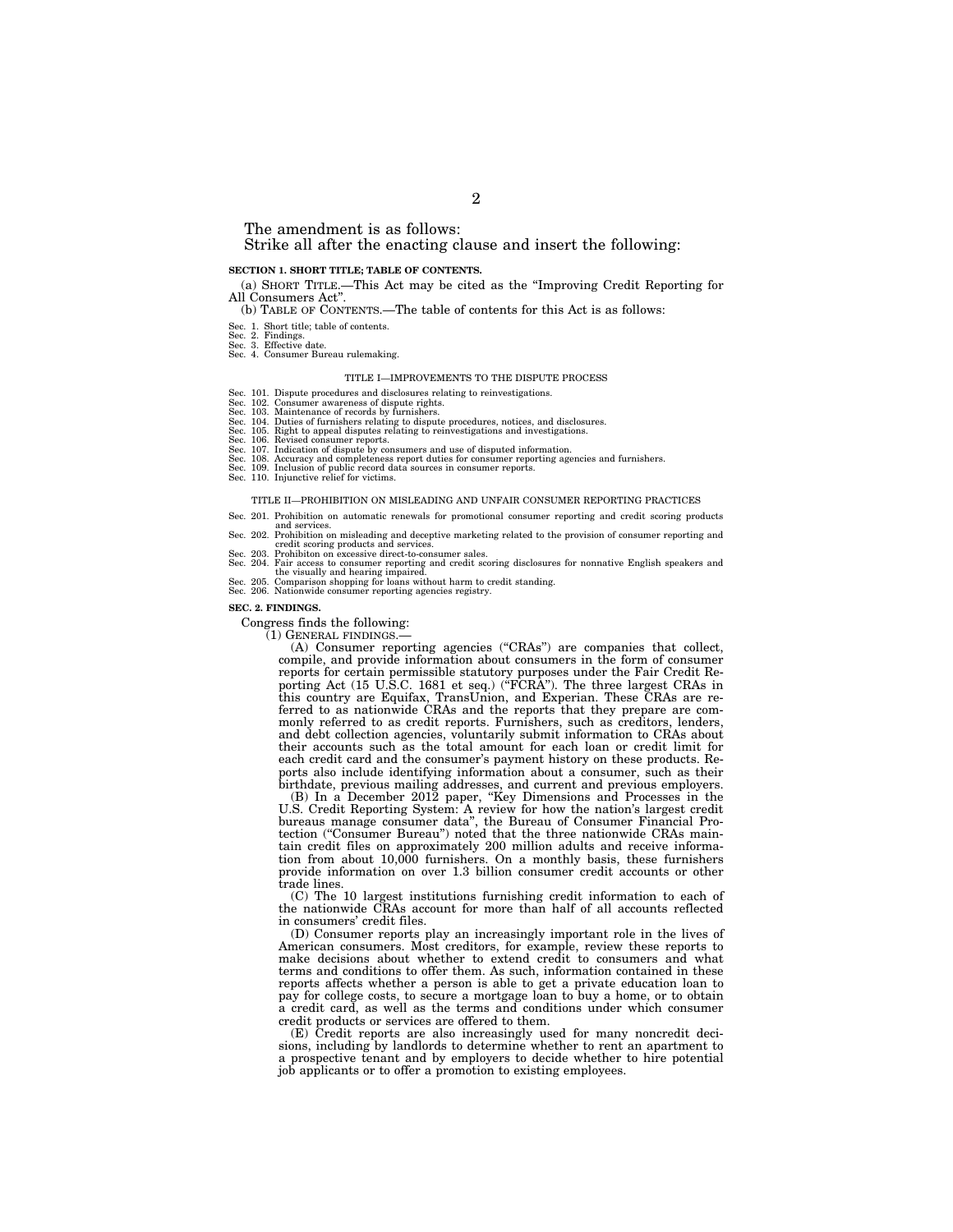(F) CRAs have a statutory obligation to verify independently the accuracy and completeness of information included on the reports that they provide.

(G) The nationwide CRAs have failed to establish and follow reasonable procedures, as required by existing law, to establish the maximum level of accuracy of information contained on consumer reports. Given the repeated failures of these CRAs to comply with accuracy requirements on their own, legislation is intended to provide them with detailed guidance improving the accuracy and completeness of information contained in consumer reports, including procedures, policies, and practices that these CRAs should already be following to ensure full compliance with their existing obligations.

(H) The presence of inaccurate or incomplete information on these reports can result in substantial financial and emotional harm to consumers. Credit reporting errors can lead to the loss of a new employment opportunity or a denial of a promotion in an existing job, stop someone from being able to access credit on favorable terms, prevent a person from obtaining rental housing, or even trigger mental distress.

(I) Current industry practices impose an unfair burden of proof on consumers trying to fix errors on their reports.

(J) Consumer reports containing inaccurate or incomplete credit information also undermine the ability of creditors and lenders to effectively and accurately underwrite and price credit.

(K) Recognizing that credit reporting affects the lives of almost all consumers in this country and that the consequences of errors on a consumer report can be catastrophic for a consumer, the Consumer Bureau began accepting consumer complaints about credit reporting in October 2012.

(L) As of February 2017, the Consumer Bureau has handled approximately 185,717 credit reporting complaints, making credit reporting consistently the third most-complained-about subject matter on which the Consumer Bureau accepts consumer complaints.

(M) In the ''Monthly Complaint Report Volume 20'', released in February 2017, the Consumer Bureau noted that 76 percent of credit reporting complaints involved incorrect information on reports, with consumers frequently expressing their frustrations about the burdensome and time-consuming process to disputing items.

(N) Other common types of credit reporting complaints submitted to the Consumer Bureau related to the improper use of a report, trouble obtaining a report or credit score, CRAs' investigations, and credit monitoring or identity protection.

 $(0)$  In the summer 2015 "Supervisory Highlights", the Consumer Bureau noted that one or more of the largest CRAs failed to adequately oversee furnishers to ensure that they were adhering to the CRA's vetting policies and to establish proper procedures to verify public record information.

(P) According to the fall 2016 ''Supervisory Highlights'', Consumer Bureau examiners determined that one or more debt collectors never investigated indirect disputes that lacked detail or were not accompanied by attachments with relevant information from the consumer. Examiners also found that notifications sent to consumers about disputes considered frivolous failed to identify for the consumers the type of material that they could provide in order for the debt collector to complete the investigation of the disputed item.

(Q) A February 2014 Consumer Bureau report titled ''Credit Reporting Complaint Snapshot'' found that consumers are confused about the extent to which the nationwide CRAs are required to provide them with validation and documentation of a debt that appears on their credit report.

(R) As evidence that the current system lacks sufficient market incentives for CRAs to develop more robust procedures to increase the accuracy and completeness of information on credit reports, litigation discovery documented by the National Consumer Law Center (''NCLC''), as part of a January 2009 report titled, ''Automated Injustice: How a Mechanized Dispute System Frustrates Consumers Seeking to Fix Errors in Their Credit Reports'', showed that at least two of the three largest CRAs use quota systems to force employees to process disputes hastily and without the opportunity for conducting meaningful investigations. At least one nationwide CRA only allowed dispute resolution staff five minutes to handle a consumer's call. Furthermore, these CRAs were found to have awarded bonuses for meeting quotas and punished those who didn't meet production numbers with probation.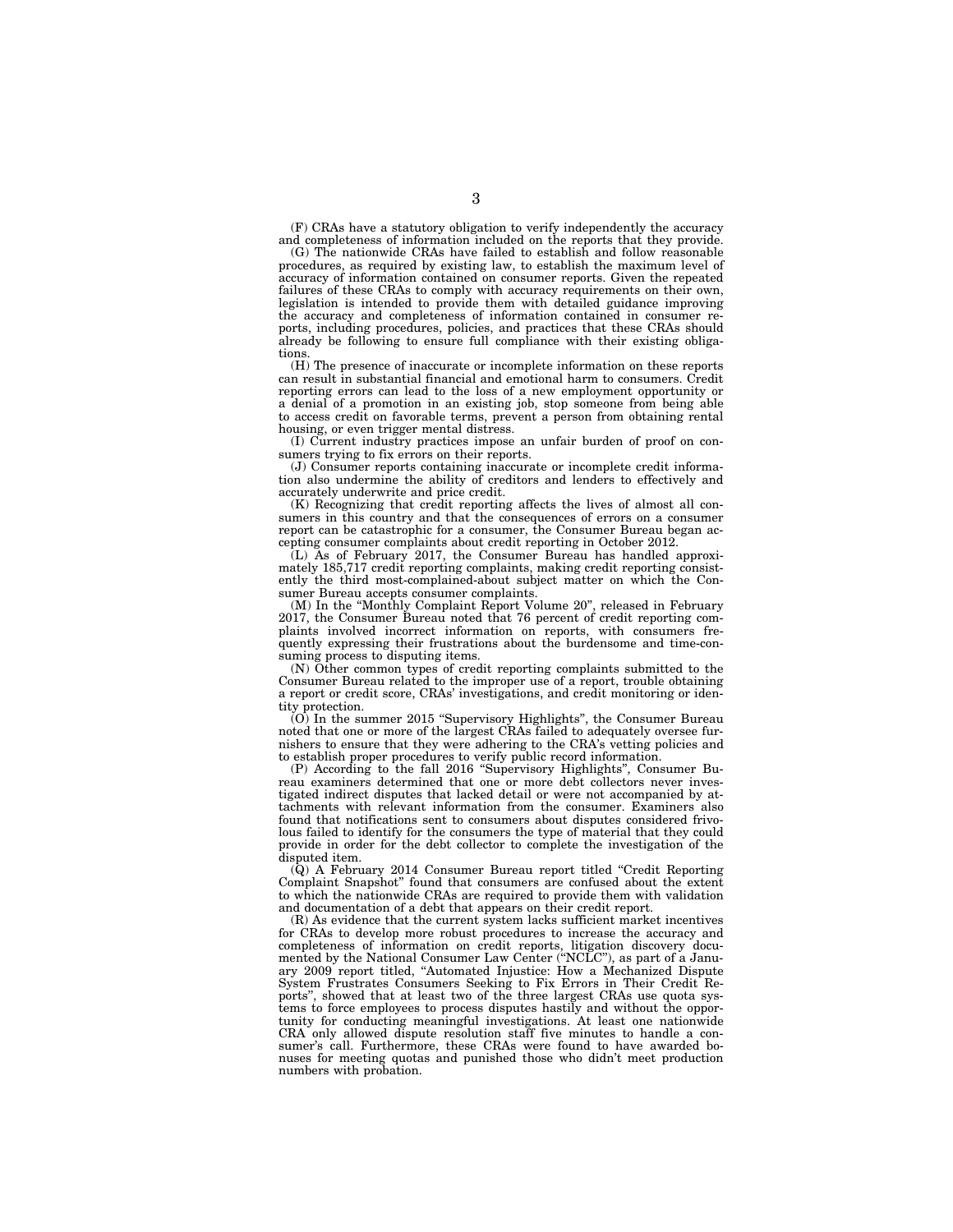(S) Unlike most other business relationships, where consumers can register their satisfaction or unhappiness with a particular credit product or service simply by taking their business elsewhere, consumers have no say in whether their information is included in the CRAs databases and limited legal remedies to hold the CRAs accountable for inaccuracies or poor service.

(T) Accordingly, despite the existing statutory mandate for CRAs to follow reasonable procedures to assure the maximum possible accuracy of the information whenever they prepare consumer reports, numerous studies, the high volume of consumer complaints submitted to the Consumer Bureau about incorrect information on consumer reports, and supervisory activities by the Consumer Bureau demonstrate that CRAs continue to skirt their obligations under the law.<br>(2) INCORRECT INFORMATION ON CONSUMER REPORTS.

(A) Consumers are entitled to dispute errors on their consumer reports with either the CRA, who issued the report, or directly with furnishers, who supplied the account information to the CRA, and request that mistakes be deleted or removed. Consumers, who believe an investigation has not cor-rectly resolved their dispute, however, have few options, other than requesting that a statement about the dispute be included with their future reports.

(B) CRAs have a statutory obligation under the FCRA to perform a reasonable investigation by conducting a substantive and searching inquiry when a consumer disputes an item on their report. In doing so, CRAs must conduct an independent review about the accuracy of any disputed item and cannot merely rely on a furnisher's "rubber-stamp" verification of the integrity of the information they have provided to CRAs.

(C) The Federal Trade Commission (''FTC''), in a ''Report to Congress Under Section 319 of the Fair and Accurate Credit Transactions Act of 2003'' released in December 2012, found that 26 percent of survey participants identified at least one potentially material error on their consumer reports, and 13 percent experienced a change in their credit score once the error was fixed.

(D) Consumer Bureau examiners have identified repeated deficiencies with the nationwide CRAs' information collection. In the summer 2015 ''Supervisory Highlights'' released in June 2015, the Consumer Bureau noted continued weaknesses with CRAs' methods and processes for assuring maximum possible accuracy in their reports. Examiners also found, with certain exceptions, no quality control policies and procedures in place to test consumer reports for accuracy.

(E) In its ''Credit Reporting Complaint Snapshot'' released in February 2014, the Consumer Bureau found that consumers were uncertain about the depth and validity of the investigations performed about a disputed item. Consumers also expressed frustration that, even though they provided supporting materials that they believed demonstrated the inaccuracy of the information provided by furnishers, errors continued to remain on their reports.

(F) In the winter 2015 ''Supervisory Highlights'' released in March 2015, the Consumer Bureau reported that one or more nationwide CRAs failed to adequately fulfill their dispute-handling obligations, including by not forwarding to furnishers all relevant information found in letters and supporting documents supplied by consumers when they submitted disputes failing to notify consumers that they had completed investigations, and not providing consumers with the results of the CRAs' reviews about their disputes.

(G) Consumer Bureau examiners also noted in the fall 2016 ''Supervisory Highlights'' released in October 2016 that one or more entities failed to provide adequate guidance and training to staff about how to differentiate FCRA disputes from general customer inquiries, complaints, or debt validation requests. Consumer Bureau supervisors also directed one or more entities to develop and implement reasonable procedures to ensure that direct and indirect disputes are appropriately logged, categorized, and resolved.

(H) Consumers' increasing frustration about the difficulties of trying to fix credit reporting errors, evidenced through the volume of consumer complaints related to errors submitted to the Consumer Bureau, are also echoed in another FTC study issued in January 2015. In the ''Report to Congress under Section 319 for the Fair and Accurate Credit Transactions Act of 2003'', the FTC found that nearly 70 percent (84 people) of participants from a previous survey that had filed disputes with CRAs continued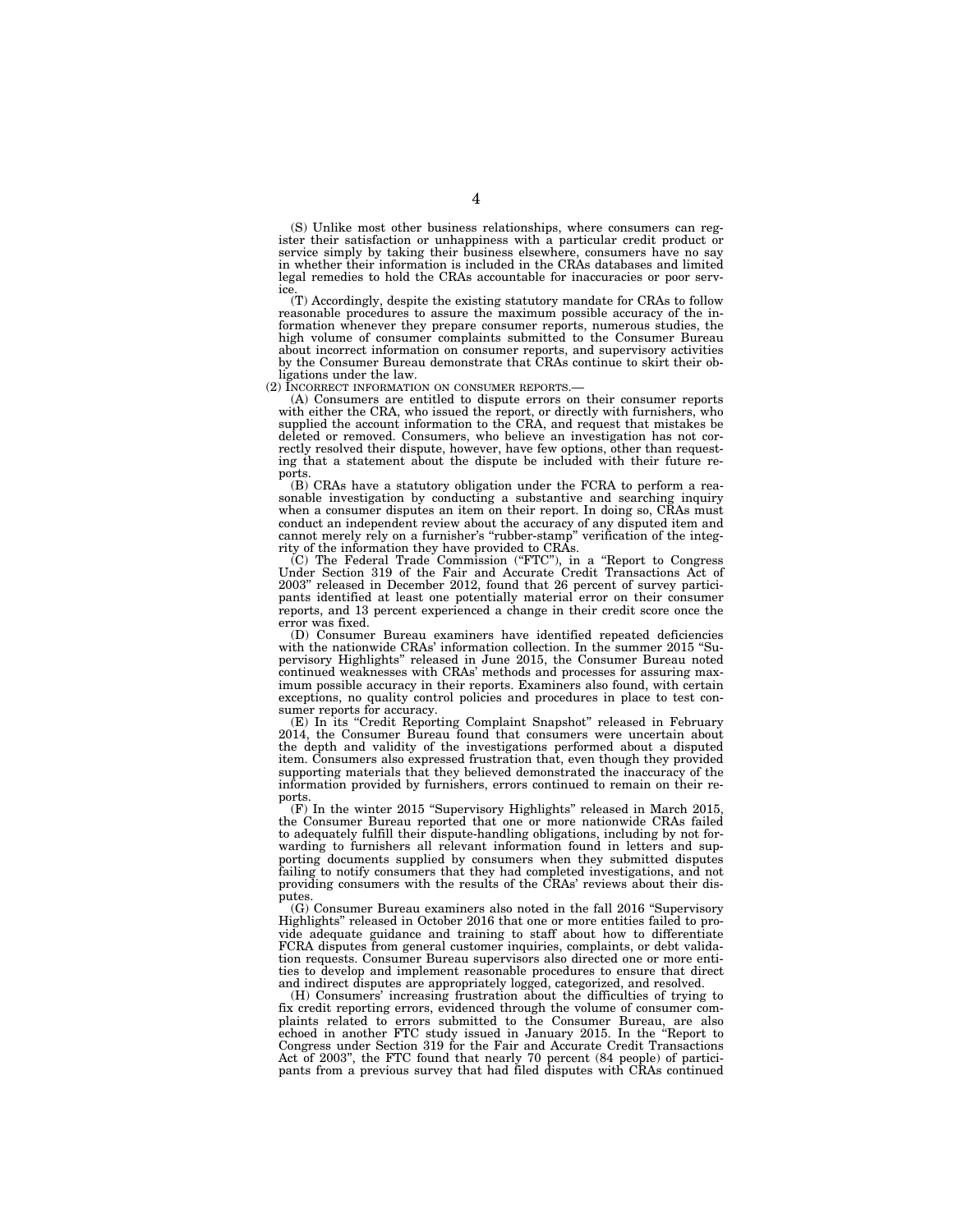to believe that at least some of the disputed information remained inaccurate at the time of the follow-up survey. Despite these views, 50 percent (42 people) of the survey participants decided to just give up trying to fix the errors, with only 45 percent (38 people) of them planning to continue to try to resolve their disputes.

(I) The consistently high volume of consumer complaints submitted to the Consumer Bureau about credit reporting errors, coupled with the largest CRAs' repeated quality control weaknesses found by Consumer Bureau examiners, show that the nationwide CRAs have failed to establish and follow reasonable procedures to assure maximum accuracy of information and to conduct independent investigations of consumers' disputes. These ongoing problems demonstrate the need for legislation to—

(i) enhance obligations on furnishers to substantiate information and require furnishers to keep records for the same amount of time that ad-verse information about these accounts may appear on a person's consumer report;

(ii) eliminate CRAs' discretion to determine the relevancy of materials provided by consumers to support their dispute claims by instead requiring them to pass all material onto furnishers and eliminating CRA's discretion to deem some disputes frivolous or irrelevant when a consumer resubmits a claim that they believe has been inadequately resolved;

(iii) enhance educational content on CRAs' websites to improve consumers' understanding of the dispute process and to make it easier for all consumers to initiate claims, including by providing these disclosures in other languages besides English; and

(iv) create a new consumer right to appeal reviews by CRAs and furnishers of the initial disputes.

(3) INJUNCTIVE RELIEF.—

(A) Despite the fact that the FCRA currently provides implicit authority for injunctive relief, consumers have been prevented from exercising this right. Legislation explicitly clarifying this right is intended to underscore congressional intent that injunctive relief should be viewed as a remedy available to consumers.

(B) Myriad findings by the courts, regulators, consumers, and consumer advocates make clear that CRAs have failed to establish adequate standards for the accuracy and completeness of consumer reports, yet the nationwide CRAs have demonstrated little willingness to voluntarily retool their policies and procedures to fix the problems.

(C) Providing courts with explicit authority to issue injunctive relief, by telling the CRAs to remedy unlawful practices and procedures, would further CRAs' mandate under the FCRA to assure the maximum possible accuracy and completeness of information contained on credit reports.

(D) Absent explicit authority to issue injunctions, history suggests that the nationwide CRAs are likely to continue conducting business as usual in treating any monetary settlements with individual consumers and fines imposed by State attorneys general and Federal regulators, simply as the 'cost of doing business".

(4) DECEPTIVE AND MISLEADING MARKETING PRACTICES.—

(A) The Consumer Bureau's February 2015 report titled ''Consumer Voices on Credit Reports and Scores'' found that some consumers did not obtain a copy of their consumer report due to concerns about security or of being trapped into purchasing unwanted products like an additional report or a credit monitoring service.

(B) In January 2017, the Consumer Bureau fined TransUnion and Equifax for deceptively marketing credit scores for purchase by consumers as the same credit scores typically used by lenders to determine creditworthiness and for luring consumers into costly subscription services that were advertised as "free" or "\$1" that automatically charged recurring fees unless cancelled by consumers. The Consumer Bureau also found that Equifax was illegally advertising its products on webpages that consumers accessed through AnnualCreditReport.com before consumers obtained their free disclosures. Because of these troubling practices, TransUnion was ordered to pay \$13.9 million in restitution to harmed consumers and a civil penalty of \$3 million to the Consumer Bureau. Equifax was ordered to pay more than \$3.7 million to affected consumers as well as a civil money penalty of \$2.5 million to the Consumer Bureau. As part of the consent orders, the CRAs are also supposed to change the way that they sell their products to consumers. The CRAs must also obtain consumers' express consent be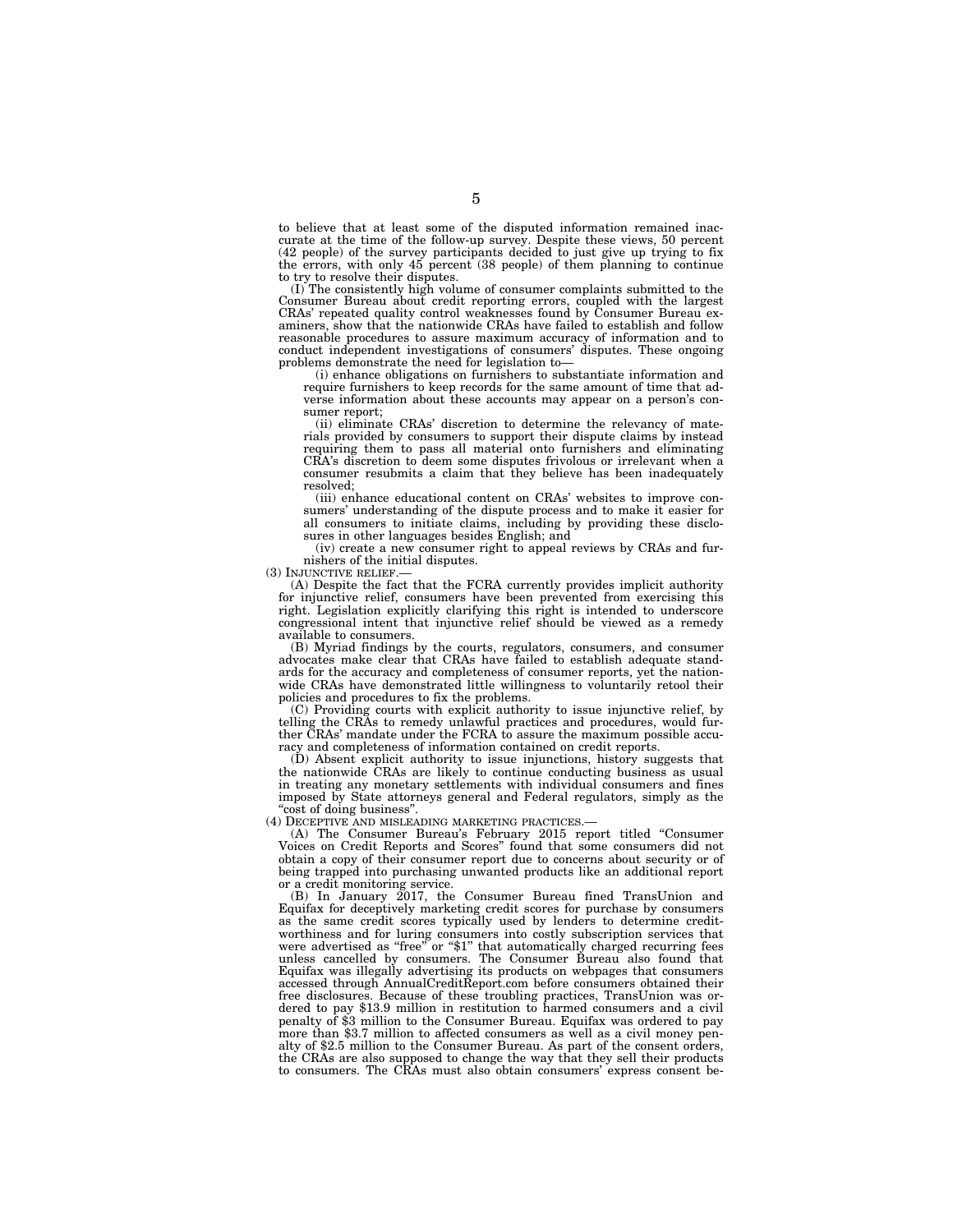fore enrolling them into subscription services as well as make it easer for consumers to cancel these programs.

(C) The Consumer Bureau fined the other nationwide CRA—Experian in March 2017 for deceiving consumers about the use of credit scores that it marketed and sold to consumers as credit scores that were used by lenders and for illegally advertising its products on web pages that consumers accessed through AnnualCreditReport.com before they obtained their free annual disclosures. Experian was ordered to pay more than \$3.7 million in restitution to harmed consumers and a civil monetary penalty of \$2.5 million to the Consumer Bureau.

(D) The Consumer Bureau's January and March 2017 consent orders with the three nationwide CRAs show that these CRAs have enticed consumers into purchasing products and services that they may not want or need, in some instances by advertising products or services "free" that automatically converted into an ongoing subscription service at the regular price unless cancelled by the consumer. Although these CRAs must now change their deceptive marketing practices, codifying these duties is an appropriate way to ensure that these companies never revert back to such misleading tactics.

(E) Given the ubiquitous use of consumer reports in consumers' lives and the fact that consumers' participation in the credit reporting system is involuntary, CRAs should also prioritize providing consumers with the effective means to safeguard their personal and financial information and improve their credit standing, rather than seeking to exploit consumers' concerns and confusion about credit reporting and scoring, to boost their companies' profits.

(F) Vulnerable consumers, who have legitimate concerns about the security of their personal and financial information, deserve clear, accurate, and transparent information about the credit reporting tools that may be available to them, such as fraud alerts and freezes.

#### **SEC. 3. EFFECTIVE DATE.**

The amendments made by this Act shall take effect 2 years after the date of the enactment of this Act.

#### **SEC. 4. CONSUMER BUREAU RULEMAKING.**

Except as otherwise provided, not later than the end of the 2-year period beginning on the date of the enactment of this Act, the Bureau of Consumer Financial Protection shall issue final rules to implement the amendments made by this Act.

# **TITLE I—IMPROVEMENTS TO THE DISPUTE PROCESS**

#### **SEC. 101. DISPUTE PROCEDURES AND DISCLOSURES RELATING TO REINVESTIGATIONS.**

(a) IN GENERAL.—Section 611(a) of the Fair Credit Reporting Act (15 U.S.C. 1681i(a)) is amended to read as follows:

''(a) REINVESTIGATIONS OF DISPUTED INFORMATION BY A CONSUMER REPORTING AGENCY.—

''(1) REINVESTIGATIONS REQUIRED.—

''(A) IN GENERAL.—Subject to subsection (f), if the completeness or accuracy of any item of information contained in a consumer's file at a consumer reporting agency is disputed by the consumer and the consumer notifies the agency (either directly or indirectly through a reseller or an authorized third party) of such dispute, the agency shall, free of charge—

(i) conduct a reasonable reinvestigation using the process described in paragraph (3) to determine whether the disputed information is inaccurate, incomplete, or cannot be verified;

 $'(ii)$  notify the consumer that a notation described in section 605 $(e)$ will be added to the consumer's file until the reinvestigation has been completed and that such notation can be removed at the request of the consumer; and

''(iii) before the end of the 30-day period beginning on the date on which the consumer reporting agency receives the notice of the dispute from the consumer or the reseller—

''(I) record the current status of the disputed information; or

''(II) delete or modify the item in accordance with paragraph  $(3)(D)$ .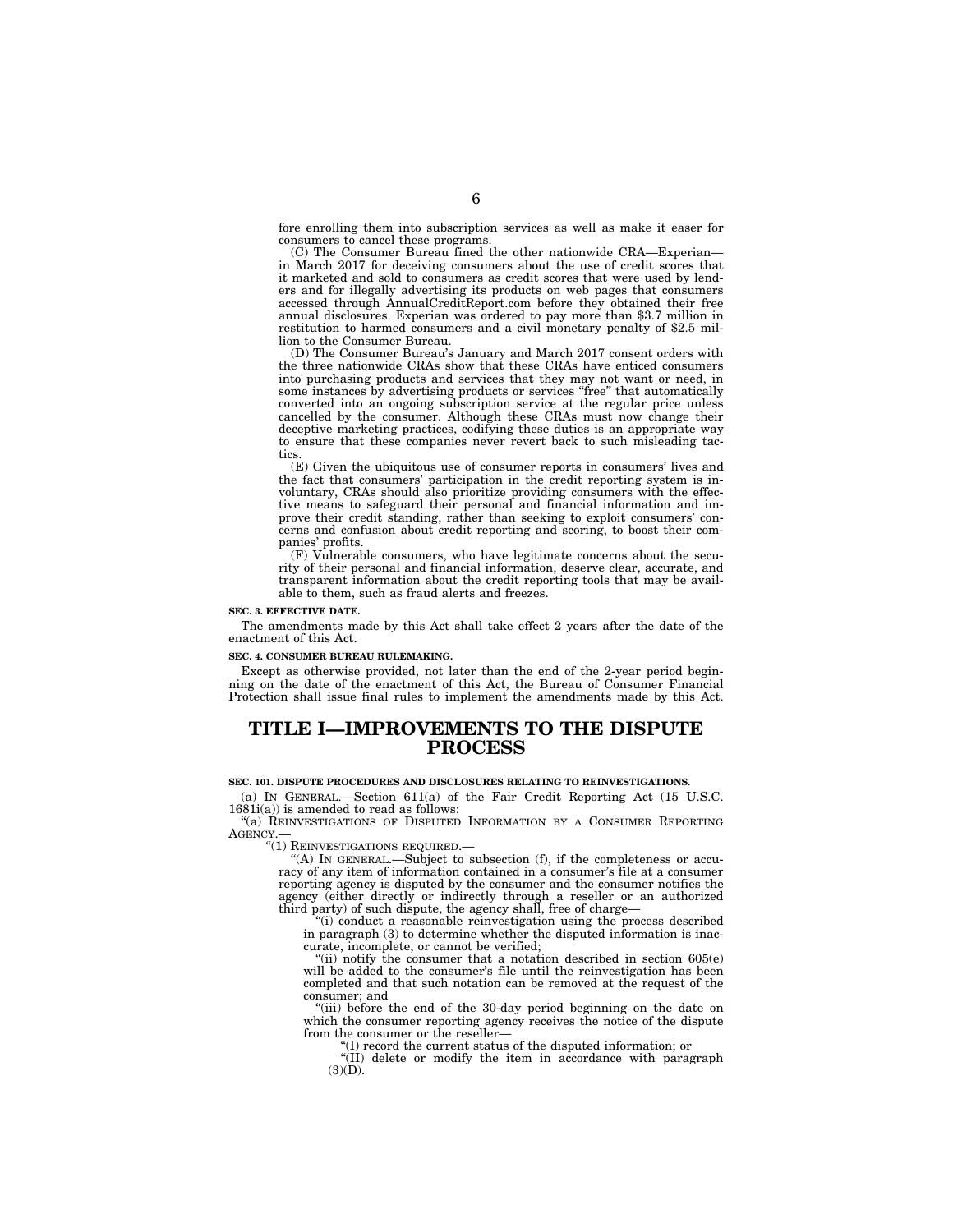''(B) EXTENSION OF PERIOD TO REINVESTIGATE.—Except as provided in subparagraph (C), the 30-day period described in subparagraph (A) may be extended for period not to exceed 15 days if the consumer reporting agency receives additional information from the consumer or the reseller regarding the dispute after the date on which the consumer reporting agency notified any person who provided any item of information in dispute under para-

graph (2)(A).<br>"(C) LIMITATIONS ON EXTENSION OF PERIOD TO REINVESTIGATE.—Subparagraph (B) shall not apply to any reinvestigation in which, during the 30 day period described in subparagraph (A), the disputed information is found to be inaccurate or incomplete, or the consumer reporting agency determines that the disputed information cannot be verified.

''(2) PROMPT NOTICE OF DISPUTE TO FURNISHER OF INFORMATION; PROVISION OF INFORMATION REGARDING DISPUTE PROVIDED BY THE CONSUMER OR RESELLER.— ''(A) IN GENERAL.—Before the end of the period of 5 business days begin-

ning on the date on which a consumer reporting agency receives notice of a dispute from any consumer or reseller under paragraph (1)(A), the consumer reporting agency shall provide notification of the dispute to any per-son who provided any item of information in dispute, at the address and in the manner established with such person. The notice shall include all in-formation, including substantiating documents, regarding the dispute that was submitted to the consumer reporting agency.

''(B) PROVISION OF ADDITIONAL INFORMATION REGARDING DISPUTE AFTER NOTIFICATION TO THE FURNISHER OF INFORMATION.—If a consumer reporting agency receives additional information regarding the dispute from the consumer or reseller after the agency provides the notification described under subparagraph (A) and before the end of the 30-day period described in paragraph  $(1)(A)$ , the consumer reporting agency shall, not later than 3 business days after receiving such information, provide such information to the person who provided the information in dispute.

''(3) REASONABLE STANDARDS FOR CONSUMER REPORTING AGENCIES FOR CON- DUCTING REINVESTIGATIONS AND RESOLVING DISPUTES SUBMITTED BY CON-SUMERS.—

''(A) IN GENERAL.—In conducting a reinvestigation of disputed information, a consumer reporting agency shall, at a minimum—

''(i) maintain sufficient resources and trained staff, commensurate with the volume and complexity of disputes received or reasonably anticipated to be received, to determine whether the disputed information is accurate, complete, or can be verified by the person who provided the information;

"(ii) ensure that all staff involved at any level of the reinvestigation process, including any individual with ultimate authority over determining whether the disputed information is inaccurate, incomplete, or cannot be verified, are located within the United States;

''(iii) verify that the personally identifiable information of the consumer submitting the dispute matches the personally identifiable information contained in the consumer's file, and that such information is accurate and complete;

''(iv) verify that the consumer reporting agency has a record of the information being disputed; and

 $(v)$  conduct a reasonable review that considers all information, including substantiating documents, provided by the consumer or reseller.

''(B) CONSUMER REPORTING.—The consumer reporting agency shall not impose any limitation or otherwise impede the ability of a consumer to submit information about the disputed item.

''(C) INDEPENDENT ANALYSIS.—The reinvestigation conducted under subparagraph (A) shall be an independent analysis, separate from any investigation by a reseller or a person who provided the disputed information.

''(D) DELETION OR MODIFICATION OF INFORMATION CONTAINED IN A CON-SUMER FILE.—If the disputed information is found to be inaccurate, incomplete, or cannot be verified, the dispute resolution staff of the consumer reporting agency shall have the direct authority to delete or modify such information in the consumer's file, as appropriate, during the 30-day period described in paragraph (1)(A), shall promptly notify the consumer of the results of the reinvestigation as described in paragraph (4), and shall promptly notify any person who provided such information to the consumer reporting agency of the modification or deletion made to the consumer's file.

"(4) NOTICE TO CONSUMER OF RESULTS OF REINVESTIGATION.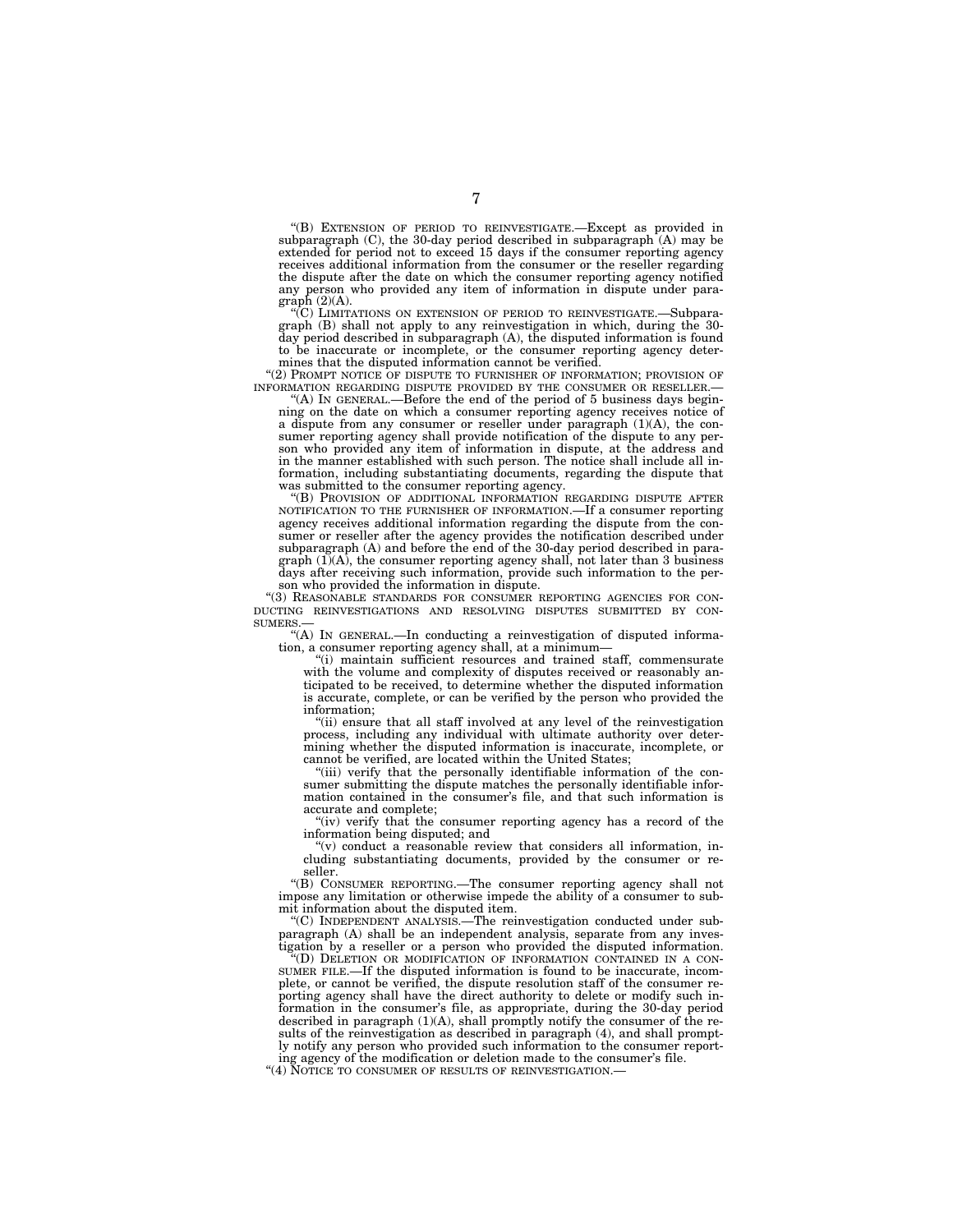''(A) IN GENERAL.—Not later than 5 business days after the conclusion of a reinvestigation conducted under this subsection, the consumer reporting agency shall provide written notice to the consumer of the results of the reinvestigation by postal mail or, if authorized by the consumer for that purpose, by other means available to the agency.

''(B) CONTENTS OF NOTICE TO CONSUMER OF RESULTS OF REINVESTIGA-TION.—The notice described in subparagraph (A) shall include—

''(i) a statement that the reinvestigation of the disputed information has been completed;

''(ii) a statement informing the consumer as to whether the disputed information was determined to be inaccurate, incomplete, or unverifiable, including a statement of the specific reasons supporting the determination;

"(iii) if information in the consumer's file has been deleted or modified as a result of the reinvestigation—

''(I) a copy of the consumer report and credit score or educational score (if applicable) that is based upon the consumer's revised file;

''(II) a statement identifying the specific information from the consumer's file that was deleted or modified because such information was determined to be inaccurate, incomplete, or unverifiable by the consumer reporting agency;

''(III) a statement that the consumer has the right, free of charge, to obtain an additional consumer report and credit score or educational credit score (if applicable) within the 12-month period following the date of the conclusion of the reinvestigation, regardless of whether the consumer obtained or will obtain a free annual consumer report and credit score or educational score (if applicable) under section 612; and

''(IV) a statement that the consumer has the right, free of charge, to request under subsection (d) that the consumer reporting agency furnish notifications of the consumer's revised report;

"(iv) a description of the procedure used by the dispute resolution staff of the consumer reporting agency to determine the accuracy or completeness of the information, including the business name, mailing address, telephone number, and Internet website address (if available) of any person who provided information who was contacted by the staff in connection with the determination;

 $f'(v)$  a statement that the consumer has the right, free of charge, to add a narrative statement to the consumer's file disputing the accuracy or completeness of the information, regardless of the results of the reinvestigation by the agency, and the process for submitting such a narrative pursuant to subsection (b);

"(vi) a copy of all information relating to the consumer that was used by the consumer reporting agency in carrying out the reinvestigation and relied upon as the basis for the determination about the accuracy and completeness of the disputed information;

'(vii) a statement that a consumer may, free of charge, challenge the results of the reinvestigation by appeal within 120 days after the date the notice of the results of the reinvestigation was provided to the consumer and the process for submitting an appeal;

"(viii) a statement informing the consumer that a notation described in section 605(e) will be added to the file of the consumer during the period in which the consumer appeals the results of a reinvestigation and that such notation can be removed at the request of the consumer; and

"(ix) any other information, as determined by the Bureau.

''(5) REQUIREMENTS RELATING TO REINSERTION OF PREVIOUSLY DELETED OR MODIFIED MATERIAL.—

''(A) CERTIFICATION OF NEW DETERMINATION THAT ITEM IS ACCURATE OR COMPLETE.—A consumer reporting agency may not reinsert into a consumer's file any information that was previously deleted or modified pursuant to paragraph (3)(D), unless the person who provided the information—

''(i) requests that the consumer reporting agency reinsert such information;<br>"(ii) submits a written certification that the information is accurate

and complete; and

"(iii) provides a statement describing the specific reasons why the information should be inserted.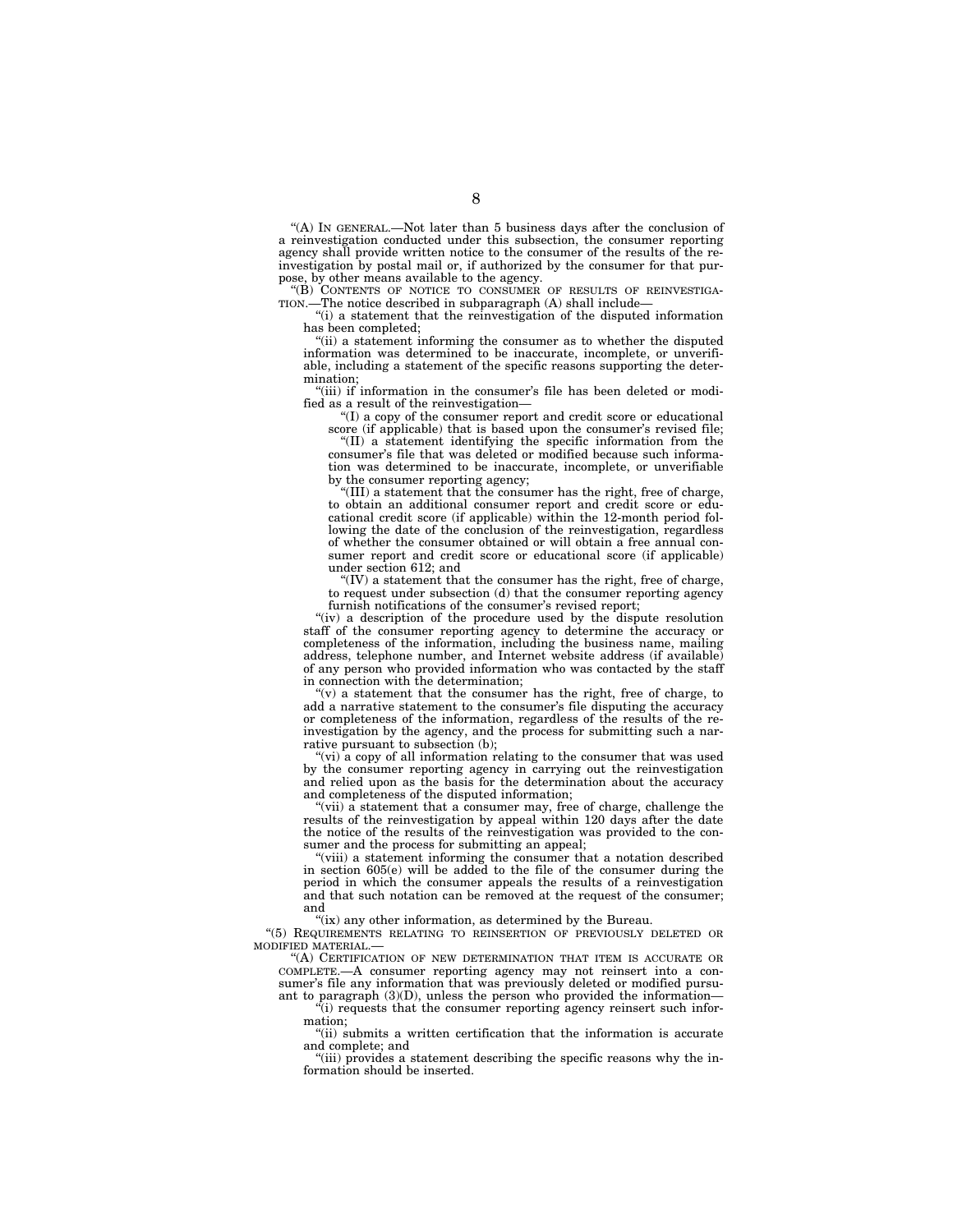''(B) NOTICE TO CONSUMER BEFORE REINSERTION CAN OCCUR.—Upon receipt of a request for reinsertion of disputed information under subpara-graph (A), the consumer reporting agency shall, not later than 5 business days before the consumer reporting agency reinserts the information into the consumer's file, notify the consumer in writing of such request for reinsertion. Such notice shall include—

''(i) the business name, mailing address, telephone number, and Internet website address (if available) of any person who provided information to or contacted the consumer reporting agency in connection with the reinsertion;

"(ii) a copy of the information relating to the consumer, the certification that the information is accurate or complete, and the statement of the reasons supporting reinsertion provided by the person who provided the information to the consumer reporting agency under subparagraph (A);

''(iii) a statement that the consumer may obtain, free of charge and within the 12-month period following the date the notice under this subparagraph was issued, a consumer report and credit score or edu-cational score (if applicable) from the consumer reporting agency that includes the reinserted information, regardless of whether the con-sumer obtained or will obtain a free annual consumer report and credit score or educational credit score (if applicable) under section 612;

''(iv) a statement that the consumer may appeal the determination that the previously deleted or modified information is accurate or complete and a description of the procedure for the consumer to make such an appeal pursuant to subsection (h); and

 $(v)$  a statement that the consumer has the right to add a narrative statement, free of charge, to the consumer's file disputing the accuracy or completeness of the disputed information and a description of the process to add such a narrative statement pursuant to subsection (b).

''(6) EXPEDITED DISPUTE RESOLUTION.—If a consumer reporting agency determines that the information provided by the consumer is sufficient to substantiate that the item of information is inaccurate, incomplete, or cannot be verified by the person who furnished such information, and the consumer reporting agency deletes or modifies such information within 3 business days of receiving notice of the dispute, the consumer reporting agency shall be exempt from the requirements of paragraph (4), if the consumer reporting agency provides to the consumer—

 $(A)$  prompt notice confirming the deletion or modification of the information from the consumer's file in writing or by other means, if agreed to by the consumer when the information is disputed;

"(B) a statement of the consumer's right to request that the consumer reporting agency furnish notifications of a revised consumer report pursuant to subsection (d);

 $\mathcal{C}(C)$  not later than 5 business days after deleting or modifying the information, a copy of the consumer report and credit score or educational score (if applicable) that is based upon the consumer's revised file; and

 $f(D)$  a statement that the consumer may obtain, free of charge and within the 12-month period following the date the notice under this paragraph was sent to the consumer, a consumer report and credit score or educational score (if applicable) from the consumer reporting agency, regardless of whether the consumer obtained or will obtain their free annual consumer report and credit score or educational score (if applicable) under section 612.

"(7) NO EXCUSE FOR FAILURE TO CONDUCT REINVESTIGATION. A consumer reporting agency may not refuse to conduct a reinvestigation under this subsection because the agency determines that the dispute was submitted by an authorized third party, unless the agency has clear and convincing evidence that the third party is not authorized to submit the dispute on the consumer's behalf. If the consumer reporting agency refuses to reinvestigate a dispute for these reasons, it shall provide a clear and conspicuous notice to the consumer explaining the reasons for the refusal and describing the specific information the consumer is required to provide for the agency to conduct the reinvestigation.

(b) ENSURING CONSUMER REPORTING AGENCIES FURNISH CERTAIN NOTIFICATIONS WITHOUT CHARGE.—Section 611(d) of the Fair Credit Reporting Act (15 U.S.C. 1681i(d)) is amended by inserting "and without charge" after "request of th sumer''.

(c) INCLUDING SPECIALTY CONSUMER REPORTING AGENCIES IN REPORTS.—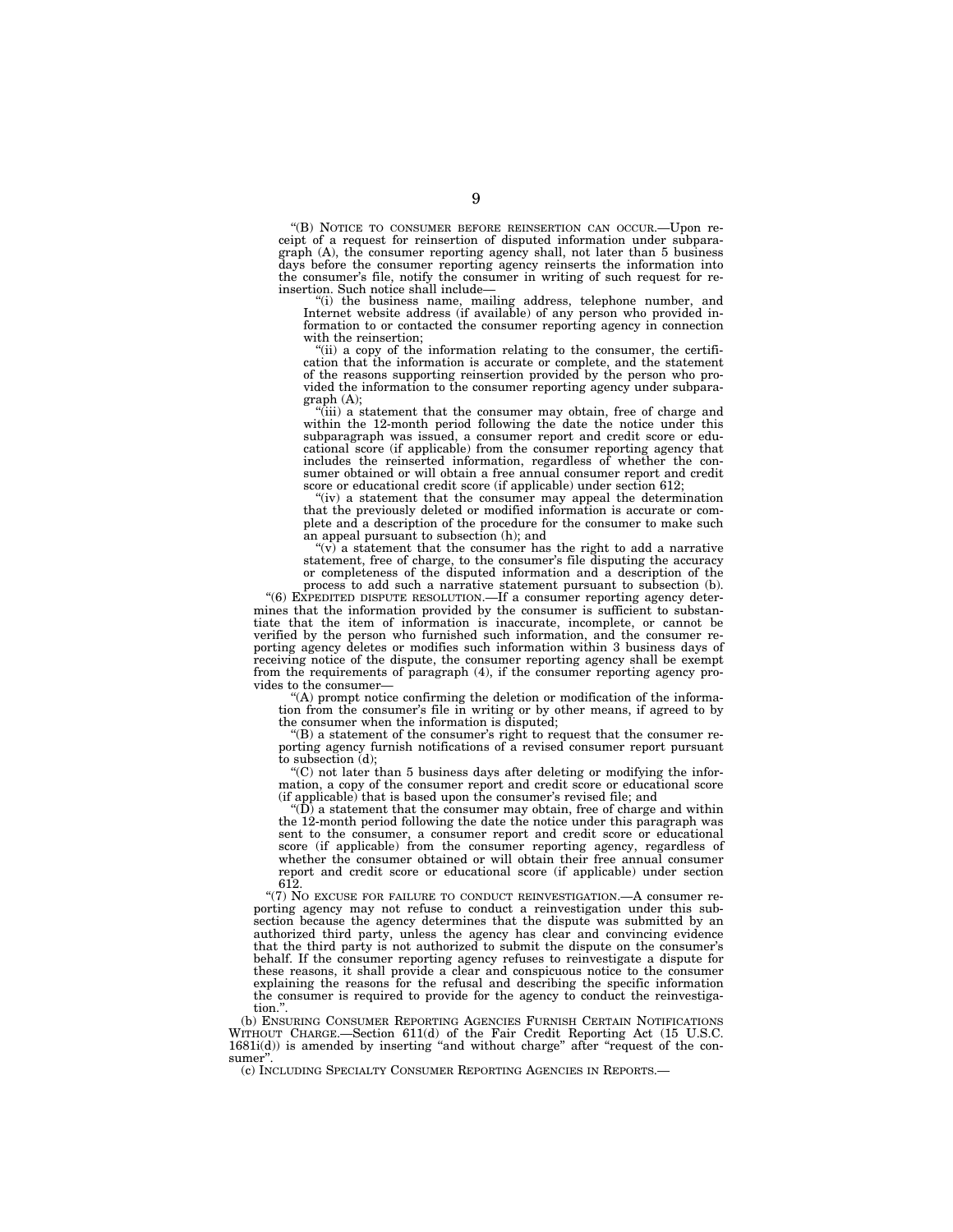(1) IN GENERAL.—Section 611(e) of the Fair Credit Reporting Act (15 U.S.C. 1681i(e)) is amended by inserting "or  $603(x)$ " after "section  $603(p)$ " each place such term appears.

(2) TECHNICAL AMENDMENT.—Paragraph (1) of such section (15 U.S.C.  $1681i(e)(1)$ ) is amended by striking "The Commission" and inserting "The Bureau''.

(d) CONFORMING AMENDMENTS.—Such Act is further amended—

(1) in section  $605B(c)(2)$ , by striking "section  $611(a)(5)(B)$ " and inserting "section  $611(a)(5)$ ";

 $(2)$  in section 611-

(A) in subsection (c), by striking ''unless there is reasonable grounds to believe that it is frivolous or irrevelant,''; and

 $(B)$  in subsection  $(f)(3)$ –

(i) in subparagraph  $(A)$ , by striking "paragraph  $(6)$ ,  $(7)$ , or  $(8)$  of subsection  $(a)$ " and inserting "paragraph  $(4)$  or  $(5)$  of subsection  $(a)$ "; and (ii) in subparagraph (B), by striking ''in the manner required under paragraph (8)(A)''; and

 $(3)$  in section  $623(b)(1)(B)$ , by striking "relevant" before "information".

(e) GLOBAL TECHNICAL CORRECTIONS TO REFERENCES TO NATIONWIDE SPECIALTY CONSUMER REPORTING AGENCY.—Such Act is further amended—

(1) by striking "section  $603(w)$ " and inserting "section  $603(x)$ " each place such term appears; and

(2) in section  $612(a)(1)(A)$ , by striking "(w)" and inserting "(x)".

#### **SEC. 102. CONSUMER AWARENESS OF DISPUTE RIGHTS.**

Section 611 of the Fair Credit Reporting Act (15 U.S.C. 1681i) is amended by adding at the end the following new subsection:

(i) INCREASED CONSUMER AWARENESS OF DISPUTE RIGHTS.

" $(1)$  IN GENERAL.—Not later than 180 days after the date of enactment of this subsection, each consumer reporting agency described under subsection (p) or  $(x)$  of section 603 shall-

'(A) establish an Internet website accessible to consumers; and

''(B) post on the home page of such website a hyperlink to a separate webpage established and maintained solely for the purpose of providing information to a consumer about how to dispute an item of information in the consumer report of the consumer.

"(2) DISPUTE WEBPAGE REQUIREMENTS.—For a consumer reporting agency described under subsection (p) or  $(x)$  of section 603, the separate dispute webpage described in paragraph  $(1)(B)$ 

''(A) may not include any type or form of marketing, advertising, information, or material associated with any products or services offered or sold to consumers;

''(B) shall clearly and conspicuously disclose a concise statement regarding how to file a dispute through the agency, free of charge, in the manner and format prescribed by the Bureau;

''(C) shall describe the types of documents that will be used by the agency in resolving the dispute, including the business name and mailing address to which a consumer may send such documents;

''(D) shall include a clear and concise explanation of and the process for using electronic or other means to submit such documents, free of charge, and without any character or data limitation imposed by the agency;

 $E(E)$  shall include a statement that the consumer may submit information, free of charge, that the consumer believes will assist the consumer reporting agency in determining the results of the reinvestigation of the dispute;

" $(F)$  shall clearly and conspicuously disclose a statement describing the procedure likely to be used by the consumer reporting agency in carrying out a reinvestigation to determine the accuracy or completeness of the disputed item of information, including the time period in which the consumer will be notified of the results of the reinvestigation, and a statement that the agency may extend the reinvestigation period by an additional 15 days if the consumer submits additional information after a certain date; and

''(G) shall provide translations of all information on the webpage in each of the 10 most commonly spoken languages, other than English, in the United States, as determined by the Bureau of the Census on an ongoing basis, and in formats accessible to individuals with hearing or vision impairments.''.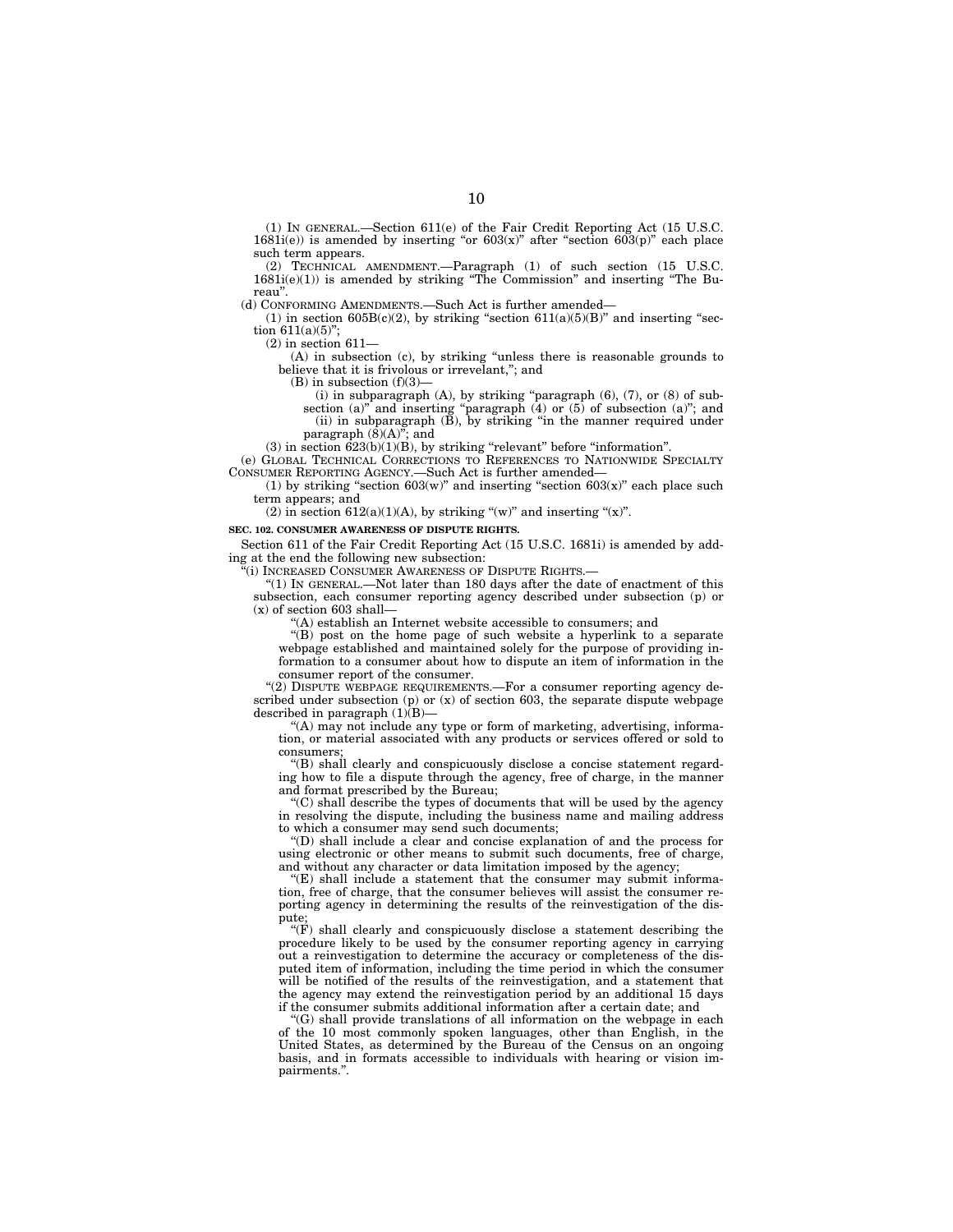**SEC. 103. MAINTENANCE OF RECORDS BY FURNISHERS.** 

Section 623 of the Fair Credit Reporting Act (15 U.S.C. 1681s–2) is amended by adding at the end the following new subsection:

''(f) DUTY OF FURNISHERS TO MAINTAIN RECORDS OF CONSUMERS.—

" $(1)$  In GENERAL.—A person who furnishes information to a consumer reporting agency relating to a consumer who has an account with that person shall maintain all information necessary to substantiate the accuracy and completeness of the information furnished, including any records establishing the liability and terms and conditions under which credit was extended to a consumer and any payment history with respect to such credit.

''(2) RETENTION PERIOD.—Records described under paragraph (1) shall be maintained until the information with respect to which the records relate may no longer be included in a consumer report pursuant to section 605.

''(3) TRANSFER OF OWNERSHIP.—If a person providing information to a consumer reporting agency is acquired by another person, or if another person acquires the right to repayment connected to such information, the acquiring person shall be subject to the requirements of this subsection with respect to such information to the same extent as the person who initially provided such information to the consumer reporting agency. The person selling or transferring the right to repayment shall provide the information described in paragraph (1) to the transferee or the acquirer.''.

#### **SEC. 104. DUTIES OF FURNISHERS RELATING TO DISPUTE PROCEDURES, NOTICES, AND DIS-CLOSURES.**

(a) DUTY TO PROVIDE ACCURATE AND COMPLETE INFORMATION.—Section 623(a) of the Fair Credit Reporting Act (15 U.S.C. 1681s–2(a)) is amended—

(1) in the subsection heading, by inserting ''AND COMPLETE'' after ''ACCURATE'';  $(2)$  in paragraph  $(1)$ -

(A) by inserting "or incomplete" after "inaccurate" each place that term appears; and

(B) in subparagraph (D), by inserting "or completeness" after "accuracy"; and

 $(3)$  in paragraph  $(8)$ -

 $(A)$  in subparagraph  $(A)$ , by inserting "and completeness" after "accuracy''; and

(B) in subparagraph (D), by inserting "or completeness" after "accuracy". (b) NEGATIVE INFORMATION NOTICES TO CONSUMERS.—Section 623(a)(7) (15 U.S.C.  $1681s-2(a)(7)$  of such Act is amended to read as follows:

''(7) DUTY OF FURNISHERS TO INFORM CONSUMERS ABOUT REPORTING NEGATIVE INFORMATION.—

''(A) GENERAL NEGATIVE INFORMATION WARNING NOTICE TO ALL CON-SUMERS PRIOR TO FURNISHING SUCH INFORMATION.—

''(i) IN GENERAL.—Any person that regularly furnishes negative information to a consumer reporting agency described in subsection (p) or (x) of section 603 about activity on any accounts of a consumer held by such person or transactions associated with credit extended to a consumer by such person shall provide a written general negative information warning notice to each such consumer before such person may furnish any negative information relating to such a consumer.

''(ii) CONTENT.—Such notice shall— ''(I) be clear and conspicuous;

 $\sqrt{\text{II}}$ ) describe the types of activities that constitute negative information;

''(III) inform the consumer that the person may report negative information relating to any such accounts or transactions to a consumer reporting agency described in subsection  $(p)$  or  $(x)$  of section 603;

''(IV) state that the negative information may appear on a consumer report of the consumer for the periods described in section 605 and that during such periods, the negative information may adversely impact the consumer's credit score;

 $\mathcal{H}(V)$  state that in some limited circumstances, the negative information may result in other adverse actions, including a denial of a new job or a promotion from existing employment; and

''(VI) state that the consumer has right to—

"(aa) obtain a copy of their consumer report and credit score or educational score (if applicable), which in some instances can be obtained free of charge, from any consumer reporting agency to which negative information may be been sent; and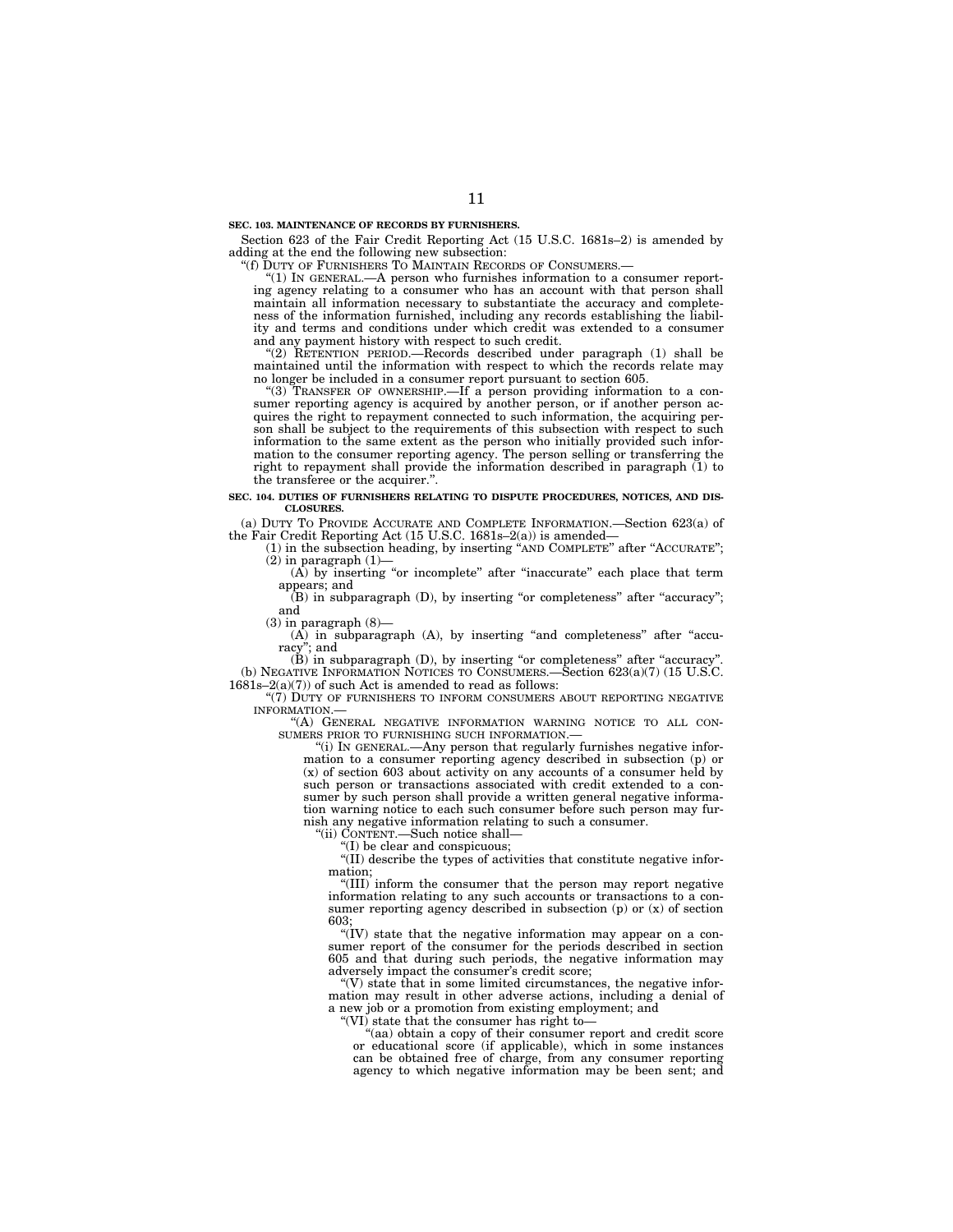''(bb) dispute, free of charge, any errors on a consumer report relating to the consumer.

"(iii) TIMING OF NOTICE.—Such person shall provide such notice to a consumer not later than 90 days before the date on which the person furnishes negative information relating to such consumer.

"(B) SPECIFIC NEGATIVE INFORMATION NOTICE TO A CONSUMER.

''(i) IN GENERAL.—Any person described in subparagraph (A) that has furnished negative information relating to activity on any accounts of a consumer held by such person or transactions associated with credit extended to a consumer by such person to a consumer reporting agency described in subsection  $(p)$  or  $(x)$  of section 603 shall send a written notice to each such consumer.

''(ii) CONTENT.—Such notice shall—

''(I) be clear and conspicuous;

''(II) inform the consumer that the person has furnished negative information relating to such accounts or transactions to a consumer reporting agency described in subsection (p) or (x) of section 603;

''(III) identify any consumer reporting agency to which the negative information was furnished, including the name of the agency, mailing address, Internet website address, and toll-free telephone number; and

 $f'(IV)$  include the statements described in subclauses  $(IV)$ ,  $(V)$ , and (VI) of subparagraph (A)(ii).

''(iii) TIME OF NOTICE.—Such person shall provide such notice to a consumer not later than 5 business days after the date on which the person furnished negative information relating to such consumer.

''(C) NOTICE EFFECTIVE FOR SUBSEQUENT SUBMISSIONS.—After providing the notice described in subparagraph (B), the person may submit additional negative information to a consumer reporting agency described in subsection (p) or (x) of section 603 without providing additional notice to the consumer, unless another person acquires the right to repayment connected to the additional negative information. The acquiring person shall be subject to the requirements of this paragraph and shall be required to send consumers the written notices described in this paragraph, if applicable.

''(D) NON-TRADITIONAL DATA FURNISHERS.—Any person that furnishes negative information to a consumer reporting agency described in subsection  $(p)$  or  $(x)$  of section 603 relating to any accounts of, or transactions associated with, a consumer by such person involving non-traditional data shall be subject to the requirements described in subparagraphs (A), (B), and (C).

''(E) MODEL NOTICES.—

''(i) DUTY OF BUREAU.—Not later than 6 months after date of the enactment of this paragraph, the Bureau shall issue model forms for the notices described in subparagraphs (A) and (B) that a person may use to comply with the requirements of this paragraph.

"(ii) USE OF MODEL NOTICE NOT REQUIRED.—No provision of this paragraph may be construed to require a person to use the model notices prescribed by the Bureau.

''(iii) COMPLIANCE USING MODEL NOTICES.—A person shall be deemed to be in compliance with the requirements of subparagraph (A)(ii) or (B)(ii) (as applicable) if the person uses the model notice prescribed by the Bureau.

"(F) ISSUANCE OF GENERAL NEGATIVE WARNING NOTICE WITHOUT SUBMIT-TING NEGATIVE INFORMATION.—No provision of this paragraph may be construed to require a person described in subparagraph  $(\breve{A})$  or  $(D)$  to furnish negative information about a consumer to a consumer reporting agency described in subsection (p) or (x) of section 603.

''(G) SAFE HARBOR.—A person shall not be liable for failure to perform the duties required by this paragraph if the person reasonably believes that the person is prohibited, by law, from contacting the consumer.

''(H) EFFECTIVE DATE.—The requirements of subparagraphs (A), (B), (C), and  $(D)$  shall not take effect until the date that is 6 months after the date of the issuance of model forms for notices under subparagraph (E).

''(I) DEFINITIONS.—In this paragraph, the following definitions shall apply:<br>"(i) NEGATIVE INFORMATION.—The term 'negative information' means

information concerning a consumer's delinquencies, late payments, insolvency, or any form of default.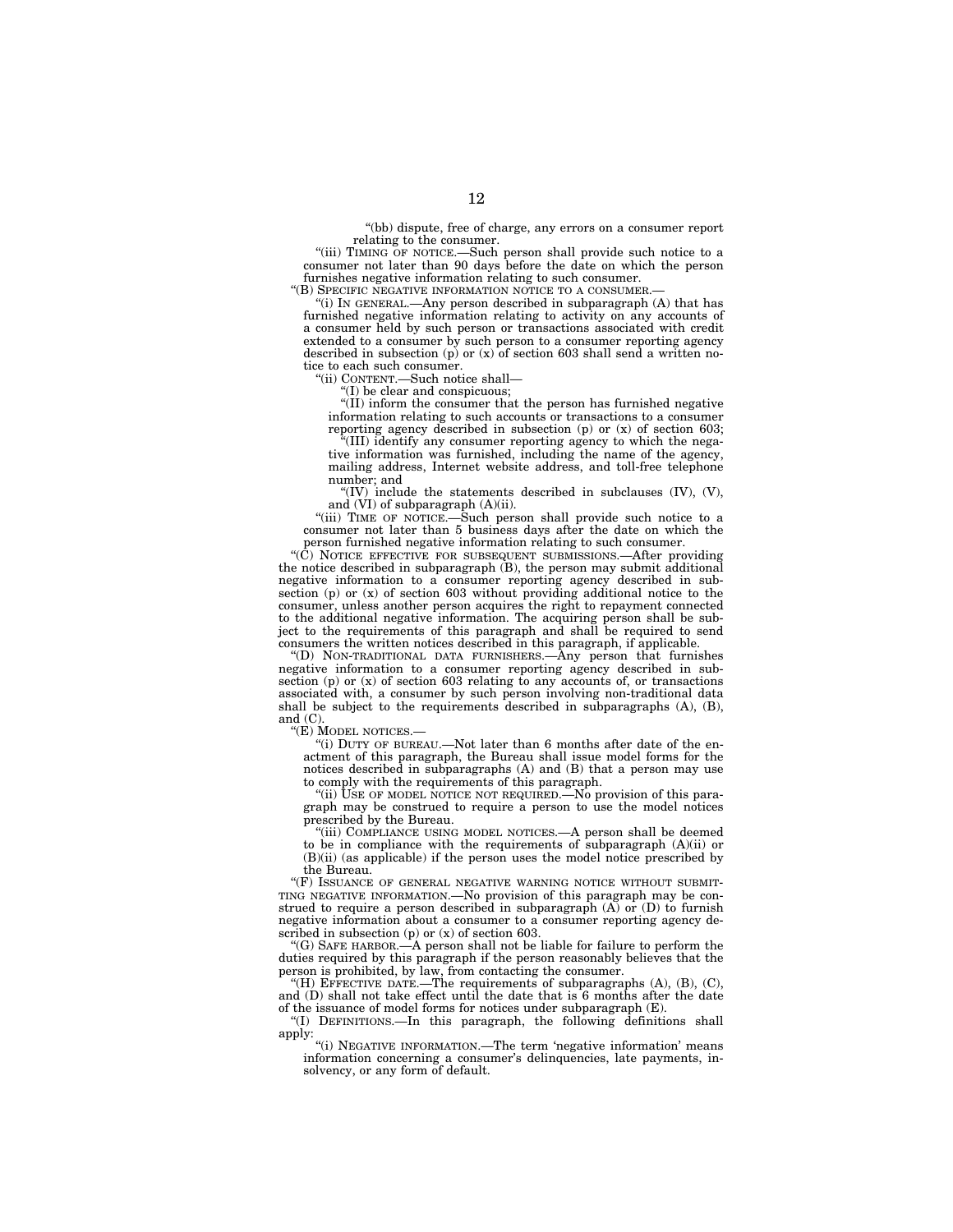''(ii) NON-TRADITIONAL DATA.—The term 'non-traditional data' relates to telecommunications payments, utility payments, rent payments, remittances, wire transfers, and such other items as determined by the Bureau.''.

(c) DUTIES OF FURNISHERS AFTER RECEIVING NOTICE OF DISPUTE FROM A CON-SUMER.—Section 623(a)(8)(E) of the Fair Credit Reporting Act (15 U.S.C. 1681s–  $2(a)(8)(E)$ ) is amended to read as follows:

''(E) DUTIES OF FURNISHERS AFTER RECEIVING NOTICE OF DISPUTE FROM A CONSUMER.—After receiving a notice of dispute from a consumer pursuant to subparagraph (D), the person that provided the information in dispute to a consumer reporting agency shall—

''(i) promptly provide to each consumer reporting agency to which the person furnished the disputed information the notice of dispute;

''(ii) review all information, including any substantiating documents, provided by the consumer about the disputed information and conduct an investigation, separate from any reinvestigation by a consumer reporting agency or a reseller conducted with respect to the disputed information;

"(iii) before the expiration of the period under section  $611(a)(1)$  within which a consumer reporting agency would be required to complete its action if the consumer had elected to dispute the information under that section, complete an investigation of the disputed information pursuant to the standards described in subparagraph  $(G)$ ;

"(iv) notify the consumer, in writing, of the receipt of the dispute that includes—

''(I) a statement about any information additional to the information that the person is required to maintain under subsection (f) that would support the person's ability to carry out an investigation to resolve the consumer's dispute; and

"(II) a statement that the consumer reporting agency to which the disputed information was provided will include a notation described in section 605(e) in the consumer's file until the investigation has been completed, and information about how a consumer may request that such notation is removed by the agency;

" $(v)$  if the investigation determines the disputed information is inaccurate, incomplete, or unverifiable, promptly notify each consumer reporting agency to which the person furnished such information in accordance with paragraph (2); and

 $(vi)$  notify the consumer of the results of the investigation, in writing, in accordance with subparagraph (H).''.

(d) ELIMINATING FURNISHERS' AUTHORITY TO DISMISS DISPUTES AS FRIVOLOUS OR IRRELEVANT.—Section  $623(a)(8)$  of such Act (15 U.S.C. 1681s–2(a)(8)) is amended by striking subparagraph  $(F)$  and redesignating subparagraph  $(G)$  as subparagraph  $(F)$ . (e) ADDITIONAL DUTIES.—Section  $623(a)(8)$  of such Act (15 U.S.C. 1681s–2(a)(8)) is further amended by adding at the end the following new subparagraphs:

''(G) REASONABLE STANDARDS FOR FURNISHERS FOR CONDUCTING INVES-TIGATIONS AND RESOLVING DISPUTES SUBMITTED BY CONSUMERS.—In any investigation conducted by a person who furnishes information to a consumer reporting agency of an item of information being disputed by a consumer, the person, at a minimum—

''(i) shall maintain sufficient resources and trained staff, commensurate with the volume and complexity of disputes received or reasonably anticipated to be received, to conduct investigations;

"(ii) shall verify that the person has a record of the particular information being disputed, consistent with the requirements of subsection (f);

''(iii) shall verify that the personally identifiable information of the consumer submitting the dispute matches the personally identifiable information contained on such records;

"(iv) shall conduct a reasonable review to determine whether the disputed information is accurate, complete, and can be verified that considers all the information, including any substantiating documents, provided by the consumer about the disputed information;

''(v) shall ensure that the investigation is an independent analysis that is separate from any reinvestigation by a consumer reporting agency or a reseller conducted with respect to the disputed information; and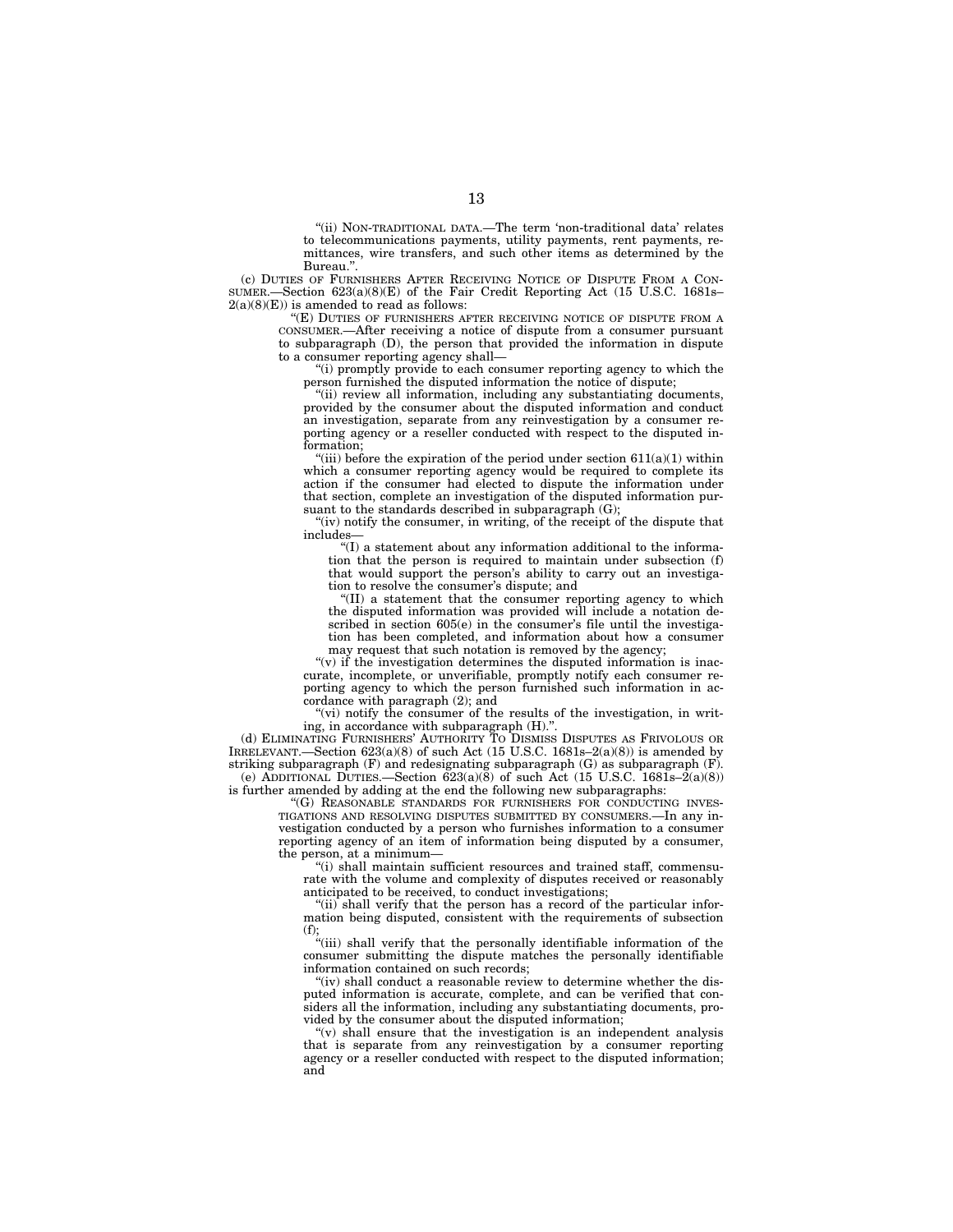"(vi) may not impose any limitations or otherwise impede the ability of a consumer to submit information, including any substantiating documents, about the disputed information.

''(H) CONTENTS OF THE NOTICE TO THE CONSUMER ABOUT THE RESULTS OF THE INVESTIGATION BY THE FURNISHER.—The notice of the results of the investigation described in subparagraph (E) shall include—

 $f(i)$  a statement informing the consumer as to whether the disputed information was determined to be inaccurate, incomplete, or unverifiable;

''(ii) a statement of the specific reasons supporting the results of the investigation;

"(iii) a description of the procedure used by the dispute resolution staff of the person who furnishes information to a consumer reporting agency to determine the accuracy or completeness of the information, including the business name, mailing address, telephone number, and Internet website address (if available) of any person who was contacted by the staff in connection with the determination;

"(iv) a copy of all information relating to the consumer that was used in carrying out the investigation and was the basis for any determination about the accuracy or completeness of the disputed information;

"(v) a statement that consumer will receive, free of charge, a copy of their consumer report and credit score or educational credit score (if applicable), from any consumer reporting agency to which the disputed information had been provided, regardless of whether the consumer obtained or will obtain a free consumer report and credit score or educational credit score (if applicable) in the 12-month period preceding receipt of the notice described in this subparagraph pursuant to section  $61\bar{2}(a)(1);$ 

 $''(vi)$  if the disputed information was found to be inaccurate, incomplete, or unverifiable, a statement that the consumer report of the consumer shall be revised to reflect the change to the consumer's file as a result of the investigation;

''(vii) a statement that the consumer has the right to appeal the results of the investigation under paragraph (10), free of charge, within 120 days after the date of the notice of the results of the investigation was provided to the consumer and the process for submitting an appeal;

"(viii) a statement that the consumer may add a narrative statement, free of charge, to the consumer's file held by the consumer reporting agency to which the information has been furnished disputing the accuracy or completeness of the information, regardless of the results of the investigation by the person, and the process for contacting any agency that received the consumer's information from the person to submit a narrative statement;

" $(ix)$  a statement informing the consumer that a notation described in section 605(e) will be added to the consumer's file during the period in which the consumer appeals the results of an investigation and that such notation can be removed at the request of the consumer; and

 $f(x)$  a statement that the consumer has the right to request a copy of their consumer report and credit score or educational credit score (if applicable), free of charge, within the 12-month period following the date of the conclusion of the investigation from any consumer reporting agency in which the disputed information had been provided, regardless of whether the consumer obtained or will obtain a free annual consumer report and credit score or educational credit score (if applicable) under this subparagraph or section  $612(a)(1)$ .".

(f) CONFORMING AMENDMENT. Section  $615(a)(4)(B)$  is amended-

(1) by striking '', under section 611, with a consumer reporting agency''; and (2) by striking ''furnished by the agency'' and inserting ''to a consumer reporting agency under section 611 or to a person who furnished information to an agency under section 623''.

#### **SEC. 105. RIGHT TO APPEAL DISPUTES RELATING TO REINVESTIGATIONS AND INVESTIGA-TIONS.**

(a) APPEALS OF REINVESTIGATIONS CONDUCTED BY A CONSUMER REPORTING AGEN-CY.—Section 611 of the Fair Credit Reporting Act (15 U.S.C. 1681i) is amended—

(1) in subsection (b), by inserting ''or if the consumer is unsatisfied with the results of an appeal conducted under subsection (h)," after "resolve the dispute,''; and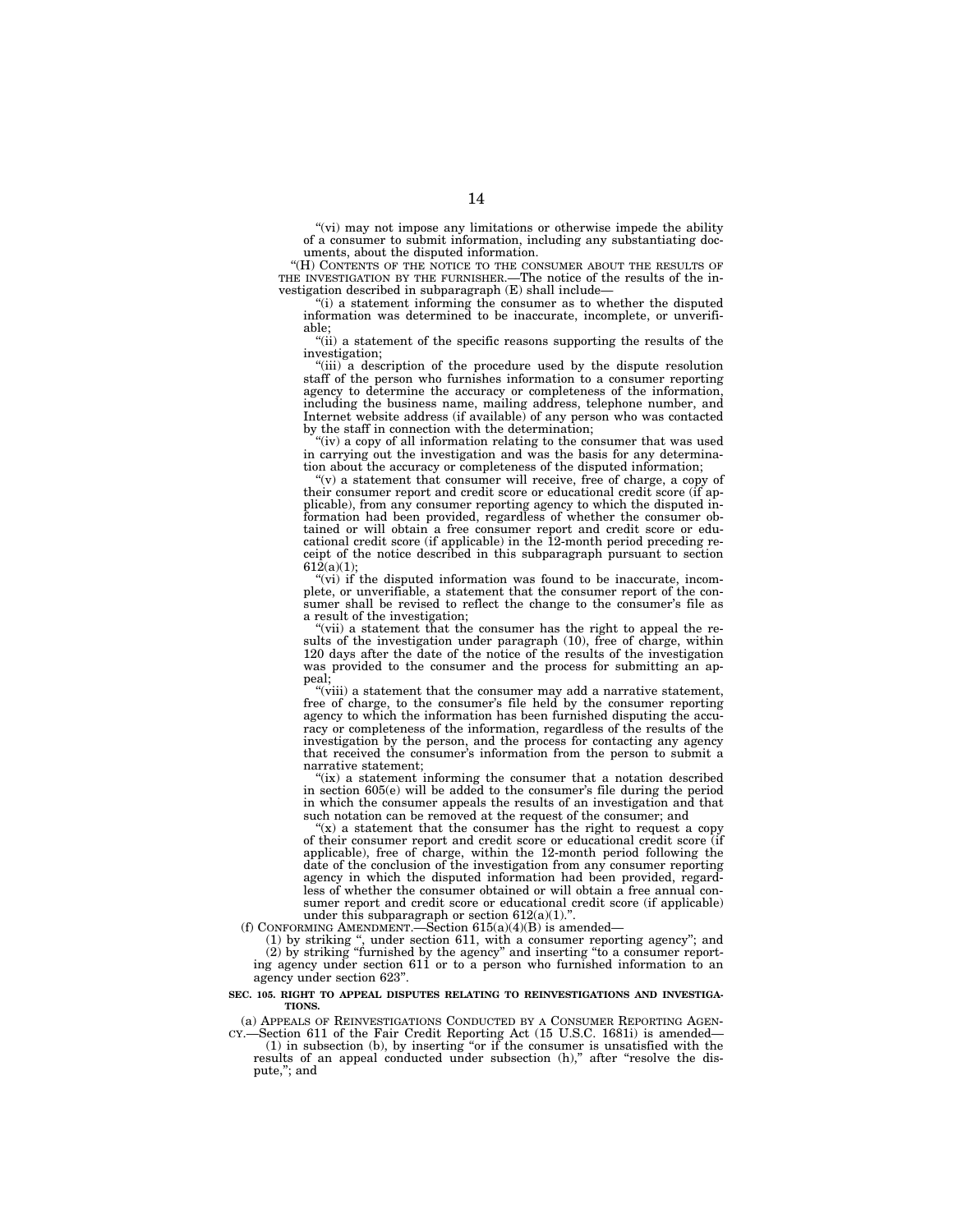(2) by inserting after subsection (h) (as added by section 102) the following new subsection:

 $\!$  (i) CONSUMER RIGHT TO APPEAL RESULTS OF A CONSUMER REPORTING AGENCY REINVESTIGATION.—

"(1) IN GENERAL.—Within 120 days after the date of receipt of the results of a reinvestigation conducted under subsection (a), a consumer (or authorized third party) may, free of charge, appeal the results of such reinvestigation by submitting a notice of appeal to the consumer reporting agency.

''(2) NOTICE OF APPEAL.— ''(A) REQUIREMENTS.—A notice of appeal described in paragraph (1) may be submitted in writing, or through a toll-free telephone number or other electronic means established by the consumer reporting agency (including on the Internet website described in subsection (g)), and—

''(i) shall identify the information contained in the consumer's file that is the subject of the appeal;

"(ii) shall describe the specific reasons for submitting the notice of appeal; and

''(iii) may provide any information the consumer believes is relevant to substantiate the validity of the dispute.

''(B) CONSUMER REPORTING AGENCY NOTICE TO CONSUMER.—Upon receipt of such notice of appeal, the consumer reporting agency shall promptly provide to the consumer a statement confirming the receipt of the consumer's notice of appeal that shall include—

 $(i)$  an approximate date on which the consumer's appeal review will be completed;

"(ii) the process and procedures by which such review will be conducted; and

"(iii) an employee reference number or other employee identifier for each of the specific individuals designated by the consumer reporting agency who, upon the request of the consumer, may discuss the substance and status of the appeal.

''(3) CONSUMER REPORTING AGENCY REQUIREMENTS UPON RECEIPT OF NOTICE OF APPEAL.

"(A) IN GENERAL.—Not later than 20 days after receiving a notice of appeal, the consumer reporting agency shall review the appeal. If the consumer reporting agency determines the information is inaccurate, incomplete, or cannot be verified, the consumer reporting agency shall delete or modify the item of information being disputed by the consumer from the file of the consumer before the end of the 20-day period beginning on the date on which the consumer reporting agency receives a notice of an appeal from the consumer.

''(B) NOTICE OF APPEAL TO FURNISHER; INFORMATION REGARDING DISPUTE PROVIDED BY THE CONSUMER.—

''(i) IN GENERAL.—Before the end of the period of 3 business days beginning on the date on which a consumer reporting agency receives a notice of appeal, the consumer reporting agency shall provide notice of the appeal, including all information relating to the specific appeal that the consumer reporting agency has received from the consumer, to any person who provided any information in dispute.

"(ii) PROVISION OF ADDITIONAL INFORMATION REGARDING THE DIS-PUTE.—If the consumer reporting agency receives additional information from the consumer after the agency provides the notice required under clause (i) and before the end of the 20-day period described in subparagraph (A), the consumer reporting agency shall, not later than 3 business days after receiving such information, provide such information to any person who provided the information in dispute and shall have an additional 10 business days to complete the appeal review.

''(C) MINIMUM STANDARDS FOR APPEALS EMPLOYEES.—

''(i) DESIGNATION.—Upon receipt of a notice of appeal under paragraph (1), a consumer reporting agency shall designate one or more specific employees who—

''(I) shall be assigned an employee reference number or other employee identifier that can be used by the consumer to discuss the appeal with the specific individuals handling the appeal;

''(II) shall have direct authority to resolve the dispute that is the subject of the notice of appeal from the review stage to its completion;

''(III) shall meet minimum training and ongoing certification requirements at regular intervals, as established by the Bureau;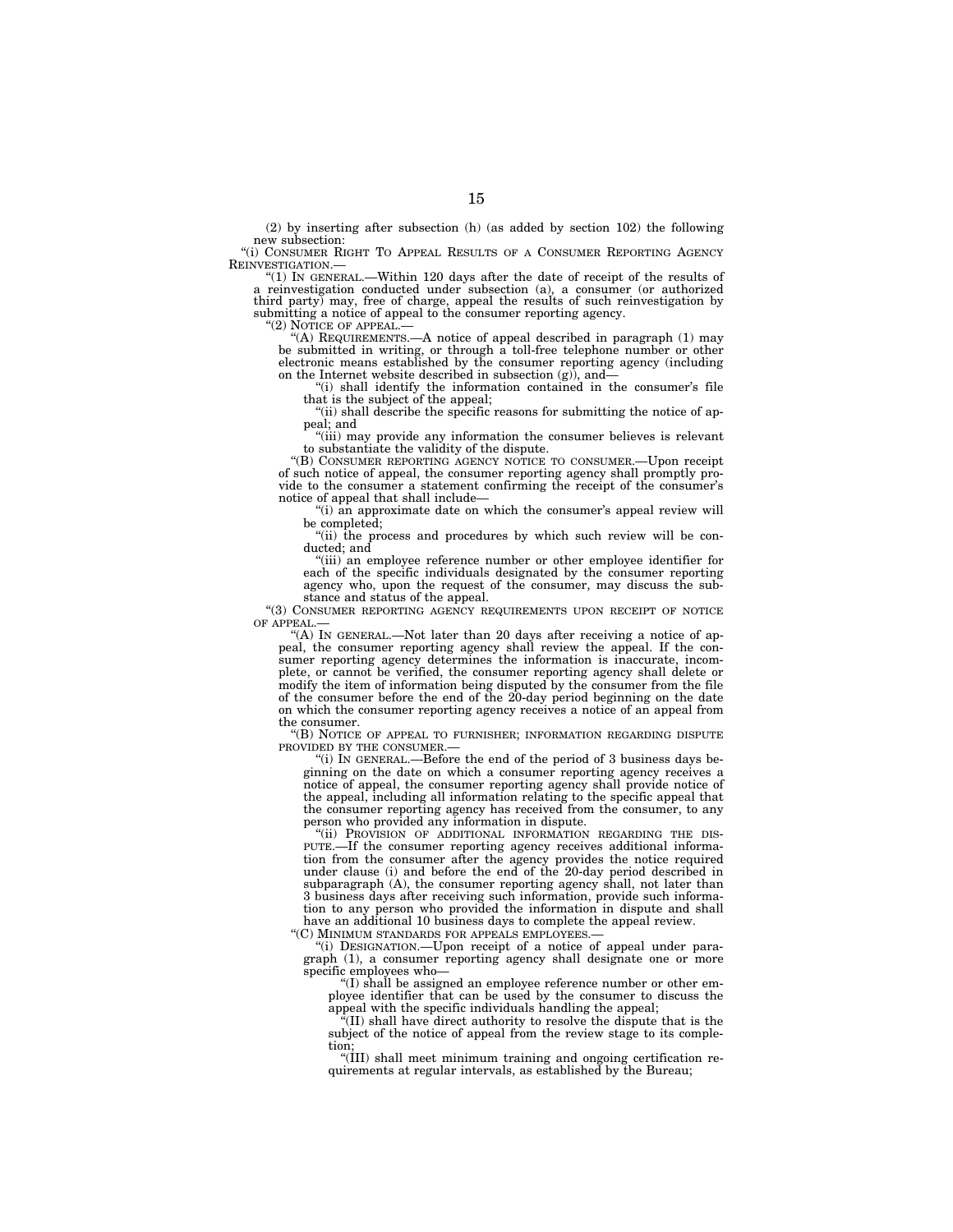'(IV) shall be located within the United States;

''(V) may not have been involved in the reinvestigation conducted or terminated pursuant to subsection (a); and

''(VI) may not be subject to any requirements linking incentives, including promotion, to the number of appeals processed within a certain time period.

''(ii) REQUIREMENTS.—Such employees shall conduct a robust review of the appeal and make a determination regarding the accuracy and completeness of the disputed information by—

''(I) conducting an independent analysis, separate from any investigation by a reseller or person who provided the disputed information, and separate from any prior reinvestigation conducted by the consumer reporting agency of the disputed information;

''(II) verifying that the personally identifiable information of the consumer submitting the dispute matches the personally identifiable information contained on the consumer's file;

''(III) analyzing the notice of appeal and all information, including any substantiating documents, provided by the consumer with the notice of appeal;

''(IV) evaluating the validity of any information submitted by any person that was used by the consumer reporting agency in the reinvestigation of the initial dispute;

"(V) verifying that the consumer reporting agency has a record of the information being disputed; and

''(VI) applying any additional factors or investigative processes, as specified by the Bureau.

''(D) NOTICE OF APPEAL RESULTS.—Not later than 5 days after the end of the 20-day period described under subparagraph (A) (or the 10-day extension period, as applicable) the consumer reporting agency shall provide the consumer with written notice of the results of the appeal by postal mail or, if requested by the consumer, by other means. The contents of such notice shall include—

'(i) a statement that the appeal is completed and the date on which it was completed, the results of the appeal, and the specific reasons supporting the results of the appeal;

 $\hat{f}$ (ii) a copy of all information relating to the consumer that was used as a basis for deciding the results of the appeal;

"(iii) a consumer report that is based upon the consumer's file as that file may have been revised as a result of the appeal;

"(iv) a description of the procedure used to determine the accuracy and completeness of the information, including the business name, telephone number, mailing address, and Internet website address (if applicable) of any person who provided information that was contacted in connection with such information, if reasonably available;

 $(v)$  information describing that the consumer may submit a statement, without charge, disputing the accuracy or completeness of information in the consumer's file that was the subject of an appeal under this subsection by submitting a statement directly to each consumer reporting agency that received the information;

"(vi) a description of the consumer's rights pursuant to subsection  $(d)$ (relating to furnishing notifications to certain users of consumer reports); and

"(vii) any other information, as determined by the Bureau.

"(E) NO EXCUSE FOR FAILURE TO CONDUCT APPEAL.—A consumer reporting agency may not refuse to conduct a review of an appeal under this subsection because the agency determines that the notice of appeal was submitted by an authorized third party, unless the agency has clear and convincing evidence that the third party is not authorized to submit the notice of appeal on the consumer's behalf. If the consumer reporting agency refuses to conduct a review of the appeal for these reasons, it shall provide a clear and conspicuous written notice to the consumer explaining the reasons for the refusal and describing any information the consumer is required to provide for the agency to conduct a review of the appeal.''.

(b) APPEALS OF INVESTIGATIONS CONDUCTED BY FURNISHERS OF INFORMATION. Section 623(a) of the Fair Credit Reporting Act (15 U.S.C. 1681s–2(a)) is amended by adding at the end the following new paragraph:

"(10) DUTY OF FURNISHERS OF INFORMATION UPON NOTICE OF APPEAL OF IN-VESTIGATION.—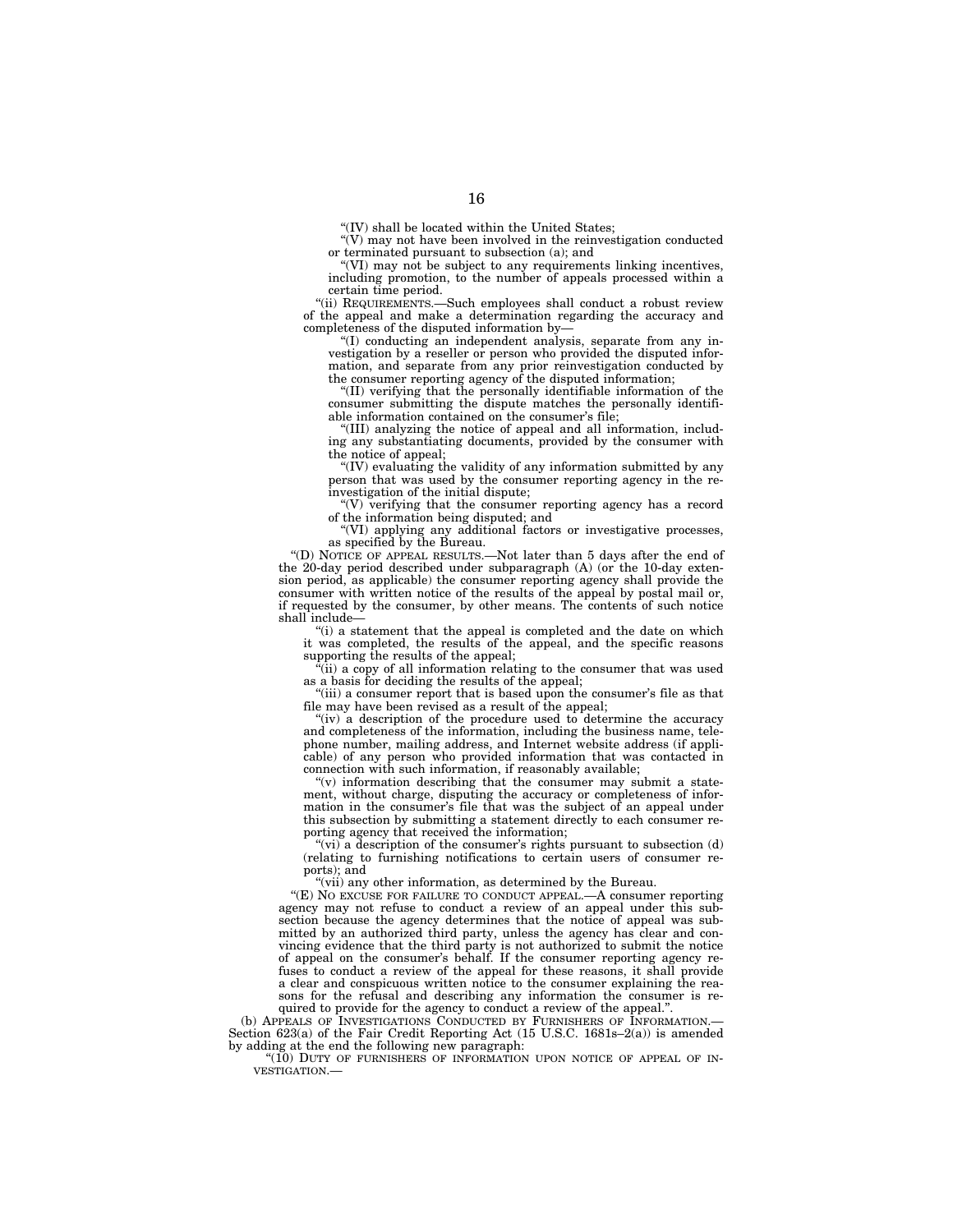''(A) IN GENERAL.—Within 120 days of the date of receipt of the results of an investigation conducted under paragraph (8)(E), a consumer may, free of charge, appeal such results by submitting a notice of appeal to the person who provided the information in the dispute to a consumer reporting agency (hereafter in this paragraph referred to as the 'furnisher').

''(B) NOTICE OF APPEAL.—A notice of appeal described in subparagraph (A) may be submitted in writing, through a toll-free telephone number, or by other electronic means established by the furnisher, and-

''(i) shall identify the information contained in the consumer's file that is the subject of the appeal;

''(ii) shall describe the specific reasons for submitting the notice of ap-

peal; and ''(iii) may include any information, including substantiating documents, the consumer believes is relevant to the appeal.

''(C) FURNISHER ACTIONS.—Upon receipt of such notice of appeal, the furnisher shall—

''(i) before the end of the period of 3 business days beginning on the date on which the furnisher receives the notice of appeal, notify each consumer reporting agency to which the person furnished such information a statement identifying the items of information that a consumer is appealing; and

 $\lim_{x \to 0}$  if  $\lim_{x \to 0}$  the consumer confirming the receipt of the consumer's notice of appeal, including an approximate date when the consumer's appeal will be completed, the process and procedures by which a review of the appeal will be conducted, and the specific individual designated by the consumer reporting agency who, upon the request of the consumer, may discuss the substance and status of the appeal.

''(D) FURNISHER REQUIREMENTS UPON RECEIPT OF NOTICE OF APPEAL.—Not later than 20 days after receiving a notice of appeal, the furnisher shall determine whether the item of information being disputed by the consumer is inaccurate, incomplete, or cannot be verified, and shall notify the consumer reporting agency of the determination. If the furnisher cannot verify the accuracy or completeness of the disputed information, the furnisher shall, before the end of the 20-day period beginning on the date on which the furnisher receives notice of an appeal from the consumer, submit instructions to the consumer reporting agency that the item of information being disputed by the consumer should be deleted from the file of the consumer.

''(E) MINIMUM STANDARDS FOR APPEALS EMPLOYEES.—Upon receipt of a notice of appeal under subparagraph (A), a furnisher shall designate one or more specific employees who—

"(i) shall be assigned an employee reference number or other employee identifier that can be used by the consumer to discuss the appeal with the specific individuals handling the appeal;

"(ii) shall have direct authority to resolve the dispute that is the subject of the notice of appeal on behalf of the furnisher from the review stage to its completion;

''(iii) shall meet minimum training and ongoing certification requirements at regular intervals, as established by the Bureau;

"(iv) may not have been involved in an investigation conducted pursuant to paragraph (8); and

 $(v)$  may not be subject to any requirements linking incentives, including promotion, to the number of appeals processed within a certain time period.

''(F) REQUIREMENTS FOR APPEALS PROCESS.—Such employees shall conduct a robust review of the appeal and make a determination regarding the accuracy and completeness of the disputed information by—

''(i) conducting an independent analysis, separate from any reinvestigation by a reseller or consumer reporting agency, of the disputed information;

"(ii) verifying that the personally identifiable information related to the dispute is accurate and complete;

''(iii) analyzing the notice of appeal and all information, including substantiating documents, provided by the consumer with the notice of appeal;

 $f(w)$  evaluating the validity of any information submitted by any person that was used by the furnisher in the initial investigation into the dispute;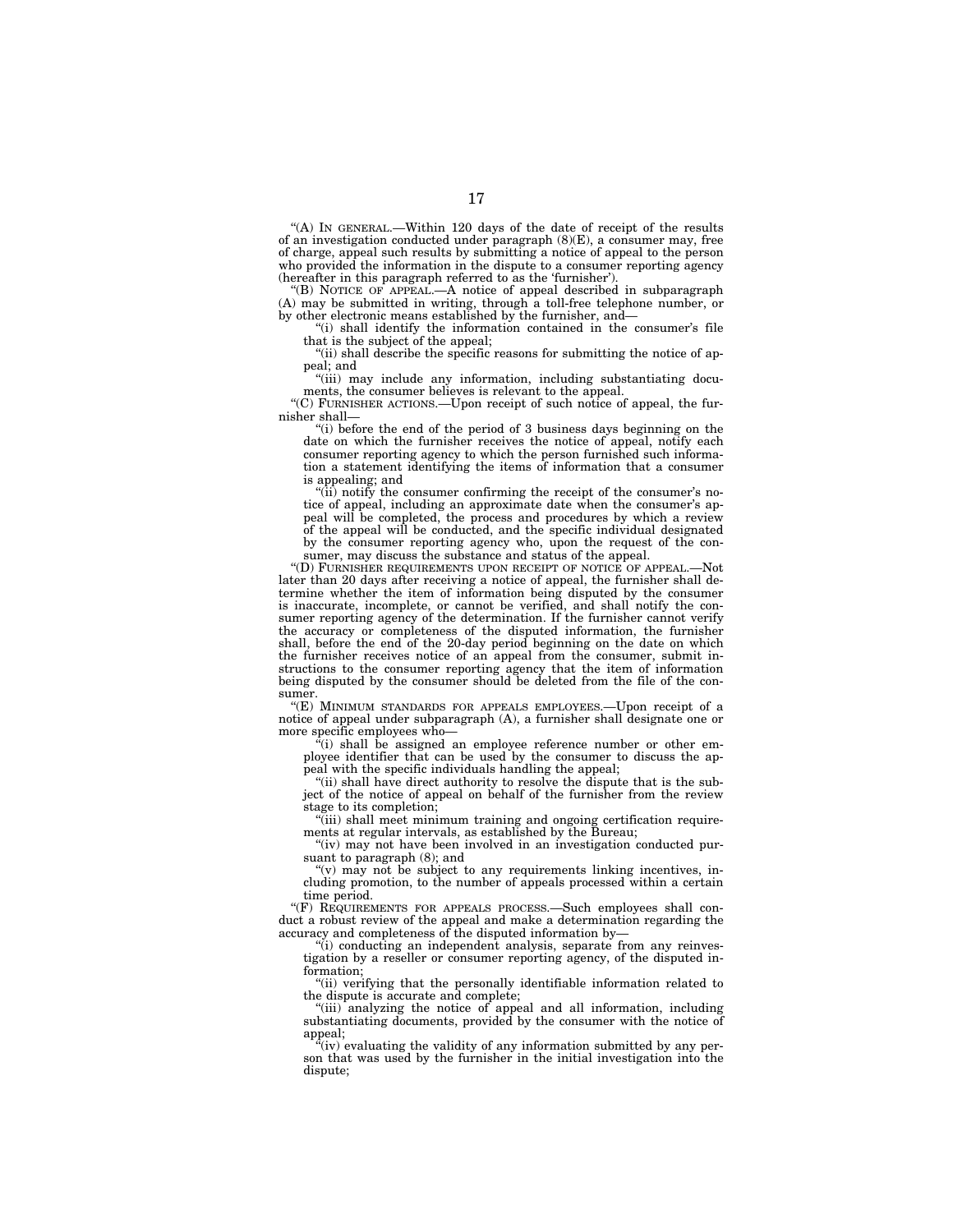''(v) verifying that the information being disputed relates to the consumer in whose file the information is located;

"(vi) verifying that the furnisher has a record of the information being disputed; and

''(vii) applying any additional factors or investigative processes, as specified by the Bureau.

 $(G)$  EXTENSION OF REVIEW PERIOD.—If a consumer submits additional information related to the appeal after the period of 3 business days described in subparagraph (C)(i) and before the end of the 20-day period described in subparagraph (D), the furnisher shall have an additional 10 business days to complete the review of the appeal.

''(H) NOTICE OF APPEAL RESULTS.—Not later than 5 days after the end of the 20-day period described in subparagraph (D) (or the 10 business day extension described under subparagraph (G), as applicable) the furnisher shall provide the consumer with written notice of the results of the appeal by mail or, if requested by the consumer, by other means. The contents of such notice shall include-

''(i) a statement that the appeal is completed and the date on which it was completed, the results of the appeal, and the specific reasons

supporting the results of the appeal;<br>"(ii) a copy of all information relating to the consumer that was used as a basis for deciding the results of the appeal;

"(iii) if the appeal results in any change to the consumer report, a notification that the consumer shall receive a copy, free of charge, of a revised consumer report (based upon the consumer's file as that file was changed as a result of the appeal) and a credit score or educational credit score (if applicable) from each consumer reporting agency that had been furnished incorrect information;

"(iv) a description of the procedure used to determine the accuracy and completeness of the information, including the business name, telephone number, mailing address, and Internet website address (if applicable), of any person who provided information that was contacted in connection with such information, if reasonably available;

" $(v)$  information describing that the consumer may submit a statement, without charge, disputing the accuracy or completeness of information in the consumer's file that was the subject of an appeal under this paragraph by submitting a statement directly to each consumer reporting agency that received the information; and

" $(vi)$  a notification that the consumer may request the furnisher to submit to each consumer reporting agency the consumer's request to furnish notifications pursuant to section  $611(d)$  (relating to furnishing notifications to certain users of consumer reports).

(c) TECHNICAL AMENDMENT.—Section 623(a)(8)(A) of the Fair Credit Reporting Act  $(15 \text{ U.S.C. } 1681\text{s} - 2(a)(8)(A))$  is amended by striking "reinvestigate" and inserting 'investigate".

(d) CONFORMING AMENDMENTS.—Section 609 of the Fair Credit Reporting Act (15 U.S.C. 1681g) is amended—

 $(1)$  in subsection  $(c)$ -

(A) by striking ''Commission'' and inserting ''Bureau'' each place that term appears;

(B) in the subsection heading, by striking ''RIGHTS TO OBTAIN AND DIS-PUTE INFORMATION IN CONSUMER REPORTS AND TO OBTAIN CREDIT SCORES'' and inserting ''KEY CONSUMER REPORTING RIGHTS''; and

 $(C)$  in paragraph  $(1)$ –

(i) in the heading, by striking "COMMISSION" and inserting "BUREAU";  $(ii)$  in subparagraph  $(B)$ 

(I) in clause (ii), by striking ''a consumer report without charge under section 612'' and inserting ''consumer reports and credit scores or educational credit scores (as applicable) without charge under subsections  $(f)$ ,  $(g)$ ,  $(i)$ , or  $(j)$  or section 612"

(II) in clause (iii), by inserting ''or section 623'' after ''section  $611'$ 

(III) by striking clauses (iv) and (vi);

(IV) by inserting after clause (iii) the following new clause:

"(iv) the right of a consumer to appeal a determination of a reinvestigation conducted by a consumer reporting agency under section 611(h) or an investigation conducted by a furnisher of information under section  $623(a)(10);$ "; and

(V) by adding at the end the following new clause: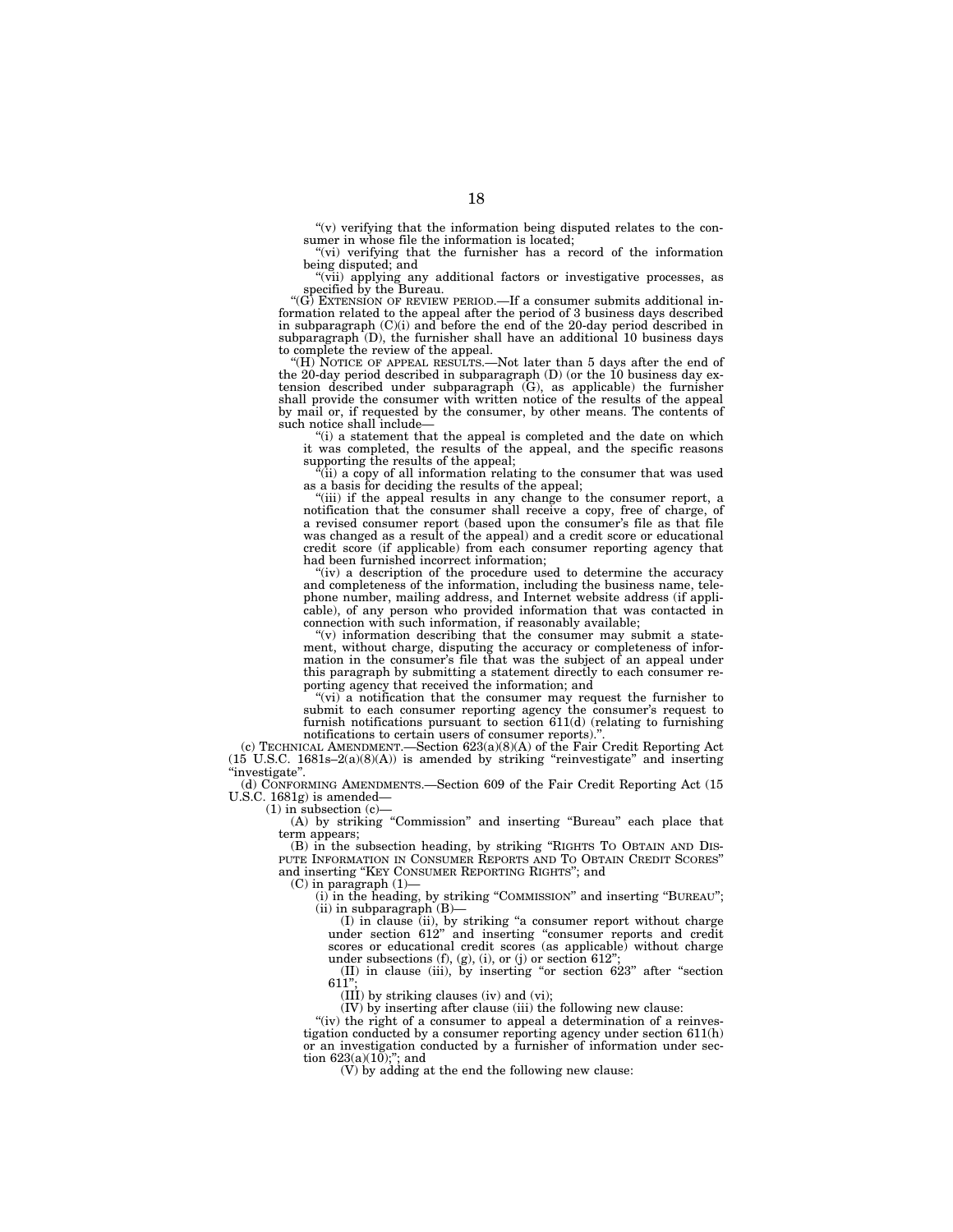"(vi) the method and circumstances under which consumers can obtain a 1-year fraud alert, 7-year fraud alert, active duty alert, or security freeze as described in section 605A through a consumer reporting agency described under section  $603(p)$ .

 $(iii)$  in subparagraph  $(C)$  (as amended by subparagraph  $(A)$ ) by inserting ''and the Commission'' after ''Bureau''; and

 $\chi$ (iv) by adding at the end the following new subparagraph:

''(D) PUBLICATION OF SUMMARY RIGHTS.—A consumer reporting agency described under subsection  $(p)$  or  $(x)$  of section 603 shall display in a clear and conspicuous manner, including on the Internet website of the consumer reporting agency, the summary of rights prepared by the Bureau under this paragraph.''; and

(2) in subsection (d), by inserting ''Bureau and the'' before ''Commission''.

#### **SEC. 106. REVISED CONSUMER REPORTS.**

Section 611 of the Fair Credit Reporting Act (15 U.S.C. 1681i), as amended by section 105(a)(2), is further amended by adding at the end the following new subsection:

''(j) REQUIREMENT TO SEND REVISED CONSUMER REPORT TO CONSUMER.—Upon receiving a notice described in section  $623(a)(8)(E)(iv)$ , each consumer reporting agency shall send to the consumer a revised consumer report and credit score or education credit score (if applicable) based upon the consumer's file as that file was changed as a result of the investigation.''.

#### **SEC. 107. INDICATION OF DISPUTE BY CONSUMERS AND USE OF DISPUTED INFORMATION.**

Section 605(f) of the Fair Credit Reporting Act (15 U.S.C. 1681c(f)) is amended to read as follows:

''(f) INDICATION OF DISPUTE.—

''(1) IN GENERAL.—A consumer reporting agency shall include in any consumer report based on the consumer's file a notation identifying any item of information that is currently in dispute by the consumer if—

 $(A)$  a consumer disputes the completeness or accuracy of any item of information contained in a consumer's file pursuant to section  $611(a)(1)$ ;

''(B) a consumer files with a consumer reporting agency an appeal of a reinvestigation pursuant to section 611(i); or

 $C$ ) the consumer reporting agency is notified by a person that furnished any items of information that are currently in dispute by the consumer that—

''(i) a consumer disputes the completeness or accuracy of any information furnished by a person to any consumer reporting agency pursuant to paragraph (3) or (8) of section 623(a); or

"(ii) a consumer submits a notice of appeal under section  $623(a)(10)$ . "(2) OPT OUT.—A consumer may submit a request to a consumer reporting agency or a person who furnished the information in dispute, as applicable, to have the notation described in paragraph (1) omitted from the consumer report. Upon receipt of such a request—

" $(A)$  by a consumer reporting agency, such agency shall remove the notation within 1 business day; and

''(B) by a person who furnished the information in dispute, such person shall submit such request to each consumer reporting agency to which the person furnished such information within 1 business day and such agency shall remove the notation within 1 business day of receipt of such request.<sup>5</sup>.

#### **SEC. 108. ACCURACY AND COMPLETENESS REPORT DUTIES FOR CONSUMER REPORTING AGENCIES AND FURNISHERS.**

Section 607(b) of the Fair Credit Reporting Act (15 U.S.C. 1681e) is amended to read as follows:

''(b) ACCURACY AND COMPLETENESS OF REPORT.—

 $(1)$  IN GENERAL.—In preparing a consumer report, a consumer reporting agency shall maintain reasonable procedures to ensure maximum possible accuracy and completeness of the information concerning the individual to whom the consumer report relates.

''(2) BUREAU RULE TO ASSURE MAXIMUM POSSIBLE ACCURACY AND COMPLETE-NESS WITH CREDIT REPORTING PRACTICES.

''(A) RULE.—Not later than 18 months after the date of enactment of this subsection, the Bureau shall issue a final rule establishing the procedures described in paragraph (1).

''(B) REQUIREMENTS.—In formulating the rule required under subparagraph (A), the Bureau shall—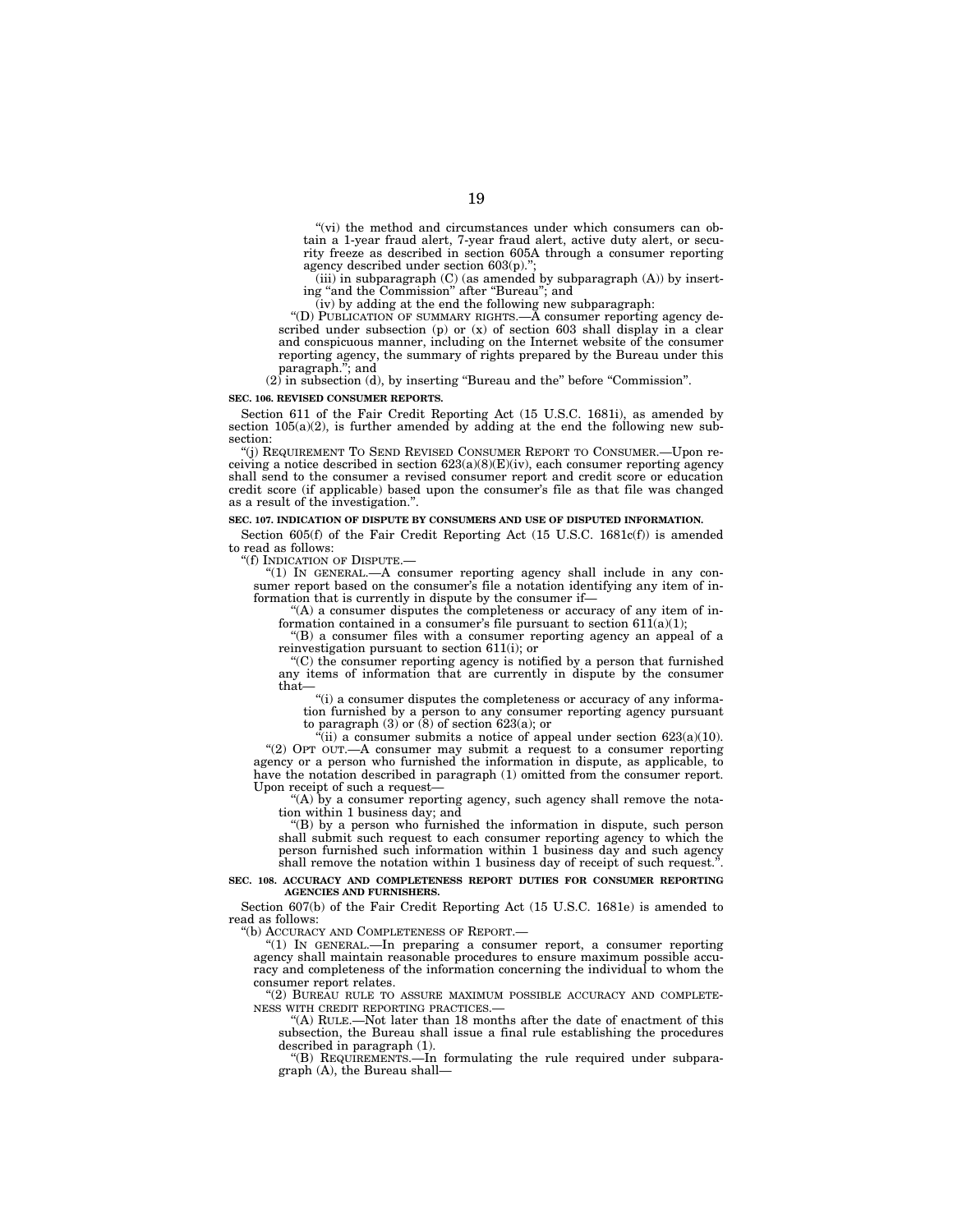''(i) develop standards for matching the personally identifiable information included in the consumer's file with the personally identifiable information furnished by the person who provided the information to the consumer reporting agency (hereafter in this subsection referred to as the 'furnisher'), including the full name of a consumer, the date of birth of a consumer, the full social security number of a consumer, and any other information that the Bureau determines would aid in assuring maximum possible accuracy and completeness of such consumer reports;

''(ii) establish processes for a consumer reporting agency to monitor the integrity of the data provided by furnishers and the compliance of furnishers with the requirements of this title;

"(iii) establish processes for a consumer reporting agency to regularly reconcile data relating to accounts in collection, including those that have not been paid in full, by specifying the circumstances under which the consumer reporting agency shall remove or suppress negative or adverse information from a consumer's file that has not been updated by a furnisher who is also a debt collector (as defined in section 803 of the Fair Debt Collection Practices Act) within the time period established by the Bureau;

''(iv) establish procedures to require each consumer reporting agency to review and monitor the quality of information received from any source, including information from public records, by regularly and on an ongoing basis comparing the information received to the information available from the original source and ensuring that the information received is the most current information;

 $(v)$  develop standards and procedures for consumer reporting agencies to identify furnishers that repeatedly fail to provide accurate and complete information, to take corrective action against such furnishers, and to reject information submitted by such furnishers;

"(vi) develop standards and procedures for consumer reporting agencies to adopt regarding collection of public record data, including standards and procedures to consider the ultimate data source, how the public record information is filed and its availability and accessibility, and whether information relating to the satisfaction of judgments or other updates to the public record are available on a reasonably timely basis from a particular source; and

"(vii) establish any other factors, procedures, or processes determined by the Bureau to be necessary to assist consumer reporting agencies in achieving maximum possible accuracy and completeness of the information in consumer reports.

"(3) CORRECTIVE ACTION FOR FURNISHERS THAT REPEATEDLY FURNISH INAC-CURATE OR INCOMPLETE INFORMATION.—Upon identifying a furnisher that repeatedly fails to furnish accurate, complete, or verifiable information to consumer reporting agencies, the Bureau shall—

 $f(A)$  ensure the prompt removal of any adverse information relating to a consumer's accounts submitted by such furnisher; and

 $'(B)$  take corrective action, which may include—

''(i) mandatory revised training and training materials for the staff of the furnisher regarding the furnishing of accurate and complete information;

''(ii) sharing industry best practices and procedures regarding accuracy and completeness; or racy and completeness; or<br>
"(iii) temporarily prohibiting a furnisher from providing information

to a consumer reporting agency."

#### **SEC. 109. INCLUSION OF PUBLIC RECORD DATA SOURCES IN CONSUMER REPORTS.**

Section 605(d) of the Fair Credit Reporting Act (15 U.S.C. 1681c(d)) is amended by adding at the end the following:

" $(3)$  PUBLIC RECORD DATA SOURCE.—Any consumer reporting agency that furnishes a consumer report that contains public record data shall also include in such report the source from which that data was obtained, including the particular court, if any, and the date that the data was initially reported or publicized.''.

#### **SEC. 110. INJUNCTIVE RELIEF FOR VICTIMS.**

(a) IN GENERAL.—The Fair Credit Reporting Act (15 U.S.C. 1681 et seq.) is amended—

 $(1)$  in section 616—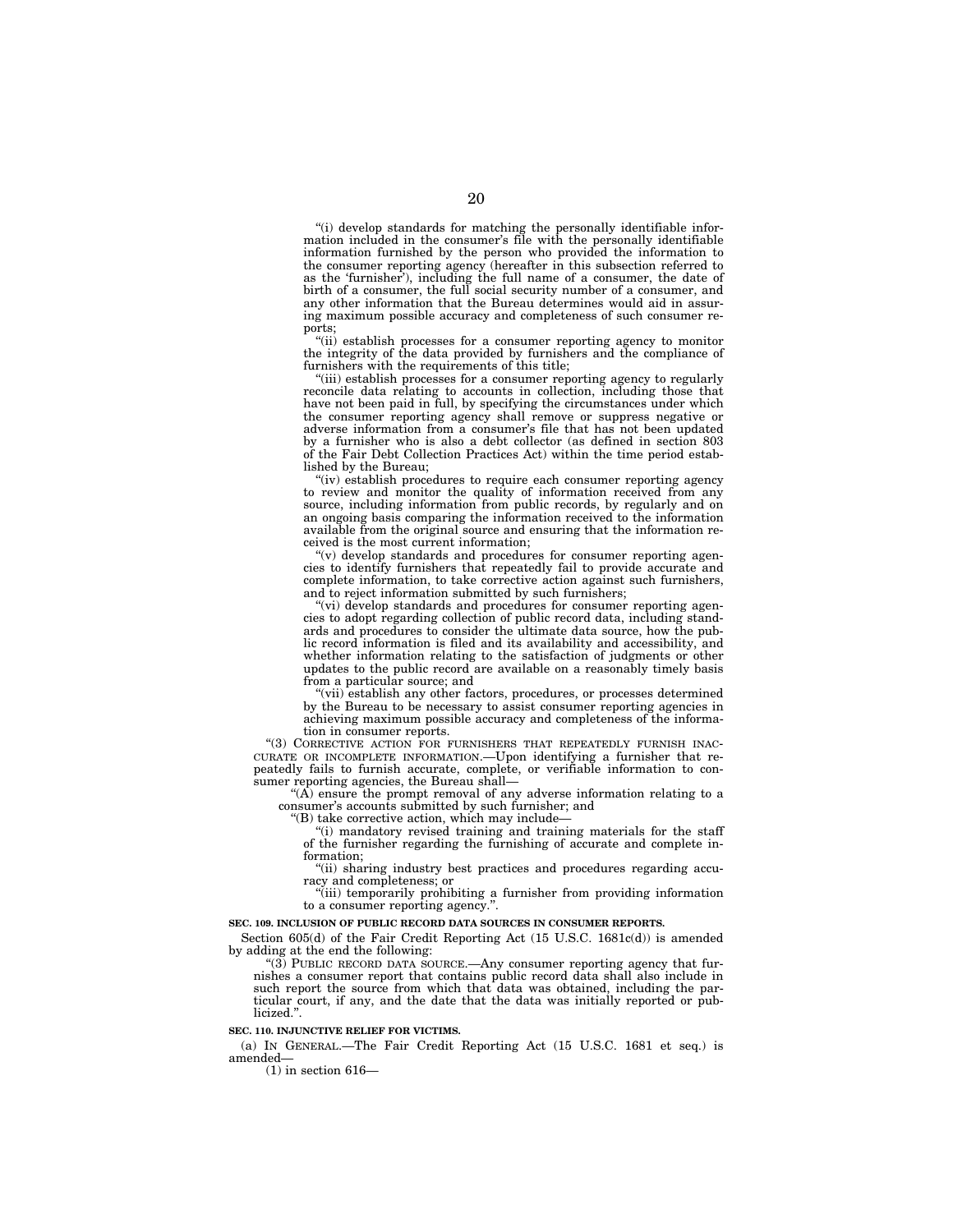(A) in subsection (a), by amending the subsection heading to read as follows: "DAMAGES";<br>(B) by redesignating subsections (c) and (d) as subsections (d) and (e), re-

spectively; and

(C) by inserting after subsection (b) the following new subsection:

''(c) INJUNCTIVE RELIEF.—In addition to any other remedy set forth in this section, a court may award injunctive relief to require compliance with the requirements imposed under this title with respect to any consumer. In the event of any successful action for injunctive relief under this subsection, the court may award to the pre-vailing party costs and reasonable attorney fees (as determined by the court) in-curred during the action by such party.''; and

(2) in section 617—

(A) in subsection (a), by amending the subsection heading to read as follows: "DAMAGES";<br>(B) by redesignating subsection (b) as subsection (c); and

(C) by inserting after subsection (a) the following new subsection: ''(b) INJUNCTIVE RELIEF.—In addition to any other remedy set forth in this section, a court may award injunctive relief to require compliance with the requirements imposed under this title with respect to any consumer. In the event of any successful action for injunctive relief under this subsection, the court may award to the pre-vailing party costs and reasonable attorney fees (as determined by the court) incurred during the action by such party.''. (b) ENFORCEMENT BY FEDERAL TRADE COMMISSION.—Section 621(a)(2)(A) of the

Fair Credit Reporting Act (15 U.S.C. 1681s(a)(2)(A)) is amended—

(1) by amending the subparagraph heading to read as follows: "NEGLIGENT,  $(2)$  by antenting the subpartagner included in teading to read as<br>(2) by inserting "negligent, willful, or" before "knowing".

## **TITLE II—PROHIBITION ON MISLEADING AND UNFAIR CONSUMER REPORTING PRACTICES**

# **SEC. 201. PROHIBITION ON AUTOMATIC RENEWALS FOR PROMOTIONAL CONSUMER REPORT-ING AND CREDIT SCORING PRODUCTS AND SERVICES.**

The Fair Credit Reporting Act (15 U.S.C. 1681 et seq.) is amended—

(1) by adding at the end the following new section:

#### **''§ 630. Promotional periods**

"(a) TERMINATION NOTICE.—With respect to any product or service related to a consumer report or a credit score that is provided to a consumer under promotional terms, the seller or provider of such product or service shall provide clear and conspicuous notice to the consumer within a reasonable period of time before the promotional period ends.

''(b) OPT-IN.—With respect to any such product or service, the seller or provider may not continue to sell or provide such product or service to the consumer after the end of the promotional period unless the consumer specifically agrees at the end of the promotional period to continue receiving the product or service.''; and

(2) in the table of contents for such Act, by inserting after the item relating to section 629 the following new item:

#### ''630. Promotional periods.''.

**SEC. 202. PROHIBITION ON MISLEADING AND DECEPTIVE MARKETING RELATED TO THE PRO-VISION OF CONSUMER REPORTING AND CREDIT SCORING PRODUCTS AND SERV-ICES.** 

Section 609 of the Fair Credit Reporting Act (15 U.S.C. 1681g) is amended—

 $(1)$  in subsection  $(a)$ 

(A) in paragraph (1)—

(i) by striking ''request, except'' and all that follows through ''consumer to whom" and inserting "request, unless the consumer to whom"; (ii) by striking "disclosure; and" and inserting "disclosure."; and

(iii) by striking subparagraph (B); and

(B) in paragraph (6), by inserting ''or educational credit score (if applicable) under subsection (f) or section 612'' before the period at the end; and (2) by adding at the end the following new subsection:

''(h) DISCLOSURES ON PRODUCTS AND SERVICES.—The Bureau, in consultation with the Federal Trade Commission, shall issue regulations within 18 months of the date of the enactment of this subsection requiring each consumer reporting agency and reseller to clearly and conspicuously disclose all material terms and conditions, including any fee and pricing information associated with any products or services of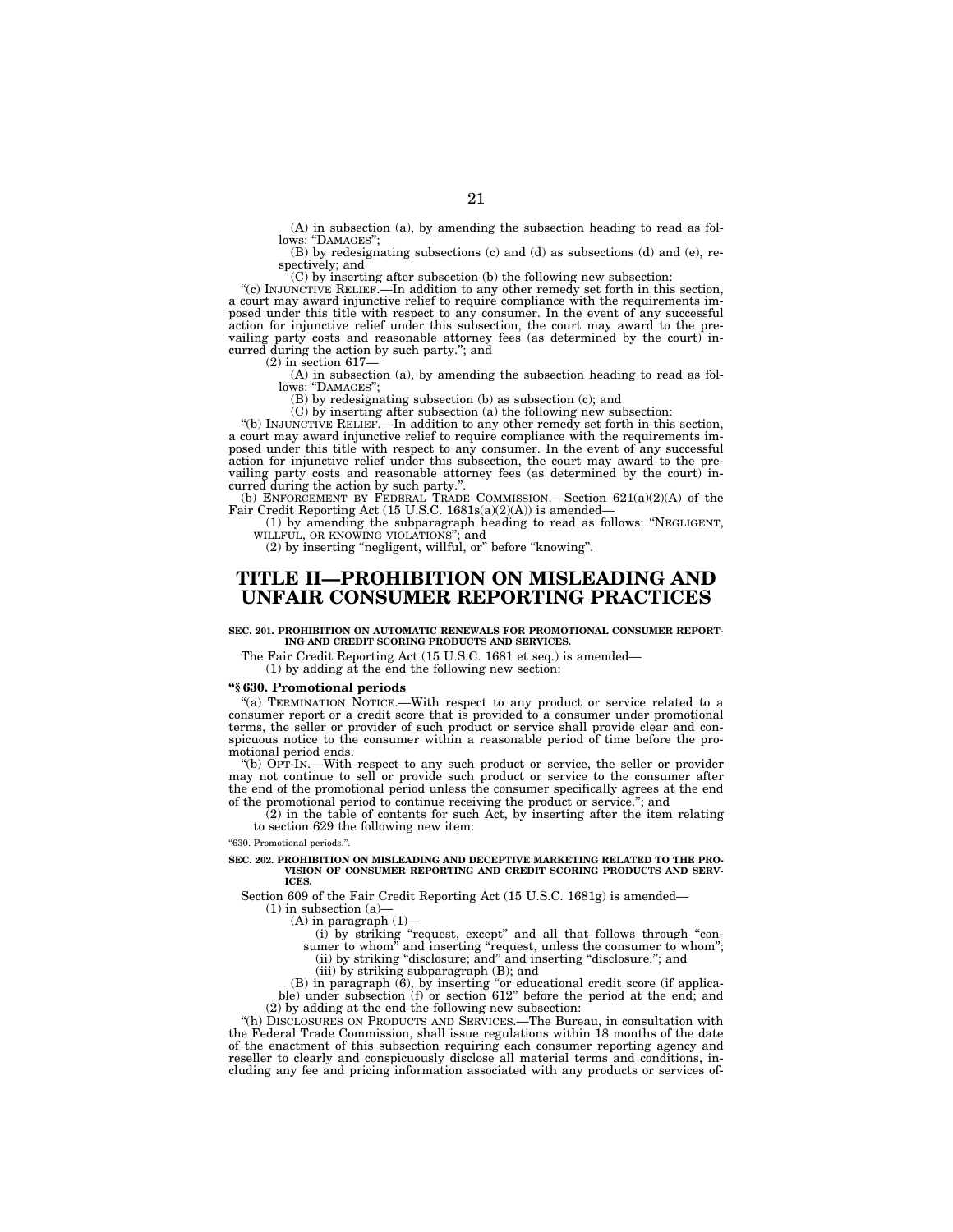fered, advertised, marketed, or sold to consumers by the agency or reseller. Such disclosures shall be made in all forms of communication to consumers and displayed prominently on the agency or reseller's website and all other locations where products or services are offered, advertised, marketed, or sold to consumers.'

#### **SEC. 203. PROHIBITON ON EXCESSIVE DIRECT-TO-CONSUMER SALES.**

The Fair Credit Reporting Act (15 U.S.C. 1681 et seq.), as amended by section 201, is further amended—

(1) by adding at the end the following new section:

#### **''§ 631. Fair and reasonable fees for products and services**

''The Bureau may, with respect to any product or service offered by a consumer reporting agency to a consumer, set a fair and reasonable maximum fee that may be charged for such product or service, except where such maximum fee is otherwise provided under this title.''; and

(2) in the table of contents for such Act, as amended by section 201, by adding at the end the following new item:

''631. Fair and reasonable fees for products and services.''.

#### **SEC. 204. FAIR ACCESS TO CONSUMER REPORTING AND CREDIT SCORING DISCLOSURES FOR NONNATIVE ENGLISH SPEAKERS AND THE VISUALLY AND HEARING IMPAIRED.**

The Fair Credit Reporting Act (15 U.S.C. 1681 et seq.), as amended by section 203, is further amended—

(1) by adding at the end the following new section:

#### **''§ 632. Fair access to information for nonnative English speakers and the visually and hearing impaired**

"(a) IN GENERAL.—Not later than 180 days after the date of the enactment of this section, the Bureau shall issue a rule to require consumer reporting agencies and persons who furnish information to consumer reporting agencies under this title, to the maximum extent reasonably practicable—

 $"(1)$  to provide any information, disclosures, or other communication with consumers—

"(A) in each of the 10 most commonly spoken languages, other than English, in the United States, as determined by the Bureau of the Census on an ongoing basis; and

''(B) in formats accessible to individuals with hearing or vision impairments; and

" $(2)$  to ensure that-

''(A) customer service representatives, including employees assigned to handle disputes or appeals under sections 611 and 623, who are available to assist consumers are highly familiar with the requirements of this title; ''(B) such representatives are available during regular business hours and

outside of regular business hours, including evenings and weekends; and ''(C) at least one among such representatives is fluent in each of the 10 most commonly spoken languages, other than English, in the United States, as determined by the Bureau of the Census on an ongoing basis.

''(b) BUREAU CONSULTATION.—The Bureau shall consult with advocates for civil rights, consumer groups, community groups, and organizations that serve traditionally underserved communities and populations in issuing the rule described in subsection (a).": and

(2) in the table of contents for such Act, as amended by section 203, by adding at the end the following new item:

''632. Fair access to information for nonnative English speakers and the visually and hearing impaired.''.

**SEC. 205. COMPARISON SHOPPING FOR LOANS WITHOUT HARM TO CREDIT STANDING.** 

Section 605 of the Fair Credit Reporting Act (15 U.S.C. 1681c) is amended by adding at the end the following new subsection:

''(i) ENCOURAGING CONSUMERS TO COMPARISON SHOP FOR LOANS BY TREATING GROUPED ENQUIRIES OF THE SAME TYPE WITHIN A REASONABLE PERIOD AS A SINGLE ENQUIRY.-

''(1) IN GENERAL.—With respect to multiple enquiries of the same type made to a consumer reporting agency for a consumer report or credit score with respect to a consumer, any credit scoring model shall treat such enquiries as a single enquiry if the enquiries are made within a 120-day period.

"(2) DEFINITION OF ENQUIRIES OF THE SAME TYPE.—With respect to multiple enquiries made to a consumer reporting agency for a consumer report or credit score with respect to a consumer, such enquiries are 'of the same type' if the consumer reporting agency has reason to believe that the enquiries are all made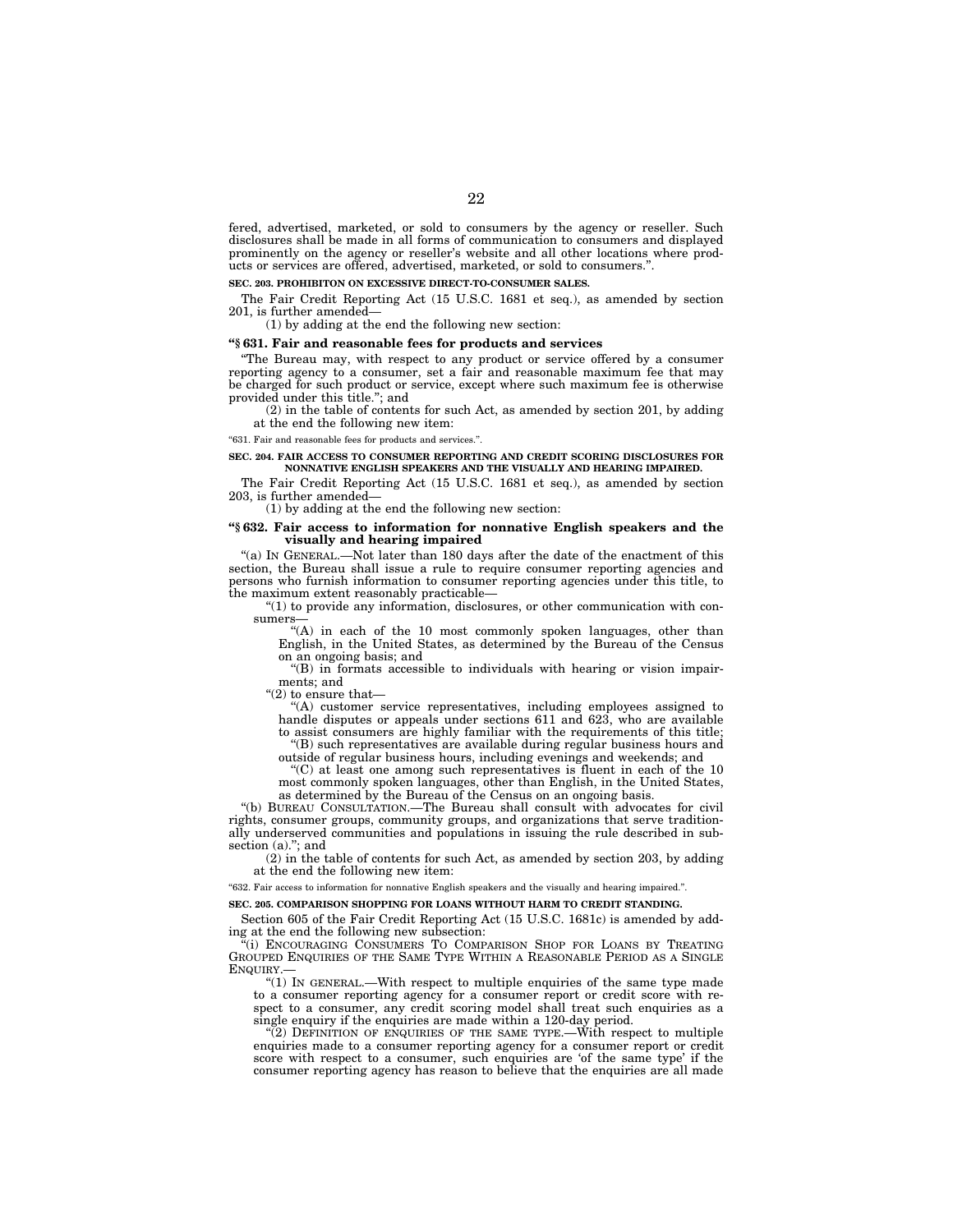for the purpose of determining the consumer's creditworthiness for an extension of credit described in one of the following:

"(A) Any loan primarily for personal, family, or household use that is secured by a mortgage, deed of trust, or other equivalent consensual security interest on a dwelling (as defined in section  $103(w)$  of the Truth in Lending Act), including a loan in which the proceeds will be used for—

 $'(i)$  a manufactured home (as defined in section 603 of the Housing and Community Development Act of 1974 (42 U.S.C. 5402));

''(ii) any installment sales contract, land contract, or contract for deed on a residential property; or

"(iii) a reverse mortgage transaction (as defined in section 103 of the Truth in Lending Act).

''(B) A motor vehicle loan or lease (as described in section 609(j)).

''(C) A private education loan.

''(D) Any other consumer financial product or service, as determined by the Bureau.''.

#### **SEC. 206. NATIONWIDE CONSUMER REPORTING AGENCIES REGISTRY.**

The Fair Credit Reporting Act (15 U.S.C. 1681 et seq.), as amended by section 204, is further amended—

(1) by adding at the end the following new section:

#### **''§ 633. Nationwide consumer reporting agencies registry**

"(a) IN GENERAL.—Not later than 1 year after the date of enactment of this section, the Bureau shall establish and maintain a publicly accessible registry of consumer reporting agencies described in subsection (p) or  $(x)$  of section 603 (and any other agencies the Bureau determines provide similar services to such consumer reporting agencies) that includes current contact information of each such agency, including the Internet website address of the Internet website described under section 611(h), and information on how consumers can obtain their consumer report, credit scores, or educational credit scores (as applicable) by toll-free telephone, postal mail, or electronic means.

''(b) REGISTRY REQUIREMENTS.—The registry described in subsection (a) shall—

''(1) identify the largest agencies and the markets and demographics covered by such agencies; and

''(2) disclose, with respect to each agency, whether the agency is subject to the supervisory authority of the Bureau under this title.

''(c) INFORMATION UPDATES.—Each agency described under subsection (a) shall submit to the Bureau contact information for the registry, including any updates to such information. The Bureau shall—

''(1) independently verify information submitted by each agency; and

''(2) update the registry not less frequently than annually.''; and

(2) in the table of contents for such Act, as amended by section 204, by adding at the end the following new item:

''633. Nationwide consumer reporting agencies registry.''.

#### PURPOSE AND SUMMARY

On July 9, 2019, Representative Alma Adams introduced H.R. 3642, the ''Improving Credit Reporting for All Consumers Act,'' which addresses burdens consumers experience when removing errors from their consumer reports, including by providing a new right to appeal the results of initial reviews about the accuracy or completeness of disputed items on the report. The bill requires the credit reporting agencies (CRAs) to conduct additional training of their personnel to better handle and address consumer concerns throughout the dispute resolution process. The bill also requires all furnishers who regularly report negative information to CRAs to notify customers about this practice and alert customers when they first send derogatory information. The bill directs CRAs to provide consumers with meaningful and clear information about credit scoring products and credit monitoring services. The bill also promotes consumers' right to shop around for certain large-dollar loans without harming their credit standing by treating multiple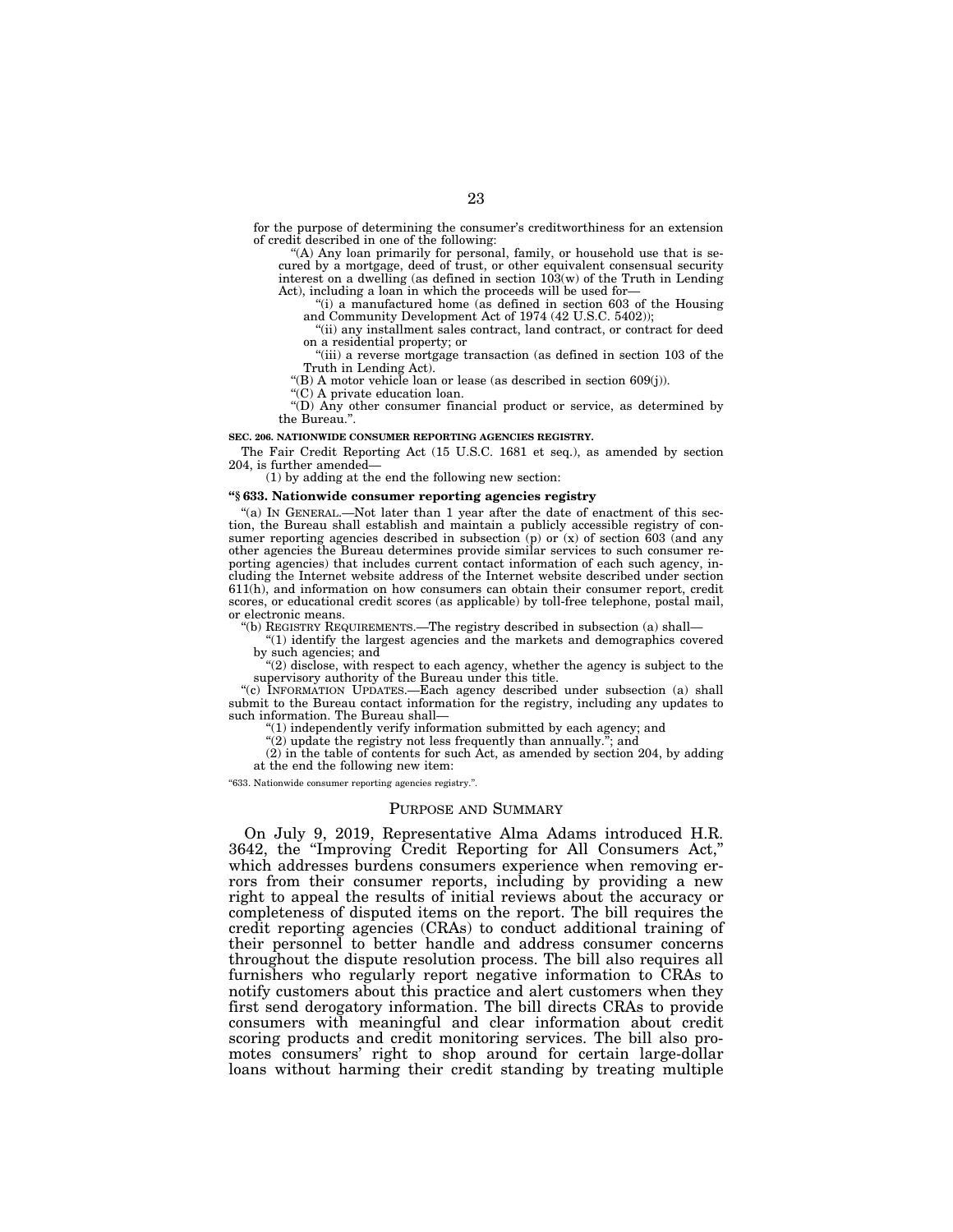inquiries for a mortgage, auto, or private education loan as a single inquiry.

## BACKGROUND AND NEED FOR LEGISLATION

Our nation's credit reporting system is broken yet has an impact on almost every American. Credit scores and credit reports are increasingly relied upon by creditors, employers, insurers, and even law enforcement. Yet it has been more than 15 years since Congress enacted comprehensive reform of the credit reporting system,1 and there have been numerous shortcomings with the current system identified during that time that need to be addressed. For example, the Federal Trade Commission (FTC) study found in 2012 that one out of every five consumers have a verified error on their consumer reports and 5 percent had errors serious enough to result in them being denied credit or paying more for mortgages, auto loans, insurance policies, and other financial obligations.2 An analysis of the Consumer Financial Protection Bureau's (CFPB) consumer complaint database revealed that in 2018, credit reports were the most complained about financial product, and the three major credit bureaus—Equifax, Experian and TransUnion—were the most-complained about financial companies.3 It is critical that Congress act swiftly to address these critical flaws and modernize the Fair Credit Reporting Act to ensure the credit reporting system works better for all Americans.

Research and government findings<sup>4</sup> show that consumers continue to be burdened by inaccurate information on their consumer reports and are frequently confused by, and frustrated with, the flawed process to dispute credit reporting errors. Equifax, TransUnion, and Experian—the three big nationwide CRAs in the United States—maintain files for over 200 million consumers and prepare consumer reports that are commonly referred to as credit reports. CRAs often have not abided by their statutory obligation under the Federal Fair Credit Reporting Act (FCRA) to conduct reasonable investigations of consumers' disputes. A 2015 FTC survey 5 confirmed that even though over half of the consumers who tried to fix errors on reports still believed that their reports contained inaccurate information after the CRAs' investigations had been completed, a significant number of consumers gave up trying to correct these mistakes. In a ''Supervisory Highlights Credit reporting Special Edition,"<sup>6</sup> released in March 2017, the CFPB found repeated compliance management deficiencies at nationwide CRAs and by furnishers of credit information that necessitated improve-

<sup>&</sup>lt;sup>1</sup>The Fair and Accurate Credit Transactions Act of 2003 (FACT Act; P.L. 108-159), among other things, allows consumers to request and obtain a free credit report once a year from each

<sup>%</sup> of the three nationwide credit reporting agencies.  $^{2}$  https://www.ftc.gov/sites/default/files/documents/reports/section-319-fair-and-accurate-credit-transactions-act-2003-fifth-interim-federal-trade-commission/130211 transactions-act-2003-fifth-interim-federal-trade-commission/130211factareport.pdf.<br>3 https://uspirg.org/news/usp/youre-not-alone-cfpb-complaints-rise.<br>4 Consumer Financial Protection Bureau, Supervisory Highlights Credit

tion (2017), available at https://s3.amazonaws.com/files.consumerfinance.gov/f/documents/<br>201703.cfpb Supervisory-Highlights-Consumer-Reporting-Special-Edition.pdf.<br>- 5-Beth A. Freeborn and Julie Miller, Report to Congress

Accurate Credit Transactions act of 2003 (2015), *available at* https://www.ftc.gov/system/files/ documents/reports/section-319-fair-accurate-credit-transactions-act-2003-sixth-interim-final-re-

port-federal-trade/150121factareport.pdf.<br>" Consumer Financial Protection Bureau, Supervisory Highlights Credit reporting Special Edi-<br>tion (2017), available at https://files.consumerfinance.gov/f/documents/201703\_cfpb\_Sup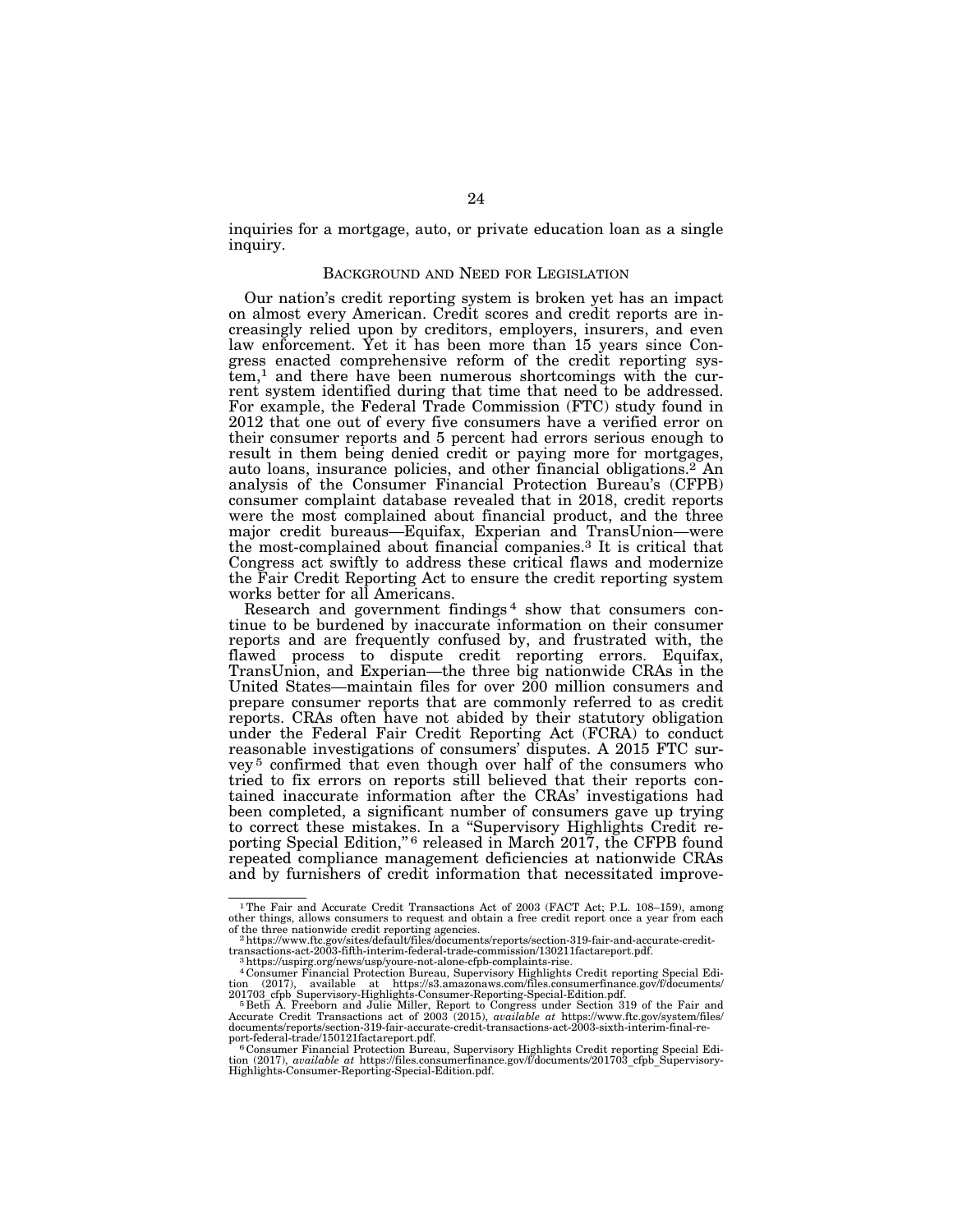ments in their data accuracy and dispute resolution practices. Credit reporting problems are consistently one of the top three types of consumer complaints submitted to the CFPB, and many of these complaints involve consumers' frustration about the burdensome and time-consuming process of trying to fix reporting mistakes.

In addition, CRAs frequently market credit reporting products and services as ''free'' when they really are paid-subscription services that automatically convert after a trial period. Vulnerable consumers who have concerns about the security of their personal and financial information, deserve clear and transparent information about products and services available to them and the costs associated with such tools. Moreover, the CFPB found that consumers may choose not to review their reports for errors because of their mistaken fear that doing so may lower their credit scores.7 While many credit scoring models treat multiple inquiries as a single inquiry when they occur within a certain time period, the time span varies from 14 to 45 days.<sup>8</sup> This could be insufficient for consumers buying a home or making another major purchase.

This legislation is supported by more than 80 consumer, civil rights, labor, and community organizations.9 The National Association of Realtors also support this legislation.10

This legislation is substantially similar to Titles I and VII of the discussion draft by Chairwoman Maxine Waters entitled, ''the Comprehensive Consumer Credit Reporting Reform Act of 2019'' that

lease-afr-statement-financial-services-committee-markup-credit-reporting/. 10 National Association of Realtors letter, *available at* https://narfocus.com/billdatabase/ clientfiles/172/2/3417.pdf.

<sup>7</sup> Consumer Financial Protection Bureau, Consumer Voices on Credit Reports and Scores (2015), *available at* https://files.consumerfinance.gov/f/201502\_cfpb\_report\_consumer-voices-on-

<sup>&</sup>lt;sup>8</sup>Fair Isaac Corporation, Credit Checks & Inquiries *available at* https://www.myfico.com/credit-education/credit-reports/credit-checks-and-inquiries.

it-education/credit-reports/credit-checks-and-inquiries.<br>Bupporting organizations include Americans for Financial Reform, A2Z Real Estate Consult- (3) Supporting organizations include Americans for Financial Reform, Allied Arkansas Community Organizations, BREAD Organization, CAFE Montgomery MD, Center for Digital Democracy, Cleveland Jobs with Justice, Community Action Human Resources Agency (CAHRA), Congregation of Our Lady of the Good Shepherd, US Provinces, Connecticut, Fair<br>Housing Center, Consumer Action, Consumer Federation of America, Consumer Federation of<br>California, Consumer Reports, CWA Local 1081, Council, Inc., Demos, Denver Area Labor Federation, East Bay Community Law Center, FAITH IN TEXAS, Famicos Foundation, FLARA, Florida Alliance for Consumer Protection, Greater<br>Longview United Way, Groundcover News, Habitat for Humanity of Camp Co, TX, Hawaiian<br>Community Assets, Housing Action Illinois, Housing Inc., Mary House, Inc., Maryland Consumer Rights Coalition, Miami Valley Fair Housing Center, Inc., Mobilization for Justice Inc., Montana Organizing Project, Multi-Cultural Real Estate<br>Alliance For Urban Change, National sociation of Social Workers West Virginia Chapter, National Center for Law and Economic Jus-tice, National Consumer Law Center (on behalf of its low-income clients), National Fair Housing Alliance, National Housing Law Project, National Housing Resource Center, National Rural Social Work Caucus, New Economics for Women, New Jersey Citizen Action, New Jersey Tenants Organization, New York Legal Assistance Group, North Carolina Council of Churches, Partners In Community Building, Inc., PathWays PA, Pennsylvania Council of Churches, People Demanding Action, Progressive Leadership Alliance of Nevada, Project IRENE, Prosperity Now, Public Citizen, Public Justice Center, Public Law Center, Public Utility Law Project of New York, Rocky Mountain Peace and Justice Center, SC Appleseed Legal Justice Center, Sisters of Mercy South Central Community, Society of St. Vincent de Paul, St. Paul UMC, Tennessee Citizen Action, The Center for Survivor Agency and Justice, The Disaster Law Project, The Greenlining<br>Institute, The Leadership Conference on Civil and Human Rights, THE ONE LESS FOUNDA-<br>TION, Tzedek DC, U.S. PIRG, Urban Asset Build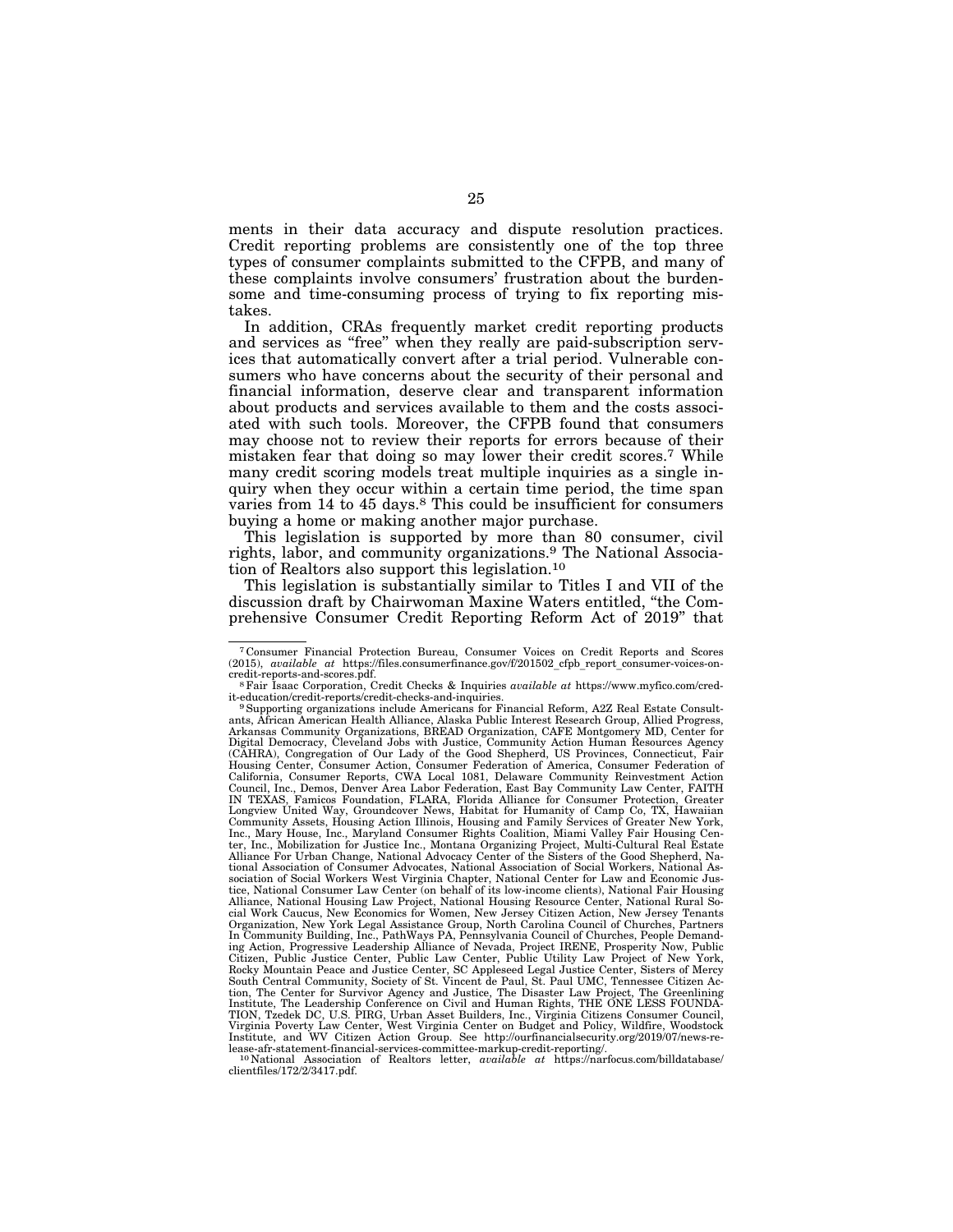was considered at a full committee hearing on February 26, 2019 and was introduced in previous congresses.<sup>11</sup>

#### SECTION-BY-SECTION ANALYSIS

#### *Section 1. Title*

This section provides that H.R. 3642 may be cited as the "Improving Credit Reporting for All Consumers Act.''

## *Section 2. Congressional findings*

This section highlights the importance of consumer credit reports and their impact across various sectors (lending, employment, etc.). This section also highlights consumer frustration with the lack of accuracy in reports and effective means to address errors in reports. This section also provides background on deceptive marketing practices, including instances where consumers are paying for products that they could receive free of charge, but are not provided with an accurate outlook of their options.

## *Section 3. Effective date*

This section provides that the changes made by this act will go into effect two years after its enactment.

#### *Section 4. General bureau rulemaking*

This section directs the Consumer Financial Protection Bureau to issue final rules implementing this Act within two years of the enactment of H.R. 3642.

### TITLE I—IMPROVEMENTS TO THE DISPUTE PROCESS

## *Section 101. Dispute procedures and disclosures relating to reinvestigations*

This section amends section 611 of the Fair Credit Reporting Act by creating a process for consumers to more easily provide information to contest information on their credit reports and directs credit reporting agencies to investigate and reinvestigate under reasonable time frames (30 days with possible extensions).

#### *Section 102. Consumer awareness of dispute rights*

This section amends section 611 of the Fair Credit Reporting Act by requiring credit reportingcredit reporting agencies to create a website available to consumers that contains disclosures and other information that explains how to dispute an item on a credit report, and how consumers can address the problem. This section also directs this website to contain features so that consumers with vision and other impairments may still access the site.

## *Section 103. Maintenance of records by furnishers*

This section amends section 623 of the Fair Credit Reporting Act.

<sup>&</sup>lt;sup>11</sup> Financial Services Committee Hearing: Who's Keeping Score? Holding Credit Bureaus Accountable and Repairing a Broken System (2019). Hearing information available at https://<br>financialservices.house.gov/calendar/event Consumer Credit Reporting Reform Act of 2017, introduced by Rep. Waters on September 13, 2017, available with additional materials at https://financialservices.house.gov/news/ documentsingle.aspx?DocumentID=400788.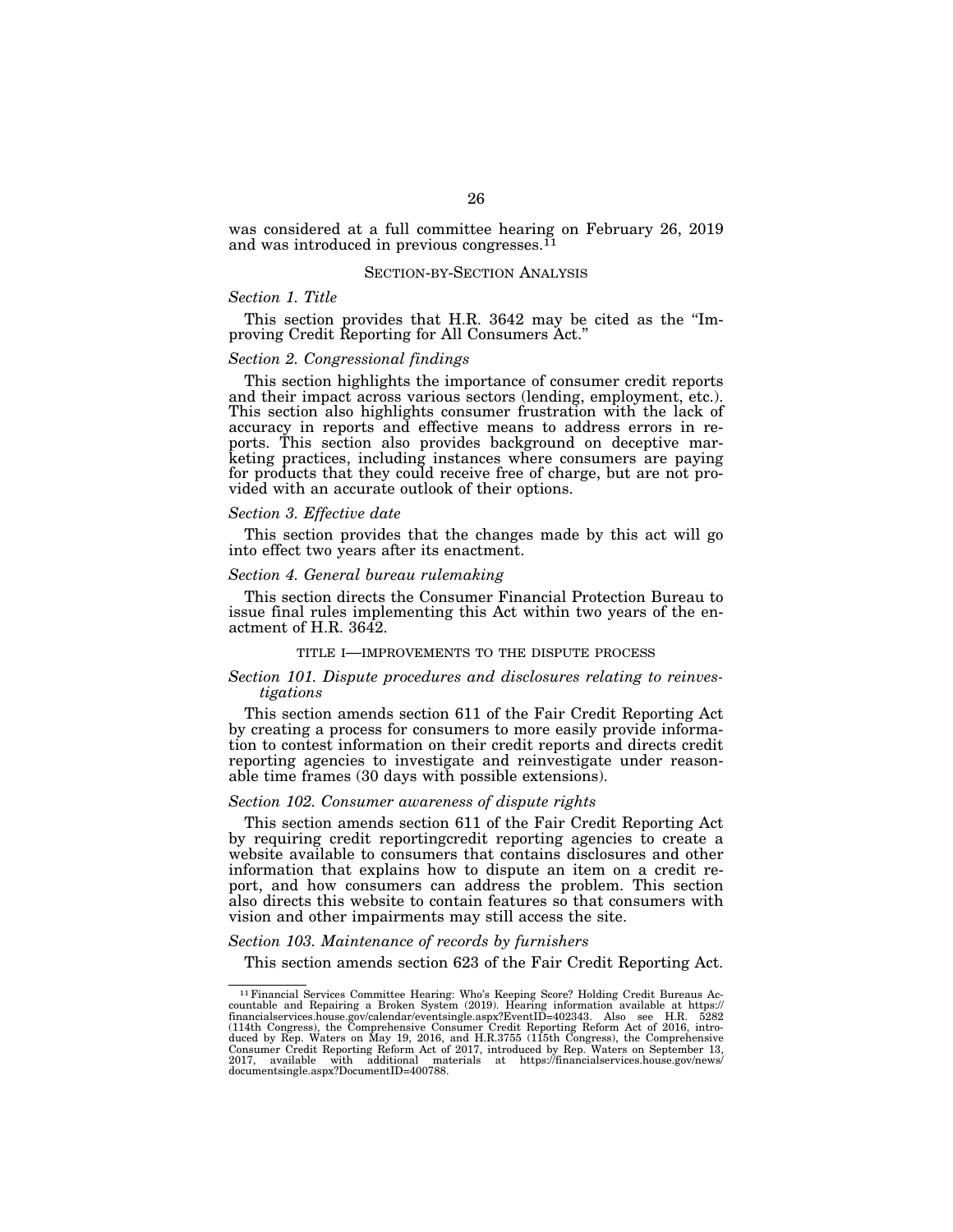The amendments made by this section require furnishers to retain records and any payment history of consumers for the same time period that negative information remains on reports. The amendments also address the issue of transfer of ownership in case another person acquires the right to repayment connected to the information provided, by requiring that the acquiring person be subjected to the same requirements and the same extent, as the person who initially provided such information to the credit reporting agency.

## *Section 104. Duties of furnishers relating to dispute procedures, notices, and disclosures*

This section amends section 623(a) and section 615(a) of the Fair Credit Reporting Act by establishing a duty by furnishers to inform consumers through a general negative information warning notice, 90 days prior to furnishing any negative information to a credit reporting agency relating to such consumer. The amendments made by this section also eliminate a furnishers authority to dismiss consumer disputes as frivolous or irrelevant.

## *Section 105. Right to appeal disputes relating to reinvestigations and investigations*

This section amends section 611, and section 623(a), and section 609 of the Fair Credit Reporting Act.

The amendments made by this section give consumers the right to appeal the results of a credit reporting agency's reinvestigation, through a notice of appeal within 120 days after the date of receipt of the results of such investigation, free of charge. The amendments made by this section also require credit reporting agencies to, within described reasonable time frames, provide consumers a statement confirming the receipt of the consumers notice of appeal and results of the appeal. Credit reporting agencies may not refuse to conduct a review of an appeal.

#### *Section 106. Revised consumer reports*

This section amends section 611 of the Fair Credit Reporting Act by requiring credit reporting agencies to send a revised consumer report and credit score based on the consumers file if the file was changed due to an investigation to such consumer impacted by the investigation.

## *Section 107. Indication of dispute by consumers and use of disputed information*

This section amends section 605(f) of the Fair Credit Reporting Act by requiring a credit reporting agency to include a notation of any item of information that is being disputed in the consumer report. The amendments made by this section also allow a consumer to submit a request to opt out and request the credit reporting agency to omit such notations from the consumer report.

## *Section 108. Accuracy and completeness report duties for credit reporting agencies and furnishers*

This section amends section 607(b) of the Fair Credit Reporting Act.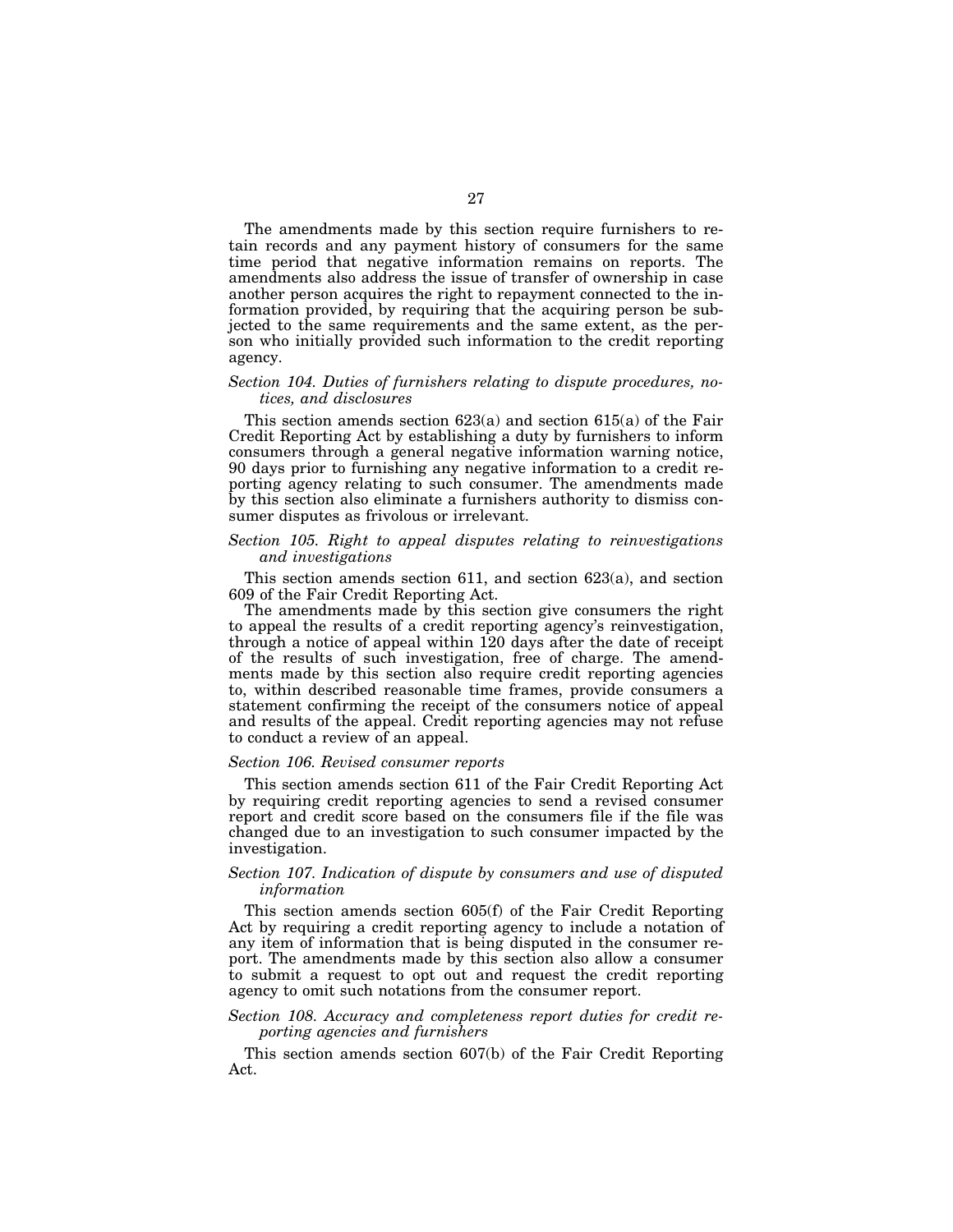The amendments made by this section encourage the Consumer Financial Protection Bureau to issue a final rule establishing standard processes and procedures of credit reporting agencies to manage the dispute process. The amendments also urge the Bureau to establish a process of corrective action for furnishers who repeatedly furnish inaccurate or incomplete information, by ensuring that any adverse information related to a consumers account is promptly removed, while also granting authority to temporarily prohibit such furnisher from providing information to a credit reporting agency.

#### *Section 109. Inclusion of public record data sources in consumer reports*

This section amends section 607(d) of the Fair Credit Reporting Act by requiring any credit reporting agency that furnishes a consumer report containing public record data to also include the source, court (if applicable), and date that the data was initially reported or publicized.

## *Section 110. Injunctive relief for victims*

This section amends section 616, section 617, and section 621(a) of the Fair Credit Reporting Act by encouraging courts to award injunctive relief related to the costs and reasonable attorney fees incurred during the action to the prevailing party by such party.

## TITLE II—PROHIBITION ON MISLEADING AND UNFAIR CREDIT REPORTING PRACTICES

## *Sec. 201. Prohibition on automatic renewals for promotional credit reporting and credit scoring products and services*

This section adds a new section 630 to the Fair Credit Reporting Act by prohibiting the seller or provider from continuing to sell or provide such product or service to a consumer after the end of the promotional period in which the product or service was sold, unless the consumer specifically agrees to continue receiving the product or service at the end of the promotional period.

## *Sec. 202. Prohibition on misleading and deceptive marketing related to the provision of credit reporting and credit scoring products and services*

This section amends section 609 of the Fair Credit Reporting Act by encouraging the Consumer Financial Protection Bureau in consultation with the Federal Trade Commission to issue regulations within 18 months of the enactment of this section, requiring credit reporting agencies and resellers to clearly disclose all material terms and conditions including fees and pricing information to consumers on all locations where products or services are offered, sold, marketed or advertised.

## *Sec. 203. Prohibition on excessive direct-to-consumer sales*

This section adds section 631 to the Fair Credit Reporting Act. The new section 631 ends excessive direct-to-consumer sales by giving the Consumer Financial Protection Bureau authority to set fair and reasonable fees on credit reporting and credit scoring products and services sold by credit reporting agencies to consumers.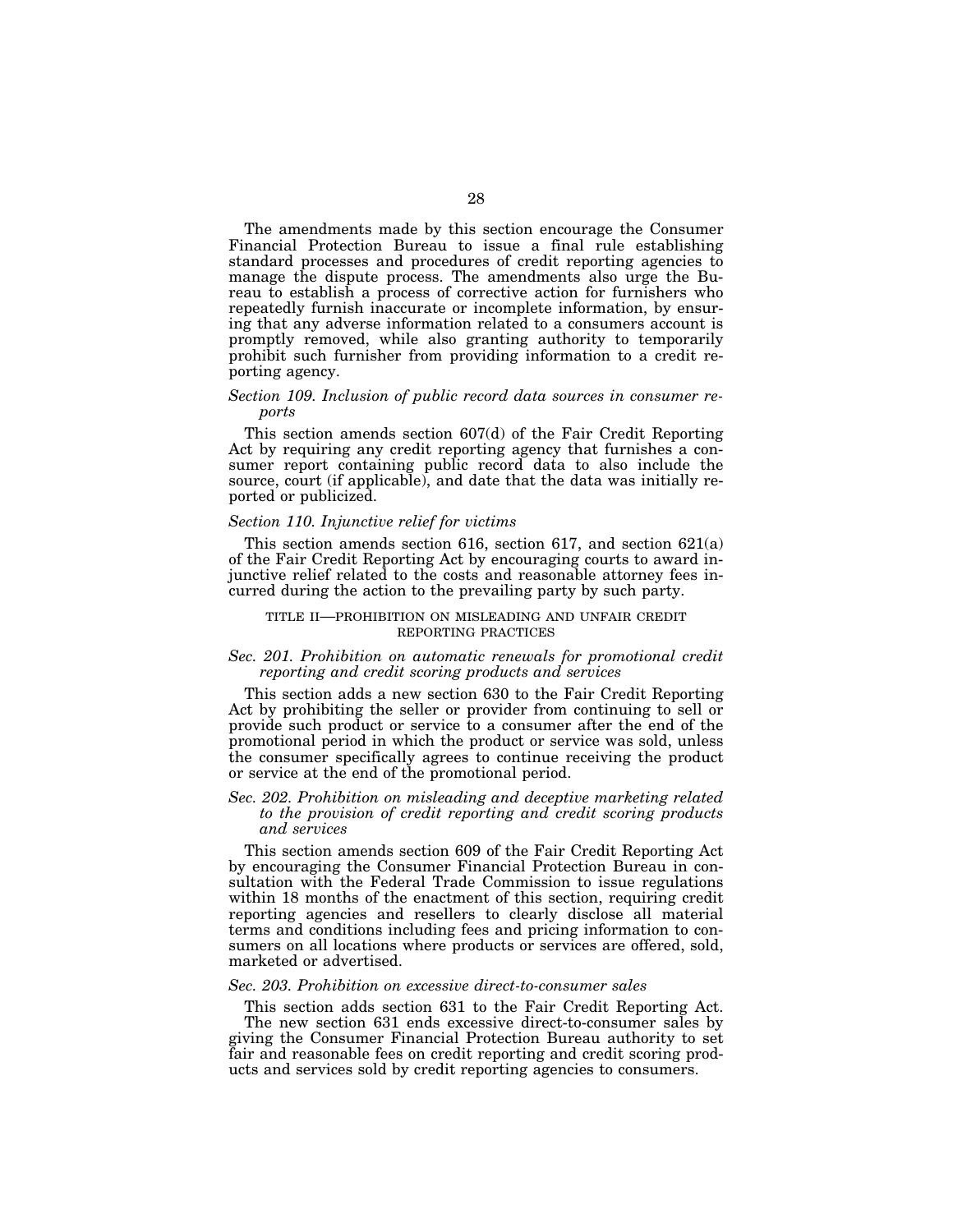## *Sec. 204. Fair access to credit reporting and credit scoring disclosures for nonnative English speakers and the visually and hearing impaired*

This section adds section 632 to the Fair Credit Reporting Act. The new section 632 directs the Consumer Financial Protection Bureau to issue a rule within 180 days after the enactment of this section requiring credit reporting agencies to provide any information, disclosures, or other communications with consumers in each of the 10 most commonly spoken languages, as well as in formats accessible to individuals with hearing or visual impairments. This section also requires credit reporting agencies to have customer representatives and employees that can handle disputes or appeals and able to assist consumers under the requirements of this title.

### *Sec. 205. Comparison shopping for loans without harm to credit standing*

This section amends section 605 of the Fair Credit Reporting Act by granting consumers the ability to conduct multiple inquiries regarding their credit score to a credit reporting agency without harming their credit score, and for that agency to treat all inquiries as ''inquiries of the same type'', if the inquiries are made to determine a consumer's creditworthiness for an extension of credit.

## *Sec. 206. Nationwide credit reporting agencies registry*

This section adds section 633 to the Fair Credit Reporting Act. The new section 633 directs the Consumer Financial Protection Bureau to establish and maintain a publicly accessible registry of credit reporting agencies, and any other agencies the Bureau determines provide similar products and services to such credit reporting agencies.

## **HEARINGS**

For the purposes of section 103(i) of H. Res. 6 for the 116th Congress—

(1) The Committee on Financial Services held a hearing, entitled ''Who's Keeping Score? Holding Credit Bureaus Accountable and Repairing a Broken System'' to consider the ''Comprehensive Consumer Credit Reporting Reform Act of 2019'' (Titles I and VII of the discussion draft is substantially similar to H.R. 3642) on February 26, 2019. The two-panel hearing consisted of first the three CEOs of the three largest Credit Reporting Agencies: Equifax, TransUnion, and Experian. Witnesses on the second panel included representatives from the National Fair Housing Alliance, the National Consumer Law Center, UnidosUS, U.S. Public Interest Research Group (PIRG), and a Paul Hastings partner and attorney. The hearing allowed Members of the Financial Services Committee to hear from witnesses about the continuing challenges modernizing the Fair Credit Reporting Act to better protect consumers and their data, as well as other legislation to help overcome those challenges.

 $(2)$  The Committee on Financial Services' taskforce on Financial Technology held a hearing, entitled ''Examining the Use of Alternative Data in Underwriting and Credit Scoring to Expand Access to Credit'' on July 25, 2019 to discuss emerging technologies and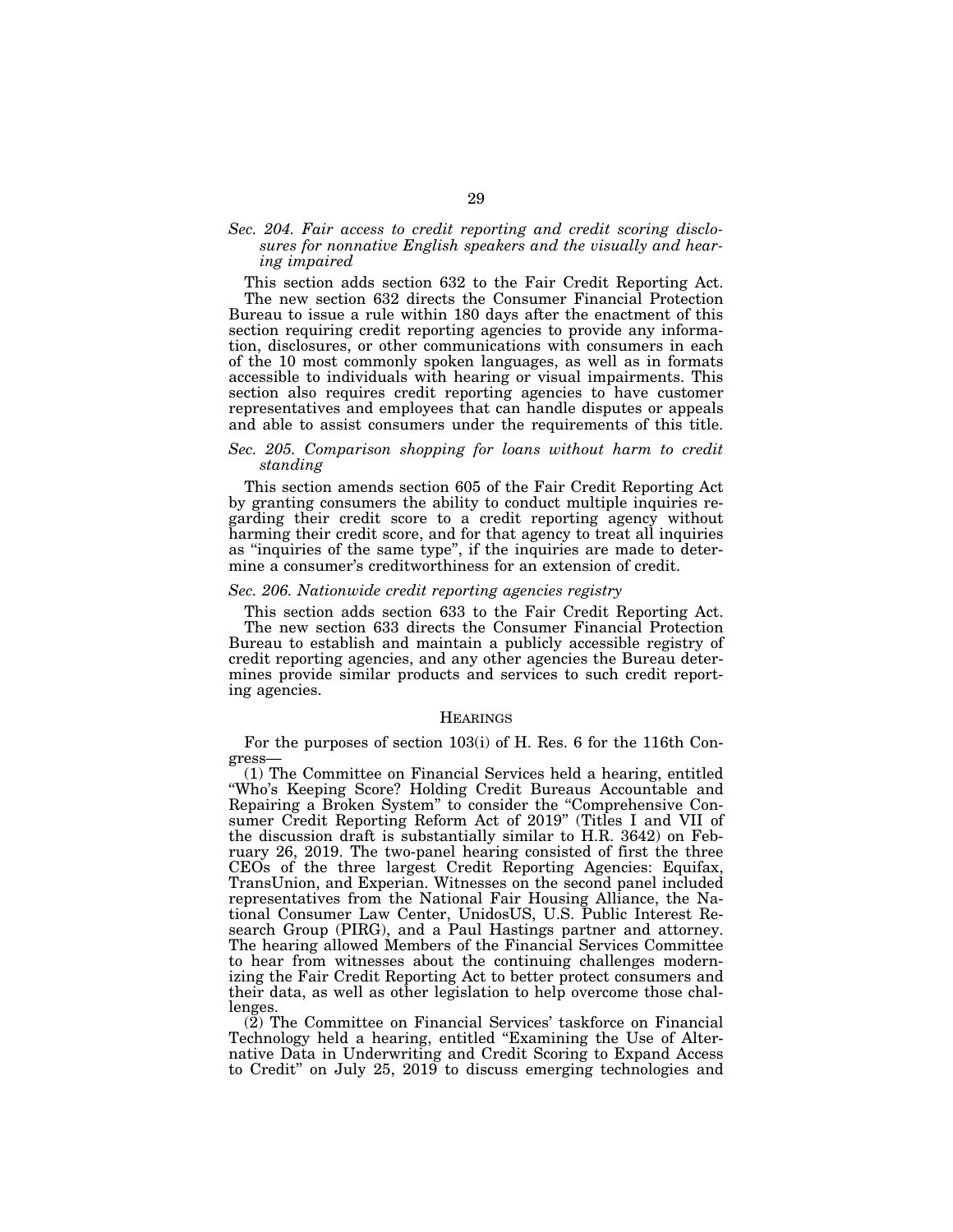how they impact access to credit, and their impact across communities. The panel consisted of representatives from the National Consumer Law Center, Tulane University Law School, The Government Accountability Office (GAO), Upstart, and Upturn.

(3) In addition, during the 115th Congress, the Financial Services Committee held a two-part hearing on the Equifax data breach and related credit reporting and consumer data protection issues. The first part of the hearing entitled "Examining the Equifax Data Breach'' took place on October 5, 2017 and featured the former Chairman and CEO to Equifax. The Committee also held a Minority Day hearing, which was a continuation of the hearing entitled, "Examining the Equifax Data Breach" and took place on October 25, 2017. Witnesses included representatives from the Consumer Financial Protection Bureau, the National Consumer Law Center, Georgetown University Law Center, and the Office of the New York State Attorney General.

## COMMITTEE CONSIDERATION

The Committee on Financial Services met in open session on July 16, 2019, and ordered H.R. 3642 to be reported favorably to the House with an amendment in the nature of a substitute by a vote of 32 yeas and 26 nays, a quorum being present.

## COMMITTEE VOTES AND ROLL CALL VOTES

In compliance with clause 3(b) of rule XIII of the Rules of the House of Representatives, the Committee advises that the following roll call votes occurred during the Committee's consideration of H.R. 3642: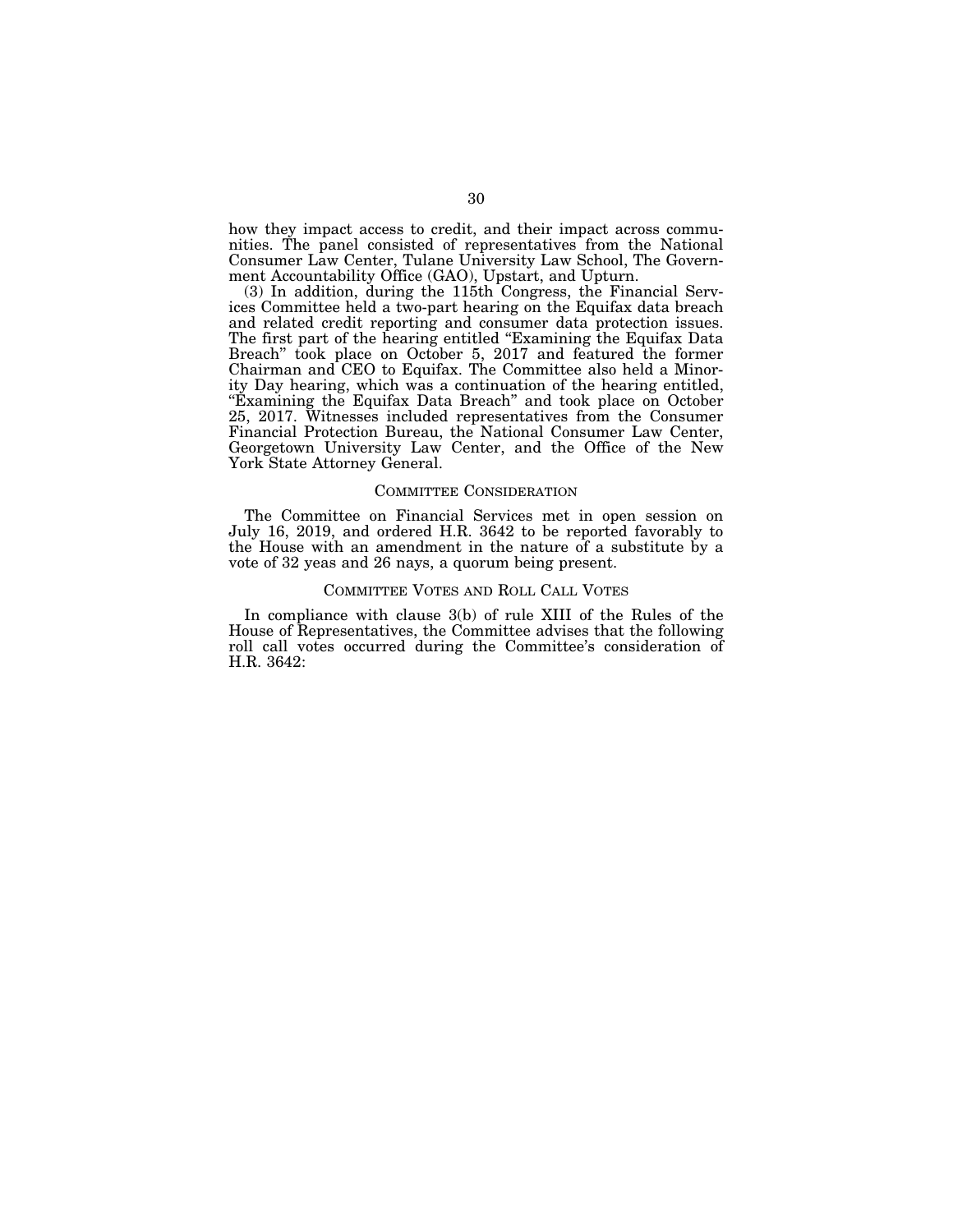| Present | Representatives             | Ayes                    | Nays                    |
|---------|-----------------------------|-------------------------|-------------------------|
|         | Ms. Waters, Chairwoman      | $\overline{\mathbf{x}}$ |                         |
|         | Mrs. Maloney                | $\overline{\mathbf{x}}$ |                         |
|         | Ms. Velázquez               | X                       |                         |
|         | Mr. Sherman                 | $\overline{\mathbf{x}}$ |                         |
|         | Mr. Meeks                   | X                       |                         |
|         | Mr. Clay                    | X                       |                         |
|         | Mr. Scott                   | X                       |                         |
|         | Mr. Green                   | X                       |                         |
|         | Mr. Cleaver                 | X                       |                         |
|         | Mr. Perlmutter              |                         |                         |
|         | Mr. Himes                   | X                       |                         |
|         | Mr. Foster                  | X                       |                         |
|         | Mrs. Beatty                 | X                       |                         |
|         | Mr. Heck                    | X                       |                         |
|         |                             |                         |                         |
|         | Mr. Vargas                  | X                       |                         |
|         | Mr. Gottheimer              | $\overline{\mathsf{x}}$ |                         |
|         | Mr. Gonzalez (TX)           | X                       |                         |
|         | Mr. Lawson                  | $\overline{\mathbf{x}}$ |                         |
|         | Mr. San Nicolas             | X                       |                         |
|         | Ms. Tlaib                   | X                       |                         |
|         | Ms. Porter                  | X                       |                         |
|         | Ms. Axne                    | $\overline{x}$          |                         |
|         | Mr. Casten                  | X                       |                         |
|         | Ms. Pressley                | X                       |                         |
|         | Mr. McAdams                 | X                       |                         |
|         | Ms. Ocasio-Cortez           | X                       |                         |
|         | Mrs. Wexton                 | X                       |                         |
|         | Mr. Lynch                   | X                       |                         |
|         | Ms. Gabbard                 |                         |                         |
|         | Ms. Adams                   | X                       |                         |
|         | Ms. Dean                    | X                       |                         |
|         |                             | $\overline{\mathbf{x}}$ |                         |
|         | Mr. Garcia (IL)             | X                       |                         |
|         | Ms. Garcia (TX)             | $\overline{\mathbf{x}}$ |                         |
| 34      | Mr. Phillips                |                         |                         |
|         |                             |                         |                         |
|         | Mr. McHenry, Ranking Member |                         | x                       |
|         | Mr. King                    |                         | X                       |
|         | Mr. Lucas                   |                         | $\overline{\mathbf{x}}$ |
|         | Mr. Posey                   |                         | $\overline{\mathbf{x}}$ |
|         | Mr. Luetkemeyer             |                         | $\overline{\mathbf{x}}$ |
|         | Mr. Huizenga                |                         | X                       |
|         | Mr. Duffy                   |                         | $\overline{\mathbf{x}}$ |
|         | Mr. Stivers                 |                         | X                       |
|         | Ms. Wagner                  |                         | $\overline{X}$          |
|         | Mr. Barr                    |                         | $\overline{x}$          |
|         | Mr. Tipton                  |                         | $\overline{x}$          |
|         | Mr. Williams                |                         | $\overline{x}$          |
|         | Mr. Hill                    |                         | $\overline{\mathsf{x}}$ |
|         | Mr. Emmer                   |                         | $\bar{\text{x}}$        |
|         | Mr. Zeldin                  |                         | $\overline{\mathbf{x}}$ |
|         | Mr. Loudermilk              |                         | X                       |
|         | Mr. Mooney                  |                         | X                       |
|         |                             |                         |                         |
|         | Mr. Davidson                |                         | X                       |
|         | Mr. Budd                    |                         | $\overline{\mathbf{x}}$ |
|         | Mr. Kustoff                 |                         | X                       |
|         | Mr. Hollingsworth           |                         | X                       |
|         | Mr. Gonzalez (OH)           |                         | X                       |
|         | Mr. Rose                    |                         | X                       |
|         | Mr. Steil                   |                         | X                       |
|         | Mr. Gooden                  |                         | $\overline{\mathbf{x}}$ |
|         | Mr. Riggleman               |                         | X                       |
| 26      |                             |                         |                         |
|         |                             |                         |                         |

**Committee on Financial Services**<br>Full Committee<br>116th Congress (1st Session)

Date:\_\_\_\_\_ 7/11/2019

Measure \_ H.R. 3642 (Final Passage)

Amendment No.

Offered by Rep. Adams, as amended

| Agreed<br>İΤo | l Yes | l No | Prsnt | Wdrn |
|---------------|-------|------|-------|------|
| Voice<br>Vote |       | Ayes |       | Nays |
|               |       |      |       |      |

| Record |                   |
|--------|-------------------|
| Vote   |                   |
|        | 32 Ayes - 26 Noes |
|        |                   |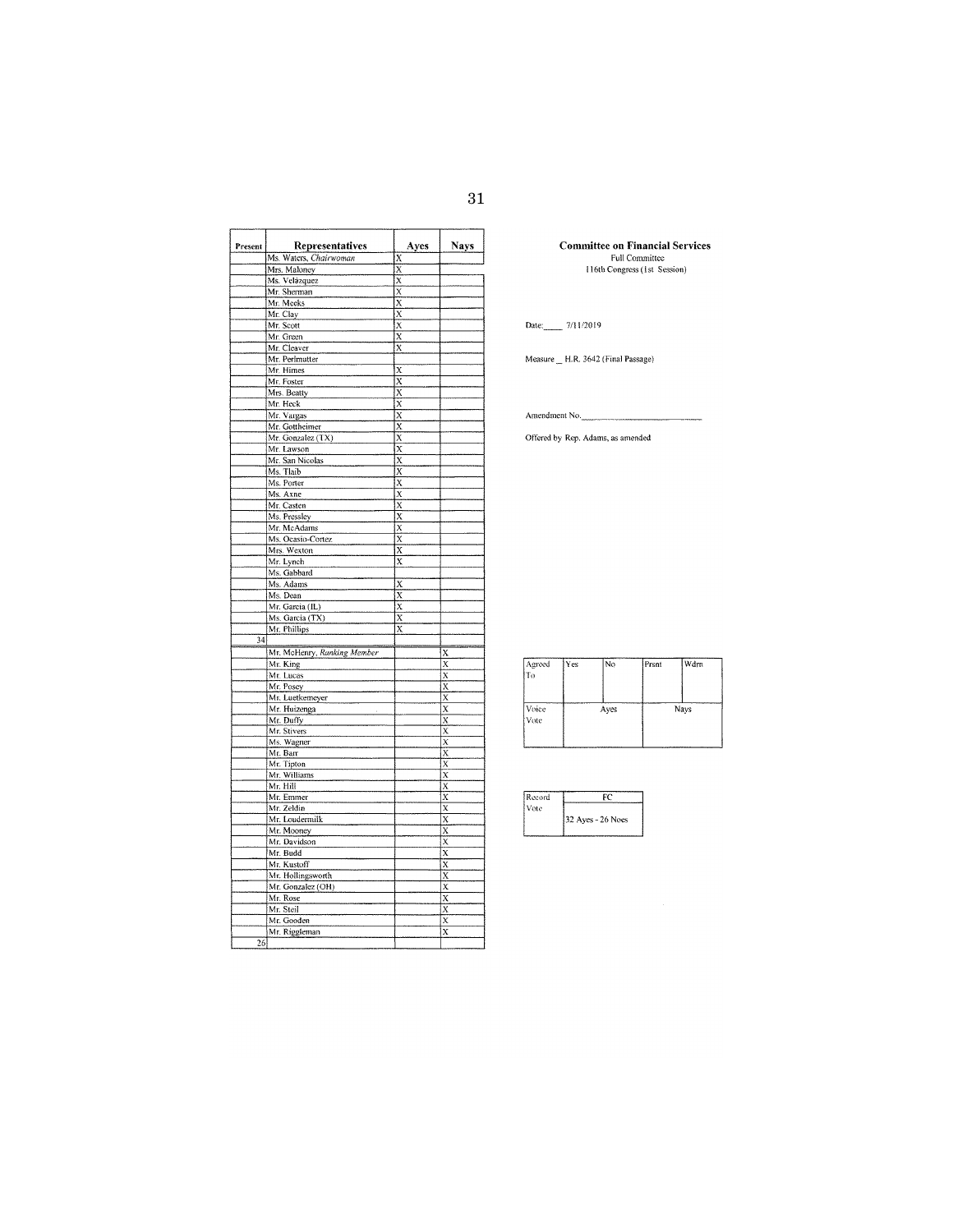## STATEMENT OF OVERSIGHT FINDINGS AND RECOMMENDATIONS OF THE COMMITTEE

In compliance with clause  $3(c)(1)$  of rule XIII and clause  $2(b)(1)$ of rule X of the Rules of the House of Representatives, the Committee's oversight findings and recommendations are reflected in the descriptive portions of this report.

## STATEMENT OF PERFORMANCE GOALS AND OBJECTIVES

Pursuant to clause  $(3)(c)$  of rule XIII of the Rules of the House of Representatives, the goals of H.R. 3642 are to improve the consumer credit report dispute process and to end deceptive credit monitoring products practices.

## NEW BUDGET AUTHORITY AND CBO ESTIMATE

Pursuant to clause 3(c)(2) of rule XIII of the Rules of the House of Representatives and section 308(a) of the *Congressional Budget Act of 1974*, and pursuant to clause 3(c)(3) of rule XIII of the Rules of the House of Representatives and section 402 of the *Congressional Budget Act of 1974*, the Committee has received the following estimate for H.R. 3642 from the Director of the Congressional Budget Office:

# U.S. CONGRESS, CONGRESSIONAL BUDGET OFFICE, *Washington, DC, December 20, 2019.*

Hon. MAXINE WATERS,

*Chairwoman, Committee on Financial Services, House of Representatives, Washington, DC.* 

DEAR MADAM CHAIRWOMAN: The Congressional Budget Office has prepared the enclosed cost estimate for H.R. 3642, the Improving Credit Reporting for All Consumers Act.

If you wish further details on this estimate, we will be pleased to provide them. The CBO staff contact is David Hughes.

Sincerely,

PHILLIP L. SWAGEL.

Enclosure.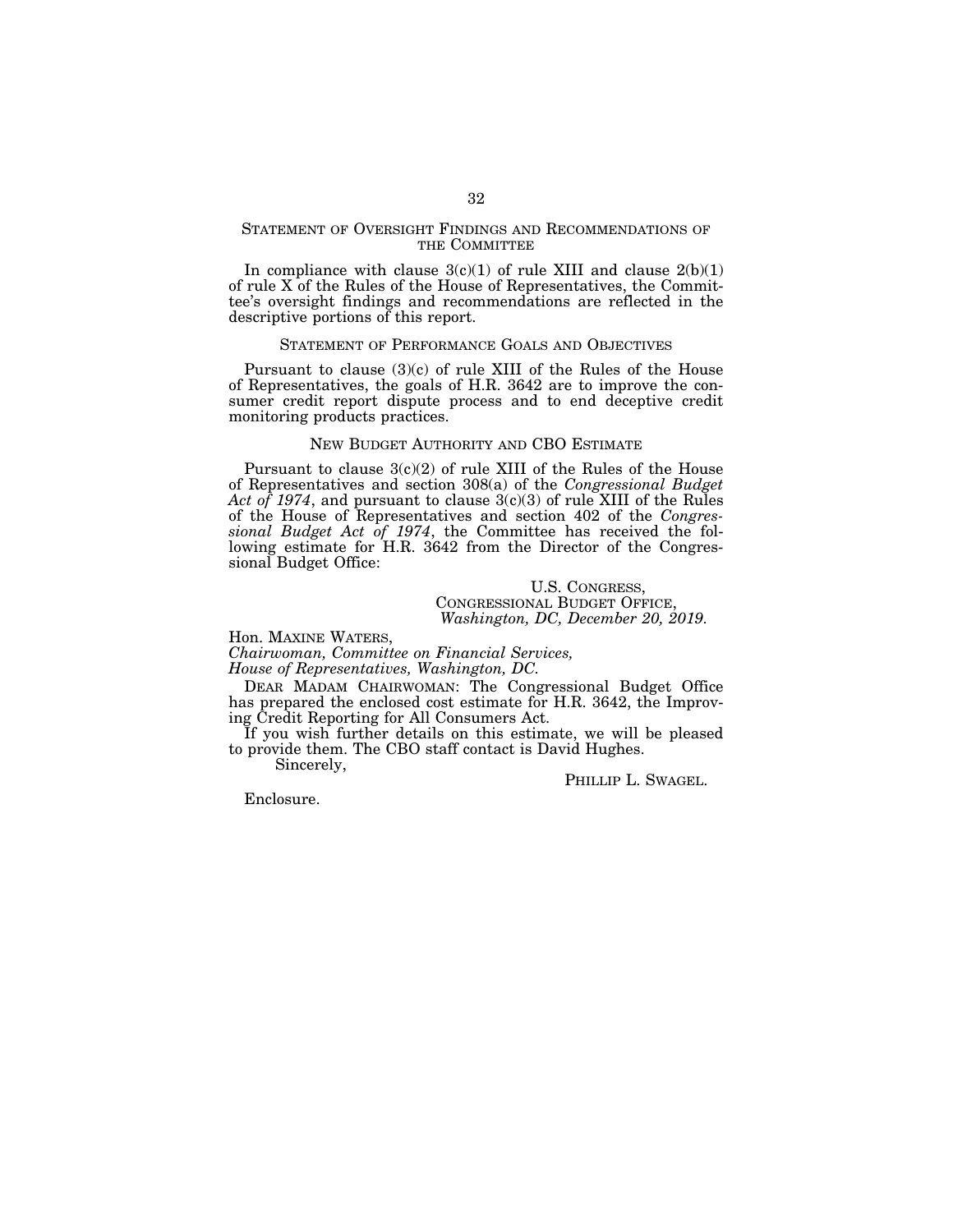|                                                                                                                                                  |      | At a Glance                                                                                                                                                                                                                                                                                                                                                                                         |                                          |
|--------------------------------------------------------------------------------------------------------------------------------------------------|------|-----------------------------------------------------------------------------------------------------------------------------------------------------------------------------------------------------------------------------------------------------------------------------------------------------------------------------------------------------------------------------------------------------|------------------------------------------|
| H.R. 3642, Improving Credit Reporting for all Consumers Act<br>As ordered reported by the House Committee on Financial Services on July 11, 2019 |      |                                                                                                                                                                                                                                                                                                                                                                                                     |                                          |
| By Fiscal Year, Millions of Dollars                                                                                                              | 2020 | 2020-2024                                                                                                                                                                                                                                                                                                                                                                                           | 2020-2029                                |
| <b>Direct Spending (Outlays)</b>                                                                                                                 | 3    | 5                                                                                                                                                                                                                                                                                                                                                                                                   | 5                                        |
| Revenues                                                                                                                                         | ₩    | ₩                                                                                                                                                                                                                                                                                                                                                                                                   | ×                                        |
| Increase or Decrease (-)<br>in the Deficit                                                                                                       | 3    | 5                                                                                                                                                                                                                                                                                                                                                                                                   | 5                                        |
| <b>Spending Subject to</b><br>Appropriation (Outlays)                                                                                            | ŵ    | ₩                                                                                                                                                                                                                                                                                                                                                                                                   | not estimated                            |
| Statutory pay-as-you-go procedures<br>apply?                                                                                                     | Yes  | <b>Mandate Effects</b>                                                                                                                                                                                                                                                                                                                                                                              |                                          |
| Increases on-budget deficits in any                                                                                                              |      | Contains intergovernmental mandate?                                                                                                                                                                                                                                                                                                                                                                 | Yes, Cannot<br><b>Determine</b><br>Costs |
| of the four consecutive 10-year<br>periods beginning in 2030?                                                                                    | No.  | Contains private-sector mandate?                                                                                                                                                                                                                                                                                                                                                                    | Yes, Cannot<br>Determine<br>Costs        |
| $*$ = between zero and \$500,000.                                                                                                                |      |                                                                                                                                                                                                                                                                                                                                                                                                     |                                          |
| The bill would<br>۰<br>publicly available registry of CRAs<br>ŵ.<br>information                                                                  |      | Require consumer reporting agencies (CRAs) to follow new processes to resolve credit disputes<br>Require the Consumer Financial Protection Bureau (CFPB) to issue final rules and establish and maintain a<br>Impose intergovernmental and private-sector mandates on CRAs and other providers of consumer<br>. Expand the authority of the Federal Trade Commission (FTC) to prosecute some crimes |                                          |
| Estimated budgetary effects would primarily stem from<br>CRAs                                                                                    |      | • Hiring additional CFPB employees to issue rules and establish and maintain the publicly available registry of                                                                                                                                                                                                                                                                                     |                                          |
|                                                                                                                                                  |      | Increased revenues from civil penalties collected because of expanded enforcement powers for the FTC                                                                                                                                                                                                                                                                                                |                                          |
|                                                                                                                                                  |      | Detailed estimate begins on the next page.                                                                                                                                                                                                                                                                                                                                                          |                                          |

Bill Summary: H.R. 3642 would amend the Fair Credit Reporting Act to require consumer reporting agencies (CRAs) to adhere to new processes to resolve disputes and protect consumers. Title 1 would change how consumers dispute aspects of their credit file held by a CRA and would require CRAs and entities that furnish information to CRAs to hire and maintain sufficiently trained staff to handle such disputes. The bill would authorize consumers to appeal, free of charge, the results of a dispute reinvestigation by a CRA or a dispute investigation by an entity that furnishes information for their credit file. H.R. 3642 would require consumer information held by a CRA to be accurate, complete, and verifiable; consumers would be able to dispute the validity of their file on each of those grounds. Any entities that repeatedly provide inaccurate, incomplete, or unverifiable information to CRAs would be subject to corrective action by the Consumer Financial Protection Bureau (CFPB).

Under title 2, customer service representatives working for a CRA would be required to exhibit a minimum competence with consumer reporting laws and regulations and to remain available both during and outside of regular business hours. In addition, the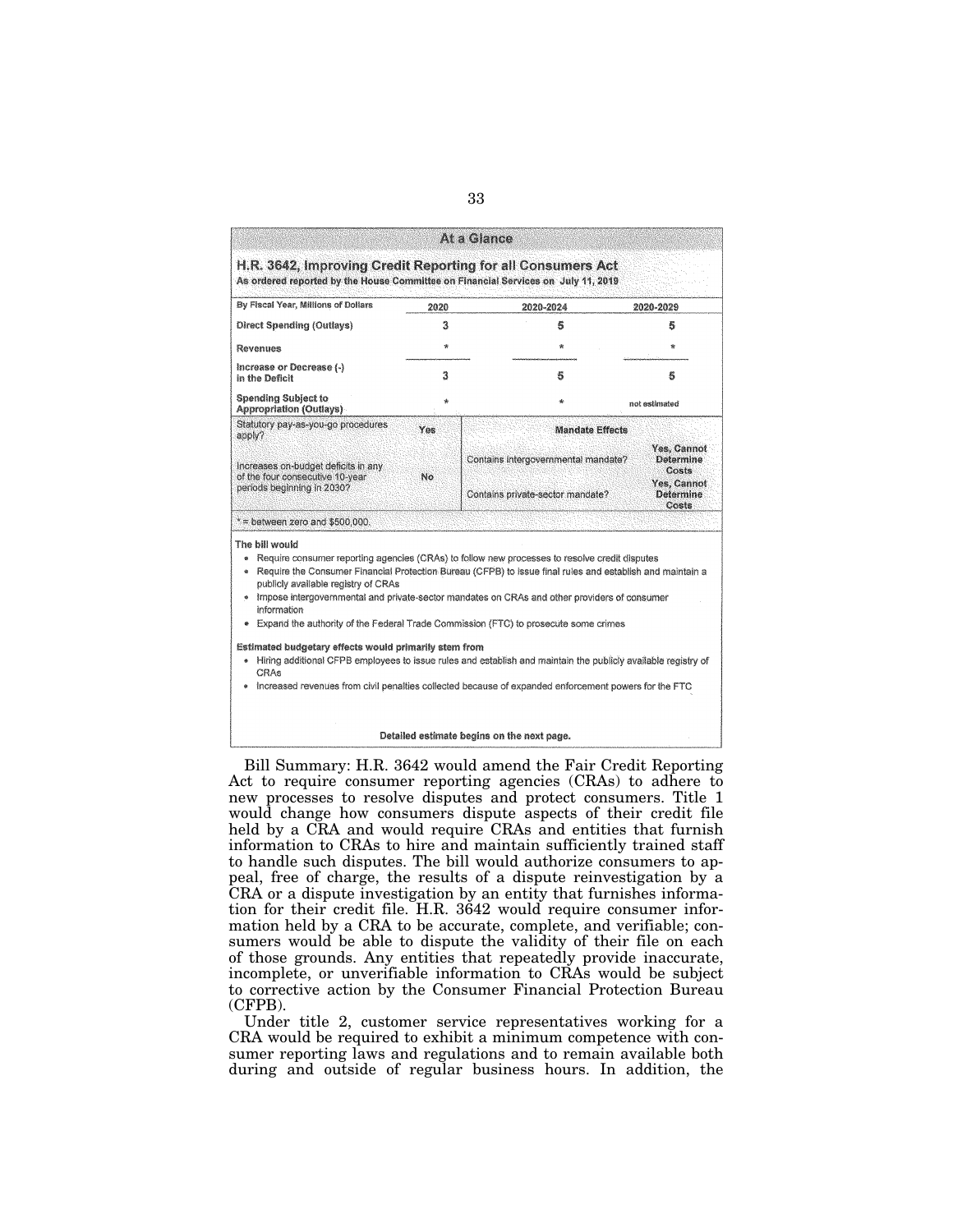CFPB would be required to establish and maintain a publicly available registry of CRAs and to update that registry on an annual basis. Finally, H.R. 3642 would expand the authority of the Federal Trade Commission (FTC) to prosecute negligent or willful violations of the Fair Credit Reporting Act.

Estimated Federal cost: The estimated budgetary effect of H.R. 3642 is shown in Table 1. The costs of the legislation fall within budget function 370 (commerce and housing credit).

TABLE 1.—ESTIMATED BUDGETARY EFFECTS OF H.R. 3642

|                                   |      | By fiscal year, millions of dollars- |          |         |         |                              |              |         |         |         |                  |                  |
|-----------------------------------|------|--------------------------------------|----------|---------|---------|------------------------------|--------------|---------|---------|---------|------------------|------------------|
|                                   | 2020 | 2021                                 | 2022     | 2023    | 2024    | 2025                         | 2026<br>2027 |         | 2028    | 2029    | $2020 -$<br>2024 | $2020 -$<br>2029 |
|                                   |      |                                      |          |         |         | INCREASES IN DIRECT SPENDING |              |         |         |         |                  |                  |
| <b>Estimated Budget Authority</b> | 3    | 2                                    | $^\star$ | $\star$ | $\star$ | $\star$                      | $\star$      | $\star$ | $\star$ | $\star$ | 5                | 5                |
| Estimated Outlays                 |      | 2                                    | $\star$  | $\star$ | $\star$ | $\star$                      | $\star$      | $\star$ | $\star$ | $\star$ | h                | 5                |

 $=$  between zero and \$500,000.

Enacting H.R. 3642 would have an insignificant effect on revenues and on spending subject to appropriation.

Basis of estimate: CBO assumes the bill will be enacted early in calendar year 2020.

Direct spending and revenues: Using information from the CFPB, CBO estimates that the CFPB would need 23 employees at an annual rate of \$200,000 per employee for about one year to issue rules to implement the bill. In addition, CBO estimates that the bureau would need the equivalent of about two employees to establish and update the CRA registry. On that basis, CBO estimates that enacting H.R. 3642 would increase direct spending by the agency by \$5 million over the 2020–2029 period. (The CFPB has permanent authority, not subject to annual appropriation, to spend amounts transferred from the Federal Reserve.)

CBO anticipates that expanding the FTC's ability to bring additional enforcement actions would increase collections of civil monetary penalties, which are recorded in the federal budget as revenues. CBO expects the increased revenues would total less than \$500,000 over the 2020–2029 period.

Spending subject to appropriation: Using information from the FTC, CBO estimates that implementing the bill would increase the FTC's enforcement costs by less than \$500,000 over the 2020–2024 period. Any spending would be subject to the availability of appropriated funds.

Pay-As-You-Go considerations: The Statutory Pay-As-You-Go Act of 2010 establishes budget-reporting and enforcement procedures for legislation affecting direct spending or revenues. The net changes in outlays that are subject to those pay-as-you-go procedures are shown in Table 2.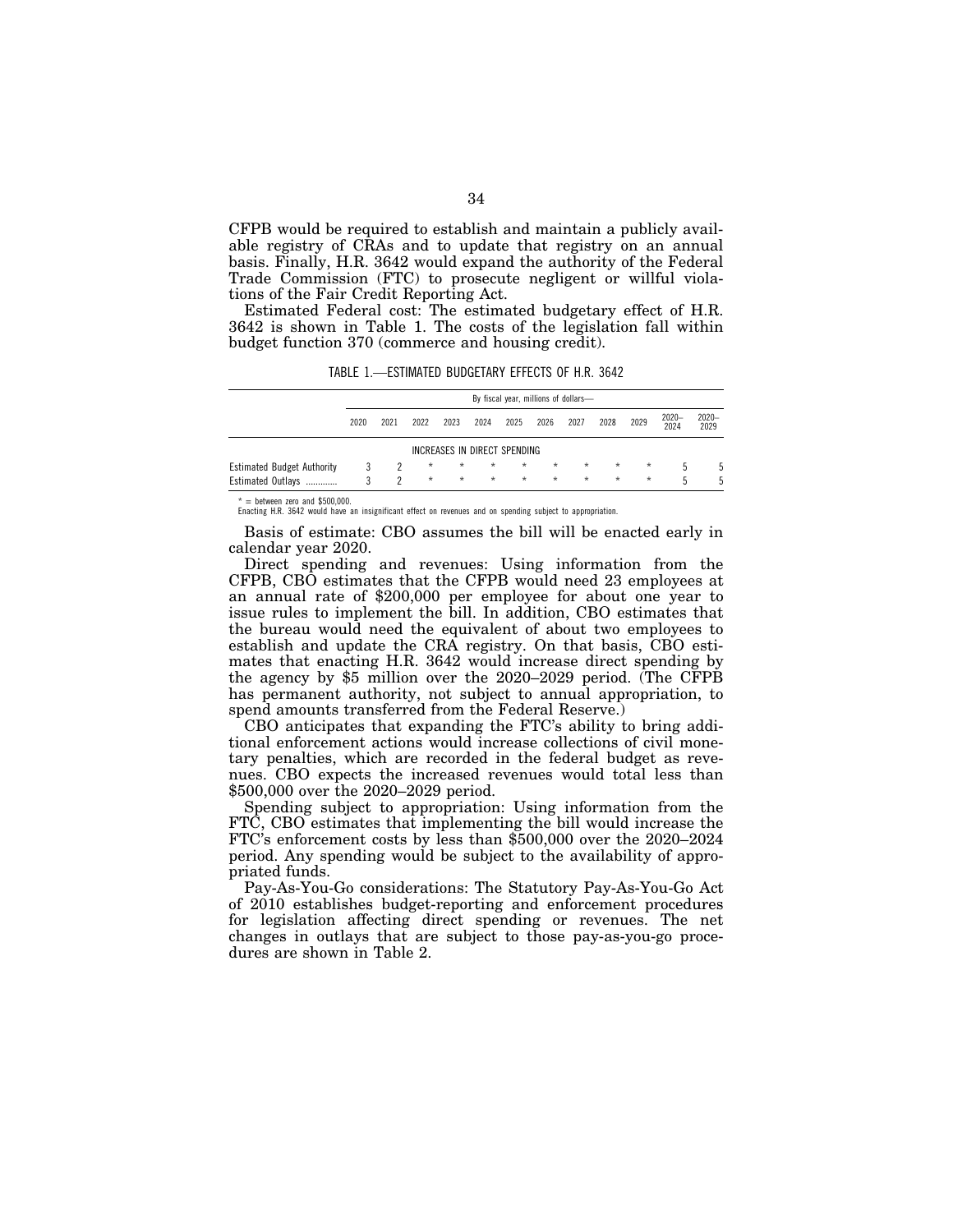TABLE 2.—CBO'S ESTIMATE OF THE STATUTORY PAY-AS-YOU-GO EFFECTS OF H.R. 3642, IMPROV-ING CREDIT REPORTING FOR ALL CONSUMERS ACT, AS ORDERED REPORTED BY THE HOUSE COMMITTEE ON FINANCIAL SERVICES ON JULY 11, 2019

|                             | By fiscal year, millions of dollars- |                |  |  |  |  |                                                                            |  |                |              |               |               |
|-----------------------------|--------------------------------------|----------------|--|--|--|--|----------------------------------------------------------------------------|--|----------------|--------------|---------------|---------------|
|                             | 2020                                 |                |  |  |  |  | 2021 2022 2023 2024 2025 2026 2027 2028 2029                               |  |                |              | 2020-<br>2024 | 2020-<br>2029 |
| NET INCREASE IN THE DEFICIT |                                      |                |  |  |  |  |                                                                            |  |                |              |               |               |
|                             | 3                                    | $\overline{2}$ |  |  |  |  | $\begin{array}{ccccccccccccccccc} & 0 & 0 & 0 & 0 & 0 & 0 & 0 \end{array}$ |  | $\overline{0}$ | $\mathbf{0}$ | h             | 5             |

Increase in long-term deficits: None.

Mandates: The bill contains intergovernmental and private-sector mandates as defined in the Unfunded Mandates Reform Act (UMRA), but CBO cannot determine whether the aggregate cost of those mandates would exceed the thresholds established in UMRA (\$82 million and \$164 million in 2019, respectively, adjusted annually for inflation).

In amending the process for consumers to dispute information in their credit file and for CRAs to investigate those disputes, H.R. 3642 would impose new requirements on CRAs, which CBO estimates would impose small compliance costs on them. The bill would require CRAs to:

• Ensure personnel handling reinvestigations of disputed information are located in the United States;

• Publish on their websites an overview of a consumer's right to obtain and dispute credit information;

• Place notations in consumer reports for disputed information and citing public data sources if used in a report;

• Establish electronic means for consumers to submit and track an appeal request; and

• Treat multiple inquiries by a consumer during a 120-day period for a mortgage, auto, or student loan as a single inquiry.

The bill also would prohibit CRAs from charging consumers to delete disputed information resulting from an investigation of their consumer report.

Mandate that applies to private entities only: H.R. 3642 would direct the CFPB to issue several rules that would impose additional requirements on private entities. However, because the CFPB has not yet established those rules, CBO cannot determine the costs to comply. Those new rules would specify:

• Procedures CRAs must follow to ensure the accuracy of information contained in consumer reports;

• Notices CRAs must provide to consumers regarding reinvestigations of disputed information in a consumer report;

• A maximum fee for services and products that a CRA may charge to consumers;

• Information to be disclosed on the website of businesses that resell data from CRAs; and

• Translations and formats that CRAs and furnishers must use to provide information to non-English speakers and the hearing and visually impaired.

Mandate that applies both to public and to private entities: H.R. 3642 would place new requirements on traditional and nontraditional providers of consumer information. Specifically, those providers would be required to: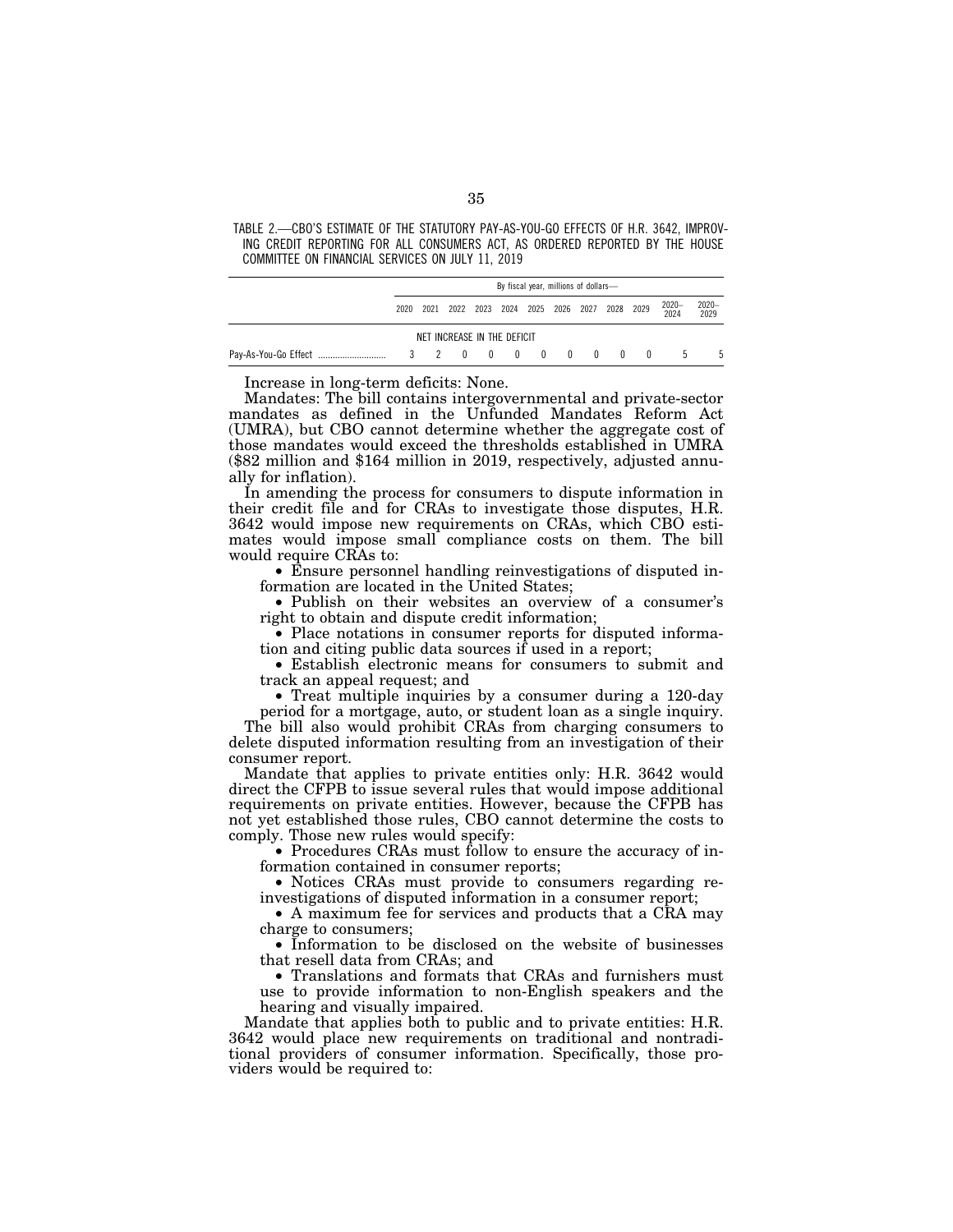• Notify consumers on the results of investigations, • Ensure personnel involved in reinvestigations are located

within the United States,

• Maintain consumer information, including payment histories, submitted to CRAs until the information is no longer used in a consumer report, and

• Verify CRAs have correct information in a disputed consumer report.

The bill would include utility providers, which can be public entities, in the definition of nontraditional providers of information. Thus, the bill imposes both intergovernmental and private-sector mandates. Under current law, those providers submit information to CRAs voluntarily; CBO cannot determine the number of providers that would continue to provide information to CRAs in light of the new notification and verification requirements in the bill. Therefore, CBO cannot determine the cost of the mandates.

Estimate prepared by: Federal costs: David Hughes; Mandates: Rachel Austin.

Estimate reviewed by: Kim Cawley, Chief, Natural Resources Cost Estimates Unit; Susan Willie, Chief, Mandates Unit; H. Samuel Papenfuss, Deputy Assistant Director for Budget Analysis; Theresa Gullo, Assistant Director for Budget Analysis.

# COMMITTEE COST ESTIMATE

Clause  $3(d)(1)$  of rule XIII of the Rules of the House of Representatives requires an estimate and a comparison of the costs that would be incurred in carrying out H.R. 3642. However, clause 3(d)(2)(B) of that rule provides that this requirement does not apply when the committee has included in its report a timely submitted cost estimate of the bill prepared by the Director of the Congressional Budget Office under section 402 of the *Congressional Budget Act.* 

## UNFUNDED MANDATE STATEMENT

Pursuant to Section 423 of the *Congressional Budget and Impoundment Control Act* (as amended by Section 101(a)(2) of the *Unfunded Mandates Reform Act,* Pub. L. 104–4), the Committee adopts as its own the estimate of federal mandates regarding H.R. 3642, as amended, prepared by the Director of the Congressional Budget Office.

#### ADVISORY COMMITTEE

No advisory committees within the meaning of section 5(b) of the Federal Advisory Committee Act were created by this legislation.

## APPLICATION OF LAW TO THE LEGISLATIVE BRANCH

H.R. 3642 does not apply to terms and conditions of employment or to access to public services or accommodations within the legislative branch.

#### EARMARK STATEMENT

In accordance with clause 9 of rule XXI of the Rules of the House of Representatives, H.R. does not contain any congressional ear-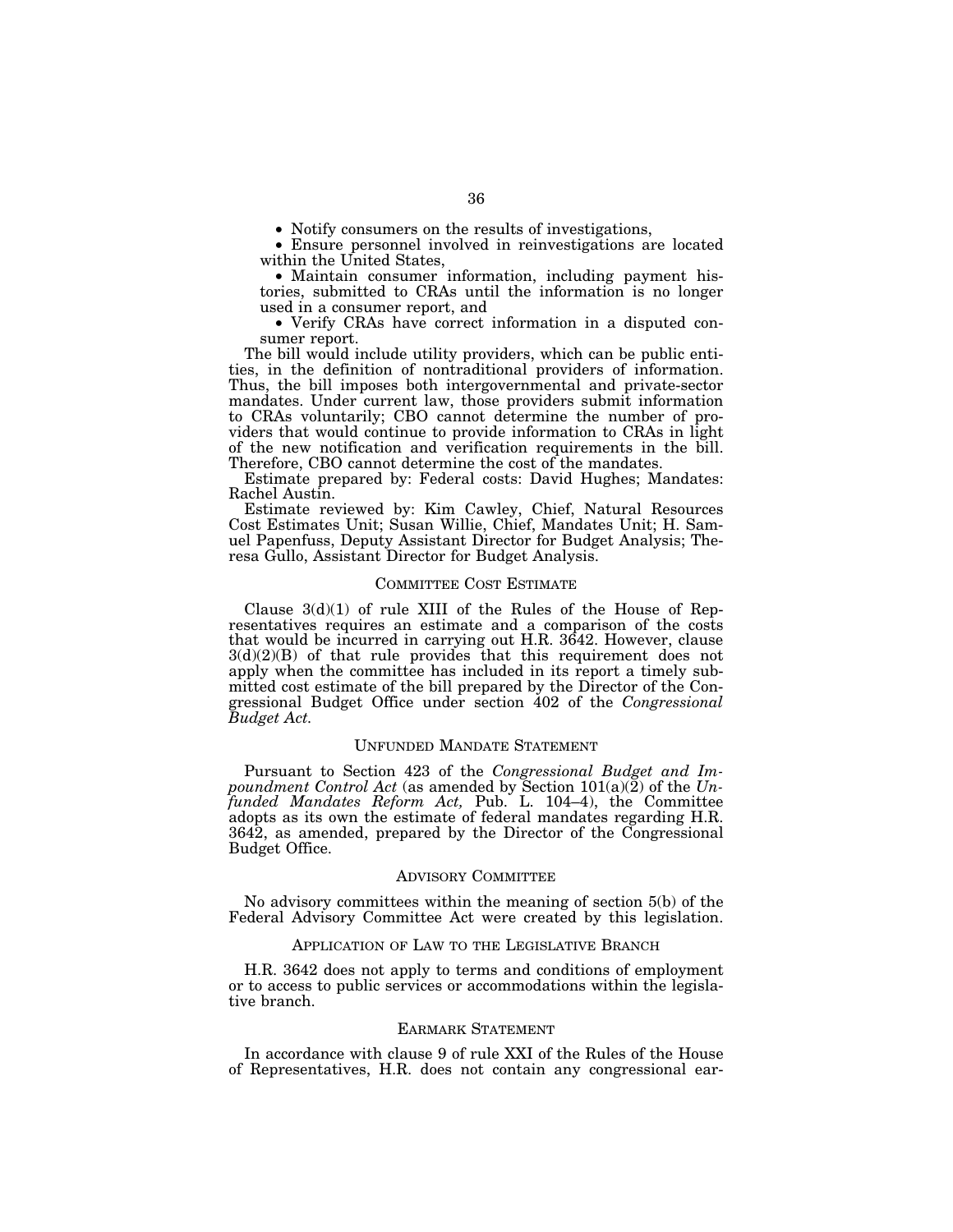marks, limited tax benefits, or limited tariff benefits as described in clauses  $9(e)$ ,  $9(f)$ , and  $9(g)$  of rule XXI.

### DUPLICATION OF FEDERAL PROGRAMS

Pursuant to clause 3(c)(5) of rule XIII of the Rules of the House of Representatives, the Committee states that no provision of H.R. 3642 establishes or reauthorizes a program of the Federal Government known to be duplicative of another federal program, a program that was included in any report from the Government Accountability Office to Congress pursuant to section 21 of Public Law 111–139, or a program related to a program identified in the most recent Catalog of Federal Domestic Assistance.

CHANGES IN EXISTING LAW MADE BY THE BILL AS REPORTED

In compliance with clause 3(e) of rule XIII of the Rules of the House of Representatives, changes in existing law made by the bill, H.R. 3642, as reported, are shown as follows:

CHANGES IN EXISTING LAW MADE BY THE BILL, AS REPORTED

In compliance with clause 3(e) of rule XIII of the Rules of the House of Representatives, changes in existing law made by the bill, as reported, are shown as follows (existing law proposed to be omitted is enclosed in black brackets, new matter is printed in italic, and existing law in which no change is proposed is shown in roman):

## **FAIR CREDIT REPORTING ACT**

# **TITLE VI—CONSUMER CREDIT REPORTING**

Sec. 601. Short title.

\* \* \* \* \* \* \* \*

- *630. Promotional periods.*
- *631. Fair and reasonable fees for products and services.*
- *632. Fair access to information for nonnative English speakers and the visually and hearing impaired.*
- *633. Nationwide consumer reporting agencies registry.*

\* \* \* \* \* \* \*

### **§ 601. Short title**

This title may be cited as the "Fair Credit Reporting Act".

\* \* \* \* \* \* \*

#### **§ 605. Requirements relating to information contained in consumer reports**

(a) INFORMATION EXCLUDED FROM CONSUMER REPORTS.—Except as authorized under subsection (b), no consumer reporting agency may make any consumer report containing any of the following items of information:

(1) Cases under title 11 of the United States Code or under the Bankruptcy Act that, from the date of entry of the order for relief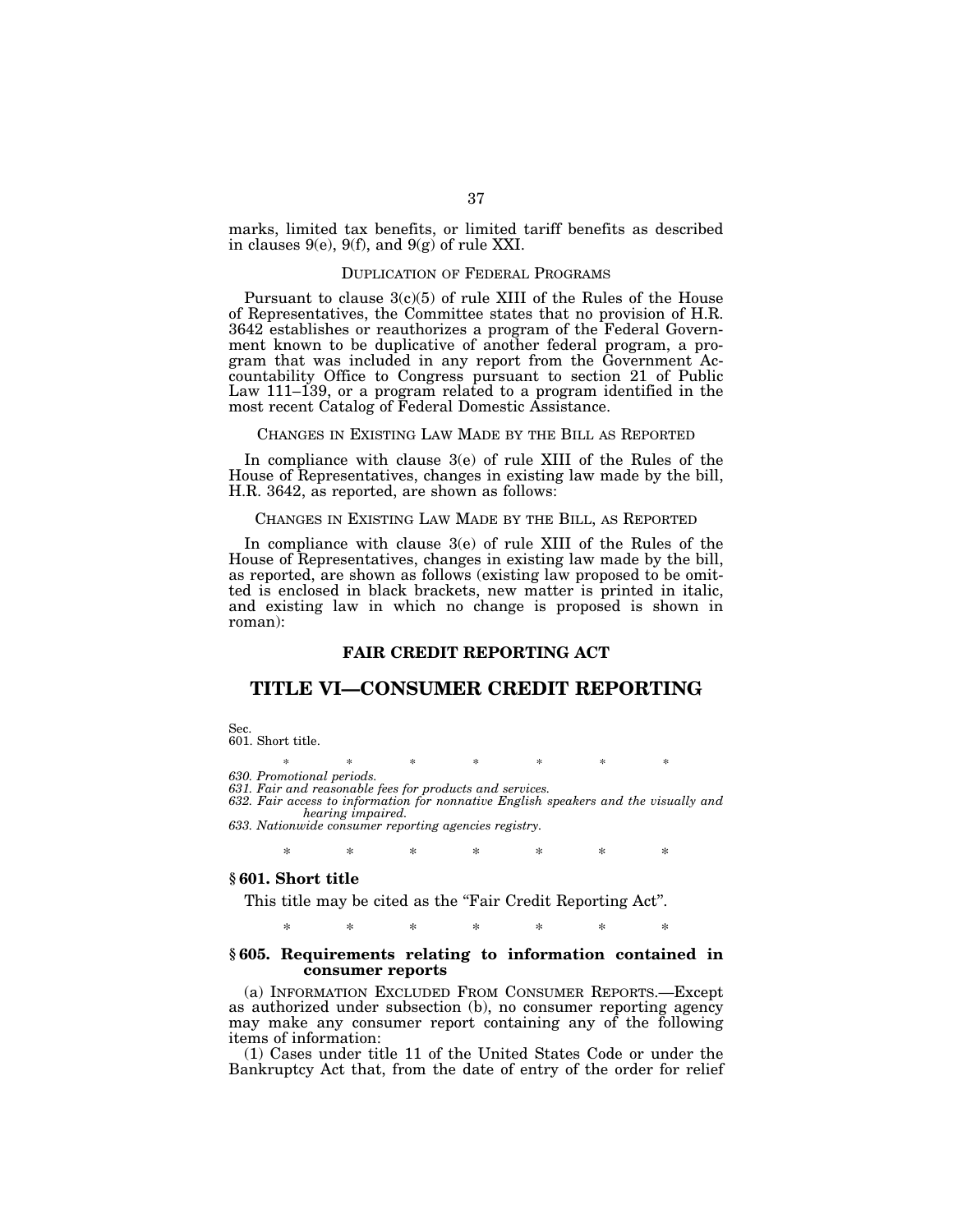or the date of adjudication, as the case may be, antedate the report by more than 10 years.

(2) Civil suits, civil judgments, and records of arrest that, from date of entry, antedate the report by more than seven years or until the governing statute of limitations has expired, whichever is the longer period.

(3) Paid tax liens which, from date of payment, antedate the report by more than seven years.

(4) Accounts placed for collection or charged to profit and loss which antedate the report by more than seven years.

(5) Any other adverse item of information, other than records of convictions of crimes which antedates the report by more than seven years.

(6) The name, address, and telephone number of any medical information furnisher that has notified the agency of its status, unless—

(A) such name, address, and telephone number are restricted or reported using codes that do not identify, or provide information sufficient to infer, the specific provider or the nature of such services, products, or devices to a person other than the consumer; or

(B) the report is being provided to an insurance company for a purpose relating to engaging in the business of insurance other than property and casualty insurance.

(7) With respect to a consumer reporting agency described in section 603(p), any information related to a veteran's medical debt if the date on which the hospital care, medical services, or extended care services was rendered relating to the debt antedates the report by less than 1 year if the consumer reporting agency has actual knowledge that the information is related to a veteran's medical debt and the consumer reporting agency is in compliance with its obligation under section 302(c)(5) of the Economic Growth, Regulatory Relief, and Consumer Protection Act.

(8) With respect to a consumer reporting agency described in section 603(p), any information related to a fully paid or settled veteran's medical debt that had been characterized as delinquent, charged off, or in collection if the consumer reporting agency has actual knowledge that the information is related to a veteran's medical debt and the consumer reporting agency is in compliance with its obligation under section  $302(c)(5)$  of the Economic Growth, Regulatory Relief, and Consumer Protection Act.

(b) The provisions of paragraphs (1) through (5) of subsection (a) are not applicable in the case of any consumer credit report to be used in connection with—

(1) a credit transaction involving, or which may reasonably be expected to involve, a principal amount of \$150,000 or more;

(2) the underwriting of life insurance involving, or which may reasonably be expected to involve, a face amount of \$150,000 or more; or

(3) the employment of any individual at an annual salary which equals, or which may reasonably be expected to equal \$75,000, or more.

(c) RUNNING OF REPORTING PERIOD.—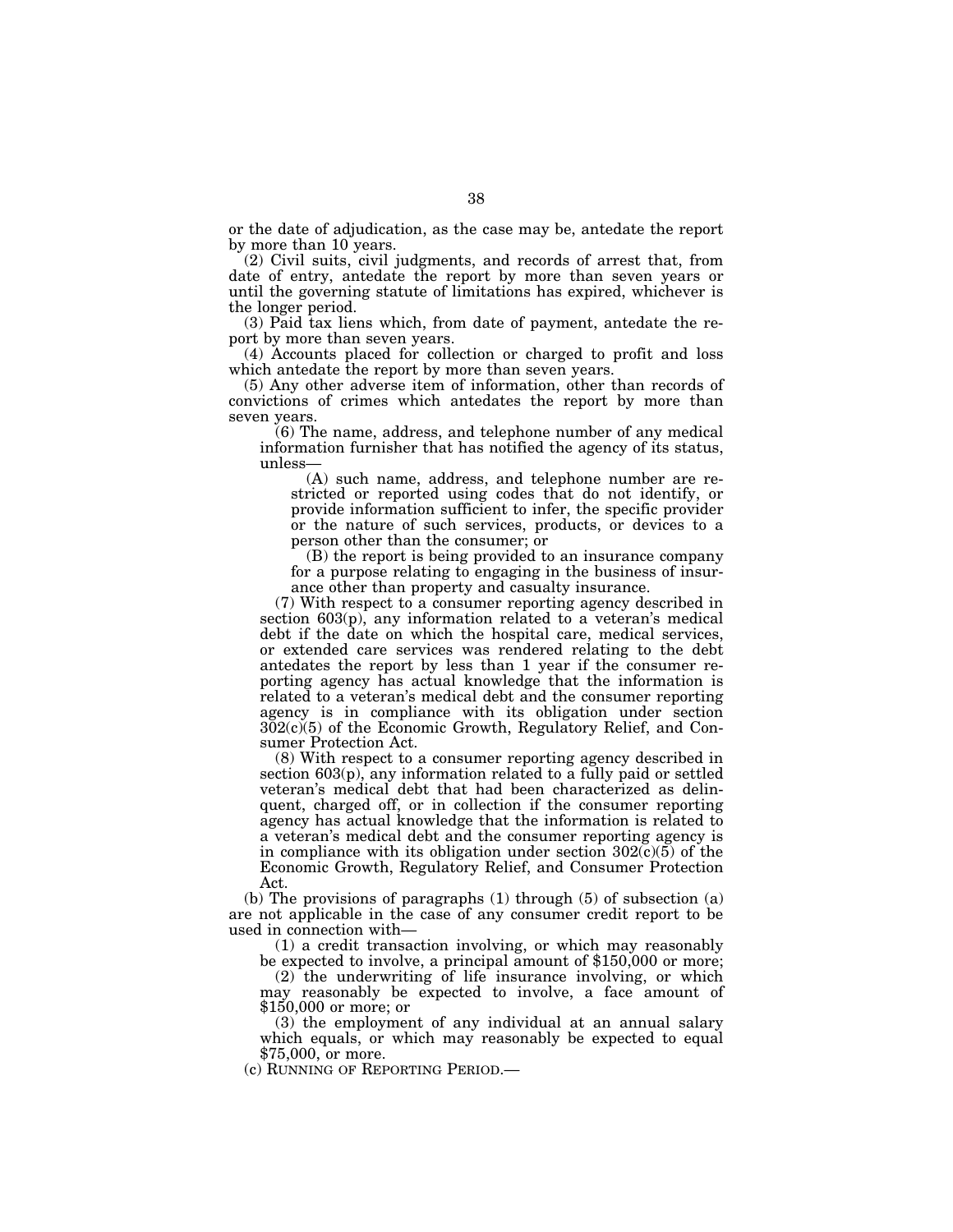(1) IN GENERAL.—The 7-year period referred to in paragraphs (4) and (6) of subsection (a) shall begin, with respect to any delinquent account that is placed for collection (internally or by referral to a third party, whichever is earlier), charged to profit and loss, or subjected to any similar action, upon the expiration of the 180-day period beginning on the date of the commencement of the delinquency which immediately preceded the collection activity, charge to profit and loss, or similar action.

(2) EFFECTIVE DATE.—Paragraph (1) shall apply only to items of information added to the file of a consumer on or after the date that is 455 days after the date of enactment of the Consumer Credit Reporting Reform Act of 1996.

(d) INFORMATION REQUIRED TO BE DISCLOSED.—

(1) TITLE 11 INFORMATION.—Any consumer reporting agency that furnishes a consumer report that contains information regarding any case involving the consumer that arises under title 11, United States Code, shall include in the report an identification of the chapter of such title 11 under which such case arises if provided by the source of the information. If any case arising or filed under title 11, United States Code, is withdrawn by the consumer before a final judgment, the consumer reporting agency shall include in the report that such case or filing was withdrawn upon receipt of documentation certifying such withdrawal.

(2) KEY FACTOR IN CREDIT SCORE INFORMATION.—Any consumer reporting agency that furnishes a consumer report that contains any credit score or any other risk score or predictor on any consumer shall include in the report a clear and conspicuous statement that a key factor (as defined in section  $609(f)(2)(B)$  that adversely affected such score or predictor was the number of enquiries, if such a predictor was in fact a key factor that adversely affected such score. This paragraph shall not apply to a check services company, acting as such, which issues authorizations for the purpose of approving or processing negotiable instruments, electronic fund transfers, or similar methods of payments, but only to the extent that such company is engaged in such activities.

*(3) PUBLIC RECORD DATA SOURCE.—Any consumer reporting agency that furnishes a consumer report that contains public record data shall also include in such report the source from which that data was obtained, including the particular court, if any, and the date that the data was initially reported or publicized.* 

(e) INDICATION OF CLOSURE OF ACCOUNT BY CONSUMER.—If a consumer reporting agency is notified pursuant to section  $623(a)(4)$ that a credit account of a consumer was voluntarily closed by the consumer, the agency shall indicate that fact in any consumer report that includes information related to the account.

ø(f) INDICATION OF DISPUTE BY CONSUMER.—If a consumer reporting agency is notified pursuant to section  $623(a)(3)$  that information regarding a consumer who was furnished to the agency is disputed by the consumer, the agency shall indicate that fact in each consumer report that includes the disputed information.

*(f) INDICATION OF DISPUTE.—*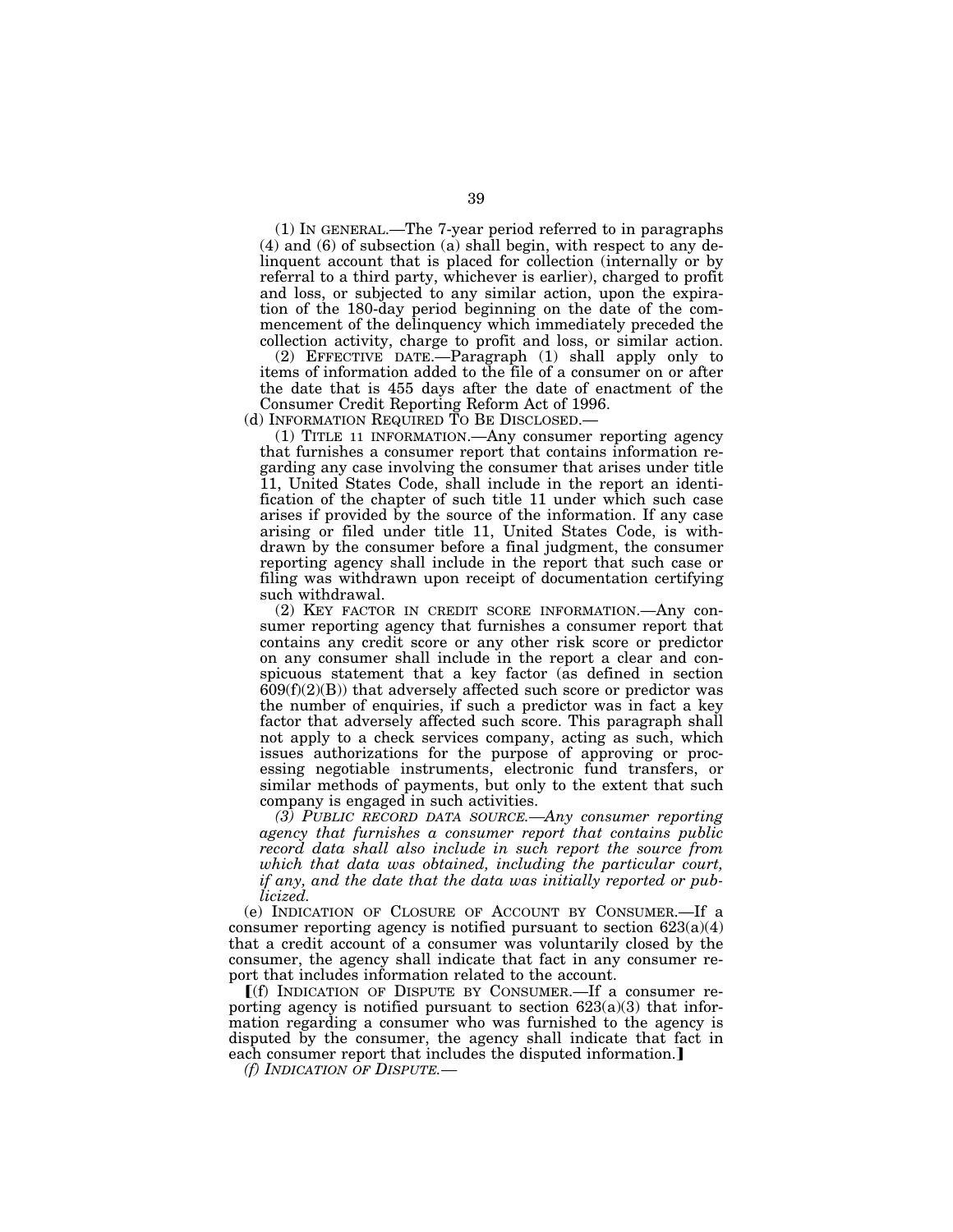*(1) IN GENERAL.—A consumer reporting agency shall include in any consumer report based on the consumer's file a notation identifying any item of information that is currently in dispute by the consumer if—* 

*(A) a consumer disputes the completeness or accuracy of any item of information contained in a consumer's file pursuant to section 611(a)(1);* 

*(B) a consumer files with a consumer reporting agency an appeal of a reinvestigation pursuant to section 611(i); or* 

*(C) the consumer reporting agency is notified by a person that furnished any items of information that are currently in dispute by the consumer that—* 

*(i) a consumer disputes the completeness or accuracy of any information furnished by a person to any consumer reporting agency pursuant to paragraph (3) or (8) of section 623(a); or* 

*(ii) a consumer submits a notice of appeal under section 623(a)(10).* 

*(2) OPT OUT.—A consumer may submit a request to a consumer reporting agency or a person who furnished the information in dispute, as applicable, to have the notation described in paragraph (1) omitted from the consumer report. Upon receipt of such a request—* 

*(A) by a consumer reporting agency, such agency shall remove the notation within 1 business day; and* 

*(B) by a person who furnished the information in dispute, such person shall submit such request to each consumer reporting agency to which the person furnished such information within 1 business day and such agency shall remove the notation within 1 business day of receipt of such request.* 

(g) TRUNCATION OF CREDIT CARD AND DEBIT CARD NUMBERS.—

(1) IN GENERAL.—Except as otherwise provided in this subsection, no person that accepts credit cards or debit cards for the transaction of business shall print more than the last 5 digits of the card number or the expiration date upon any receipt provided to the cardholder at the point of the sale or transaction.

(2) LIMITATION.—This subsection shall apply only to receipts that are electronically printed, and shall not apply to transactions in which the sole means of recording a credit card or debit card account number is by handwriting or by an imprint or copy of the card.

(3) EFFECTIVE DATE.—This subsection shall become effective—

(A) 3 years after the date of enactment of this subsection, with respect to any cash register or other machine or device that electronically prints receipts for credit card or debit card transactions that is in use before January 1, 2005; and

(B) 1 year after the date of enactment of this subsection, with respect to any cash register or other machine or device that electronically prints receipts for credit card or debit card transactions that is first put into use on or after January 1, 2005.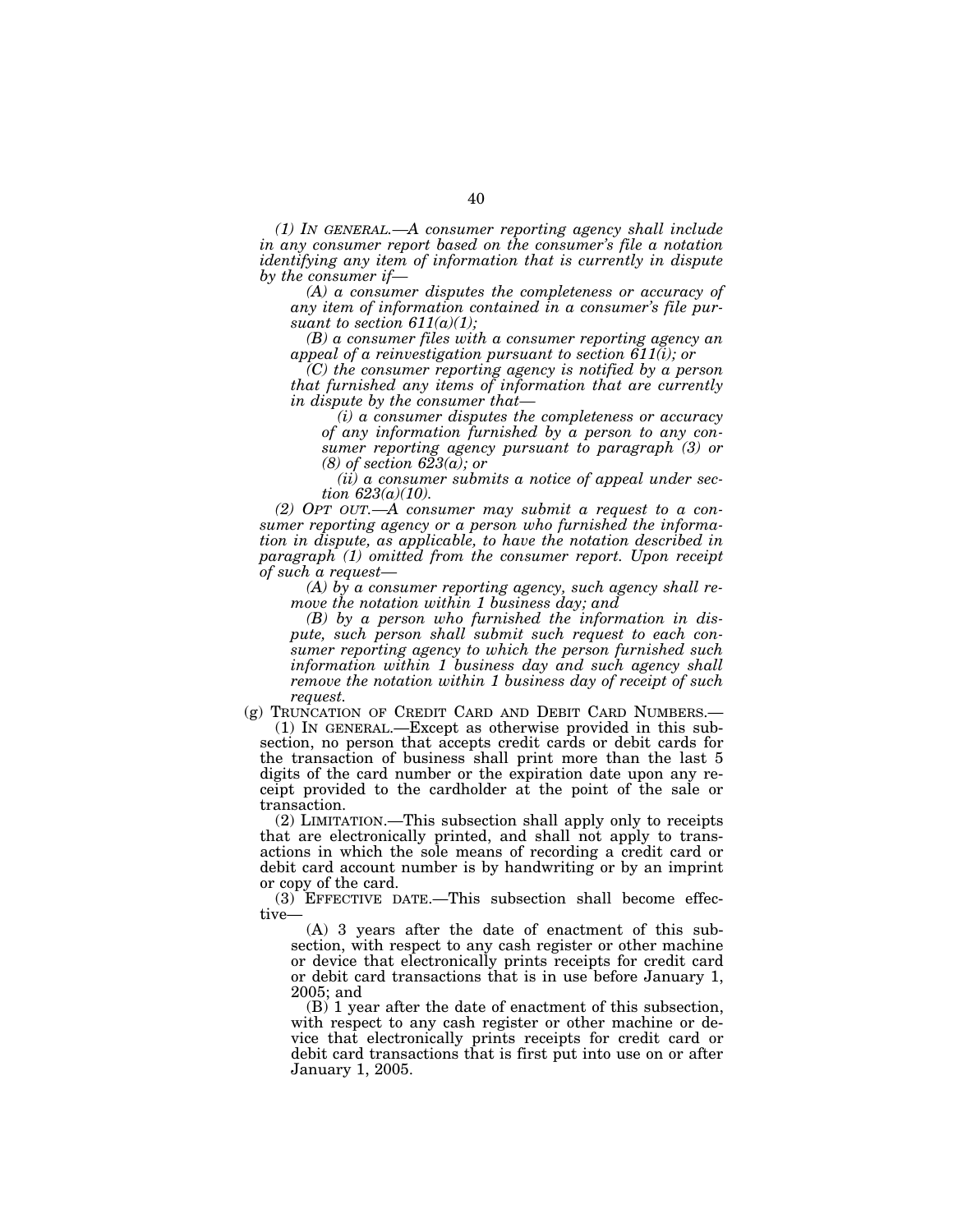(h) NOTICE OF DISCREPANCY IN ADDRESS.—

(1) IN GENERAL.—If a person has requested a consumer report relating to a consumer from a consumer reporting agency described in section 603(p), the request includes an address for the consumer that substantially differs from the addresses in the file of the consumer, and the agency provides a consumer report in response to the request, the consumer reporting agency shall notify the requester of the existence of the discrepancy.

(2) REGULATIONS.—

(A) REGULATIONS REQUIRED.—The Bureau shall,, in consultation with the Federal banking agencies, the National Credit Union Administration, and the Federal Trade Commission,, prescribe regulations providing guidance regarding reasonable policies and procedures that a user of a consumer report should employ when such user has received a notice of discrepancy under paragraph (1).

(B) POLICIES AND PROCEDURES TO BE INCLUDED.—The regulations prescribed under subparagraph (A) shall describe reasonable policies and procedures for use by a user of a consumer report—

(i) to form a reasonable belief that the user knows the identity of the person to whom the consumer report pertains; and

(ii) if the user establishes a continuing relationship with the consumer, and the user regularly and in the ordinary course of business furnishes information to the consumer reporting agency from which the notice of discrepancy pertaining to the consumer was obtained, to reconcile the address of the consumer with the consumer reporting agency by furnishing such address to such consumer reporting agency as part of information regularly furnished by the user for the period in which the relationship is established.

*(i) ENCOURAGING CONSUMERS TO COMPARISON SHOP FOR LOANS BY TREATING GROUPED ENQUIRIES OF THE SAME TYPE WITHIN A REASONABLE PERIOD AS A SINGLE ENQUIRY.—* 

*(1) IN GENERAL.—With respect to multiple enquiries of the same type made to a consumer reporting agency for a consumer report or credit score with respect to a consumer, any credit scoring model shall treat such enquiries as a single enquiry if the enquiries are made within a 120-day period.* 

*(2) DEFINITION OF ENQUIRIES OF THE SAME TYPE.—With respect to multiple enquiries made to a consumer reporting agency for a consumer report or credit score with respect to a consumer, such enquiries are ''of the same type'' if the consumer reporting agency has reason to believe that the enquiries are all made for the purpose of determining the consumer's creditworthiness for an extension of credit described in one of the following:* 

*(A) Any loan primarily for personal, family, or household use that is secured by a mortgage, deed of trust, or other equivalent consensual security interest on a dwelling (as defined in section 103(w) of the Truth in Lending Act), including a loan in which the proceeds will be used for—*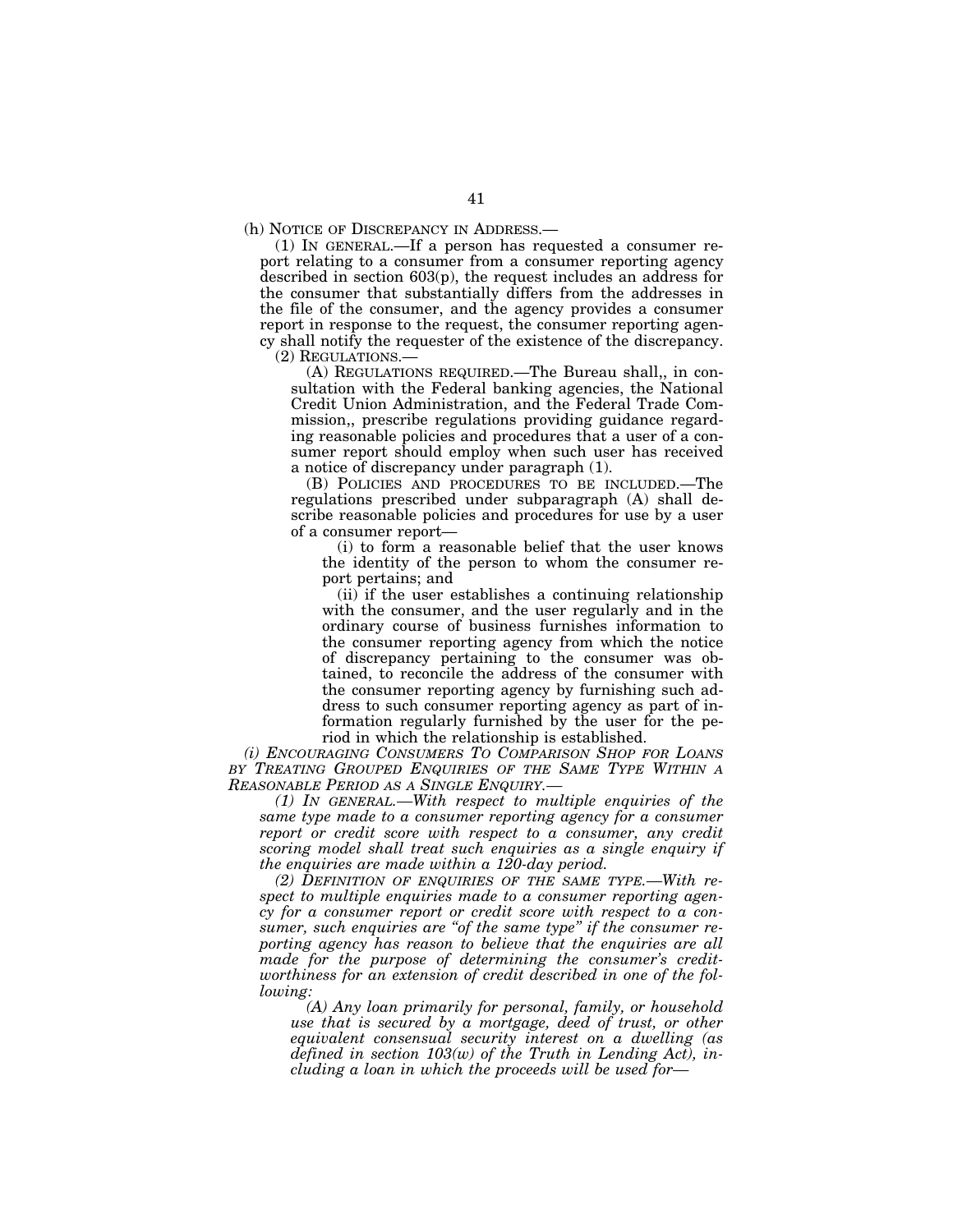*(i) a manufactured home (as defined in section 603 of the Housing and Community Development Act of 1974 (42 U.S.C. 5402));* 

*(ii) any installment sales contract, land contract, or contract for deed on a residential property; or* 

*(iii) a reverse mortgage transaction (as defined in section 103 of the Truth in Lending Act).* 

*(B) A motor vehicle loan or lease (as described in section 609(j)).* 

*(C) A private education loan.* 

*(D) Any other consumer financial product or service, as determined by the Bureau.* 

### **§ 605B. Block of information resulting from identity theft**

(a) BLOCK.—Except as otherwise provided in this section, a consumer reporting agency shall block the reporting of any information in the file of a consumer that the consumer identifies as information that resulted from an alleged identity theft, not later than 4 business days after the date of receipt by such agency of—

\* \* \* \* \* \* \*

(1) appropriate proof of the identity of the consumer;

(2) a copy of an identity theft report;

(3) the identification of such information by the consumer; and

(4) a statement by the consumer that the information is not information relating to any transaction by the consumer.

(b) NOTIFICATION.—A consumer reporting agency shall promptly notify the furnisher of information identified by the consumer under subsection (a)—

(1) that the information may be a result of identity theft;

(2) that an identity theft report has been filed;

(3) that a block has been requested under this section; and (4) of the effective dates of the block.

(c) AUTHORITY TO DECLINE OR RESCIND.— (1) IN GENERAL.—A consumer reporting agency may decline to block, or may rescind any block, of information relating to a consumer under this section, if the consumer reporting agency reasonably determines that—

(A) the information was blocked in error or a block was requested by the consumer in error;

(B) the information was blocked, or a block was requested by the consumer, on the basis of a material misrepresentation of fact by the consumer relevant to the request to block; or

(C) the consumer obtained possession of goods, services, or money as a result of the blocked transaction or transactions.

(2) NOTIFICATION TO CONSUMER.—If a block of information is declined or rescinded under this subsection, the affected consumer shall be notified promptly, in the same manner as consumers are notified of the reinsertion of information under  $[section 611(a)(5)(B)]$  *section 611(a)(5)* 

(3) SIGNIFICANCE OF BLOCK.—For purposes of this subsection, if a consumer reporting agency rescinds a block, the presence of information in the file of a consumer prior to the blocking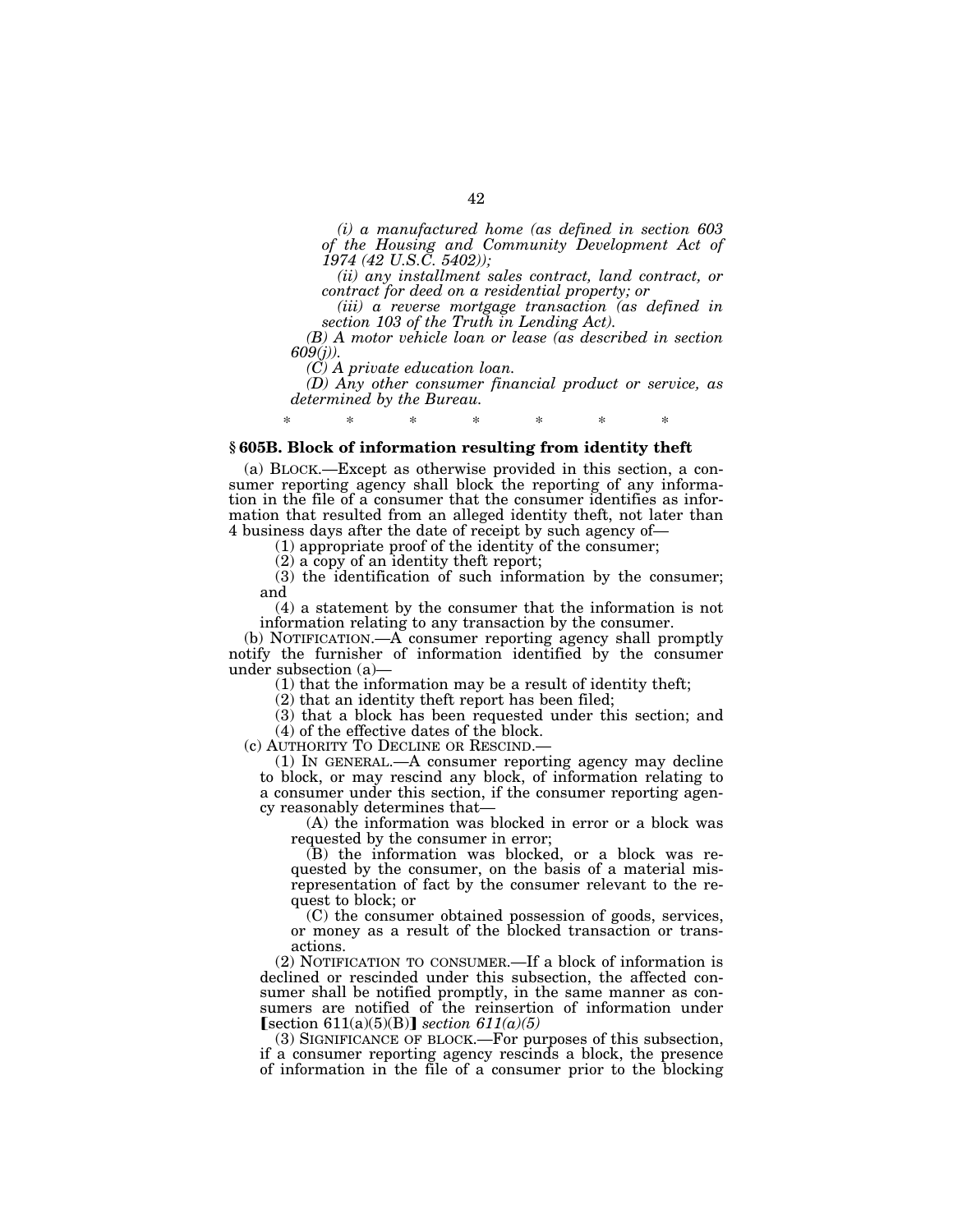of such information is not evidence of whether the consumer knew or should have known that the consumer obtained possession of any goods, services, or money as a result of the block.<br>(d) Exception for Resellers.—

 $(1)$  NO RESELLER FILE.—This section shall not apply to a consumer reporting agency, if the consumer reporting agency—

 $(A)$  is a reseller;

(B) is not, at the time of the request of the consumer under subsection (a), otherwise furnishing or reselling a consumer report concerning the information identified by the consumer; and

(C) informs the consumer, by any means, that the consumer may report the identity theft to the Bureau to obtain consumer information regarding identity theft.

(2) RESELLER WITH FILE.—The sole obligation of the consumer reporting agency under this section, with regard to any request of a consumer under this section, shall be to block the consumer report maintained by the consumer reporting agency from any subsequent use, if—

(A) the consumer, in accordance with the provisions of subsection (a), identifies, to a consumer reporting agency, information in the file of the consumer that resulted from identity theft; and

(B) the consumer reporting agency is a reseller of the identified information.

(3) NOTICE.—In carrying out its obligation under paragraph (2), the reseller shall promptly provide a notice to the consumer of the decision to block the file. Such notice shall contain the name, address, and telephone number of each consumer reporting agency from which the consumer information was obtained for resale.

(e) EXCEPTION FOR VERIFICATION COMPANIES.—The provisions of this section do not apply to a check services company, acting as such, which issues authorizations for the purpose of approving or processing negotiable instruments, electronic fund transfers, or similar methods of payments, except that, beginning 4 business days after receipt of information described in paragraphs (1) through (3) of subsection (a), a check services company shall not report to a national consumer reporting agency described in section 603(p), any information identified in the subject identity theft report as resulting from identity theft.

(f) ACCESS TO BLOCKED INFORMATION BY LAW ENFORCEMENT AGENCIES.—No provision of this section shall be construed as requiring a consumer reporting agency to prevent a Federal, State, or local law enforcement agency from accessing blocked information in a consumer file to which the agency could otherwise obtain access under this title.

\* \* \* \* \* \* \*

### **§ 607. Compliance procedures**

(a) Every consumer reporting agency shall maintain reasonable procedures designed to avoid violations of section 605 and to limit the furnishing of consumer reports to the purposes listed under section 604. These procedures shall require that prospective users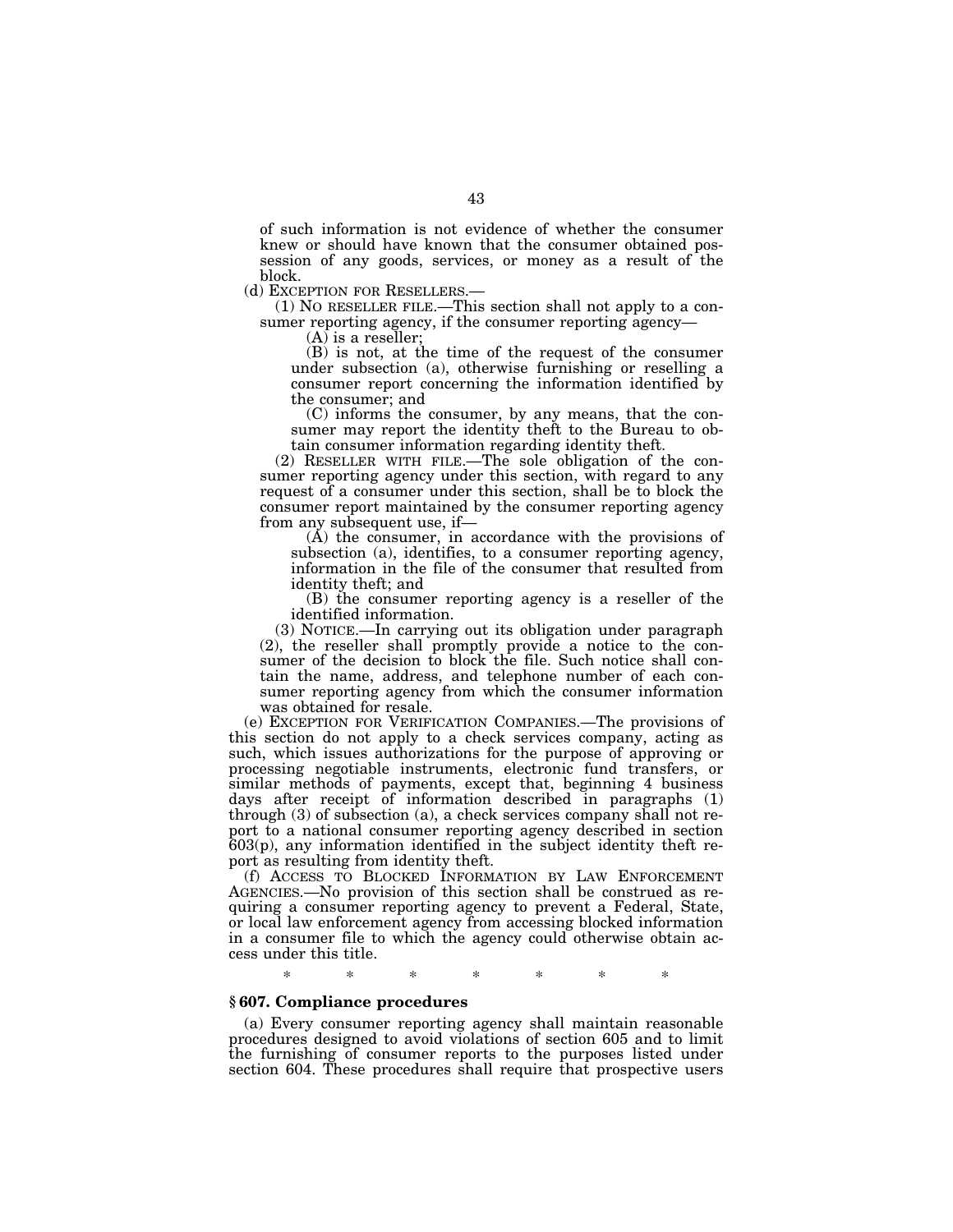of the information identify themselves, certify the purposes for which the information is sought, and certify that the information will be used for no other purpose. Every consumer reporting agency shall make a reasonable effort to verify the identity of a new prospective user and the uses certified by such prospective user prior to furnishing such user a consumer report. No consumer reporting agency may furnish a consumer report to any person if it has reasonable grounds for believing that the consumer report will not be used for a purpose listed in section 604.

 $(a)$  Whenever a consumer reporting agency prepares a consumer report it shall follow reasonable procedures to assure maximum possible accuracy of the information concerning the individual about whom the report relates.]

*(b) ACCURACY AND COMPLETENESS OF REPORT.—* 

*(1) IN GENERAL.—In preparing a consumer report, a consumer reporting agency shall maintain reasonable procedures to ensure maximum possible accuracy and completeness of the information concerning the individual to whom the consumer report relates.* 

*(2) BUREAU RULE TO ASSURE MAXIMUM POSSIBLE ACCURACY*

*AND COMPLETENESS WITH CREDIT REPORTING PRACTICES.— (A) RULE.—Not later than 18 months after the date of enactment of this subsection, the Bureau shall issue a final rule establishing the procedures described in paragraph (1).* 

*(B) REQUIREMENTS.—In formulating the rule required under subparagraph (A), the Bureau shall—* 

*(i) develop standards for matching the personally identifiable information included in the consumer's file with the personally identifiable information furnished by the person who provided the information to the consumer reporting agency (hereafter in this subsection referred to as the ''furnisher''), including the full name of a consumer, the date of birth of a consumer, the full social security number of a consumer, and any other information that the Bureau determines would aid in assuring maximum possible accuracy and completeness of such consumer reports;* 

*(ii) establish processes for a consumer reporting agency to monitor the integrity of the data provided by furnishers and the compliance of furnishers with the requirements of this title;* 

*(iii) establish processes for a consumer reporting agency to regularly reconcile data relating to accounts in collection, including those that have not been paid in full, by specifying the circumstances under which the consumer reporting agency shall remove or suppress negative or adverse information from a consumer's file that has not been updated by a furnisher who is also a debt collector (as defined in section 803 of the Fair Debt Collection Practices Act) within the time period established by the Bureau;* 

*(iv) establish procedures to require each consumer reporting agency to review and monitor the quality of information received from any source, including information from public records, by regularly and on an ongo-*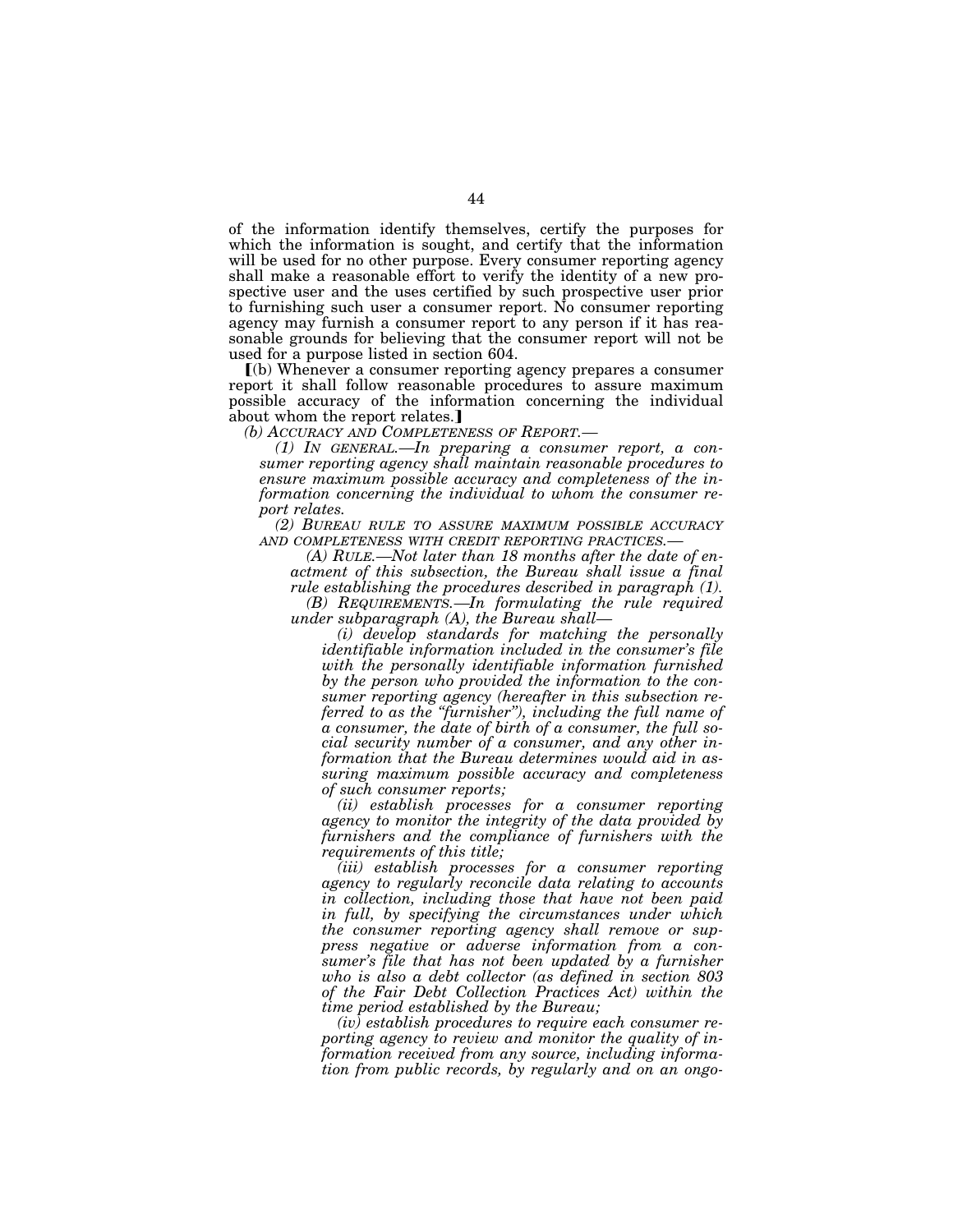*ing basis comparing the information received to the information available from the original source and ensuring that the information received is the most current information;* 

*(v) develop standards and procedures for consumer reporting agencies to identify furnishers that repeatedly fail to provide accurate and complete information, to take corrective action against such furnishers, and to reject information submitted by such furnishers;* 

*(vi) develop standards and procedures for consumer reporting agencies to adopt regarding collection of public record data, including standards and procedures to consider the ultimate data source, how the public record information is filed and its availability and accessibility, and whether information relating to the satisfaction of judgments or other updates to the public record are available on a reasonably timely basis from a particular source; and* 

*(vii) establish any other factors, procedures, or processes determined by the Bureau to be necessary to assist consumer reporting agencies in achieving maximum possible accuracy and completeness of the information in consumer reports.* 

*(3) CORRECTIVE ACTION FOR FURNISHERS THAT REPEATEDLY FURNISH INACCURATE OR INCOMPLETE INFORMATION.—Upon identifying a furnisher that repeatedly fails to furnish accurate, complete, or verifiable information to consumer reporting agencies, the Bureau shall—* 

*(A) ensure the prompt removal of any adverse information relating to a consumer's accounts submitted by such furnisher; and* 

*(B) take corrective action, which may include—* 

*(i) mandatory revised training and training materials for the staff of the furnisher regarding the furnishing of accurate and complete information;* 

*(ii) sharing industry best practices and procedures regarding accuracy and completeness; or* 

*(iii) temporarily prohibiting a furnisher from providing information to a consumer reporting agency.* 

(c) DISCLOSURE OF CONSUMER REPORTS BY USERS ALLOWED.—A consumer reporting agency may not prohibit a user of a consumer report furnished by the agency on a consumer from disclosing the contents of the report to the consumer, if adverse action against the consumer has been taken by the user based in whole or in part on the report.

(d) NOTICE TO USERS AND FURNISHERS OF INFORMATION.—

(1) NOTICE REQUIREMENT.—A consumer reporting agency shall provide to any person—

(A) who regularly and in the ordinary course of business furnishes information to the agency with respect to any consumer; or

(B) to whom a consumer report is provided by the agency;

a notice of such person's responsibilities under this title.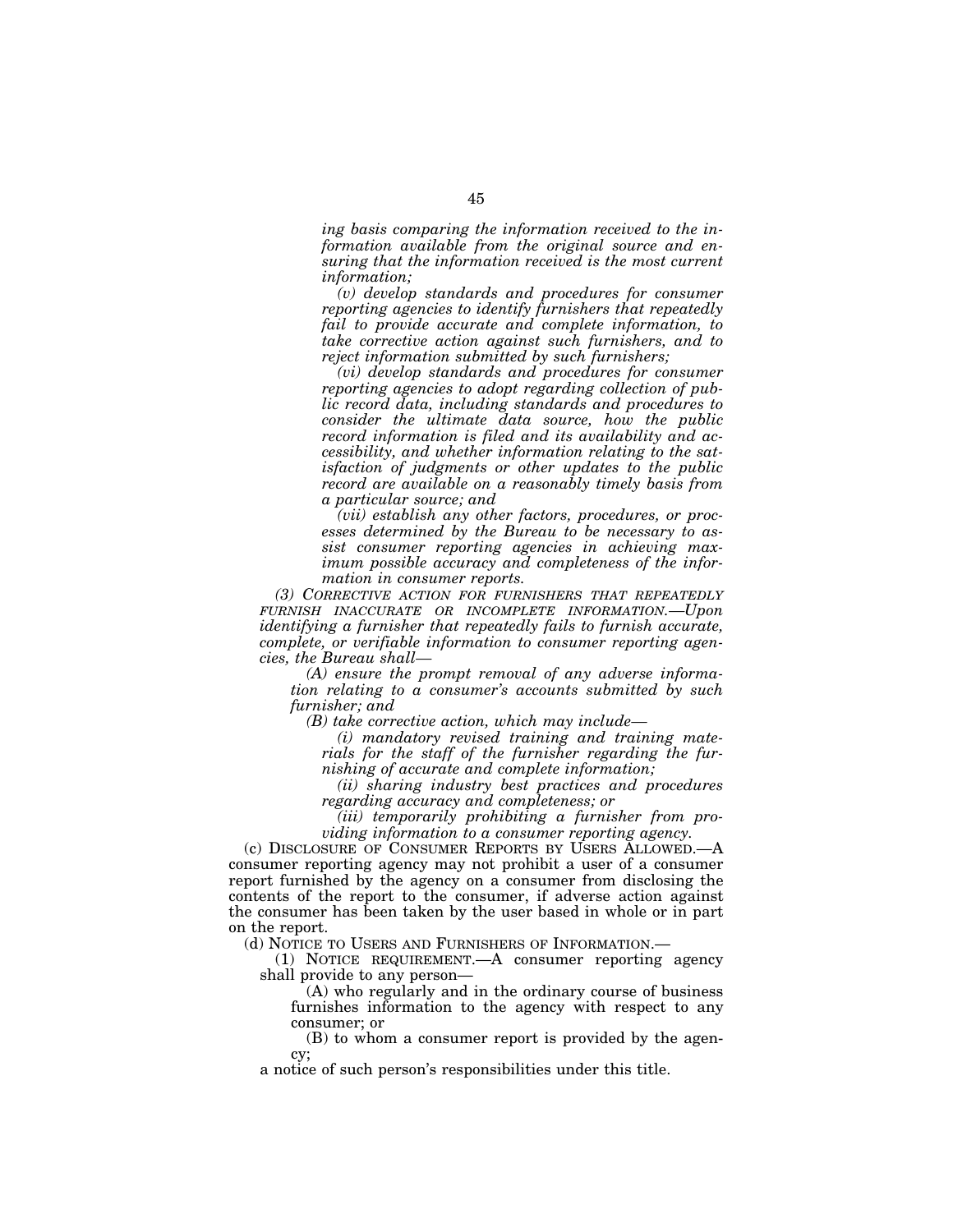(2) CONTENT OF NOTICE.—The Bureau shall prescribe the content of notices under paragraph (1), and a consumer reporting agency shall be in compliance with this subsection if it provides a notice under paragraph (1) that is substantially similar to the Bureau prescription under this paragraph.

(e) PROCUREMENT OF CONSUMER REPORT FOR RESALE.—

(1) DISCLOSURE.—A person may not procure a consumer report for purposes of reselling the report (or any information in the report) unless the person discloses to the consumer reporting agency that originally furnishes the report—

(A) the identity of the end-user of the report (or information); and

(B) each permissible purpose under section 604 for which the report is furnished to the end-user of the report (or information).

(2) RESPONSIBILITIES OF PROCURERS FOR RESALE.—A person who procures a consumer report for purposes of reselling the report (or any information in the report) shall—

(A) establish and comply with reasonable procedures designed to ensure that the report (or information) is resold by the person only for a purpose for which the report may be furnished under section 604, including by requiring that each person to which the report (or information) is resold and that resells or provides the report (or information) to any other person—

(i) identifies each end user of the resold report (or information);

(ii) certifies each purpose for which the report (or information) will be used; and

(iii) certifies that the report (or information) will be used for no other purpose; and

(B) before reselling the report, make reasonable efforts to verify the identifications and certifications made under subparagraph (A).

(3) RESALE OF CONSUMER REPORT TO A FEDERAL AGENCY OR DEPARTMENT.—Notwithstanding paragraph (1) or (2), a person who procures a consumer report for purposes of reselling the report (or any information in the report) shall not disclose the identity of the end-user of the report under paragraph (1) or  $(2)$  if-

(A) the end user is an agency or department of the United States Government which procures the report from the person for purposes of determining the eligibility of the consumer concerned to receive access or continued access to classified information (as defined in  $604(b)(4)(E)(i)$ ; and

(B) the agency or department certifies in writing to the person reselling the report that nondisclosure is necessary to protect classified information or the safety of persons employed by or contracting with, or undergoing investigation for work or contracting with the agency or department.

\* \* \* \* \* \* \*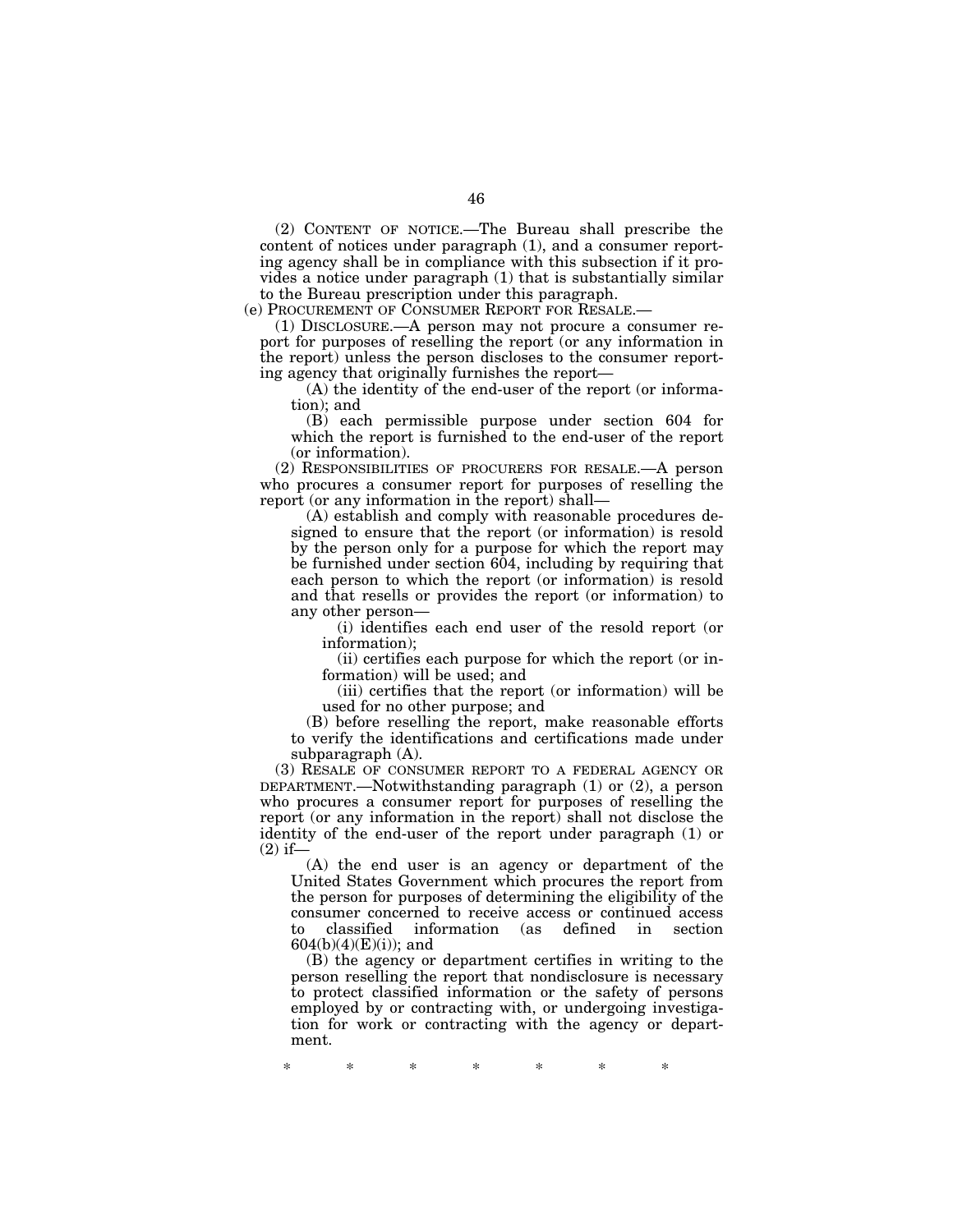### **§ 609. Disclosures to consumers**

(a) Every consumer reporting agency shall, upon request, and subject to section  $610(a)(1)$ , clearly and accurately disclose to the consumer:

(1) All information in the consumer's file at the time of the request, except that—

[(A) if the consumer to whom] *request, unless the consumer to whom* the file relates requests that the first 5 digits of the social security number (or similar identification number) of the consumer not be included in the disclosure and the consumer reporting agency has received appropriate proof of the identity of the requester, the consumer reporting agency shall so truncate such number in such [disclosure; and] *disclosure*.

 $($ B) nothing in this paragraph shall be construed to require a consumer reporting agency to disclose to a consumer any information concerning credit scores or any other risk scores or predictors relating to the consumer.

(2) The sources of the information; except that the sources of information acquired solely for use in preparing an investigative consumer report and actually used for no other purpose need not be disclosed: *Provided,* That in the event an action is brought under this title, such sources shall be available to the plaintiff under appropriate discovery procedures in the court in which the action is brought.

(3)(A) Identification of each person (including each end-user identified under section  $607(e)(1)$  that procured a consumer report—

(i) for employment purposes, during the 2-year period preceding the date on which the request is made; or

(ii) for any other purpose, during the 1-year period preceding the date on which the request is made.

(B) An identification of a person under subparagraph (A) shall include—

(i) the name of the person or, if applicable, the trade name (written in full) under which such person conducts business; and

(ii) upon request of the consumer, the address and telephone number of the person.

 $(C)$  Subparagraph  $(A)$  does not apply if-

(i) the end user is an agency or department of the United States Government that procures the report from the person for purposes of determining the eligibility of the consumer to whom the report relates to receive access or continued access to classified information (as defined in section  $604(b)(4)(E)(i)$ ; and

(ii) the head of the agency or department makes a written finding as prescribed under section 604(b)(4)(A).

(4) The dates, original payees, and amounts of any checks upon which is based any adverse characterization of the consumer, included in the file at the time of the disclosure.

(5) A record of all inquiries received by the agency during the 1-year period preceding the request that identified the consumer in connection with a credit or insurance transaction that was not initiated by the consumer.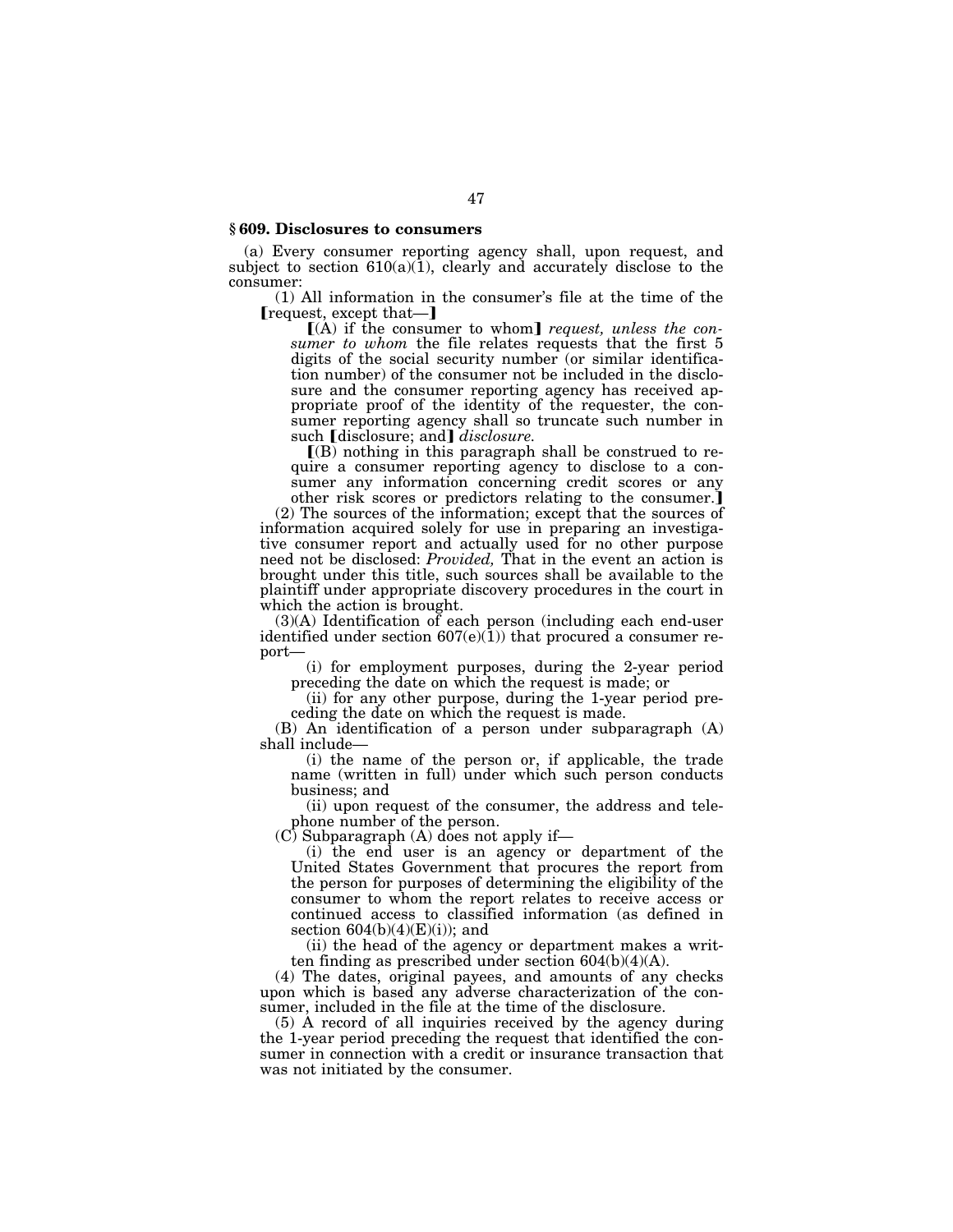(6) If the consumer requests the credit file and not the credit score, a statement that the consumer may request and obtain a credit score *or educational credit score (if applicable) under subsection (f) or section 612* 

(b) The requirements of subsection (a) respecting the disclosure of sources of information and the recipients of consumer reports do not apply to information received or consumer reports furnished prior to the effective date of this title except to the extent that the matter involved is contained in the files of the consumer reporting agency on that date.

(c) SUMMARY OF FRIGHTS TO OBTAIN AND DISPUTE INFORMATION IN CONSUMER REPORTS AND TO OBTAIN CREDIT SCORES *KEY CON-SUMER REPORTING RIGHTS*.—

(1) [COMMISSION] *BUREAU* SUMMARY OF RIGHTS REQUIRED.—

(A) IN GENERAL.—The [Commission] *Bureau* shall prepare a model summary of the rights of consumers under this title.

(B) CONTENT OF SUMMARY.—The summary of rights prepared under subparagraph (A) shall include a description of—

(i) the right of a consumer to obtain a copy of a consumer report under subsection (a) from each consumer reporting agency;

(ii) the frequency and circumstances under which a consumer is entitled to receive a consumer report without charge under section 612<sup>]</sup> *consumer reports and credit scores or educational credit scores (as applicable) without charge under subsections (f), (g), (i), or (j) or section 612*;

(iii) the right of a consumer to dispute information in the file of the consumer under section 611 *or section 623*;

 $(iv)$  the right of a consumer to obtain a credit score from a consumer reporting agency, and a description of how to obtain a credit score;¿

*(iv) the right of a consumer to appeal a determination of a reinvestigation conducted by a consumer reporting agency under section 611(h) or an investigation conducted by a furnisher of information under section 623(a)(10);* 

(v) the method by which a consumer can contact, and obtain a consumer report from, a consumer reporting agency without charge, as provided in the regulations of the Bureau prescribed under section  $211(c)$ of the Fair and Accurate Credit Transactions Act of 2003; and

 $\lceil$ (vi) the method by which a consumer can contact, and obtain a consumer report from, a consumer reporting agency described in section 603(w), as provided in the regulations of the Bureau prescribed under section  $612(a)(1)(C)$ .]

*(vi) the method and circumstances under which consumers can obtain a 1-year fraud alert, 7-year fraud alert, active duty alert, or security freeze as described*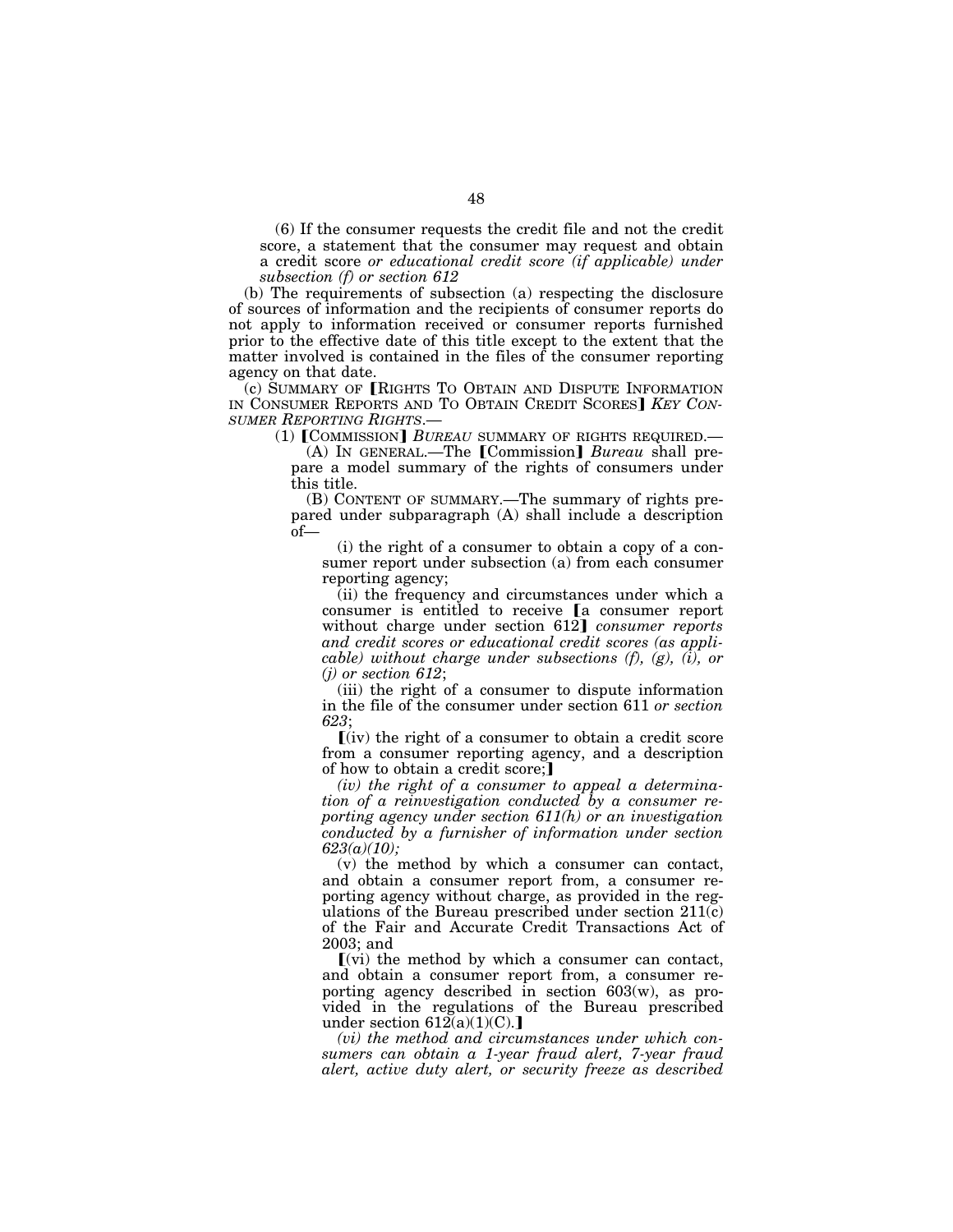*in section 605A through a consumer reporting agency described under section 603(p).* 

 $(C)$  AVAILABILITY OF SUMMARY OF RIGHTS. The  $[Com$ mission] *Bureau and the Commission* shall-

(i) actively publicize the availability of the summary of rights prepared under this paragraph;

(ii) conspicuously post on its Internet website the availability of such summary of rights; and

(iii) promptly make such summary of rights available to consumers, on request.

*(D) PUBLICATION OF SUMMARY RIGHTS.—A consumer reporting agency described under subsection (p) or (x) of section 603 shall display in a clear and conspicuous manner, including on the Internet website of the consumer reporting agency, the summary of rights prepared by the Bureau under this paragraph.* 

(2) SUMMARY OF RIGHTS REQUIRED TO BE INCLUDED WITH AGENCY DISCLOSURES.—A consumer reporting agency shall provide to a consumer, with each written disclosure by the agency to the consumer under this section—

(A) the summary of rights prepared by the Bureau under paragraph (1);

(B) in the case of a consumer reporting agency described in section 603(p), a toll-free telephone number established by the agency, at which personnel are accessible to consumers during normal business hours;

(C) a list of all Federal agencies responsible for enforcing any provision of this title, and the address and any appropriate phone number of each such agency, in a form that will assist the consumer in selecting the appropriate agency;

(D) a statement that the consumer may have additional rights under State law, and that the consumer may wish to contact a State or local consumer protection agency or a State attorney general (or the equivalent thereof) to learn of those rights; and

(E) a statement that a consumer reporting agency is not required to remove accurate derogatory information from the file of a consumer, unless the information is outdated under section 605 or cannot be verified.

(d) SUMMARY OF RIGHTS OF IDENTITY THEFT VICTIMS.—

(1) IN GENERAL.—The *Bureau and the* Commission, in consultation with the Federal banking agencies and the National Credit Union Administration, shall prepare a model summary of the rights of consumers under this title with respect to the procedures for remedying the effects of fraud or identity theft involving credit, an electronic fund transfer, or an account or transaction at or with a financial institution or other creditor.

(2) SUMMARY OF RIGHTS AND CONTACT INFORMATION.—Beginning 60 days after the date on which the model summary of rights is prescribed in final form by the Bureau pursuant to paragraph (1), if any consumer contacts a consumer reporting agency and expresses a belief that the consumer is a victim of fraud or identity theft involving credit, an electronic fund transfer, or an account or transaction at or with a financial in-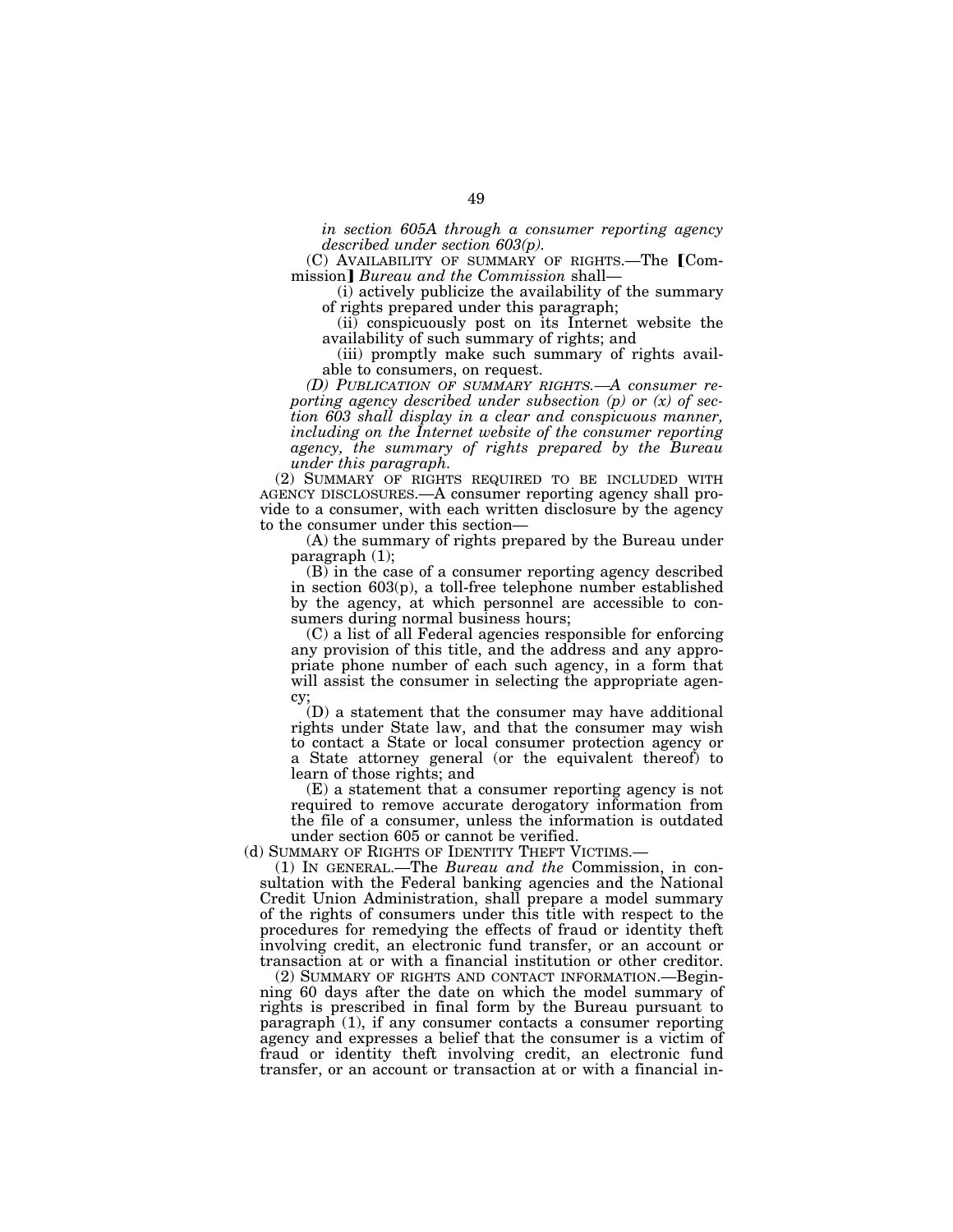stitution or other creditor, the consumer reporting agency shall, in addition to any other action that the agency may take, provide the consumer with a summary of rights that contains all of the information required by the Bureau under paragraph (1), and information on how to contact the Bureau to obtain more detailed information.<br>(e) INFORMATION AVAILABLE TO VICTIMS.—

 $(1)$  In GENERAL.—For the purpose of documenting fraudulent transactions resulting from identity theft, not later than 30 days after the date of receipt of a request from a victim in accordance with paragraph (3), and subject to verification of the identity of the victim and the claim of identity theft in accordance with paragraph (2), a business entity that has provided credit to, provided for consideration products, goods, or services to, accepted payment from, or otherwise entered into a commercial transaction for consideration with, a person who has allegedly made unauthorized use of the means of identification of the victim, shall provide a copy of application and business transaction records in the control of the business entity, whether maintained by the business entity or by another person on behalf of the business entity, evidencing any transaction alleged to be a result of identity theft to—

(A) the victim;

(B) any Federal, State, or local government law enforcement agency or officer specified by the victim in such a request; or

(C) any law enforcement agency investigating the identity theft and authorized by the victim to take receipt of records provided under this subsection.

(2) VERIFICATION OF IDENTITY AND CLAIM.—Before a business entity provides any information under paragraph (1), unless the business entity, at its discretion, otherwise has a high degree of confidence that it knows the identity of the victim making a request under paragraph (1), the victim shall provide to the business entity—

(A) as proof of positive identification of the victim, at the election of the business entity—

(i) the presentation of a government-issued identification card;

(ii) personally identifying information of the same type as was provided to the business entity by the unauthorized person; or

(iii) personally identifying information that the business entity typically requests from new applicants or for new transactions, at the time of the victim's request for information, including any documentation described in clauses (i) and (ii); and

(B) as proof of a claim of identity theft, at the election of the business entity—

(i) a copy of a police report evidencing the claim of the victim of identity theft; and

(ii) a properly completed—

(I) copy of a standardized affidavit of identity theft developed and made available by the Bureau; or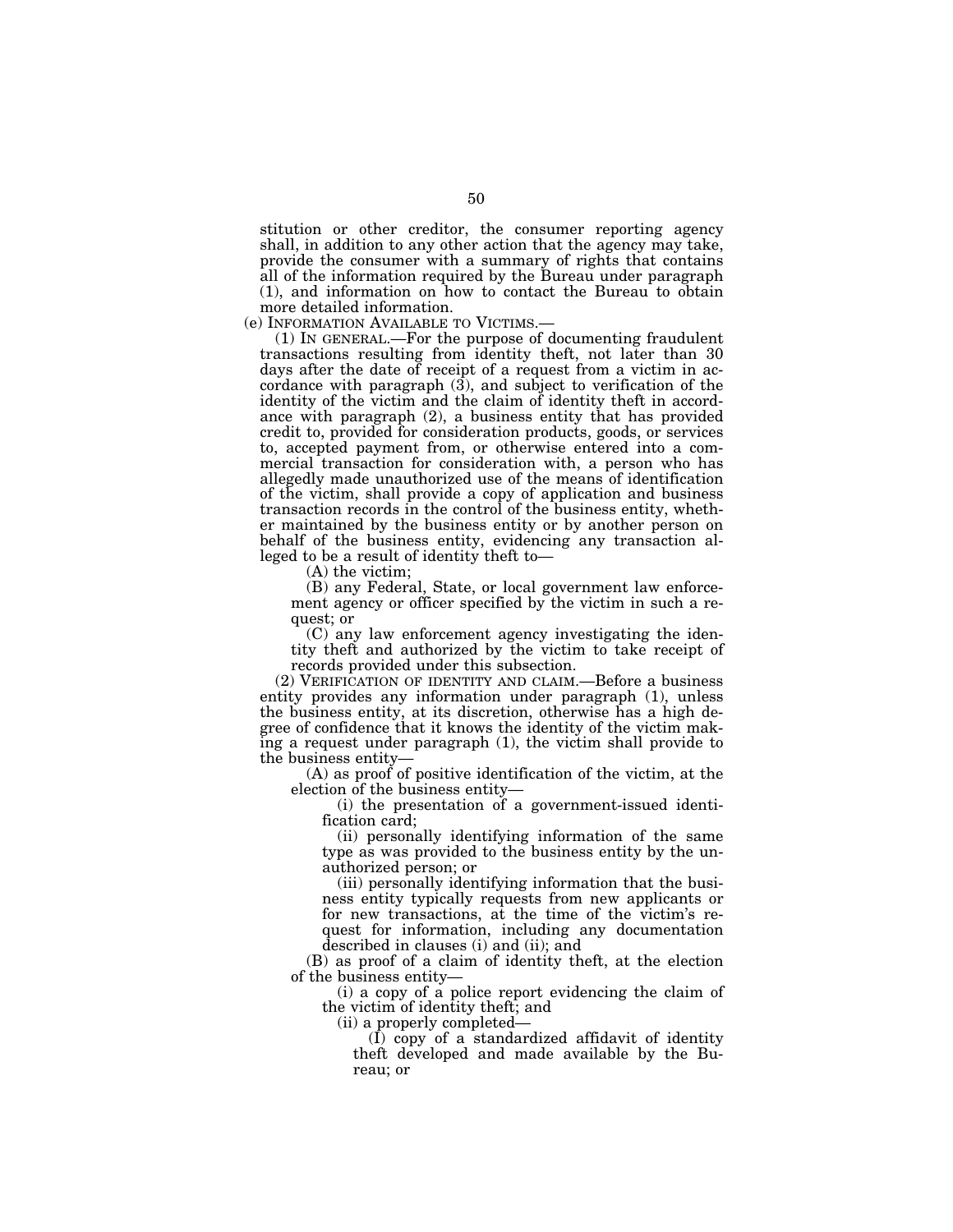(II) an affidavit of fact that is acceptable to the business entity for that purpose.

(3) PROCEDURES.—The request of a victim under paragraph  $(1)$  shall-

(A) be in writing;

(B) be mailed to an address specified by the business entity, if any; and

(C) if asked by the business entity, include relevant information about any transaction alleged to be a result of identity theft to facilitate compliance with this section including—

(i) if known by the victim (or if readily obtainable by the victim), the date of the application or transaction; and

(ii) if known by the victim (or if readily obtainable by the victim), any other identifying information such as an account or transaction number.

(4) NO CHARGE TO VICTIM.—Information required to be provided under paragraph (1) shall be so provided without charge.

(5) AUTHORITY TO DECLINE TO PROVIDE INFORMATION.—A business entity may decline to provide information under paragraph (1) if, in the exercise of good faith, the business entity determines that—

(A) this subsection does not require disclosure of the information;

(B) after reviewing the information provided pursuant to paragraph (2), the business entity does not have a high degree of confidence in knowing the true identity of the individual requesting the information;

(C) the request for the information is based on a misrepresentation of fact by the individual requesting the information relevant to the request for information; or

(D) the information requested is Internet navigational data or similar information about a person's visit to a website or online service.

(6) LIMITATION ON LIABILITY.—Except as provided in section 621, sections 616 and 617 do not apply to any violation of this subsection.

(7) LIMITATION ON CIVIL LIABILITY.—No business entity may be held civilly liable under any provision of Federal, State, or other law for disclosure, made in good faith pursuant to this subsection.

(8) NO NEW RECORDKEEPING OBLIGATION.—Nothing in this subsection creates an obligation on the part of a business entity to obtain, retain, or maintain information or records that are not otherwise required to be obtained, retained, or maintained in the ordinary course of its business or under other applicable law.

(9) RULE OF CONSTRUCTION.—

(A) IN GENERAL.—No provision of subtitle A of title V of Public Law 106 102, prohibiting the disclosure of financial information by a business entity to third parties shall be used to deny disclosure of information to the victim under this subsection.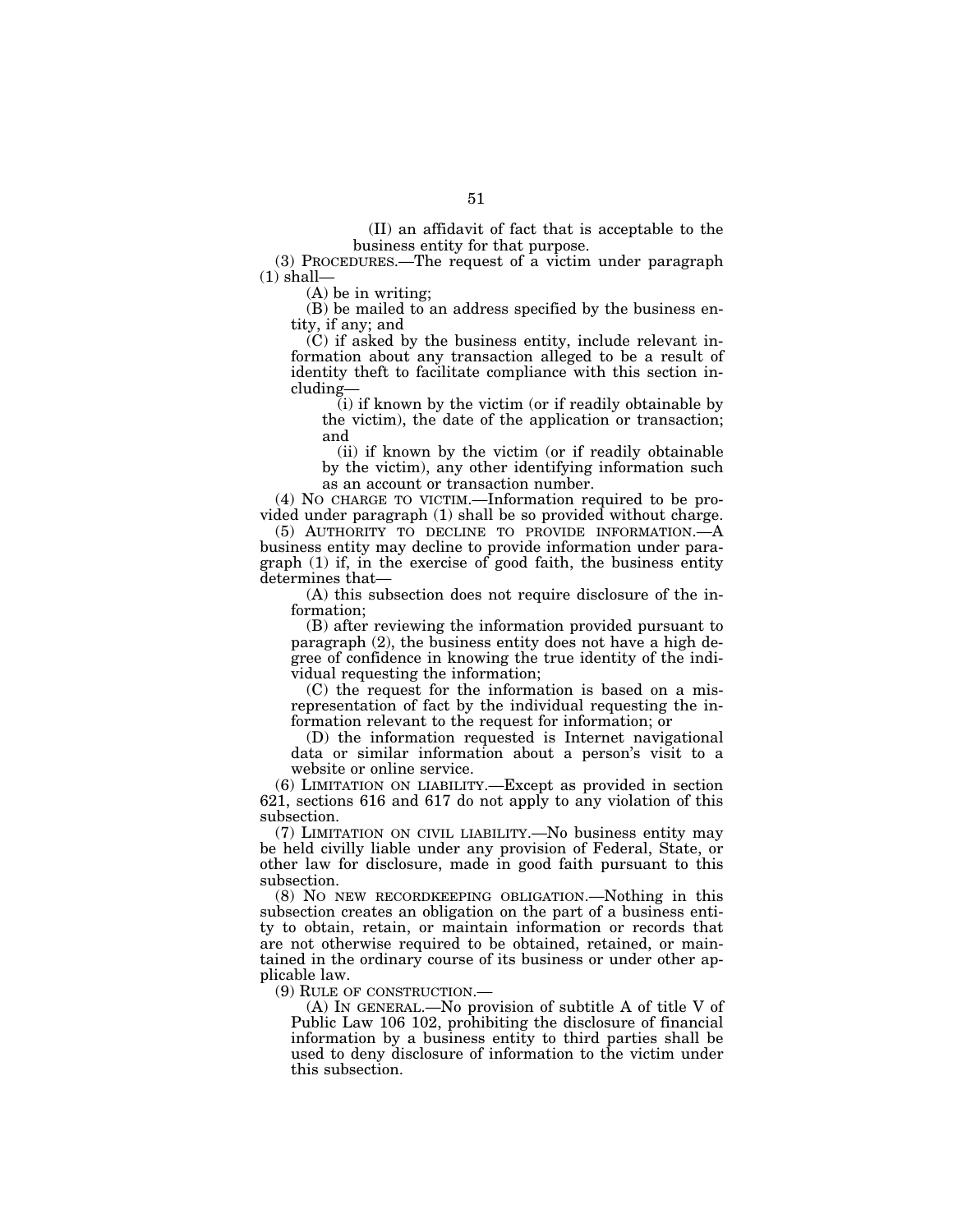(B) LIMITATION.—Except as provided in subparagraph (A), nothing in this subsection permits a business entity to disclose information, including information to law enforcement under subparagraphs (B) and (C) of paragraph (1), that the business entity is otherwise prohibited from disclosing under any other applicable provision of Federal or State law.

(10) AFFIRMATIVE DEFENSE.—In any civil action brought to enforce this subsection, it is an affirmative defense (which the defendant must establish by a preponderance of the evidence) for a business entity to file an affidavit or answer stating that—

(A) the business entity has made a reasonably diligent search of its available business records; and

(B) the records requested under this subsection do not exist or are not reasonably available.

(11) DEFINITION OF VICTIM.—For purposes of this subsection, the term "victim" means a consumer whose means of identification or financial information has been used or transferred (or has been alleged to have been used or transferred) without the authority of that consumer, with the intent to commit, or to aid or abet, an identity theft or a similar crime.

(12) EFFECTIVE DATE.—This subsection shall become effective 180 days after the date of enactment of this subsection.

(13) EFFECTIVENESS STUDY.—Not later than 18 months after the date of enactment of this subsection, the Comptroller General of the United States shall submit a report to Congress assessing the effectiveness of this provision.

(f) DISCLOSURE OF CREDIT SCORES.—

(1) IN GENERAL.—Upon the request of a consumer for a credit score, a consumer reporting agency shall supply to the consumer a statement indicating that the information and credit scoring model may be different than the credit score that may be used by the lender, and a notice which shall include—

(A) the current credit score of the consumer or the most recent credit score of the consumer that was previously calculated by the credit reporting agency for a purpose related to the extension of credit;

(B) the range of possible credit scores under the model used;

(C) all of the key factors that adversely affected the credit score of the consumer in the model used, the total number of which shall not exceed 4, subject to paragraph (9);

(D) the date on which the credit score was created; and

(E) the name of the person or entity that provided the credit score or credit file upon which the credit score was created.

(2) DEFINITIONS.—For purposes of this subsection, the following definitions shall apply:

 $\hat{P}(A)$  CREDIT SCORE.—The term "credit score"—

(i) means a numerical value or a categorization derived from a statistical tool or modeling system used by a person who makes or arranges a loan to predict the likelihood of certain credit behaviors, including default (and the numerical value or the categorization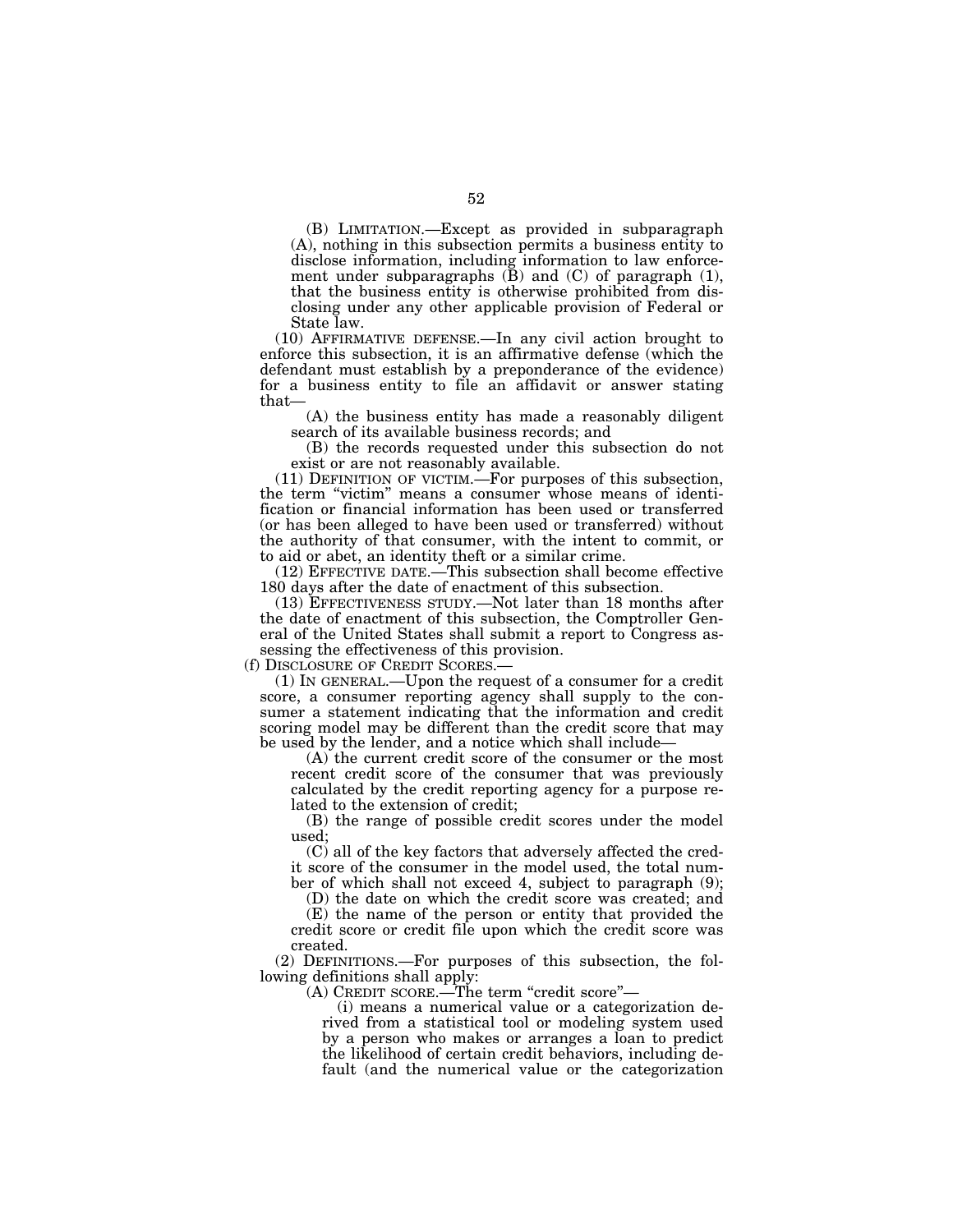derived from such analysis may also be referred to as a "risk predictor" or "risk score"); and

(ii) does not include—

(I) any mortgage score or rating of an automated underwriting system that considers one or more factors in addition to credit information, including the loan to value ratio, the amount of down payment, or the financial assets of a consumer; or

(II) any other elements of the underwriting process or underwriting decision.

(B) KEY FACTORS.—The term ''key factors''' means all relevant elements or reasons adversely affecting the credit score for the particular individual, listed in the order of their importance based on their effect on the credit score.

(3) TIMEFRAME AND MANNER OF DISCLOSURE.—The information required by this subsection shall be provided in the same timeframe and manner as the information described in subsection (a).

(4) APPLICABILITY TO CERTAIN USES.—This subsection shall not be construed so as to compel a consumer reporting agency to develop or disclose a score if the agency does not—

(A) distribute scores that are used in connection with residential real property loans; or

(B) develop scores that assist credit providers in understanding the general credit behavior of a consumer and predicting the future credit behavior of the consumer.

(5) APPLICABILITY TO CREDIT SCORES DEVELOPED BY ANOTHER PERSON.

(A) IN GENERAL.—This subsection shall not be construed to require a consumer reporting agency that distributes credit scores developed by another person or entity to provide a further explanation of them, or to process a dispute arising pursuant to section 611, except that the consumer reporting agency shall provide the consumer with the name and address and website for contacting the person or entity who developed the score or developed the methodology of the score.

(B) EXCEPTION.—This paragraph shall not apply to a consumer reporting agency that develops or modifies scores that are developed by another person or entity.

(6) MAINTENANCE OF CREDIT SCORES NOT REQUIRED.—This subsection shall not be construed to require a consumer reporting agency to maintain credit scores in its files.

(7) COMPLIANCE IN CERTAIN CASES.—In complying with this subsection, a consumer reporting agency shall—

(A) supply the consumer with a credit score that is derived from a credit scoring model that is widely distributed to users by that consumer reporting agency in connection with residential real property loans or with a credit score that assists the consumer in understanding the credit scoring assessment of the credit behavior of the consumer and predictions about the future credit behavior of the consumer; and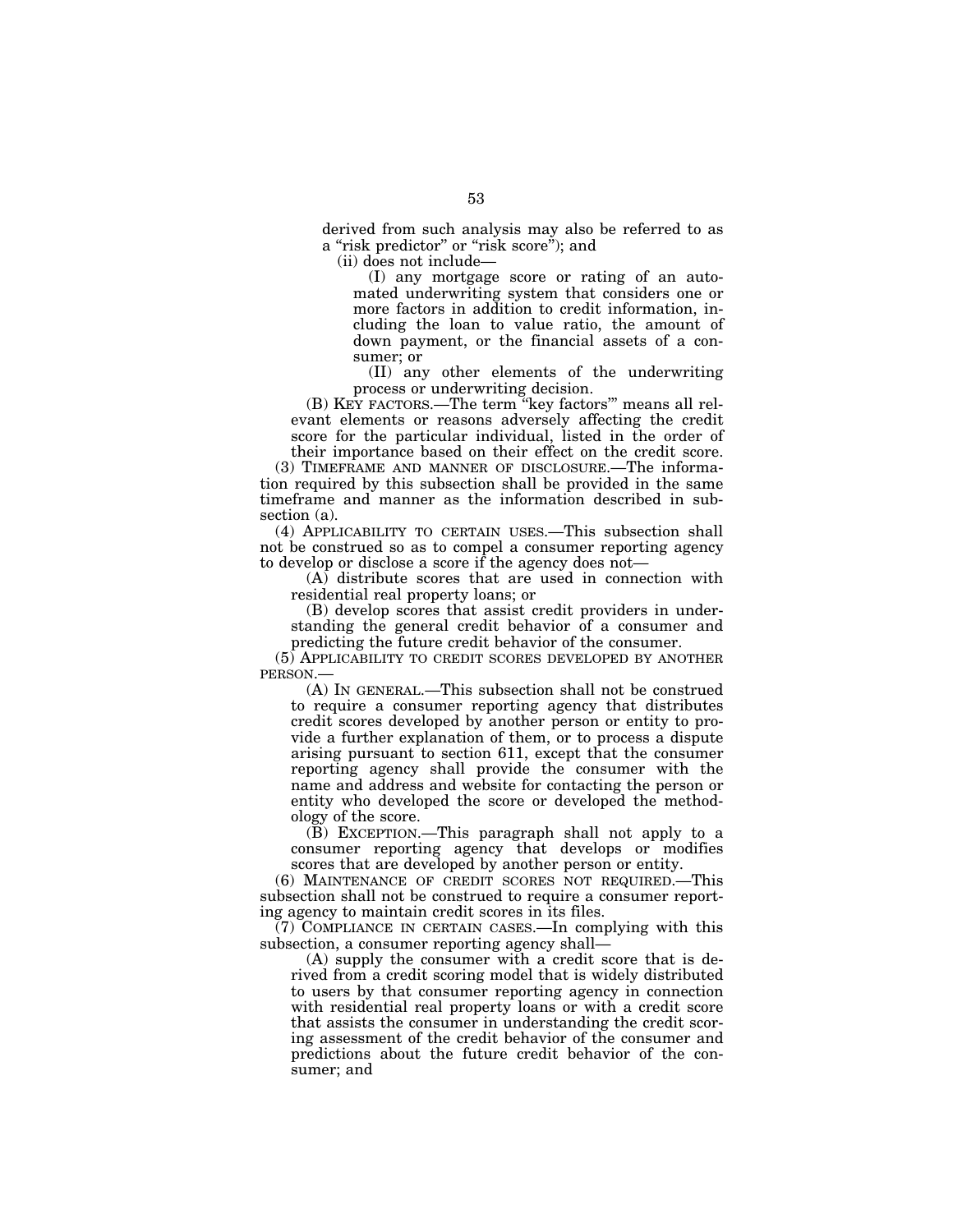(B) a statement indicating that the information and credit scoring model may be different than that used by the lender.

(8) FAIR AND REASONABLE FEE.—A consumer reporting agency may charge a fair and reasonable fee, as determined by the Bureau, for providing the information required under this subsection.

(9) USE OF ENQUIRIES AS A KEY FACTOR.—If a key factor that adversely affects the credit score of a consumer consists of the number of enquiries made with respect to a consumer report, that factor shall be included in the disclosure pursuant to paragraph  $(1)(C)$  without regard to the numerical limitation in such paragraph.

(g) DISCLOSURE OF CREDIT SCORES BY CERTAIN MORTGAGE LEND-ERS.—

(1) IN GENERAL.—Any person who makes or arranges loans and who uses a consumer credit score, as defined in subsection (f), in connection with an application initiated or sought by a consumer for a closed end loan or the establishment of an open end loan for a consumer purpose that is secured by 1 to 4 units of residential real property (hereafter in this subsection referred to as the "lender") shall provide the following to the consumer as soon as reasonably practicable:

(A) INFORMATION REQUIRED UNDER SUBSECTION  $(f)$ .<br>(i) IN GENERAL.—A copy of the information identified

in subsection (f) that was obtained from a consumer reporting agency or was developed and used by the user of the information.

(ii) NOTICE UNDER SUBPARAGRAPH (D).—In addition to the information provided to it by a third party that provided the credit score or scores, a lender is only required to provide the notice contained in subparagraph (D).

(B) DISCLOSURES IN CASE OF AUTOMATED UNDERWRITING SYSTEM.—

(i) IN GENERAL.—If a person that is subject to this subsection uses an automated underwriting system to underwrite a loan, that person may satisfy the obligation to provide a credit score by disclosing a credit score and associated key factors supplied by a consumer reporting agency.

(ii) NUMERICAL CREDIT SCORE.—However, if a numerical credit score is generated by an automated underwriting system used by an enterprise, and that score is disclosed to the person, the score shall be disclosed to the consumer consistent with subparagraph (C).

(iii) ENTERPRISE DEFINED.—For purposes of this subparagraph, the term ''enterprise'' has the same meaning as in paragraph (6) of section 1303 of the Federal Housing Enterprises Financial Safety and Soundness Act of 1992.

(C) DISCLOSURES OF CREDIT SCORES NOT OBTAINED FROM A CONSUMER REPORTING AGENCY.—A person that is subject to the provisions of this subsection and that uses a credit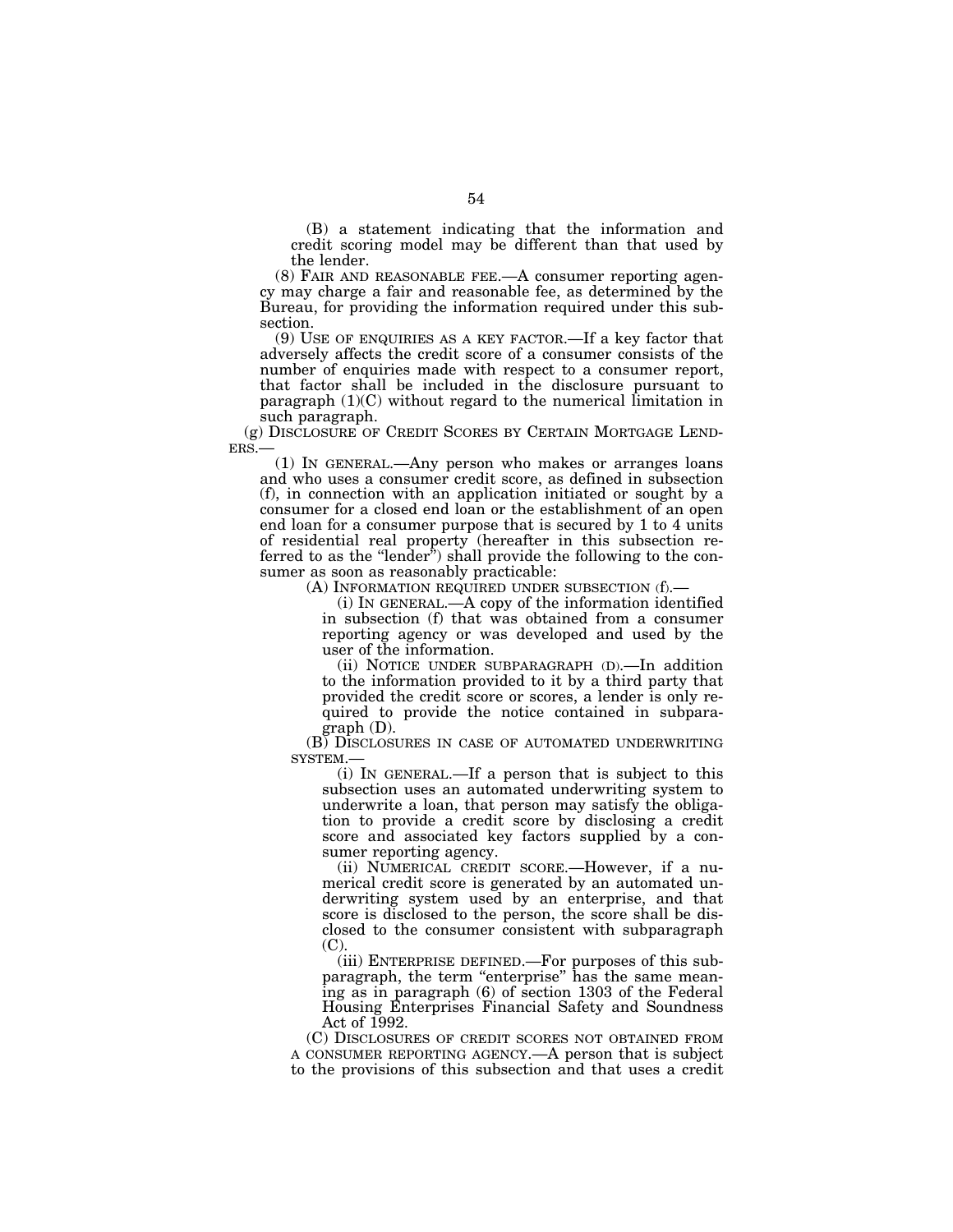score, other than a credit score provided by a consumer reporting agency, may satisfy the obligation to provide a credit score by disclosing a credit score and associated key factors supplied by a consumer reporting agency.

(D) NOTICE TO HOME LOAN APPLICANTS.—A copy of the following notice, which shall include the name, address, and telephone number of each consumer reporting agency providing a credit score that was used:

### ''NOTICE TO THE HOME LOAN APPLICANT

''In connection with your application for a home loan, the lender must disclose to you the score that a consumer reporting agency distributed to users and the lender used in connection with your home loan, and the key factors affecting your credit scores.

''The credit score is a computer generated summary calculated at the time of the request and based on information that a consumer reporting agency or lender has on file. The scores are based on data about your credit history and payment patterns. Credit scores are important because they are used to assist the lender in determining whether you will obtain a loan. They may also be used to determine what interest rate you may be offered on the mortgage. Credit scores can change over time, depending on your conduct, how your credit history and payment patterns change, and how credit scoring technologies change.

''Because the score is based on information in your credit history, it is very important that you review the credit-related information that is being furnished to make sure it is accurate. Credit records may vary from one company to another.

''If you have questions about your credit score or the credit information that is furnished to you, contact the consumer reporting agency at the address and telephone number provided with this notice, or contact the lender, if the lender developed or generated the credit score. The consumer reporting agency plays no part in the decision to take any action on the loan application and is unable to provide you with specific reasons for the decision on a loan application.

''If you have questions concerning the terms of the loan, contact the lender."

(E) ACTIONS NOT REQUIRED UNDER THIS SUBSECTION.— This subsection shall not require any person to—

(i) explain the information provided pursuant to subsection (f);

(ii) disclose any information other than a credit score or key factors, as defined in subsection (f);

(iii) disclose any credit score or related information obtained by the user after a loan has closed;

(iv) provide more than 1 disclosure per loan transaction; or

(v) provide the disclosure required by this subsection when another person has made the disclosure to the consumer for that loan transaction.

(F) NO OBLIGATION FOR CONTENT.—

(i) IN GENERAL.—The obligation of any person pursuant to this subsection shall be limited solely to pro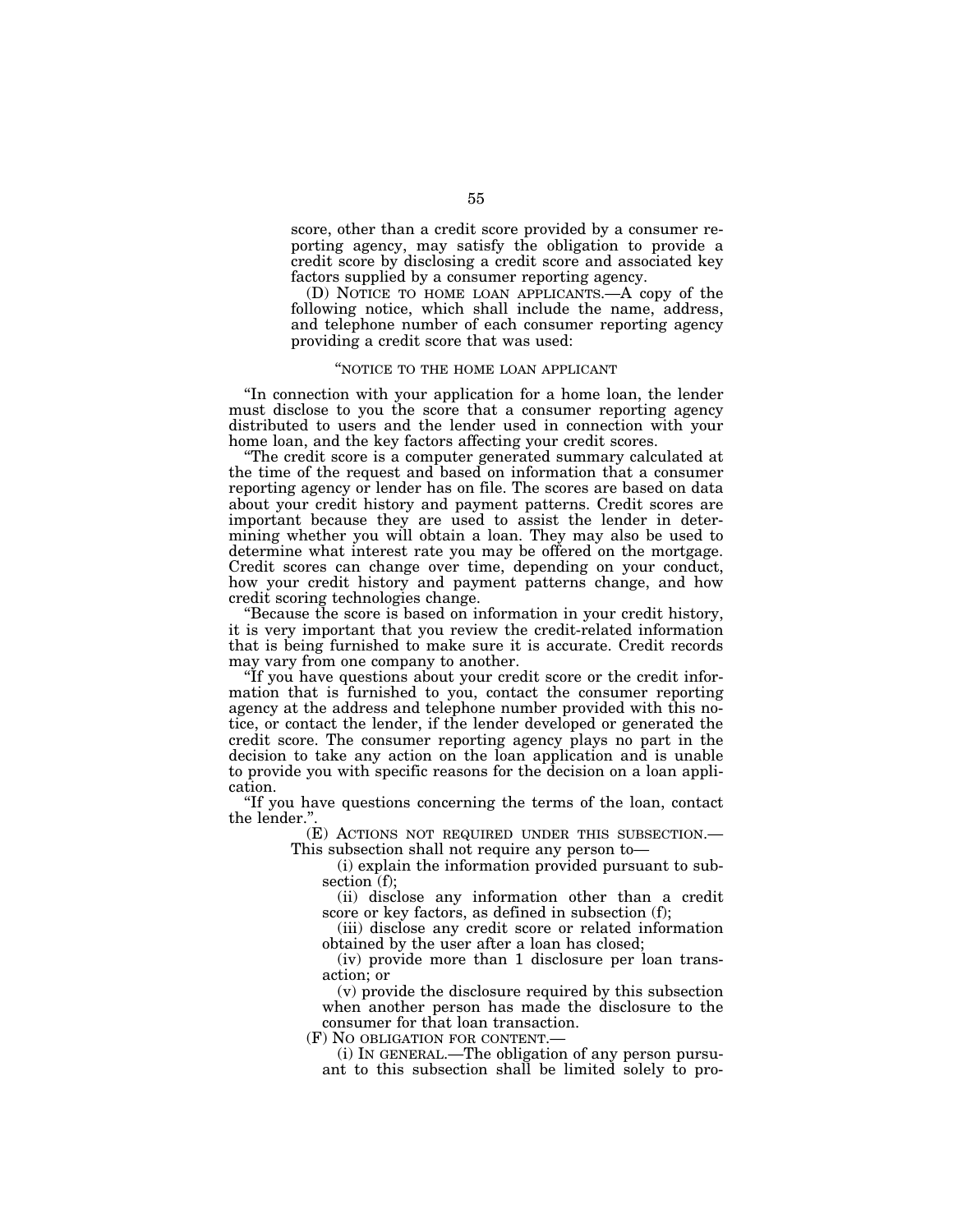viding a copy of the information that was received from the consumer reporting agency.

(ii) LIMIT ON LIABILITY.—No person has liability under this subsection for the content of that information or for the omission of any information within the report provided by the consumer reporting agency.

(G) PERSON DEFINED AS EXCLUDING ENTERPRISE.—As used in this subsection, the term "person" does not include an enterprise (as defined in paragraph (6) of section 1303 of the Federal Housing Enterprises Financial Safety and Soundness Act of 1992).

(2) PROHIBITION ON DISCLOSURE CLAUSES NULL AND VOID.— (A) IN GENERAL.—Any provision in a contract that pro-

hibits the disclosure of a credit score by a person who makes or arranges loans or a consumer reporting agency is void.

(B) NO LIABILITY FOR DISCLOSURE UNDER THIS SUB-<br>SECTION.—A lender shall not have liability under any contractual provision for disclosure of a credit score pursuant to this subsection.

*(h) DISCLOSURES ON PRODUCTS AND SERVICES.—The Bureau, in consultation with the Federal Trade Commission, shall issue regulations within 18 months of the date of the enactment of this subsection requiring each consumer reporting agency and reseller to clearly and conspicuously disclose all material terms and conditions, including any fee and pricing information associated with any products or services offered, advertised, marketed, or sold to consumers by the agency or reseller. Such disclosures shall be made in all forms of communication to consumers and displayed prominently on the agency or reseller's website and all other locations where products or services are offered, advertised, marketed, or sold to consumers.* 

\* \* \* \* \* \* \*

### **§ 611. Procedure in case of disputed accuracy**

 $[(a)$  REINVESTIGATIONS OF DISPUTED INFORMATION.—<br>  $[(1)$  REINVESTIGATION REQUIRED.—<br>  $[(A)$  IN GENERAL.—Subject to subsection (f) and except as provided in subsection (g), if the completeness or accuracy of any item of information contained in a consumer's file at a consumer reporting agency is disputed by the consumer and the consumer notifies the agency directly, or indirectly through a reseller, of such dispute, the agency shall, free of charge, conduct a reasonable reinvestigation to determine whether the disputed information is inaccurate and record the current status of the disputed information, or delete the item from the file in accordance with paragraph (5), before the end of the 30-day period beginning on the date on which the agency receives the notice of the dispute from the consumer or reseller.

ø(B) EXTENSION OF PERIOD TO REINVESTIGATE.—Except as provided in subparagraph (C), the 30-day period described in subparagraph (A) may be extended for not more than 15 additional days if the consumer reporting agency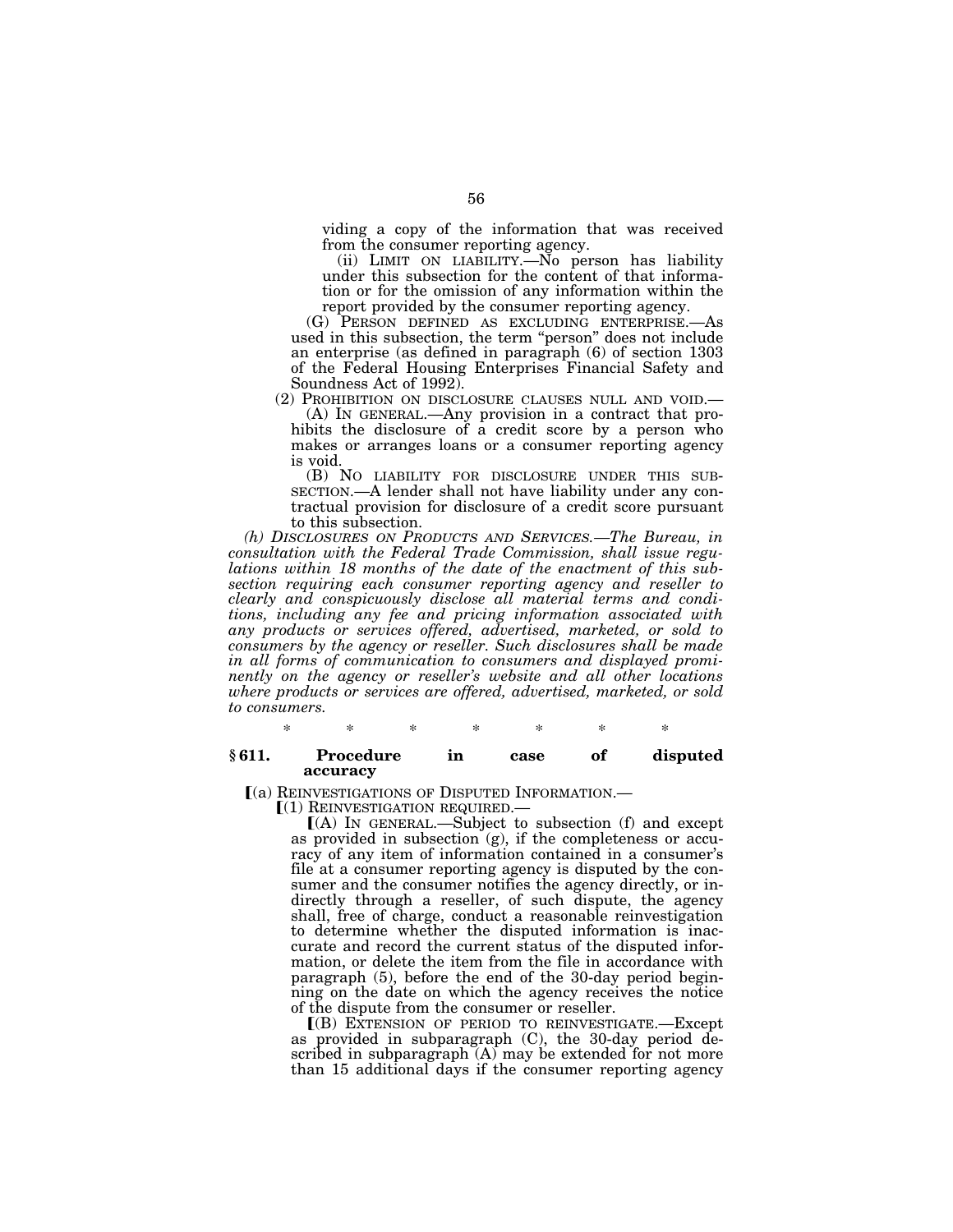receives information from the consumer during that 30-day period that is relevant to the reinvestigation.

 $(C)$  LIMITATIONS ON EXTENSION OF PERIOD TO REINVES-TIGATE.—Subparagraph (B) shall not apply to any reinvestigation in which, during the 30-day period described in subparagraph (A), the information that is the subject of the reinvestigation is found to be inaccurate or incomplete or the consumer reporting agency determines that the information cannot be verified.

 $(2)$  Prompt notice of dispute to furnisher of information.—

 $(A)$  IN GENERAL.—Before the expiration of the 5-business-day period beginning on the date on which a consumer reporting agency receives notice of a dispute from any consumer or a reseller in accordance with paragraph (1), the agency shall provide notification of the dispute to any person who provided any item of information in dispute, at the address and in the manner established with the person. The notice shall include all relevant information regarding the dispute that the agency has received from the consumer or reseller.

ø(B) PROVISION OF OTHER INFORMATION.—The consumer reporting agency shall promptly provide to the person who provided the information in dispute all relevant information regarding the dispute that is received by the agency from the consumer or the reseller after the period referred to in subparagraph (A) and before the end of the period referred to in paragraph  $(1)(A)$ .

ø(3) DETERMINATION THAT DISPUTE IS FRIVOLOUS OR IRRELE-VANT.

 $(A)$  In GENERAL.—Notwithstanding paragraph  $(1)$ , a consumer reporting agency may terminate a reinvestigation of information disputed by a consumer under that paragraph if the agency reasonably determines that the dispute by the consumer is frivolous or irrelevant, including by reason of a failure by a consumer to provide sufficient information to investigate the disputed information.

ø(B) NOTICE OF DETERMINATION.—Upon making any determination in accordance with subparagraph  $(A)$  that a dispute is frivolous or irrelevant, a consumer reporting agency shall notify the consumer of such determination not later than 5 business days after making such determination, by mail or, if authorized by the consumer for that purpose, by any other means available to the agency.

 $\overline{C}(C)$  CONTENTS OF NOTICE.—A notice under subparagraph (B) shall include—

ø(i) the reasons for the determination under subparagraph (A); and

 $\left[ \mathrm{(ii)} \right]$  identification of any information required to investigate the disputed information, which may consist of a standardized form describing the general nature of such information.

ø(4) CONSIDERATION OF CONSUMER INFORMATION.—In conducting any reinvestigation under paragraph (1) with respect to disputed information in the file of any consumer, the con-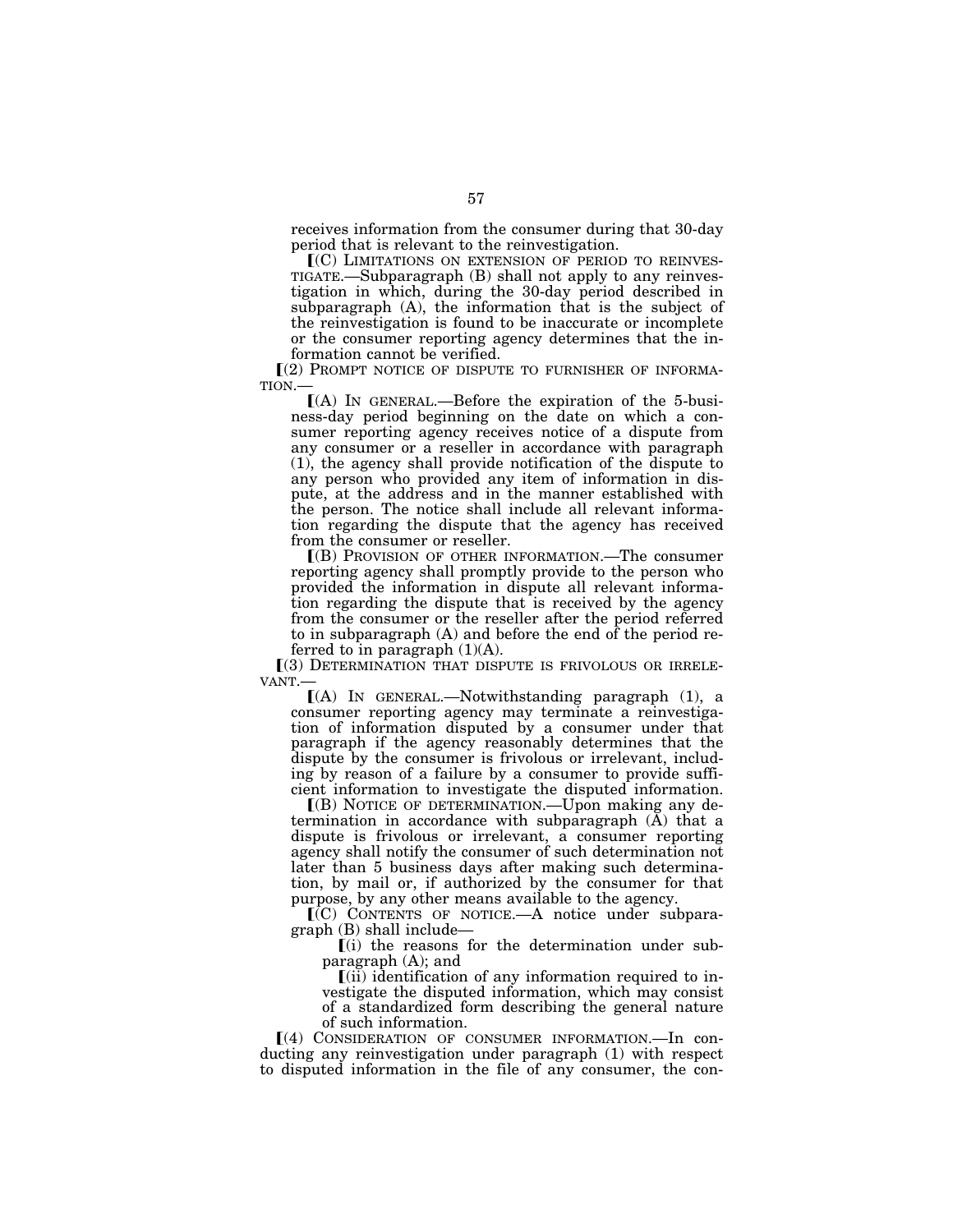sumer reporting agency shall review and consider all relevant information submitted by the consumer in the period described in paragraph  $(1)(A)$  with respect to such disputed information.

 $(5)$  TREATMENT OF INACCURATE OR UNVERIFIABLE INFORMATION.—

 $(A)$  In GENERAL.—If, after any reinvestigation under paragraph (1) of any information disputed by a consumer, an item of the information is found to be inaccurate or incomplete or cannot be verified, the consumer reporting agency shall—

 $(i)$  promptly delete that item of information from the file of the consumer, or modify that item of information, as appropriate, based on the results of the reinvestigation; and

 $(iii)$  promptly notify the furnisher of that information that the information has been modified or deleted from the file of the consumer.

ø(B) REQUIREMENTS RELATING TO REINSERTION OF PRE-VIOUSLY DELETED MATERIAL.—

ø(i) CERTIFICATION OF ACCURACY OF INFORMATION.— If any information is deleted from a consumer's file pursuant to subparagraph (A), the information may not be reinserted in the file by the consumer reporting agency unless the person who furnishes the information certifies that the information is complete and accurate.

ø(ii) NOTICE TO CONSUMER.—If any information that has been deleted from a consumer's file pursuant to subparagraph (A) is reinserted in the file, the consumer reporting agency shall notify the consumer of the reinsertion in writing not later than 5 business days after the reinsertion or, if authorized by the consumer for that purpose, by any other means available to the agency.

ø(iii) ADDITIONAL INFORMATION.—As part of, or in addition to, the notice under clause (ii), a consumer reporting agency shall provide to a consumer in writing not later than 5 business days after the date of the reinsertion—

 $\left[$ (I) a statement that the disputed information has been reinserted;

 $\overline{f(II)}$  the business name and address of any furnisher of information contacted and the telephone number of such furnisher, if reasonably available, or of any furnisher of information that contacted the consumer reporting agency, in connection with the reinsertion of such information; and

 $\llbracket$ (III) a notice that the consumer has the right to add a statement to the consumer's file disputing the accuracy or completeness of the disputed information.

ø(C) PROCEDURES TO PREVENT REAPPEARANCE.—A consumer reporting agency shall maintain reasonable procedures designed to prevent the reappearance in a consumer's file, and in consumer reports on the consumer, of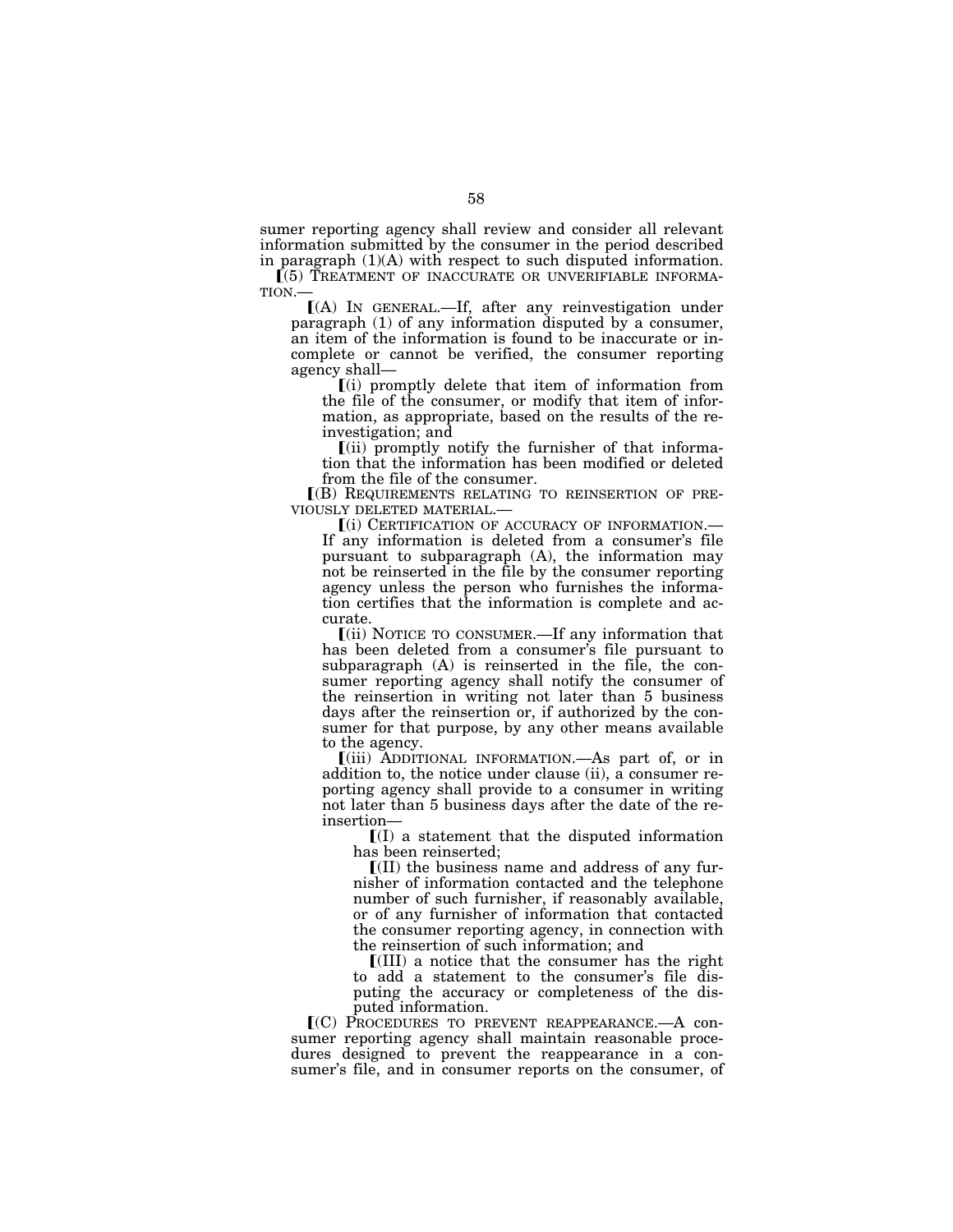information that is deleted pursuant to this paragraph (other than information that is reinserted in accordance with subparagraph  $(B)(i)$ .

ø(D) AUTOMATED REINVESTIGATION SYSTEM.—Any consumer reporting agency that compiles and maintains files on consumers on a nationwide basis shall implement an automated system through which furnishers of information to that consumer reporting agency may report the results of a reinvestigation that finds incomplete or inaccurate information in a consumer's file to other such consumer reporting agencies.

 $(6)$  NOTICE OF RESULTS OF REINVESTIGATION.—

 $[(A)$  In GENERAL.—A consumer reporting agency shall provide written notice to a consumer of the results of a reinvestigation under this subsection not later than 5 business days after the completion of the reinvestigation, by mail or, if authorized by the consumer for that purpose, by other means available to the agency.

 $[(B)$  CONTENTS.—As part of, or in addition to, the notice under subparagraph (A), a consumer reporting agency shall provide to a consumer in writing before the expiration of the 5-day period referred to in subparagraph  $(A)$ —

 $(i)$  a statement that the reinvestigation is completed;

 $\lceil$ (ii) a consumer report that is based upon the consumer's file as that file is revised as a result of the reinvestigation;

 $(iii)$  a notice that, if requested by the consumer, a description of the procedure used to determine the accuracy and completeness of the information shall be provided to the consumer by the agency, including the business name and address of any furnisher of information contacted in connection with such information and the telephone number of such furnisher, if reasonably available;

 $\left[$ (iv) a notice that the consumer has the right to add a statement to the consumer's file disputing the accuracy or completeness of the information; and

 $(x)$  a notice that the consumer has the right to request under subsection (d) that the consumer report-

ing agency furnish notifications under that subsection. ø(7) DESCRIPTION OF REINVESTIGATION PROCEDURE.—A consumer reporting agency shall provide to a consumer a description referred to in paragraph  $(6)(B)(iii)$  by not later than 15 days after receiving a request from the consumer for that description.

 $(8)$  EXPEDITED DISPUTE RESOLUTION.—If a dispute regarding an item of information in a consumer's file at a consumer reporting agency is resolved in accordance with paragraph  $(5)(A)$ by the deletion of the disputed information by not later than 3 business days after the date on which the agency receives notice of the dispute from the consumer in accordance with paragraph  $(1)(A)$ , then the agency shall not be required to comply with paragraphs  $(2)$ ,  $(6)$ , and  $(7)$  with respect to that dispute if the agency—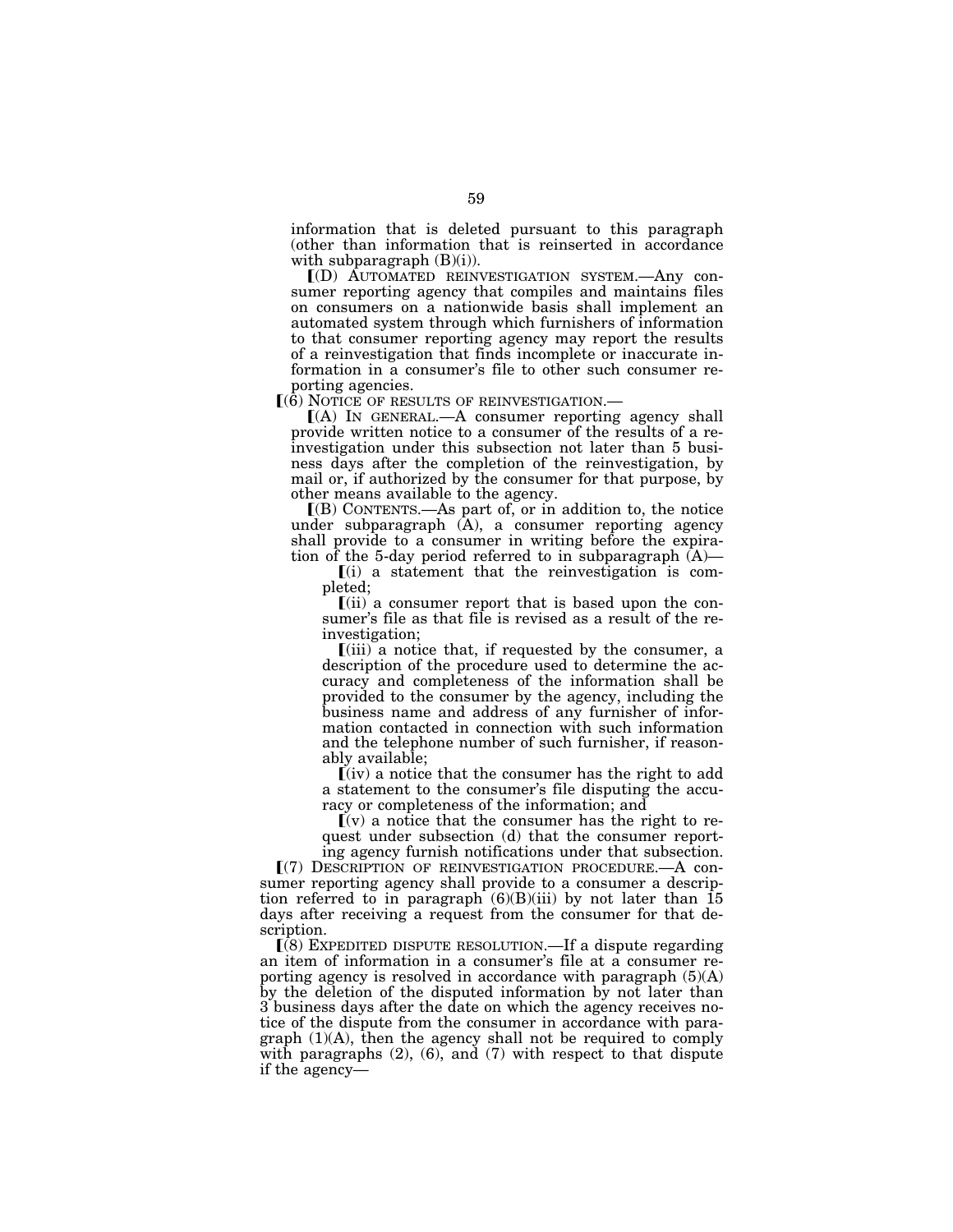$(A)$  provides prompt notice of the deletion to the consumer by telephone;

 $\Gamma(B)$  includes in that notice, or in a written notice that accompanies a confirmation and consumer report provided in accordance with subparagraph (C), a statement of the consumer's right to request under subsection (d) that the agency furnish notifications under that subsection; and

 $\mathbf{C}(C)$  provides written confirmation of the deletion and a copy of a consumer report on the consumer that is based on the consumer's file after the deletion, not later than 5 business days after making the deletion.]

*(a) REINVESTIGATIONS OF DISPUTED INFORMATION BY A CON-SUMER REPORTING AGENCY.—* 

*(1) REINVESTIGATIONS REQUIRED.—* 

*(A) IN GENERAL.—Subject to subsection (f), if the completeness or accuracy of any item of information contained in a consumer's file at a consumer reporting agency is disputed by the consumer and the consumer notifies the agency (either directly or indirectly through a reseller or an authorized third party) of such dispute, the agency shall, free of charge—* 

*(i) conduct a reasonable reinvestigation using the process described in paragraph (3) to determine whether the disputed information is inaccurate, incomplete, or cannot be verified;* 

*(ii) notify the consumer that a notation described in section 605(e) will be added to the consumer's file until the reinvestigation has been completed and that such notation can be removed at the request of the consumer; and* 

*(iii) before the end of the 30-day period beginning on the date on which the consumer reporting agency receives the notice of the dispute from the consumer or the reseller—* 

*(I) record the current status of the disputed information; or* 

*(II) delete or modify the item in accordance with paragraph (3)(D).* 

*(B) EXTENSION OF PERIOD TO REINVESTIGATE.—Except as provided in subparagraph (C), the 30-day period described in subparagraph (A) may be extended for period not to exceed 15 days if the consumer reporting agency receives additional information from the consumer or the reseller regarding the dispute after the date on which the consumer reporting agency notified any person who provided any item of information in dispute under paragraph (2)(A).* 

*(C) LIMITATIONS ON EXTENSION OF PERIOD TO REINVES-TIGATE.—Subparagraph (B) shall not apply to any reinvestigation in which, during the 30-day period described in subparagraph (A), the disputed information is found to be inaccurate or incomplete, or the consumer reporting agency determines that the disputed information cannot be verified.*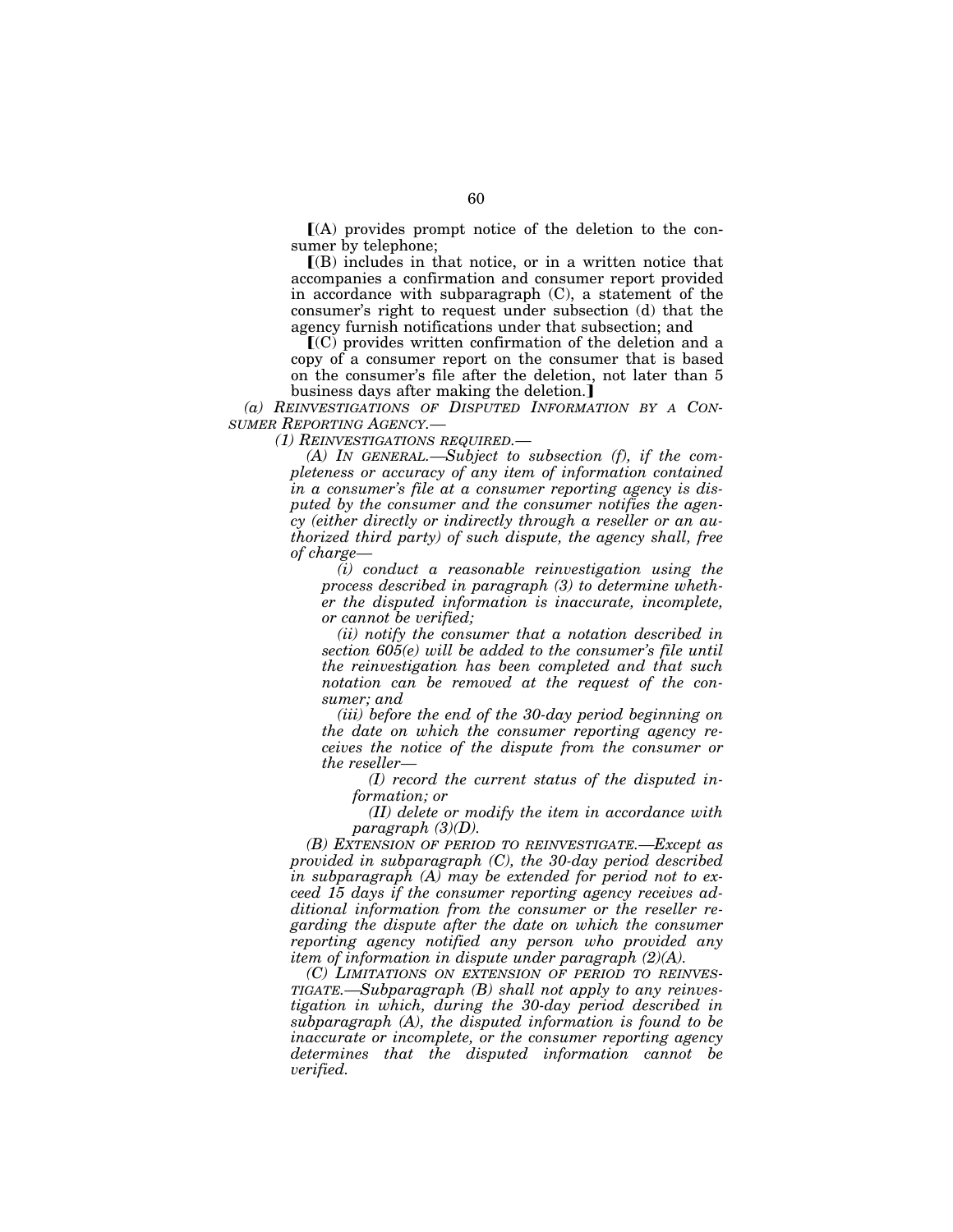*(2) PROMPT NOTICE OF DISPUTE TO FURNISHER OF INFORMA-TION; PROVISION OF INFORMATION REGARDING DISPUTE PRO-VIDED BY THE CONSUMER OR RESELLER.—* 

*(A) IN GENERAL.—Before the end of the period of 5 business days beginning on the date on which a consumer reporting agency receives notice of a dispute from any consumer or reseller under paragraph (1)(A), the consumer reporting agency shall provide notification of the dispute to any person who provided any item of information in dispute, at the address and in the manner established with such person. The notice shall include all information, including substantiating documents, regarding the dispute that was submitted to the consumer reporting agency.* 

*(B) PROVISION OF ADDITIONAL INFORMATION REGARDING DISPUTE AFTER NOTIFICATION TO THE FURNISHER OF INFOR-MATION.—If a consumer reporting agency receives additional information regarding the dispute from the consumer or reseller after the agency provides the notification described under subparagraph (A) and before the end of the 30-day period described in paragraph (1)(A), the consumer reporting agency shall, not later than 3 business days after receiving such information, provide such information to the person who provided the information in dispute.* 

*(3) REASONABLE STANDARDS FOR CONSUMER REPORTING AGENCIES FOR CONDUCTING REINVESTIGATIONS AND RESOLVING DISPUTES SUBMITTED BY CONSUMERS.—* 

*(A) IN GENERAL.—In conducting a reinvestigation of disputed information, a consumer reporting agency shall, at a minimum—* 

*(i) maintain sufficient resources and trained staff, commensurate with the volume and complexity of disputes received or reasonably anticipated to be received, to determine whether the disputed information is accurate, complete, or can be verified by the person who provided the information;* 

*(ii) ensure that all staff involved at any level of the reinvestigation process, including any individual with ultimate authority over determining whether the disputed information is inaccurate, incomplete, or cannot be verified, are located within the United States;* 

*(iii) verify that the personally identifiable information of the consumer submitting the dispute matches the personally identifiable information contained in the consumer's file, and that such information is accurate and complete;* 

*(iv) verify that the consumer reporting agency has a record of the information being disputed; and* 

*(v) conduct a reasonable review that considers all information, including substantiating documents, provided by the consumer or reseller.* 

*(B) CONSUMER REPORTING.—The consumer reporting agency shall not impose any limitation or otherwise impede the ability of a consumer to submit information about the disputed item.*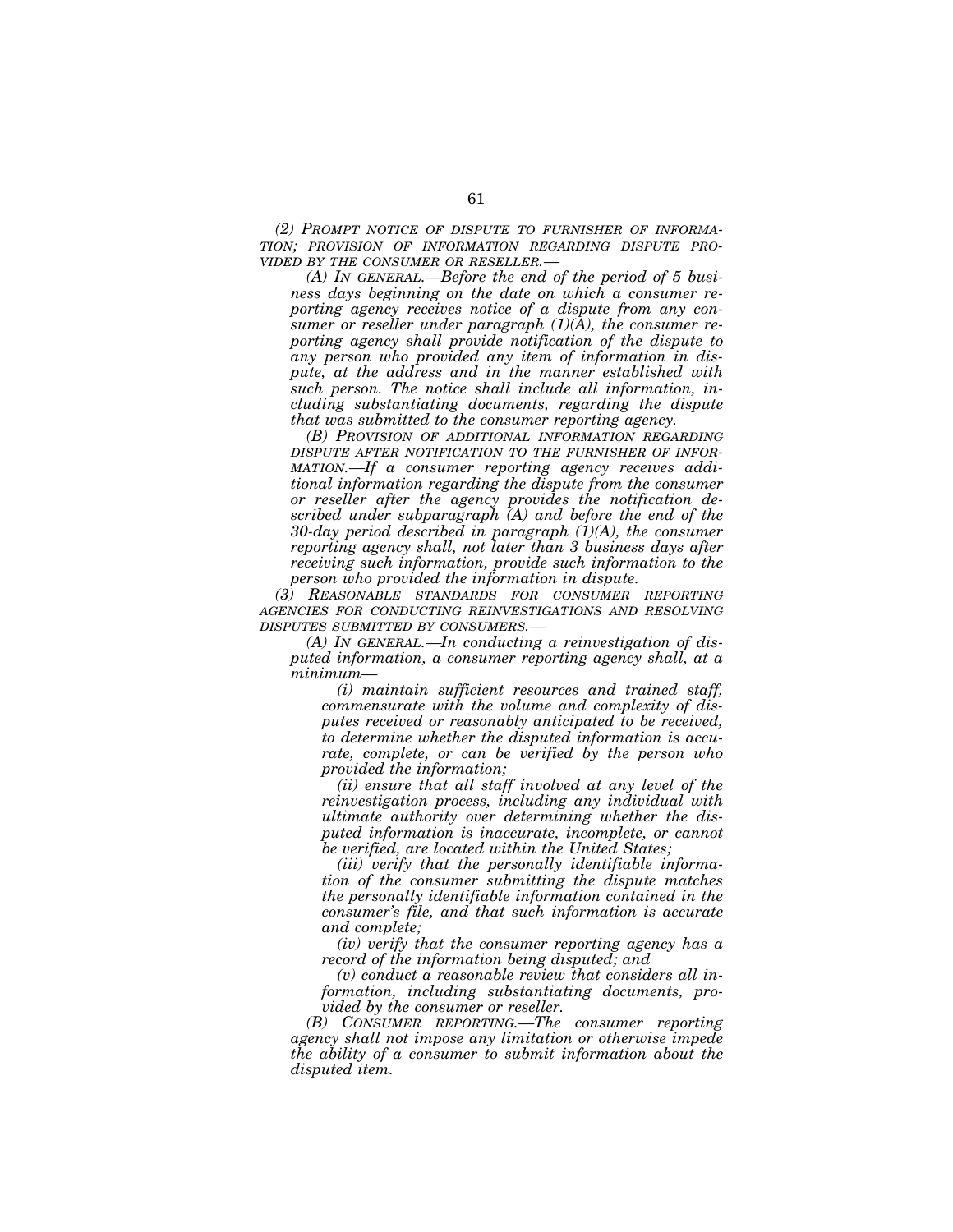*(C) INDEPENDENT ANALYSIS.—The reinvestigation conducted under subparagraph (A) shall be an independent analysis, separate from any investigation by a reseller or a person who provided the disputed information.* 

*(D) DELETION OR MODIFICATION OF INFORMATION CON-TAINED IN A CONSUMER FILE.—If the disputed information is found to be inaccurate, incomplete, or cannot be verified, the dispute resolution staff of the consumer reporting agency shall have the direct authority to delete or modify such information in the consumer's file, as appropriate, during the 30-day period described in paragraph (1)(A), shall promptly notify the consumer of the results of the reinvestigation as described in paragraph (4), and shall promptly notify any person who provided such information to the consumer reporting agency of the modification or deletion made to the consumer's file.* 

*(4) NOTICE TO CONSUMER OF RESULTS OF REINVESTIGATION.—* 

*(A) IN GENERAL.—Not later than 5 business days after the conclusion of a reinvestigation conducted under this subsection, the consumer reporting agency shall provide written notice to the consumer of the results of the reinvestigation by postal mail or, if authorized by the consumer for that purpose, by other means available to the agency.* 

*(B) CONTENTS OF NOTICE TO CONSUMER OF RESULTS OF REINVESTIGATION.—The notice described in subparagraph (A) shall include—* 

*(i) a statement that the reinvestigation of the disputed information has been completed;* 

*(ii) a statement informing the consumer as to whether the disputed information was determined to be inaccurate, incomplete, or unverifiable, including a statement of the specific reasons supporting the determination;* 

*(iii) if information in the consumer's file has been deleted or modified as a result of the reinvestigation—* 

*(I) a copy of the consumer report and credit score or educational score (if applicable) that is based upon the consumer's revised file;* 

*(II) a statement identifying the specific information from the consumer's file that was deleted or modified because such information was determined to be inaccurate, incomplete, or unverifiable by the consumer reporting agency;* 

*(III) a statement that the consumer has the right, free of charge, to obtain an additional consumer report and credit score or educational credit score (if applicable) within the 12-month period following the date of the conclusion of the reinvestigation, regardless of whether the consumer obtained or will obtain a free annual consumer report and credit score or educational score (if applicable) under section 612; and* 

*(IV) a statement that the consumer has the right, free of charge, to request under subsection (d) that*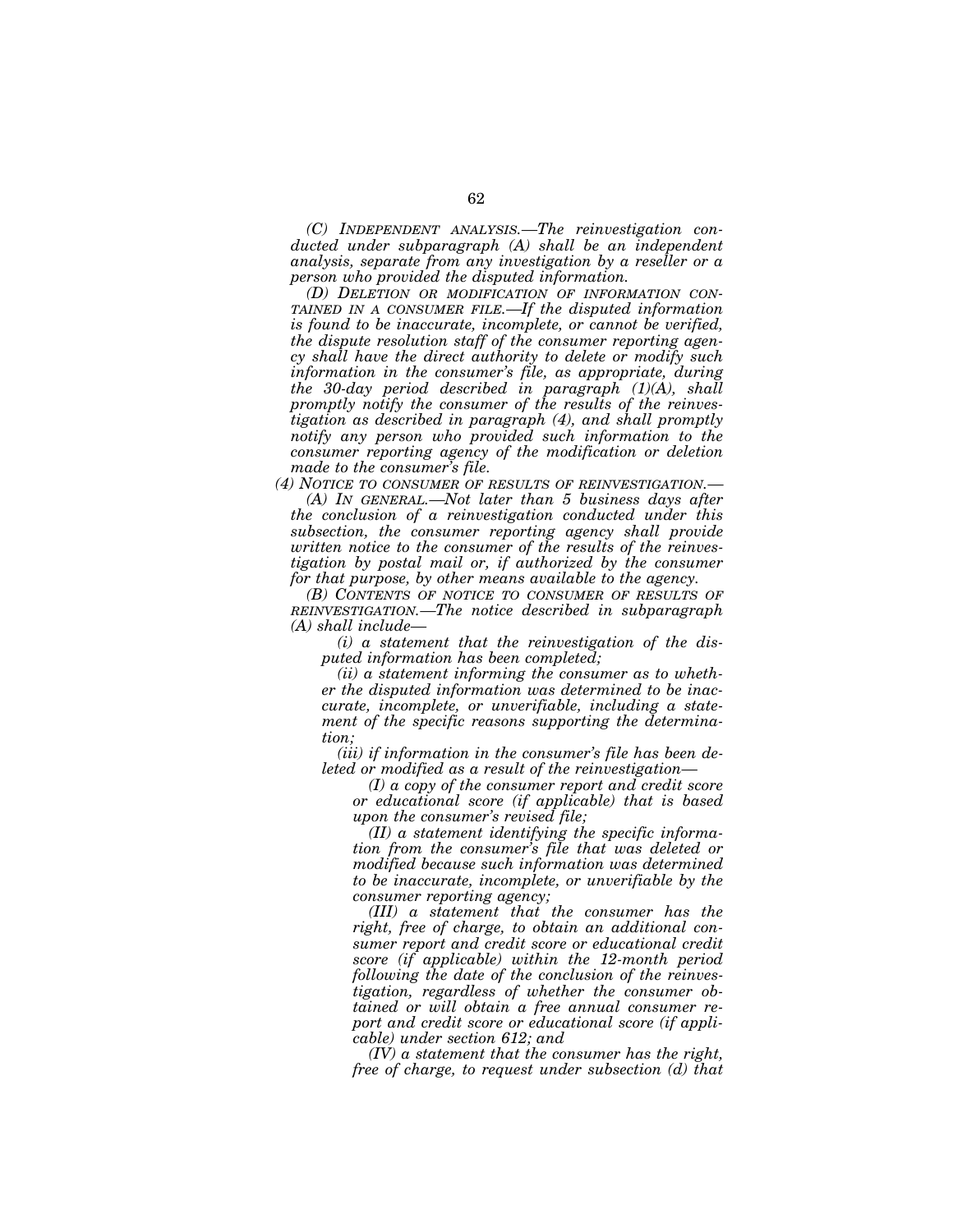*the consumer reporting agency furnish notifications of the consumer's revised report;* 

*(iv) a description of the procedure used by the dispute resolution staff of the consumer reporting agency to determine the accuracy or completeness of the information, including the business name, mailing address, telephone number, and Internet website address (if available) of any person who provided information who was contacted by the staff in connection with the determination;* 

*(v) a statement that the consumer has the right, free of charge, to add a narrative statement to the consumer's file disputing the accuracy or completeness of the information, regardless of the results of the reinvestigation by the agency, and the process for submitting such a narrative pursuant to subsection (b);* 

*(vi) a copy of all information relating to the consumer that was used by the consumer reporting agency in carrying out the reinvestigation and relied upon as the basis for the determination about the accuracy and completeness of the disputed information;* 

*(vii) a statement that a consumer may, free of charge, challenge the results of the reinvestigation by appeal within 120 days after the date the notice of the results of the reinvestigation was provided to the consumer and the process for submitting an appeal;* 

*(viii) a statement informing the consumer that a notation described in section 605(e) will be added to the file of the consumer during the period in which the consumer appeals the results of a reinvestigation and that such notation can be removed at the request of the consumer; and* 

*(ix) any other information, as determined by the Bureau.* 

*(5) REQUIREMENTS RELATING TO REINSERTION OF PREVIOUSLY DELETED OR MODIFIED MATERIAL.— (A) CERTIFICATION OF NEW DETERMINATION THAT ITEM IS*

*ACCURATE OR COMPLETE.—A consumer reporting agency may not reinsert into a consumer's file any information that was previously deleted or modified pursuant to paragraph (3)(D), unless the person who provided the information—* 

*(i) requests that the consumer reporting agency reinsert such information;* 

*(ii) submits a written certification that the information is accurate and complete; and* 

*(iii) provides a statement describing the specific reasons why the information should be inserted.* 

*(B) NOTICE TO CONSUMER BEFORE REINSERTION CAN OCCUR.—Upon receipt of a request for reinsertion of disputed information under subparagraph (A), the consumer reporting agency shall, not later than 5 business days before the consumer reporting agency reinserts the information into the consumer's file, notify the consumer in writing of such request for reinsertion. Such notice shall include—*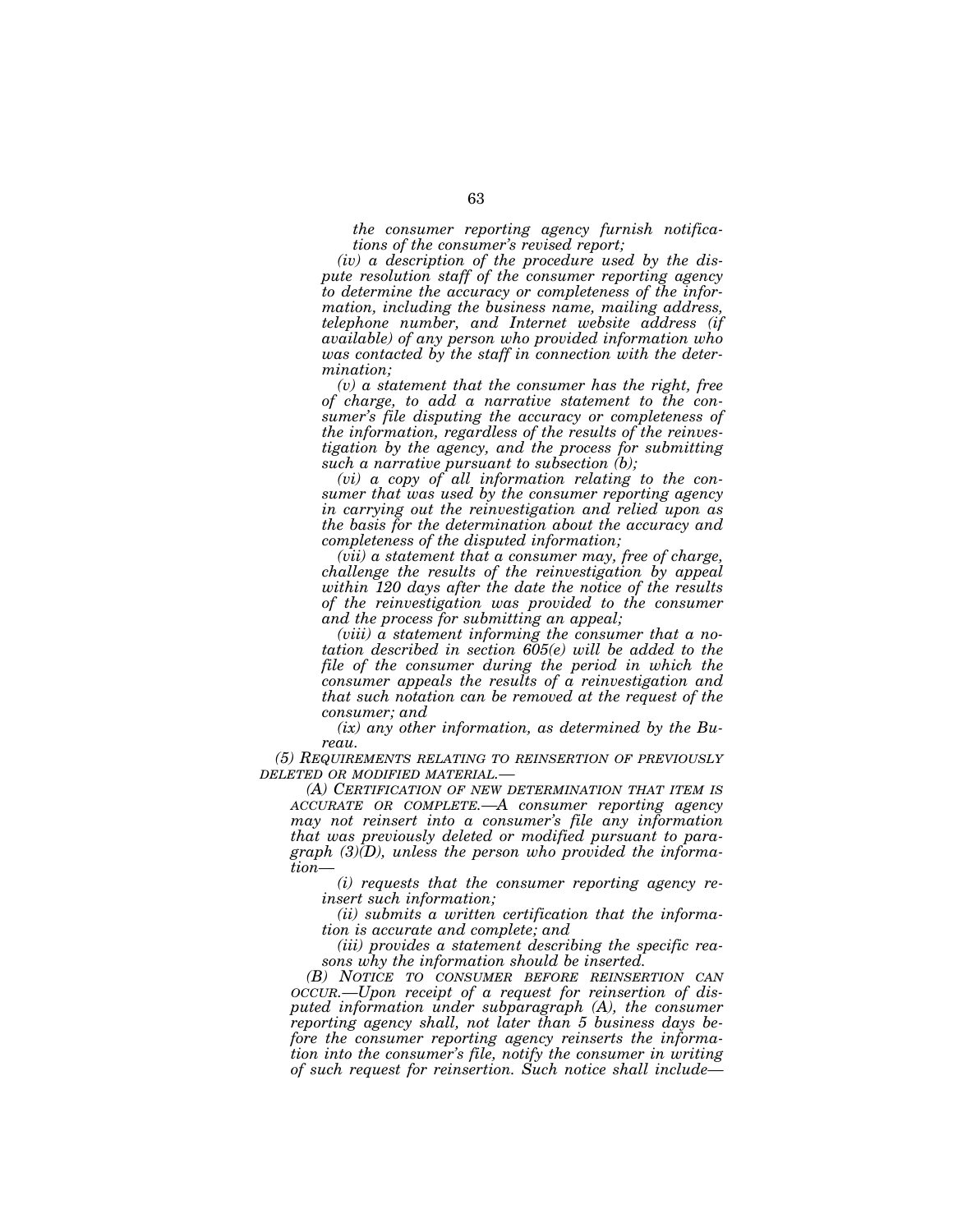*(i) the business name, mailing address, telephone number, and Internet website address (if available) of any person who provided information to or contacted the consumer reporting agency in connection with the reinsertion;* 

*(ii) a copy of the information relating to the consumer, the certification that the information is accurate or complete, and the statement of the reasons supporting reinsertion provided by the person who provided the information to the consumer reporting agency under subparagraph (A);* 

*(iii) a statement that the consumer may obtain, free of charge and within the 12-month period following the date the notice under this subparagraph was issued, a consumer report and credit score or educational score (if applicable) from the consumer reporting agency that includes the reinserted information, regardless of whether the consumer obtained or will obtain a free annual consumer report and credit score or educational credit score (if applicable) under section 612;* 

*(iv) a statement that the consumer may appeal the determination that the previously deleted or modified information is accurate or complete and a description of the procedure for the consumer to make such an appeal pursuant to subsection (h); and* 

*(v) a statement that the consumer has the right to add a narrative statement, free of charge, to the consumer's file disputing the accuracy or completeness of the disputed information and a description of the process to add such a narrative statement pursuant to subsection (b).* 

*(6) EXPEDITED DISPUTE RESOLUTION.—If a consumer reporting agency determines that the information provided by the consumer is sufficient to substantiate that the item of information is inaccurate, incomplete, or cannot be verified by the person who furnished such information, and the consumer reporting agency deletes or modifies such information within 3 business*  days of receiving notice of the dispute, the consumer reporting *agency shall be exempt from the requirements of paragraph (4), if the consumer reporting agency provides to the consumer—* 

*(A) prompt notice confirming the deletion or modification of the information from the consumer's file in writing or by other means, if agreed to by the consumer when the information is disputed;* 

*(B) a statement of the consumer's right to request that the consumer reporting agency furnish notifications of a revised consumer report pursuant to subsection (d);* 

*(C) not later than 5 business days after deleting or modifying the information, a copy of the consumer report and credit score or educational score (if applicable) that is based upon the consumer's revised file; and* 

*(D) a statement that the consumer may obtain, free of charge and within the 12-month period following the date the notice under this paragraph was sent to the consumer, a consumer report and credit score or educational score (if*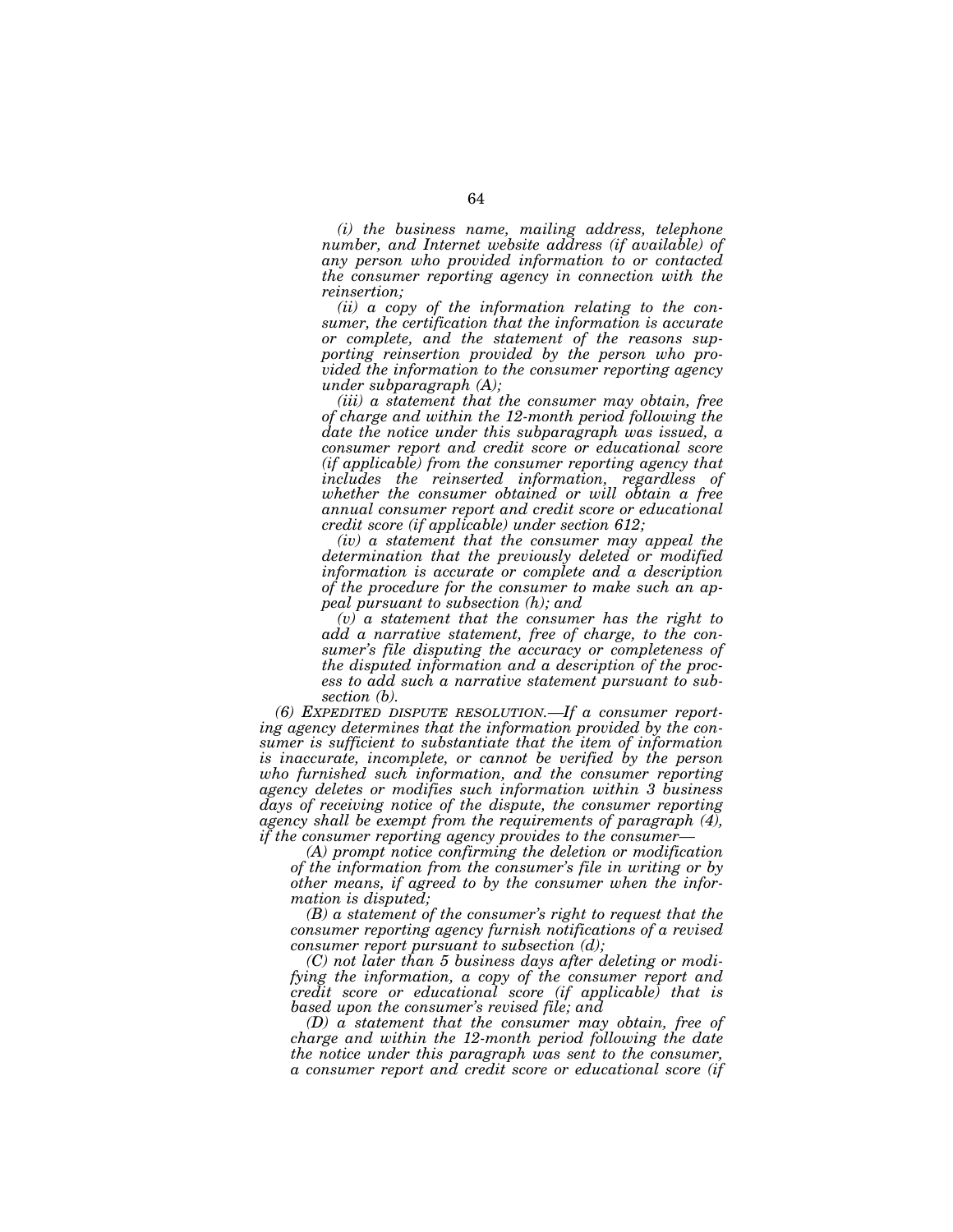*applicable) from the consumer reporting agency, regardless of whether the consumer obtained or will obtain their free annual consumer report and credit score or educational score (if applicable) under section 612.* 

*(7) NO EXCUSE FOR FAILURE TO CONDUCT REINVESTIGATION.— A consumer reporting agency may not refuse to conduct a reinvestigation under this subsection because the agency determines that the dispute was submitted by an authorized third party, unless the agency has clear and convincing evidence that the third party is not authorized to submit the dispute on the consumer's behalf. If the consumer reporting agency refuses to reinvestigate a dispute for these reasons, it shall provide a clear and conspicuous notice to the consumer explaining the reasons for the refusal and describing the specific information the consumer is required to provide for the agency to conduct the reinvestigation.* 

(b) If the reinvestigation does not resolve the dispute, *or if the consumer is unsatisfied with the results of an appeal conducted under subsection (h),* the consumer may file a brief statement setting forth the nature of the dispute. The consumer reporting agency may limit such statements to not more than one hundred words if it provides the consumer with assistance in writing a clear summary of the dispute.

 $(c)$  Whenever a statement of a dispute is filed, funless there is reasonable grounds to believe that it is frivolous or irrevelant, the consumer reporting agency shall, in any subsequent consumer report containing the information in question, clearly note that it is disputed by the consumer and provide either the consumer's statement or a clear and accurate codification or summary thereof.

(d) Following any deletion of information which is found to be inaccurate or whose accuracy can no longer be verified or any notation as to disputed information, the consumer reporting agency shall, at the request of the consumer *and without charge*, furnish notification that the item has been deleted or the statement, codification or summary pursuant to subsection (b) or (c) to any person specifically designated by the consumer who has within two years prior thereto received a consumer report for employment purposes, or within six months prior thereto received a consumer report for any other purpose, which contained the deleted or disputed information.

(e) TREATMENT OF COMPLAINTS AND REPORT TO CONGRESS.—

(1) IN GENERAL.—**[The Commission]** The Bureau shall—

(A) compile all complaints that it receives that a file of a consumer that is maintained by a consumer reporting agency described in section 603(p) *or 603(x)* contains incomplete or inaccurate information, with respect to which, the consumer appears to have disputed the completeness or accuracy with the consumer reporting agency or otherwise utilized the procedures provided by subsection (a); and

(B) transmit each such complaint to each consumer reporting agency involved.

 $(2)$  EXCLUSION.—Complaints received or obtained by the Bureau pursuant to its investigative authority under the Con-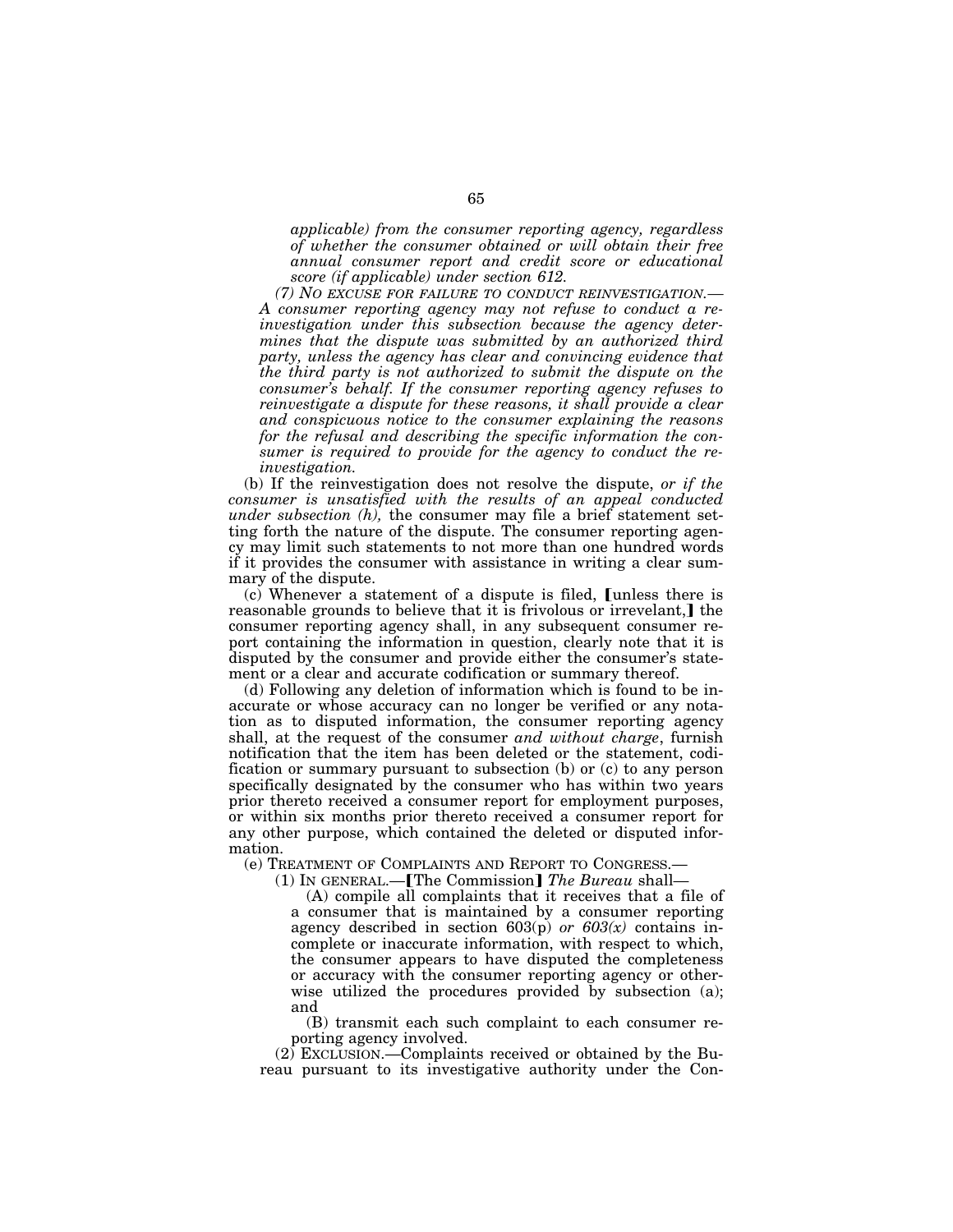sumer Financial Protection Act of 2010 shall not be subject to paragraph (1).

(3) AGENCY RESPONSIBILITIES.—Each consumer reporting agency described in section 603(p) *or 603(x)* that receives a complaint transmitted by the Bureau pursuant to paragraph  $(1)$  shall-

(A) review each such complaint to determine whether all legal obligations imposed on the consumer reporting agency under this title (including any obligation imposed by an applicable court or administrative order) have been met with respect to the subject matter of the complaint;

(B) provide reports on a regular basis to the Bureau regarding the determinations of and actions taken by the consumer reporting agency, if any, in connection with its review of such complaints; and

(C) maintain, for a reasonable time period, records regarding the disposition of each such complaint that is sufficient to demonstrate compliance with this subsection.

(4) RULEMAKING AUTHORITY.—The Bureau may prescribe regulations, as appropriate to implement this subsection.

(5) ANNUAL REPORT.—The Bureau shall submit to the Committee on Banking, Housing, and Urban Affairs of the Senate and the Committee on Financial Services of the House of Representatives an annual report regarding information gathered by the Bureau under this subsection.

(f) REINVESTIGATION REQUIREMENT APPLICABLE TO RESELLERS.— (1) EXEMPTION FROM GENERAL REINVESTIGATION REQUIRE- MENT.—Except as provided in paragraph (2), a reseller shall be exempt from the requirements of this section.

(2) ACTION REQUIRED UPON RECEIVING NOTICE OF A DIS- PUTE.—If a reseller receives a notice from a consumer of a dispute concerning the completeness or accuracy of any item of information contained in a consumer report on such consumer produced by the reseller, the reseller shall, within 5 business days of receiving the notice, and free of charge—

(A) determine whether the item of information is incomplete or inaccurate as a result of an act or omission of the reseller; and

 $(B)$  if-

(i) the reseller determines that the item of information is incomplete or inaccurate as a result of an act or omission of the reseller, not later than 20 days after receiving the notice, correct the information in the consumer report or delete it; or

(ii) if the reseller determines that the item of information is not incomplete or inaccurate as a result of an act or omission of the reseller, convey the notice of the dispute, together with all relevant information provided by the consumer, to each consumer reporting agency that provided the reseller with the information that is the subject of the dispute, using an address or a notification mechanism specified by the consumer reporting agency for such notices.

(3) RESPONSIBILITY OF CONSUMER REPORTING AGENCY TO NO-TIFY CONSUMER THROUGH RESELLER.—Upon the completion of a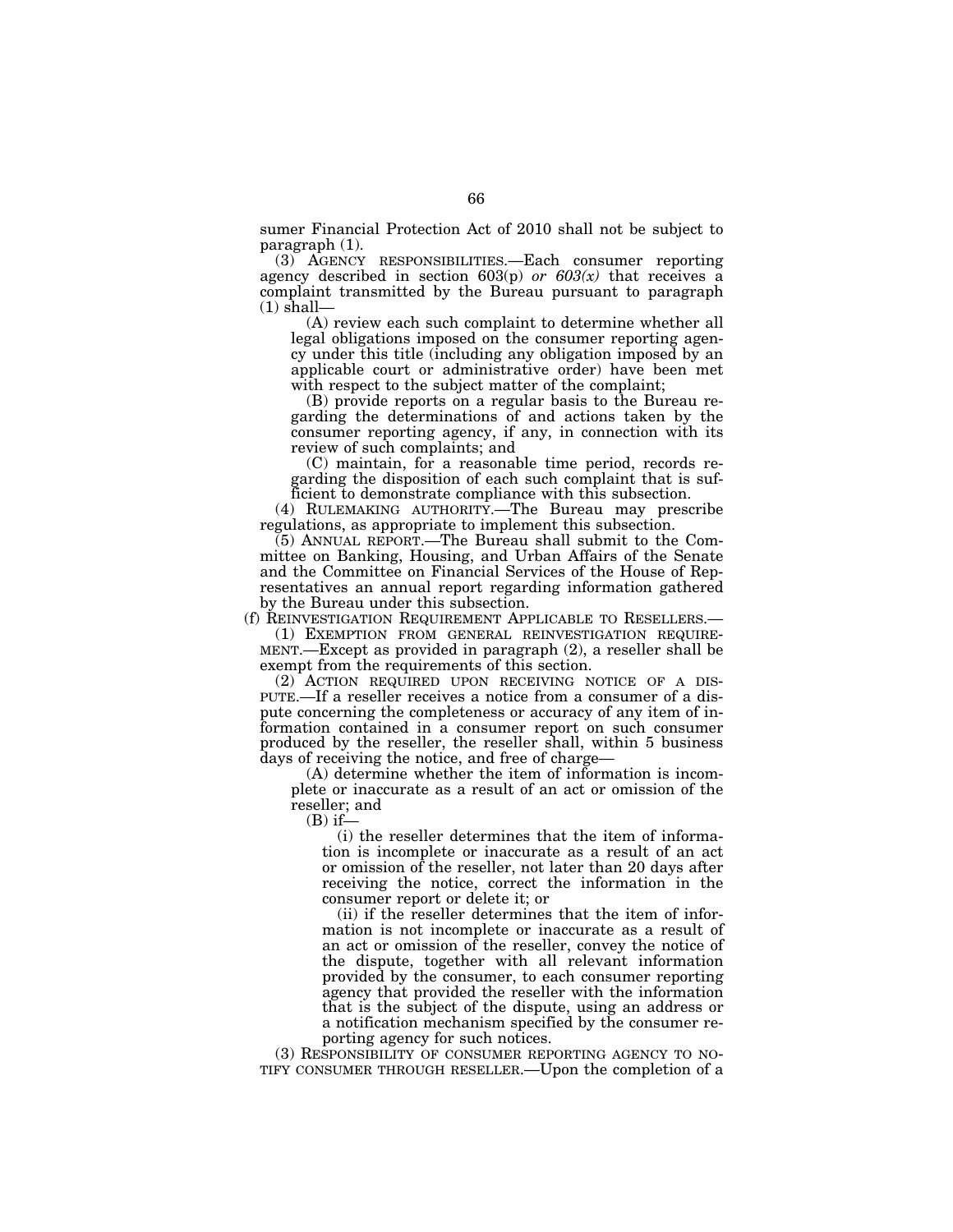reinvestigation under this section of a dispute concerning the completeness or accuracy of any information in the file of a consumer by a consumer reporting agency that received notice of the dispute from a reseller under paragraph (2)—

(A) the notice by the consumer reporting agency under [paragraph  $(6)$ ,  $(7)$ , or  $(8)$  of subsection  $(a)$ ] *paragraph*  $(4)$ *or (5) of subsection (a)* shall be provided to the reseller in lieu of the consumer; and

(B) the reseller shall immediately reconvey such notice to the consumer, including any notice of a deletion by tele-

phone [in the manner required under paragraph  $(8)(A)$ ]. (4) RESELLER REINVESTIGATIONS.—No provision of this subsection shall be construed as prohibiting a reseller from conducting a reinvestigation of a consumer dispute directly.

(g) DISPUTE PROCESS FOR VETERAN'S MEDICAL DEBT.—

(1) IN GENERAL.—With respect to a veteran's medical debt, the veteran may submit a notice described in paragraph (2), proof of liability of the Department of Veterans Affairs for payment of that debt, or documentation that the Department of Veterans Affairs is in the process of making payment for authorized hospital care, medical services, or extended care services rendered to a consumer reporting agency or a reseller to dispute the inclusion of that debt on a consumer report of the veteran.

(2) NOTIFICATION TO VETERAN.—The Department of Veterans Affairs shall submit to a veteran a notice that the Department of Veterans Affairs has assumed liability for part or all of a veteran's medical debt.

(3) DELETION OF INFORMATION FROM FILE.—If a consumer reporting agency receives notice, proof of liability, or documentation under paragraph (1), the consumer reporting agency shall delete all information relating to the veteran's medical debt from the file of the veteran and notify the furnisher and the veteran of that deletion.

*(h) INCREASED CONSUMER AWARENESS OF DISPUTE RIGHTS.—* 

*(1) IN GENERAL.—Not later than 180 days after the date of enactment of this subsection, each consumer reporting agency described under subsection (p) or (x) of section 603 shall—* 

*(A) establish an Internet website accessible to consumers; and* 

*(B) post on the home page of such website a hyperlink to a separate webpage established and maintained solely for the purpose of providing information to a consumer about how to dispute an item of information in the consumer report of the consumer.* 

*(2) DISPUTE WEBPAGE REQUIREMENTS.—For a consumer reporting agency described under subsection (p) or (x) of section 603, the separate dispute webpage described in paragraph*   $(1)(B)$ 

*(A) may not include any type or form of marketing, advertising, information, or material associated with any products or services offered or sold to consumers;* 

*(B) shall clearly and conspicuously disclose a concise statement regarding how to file a dispute through the agen-*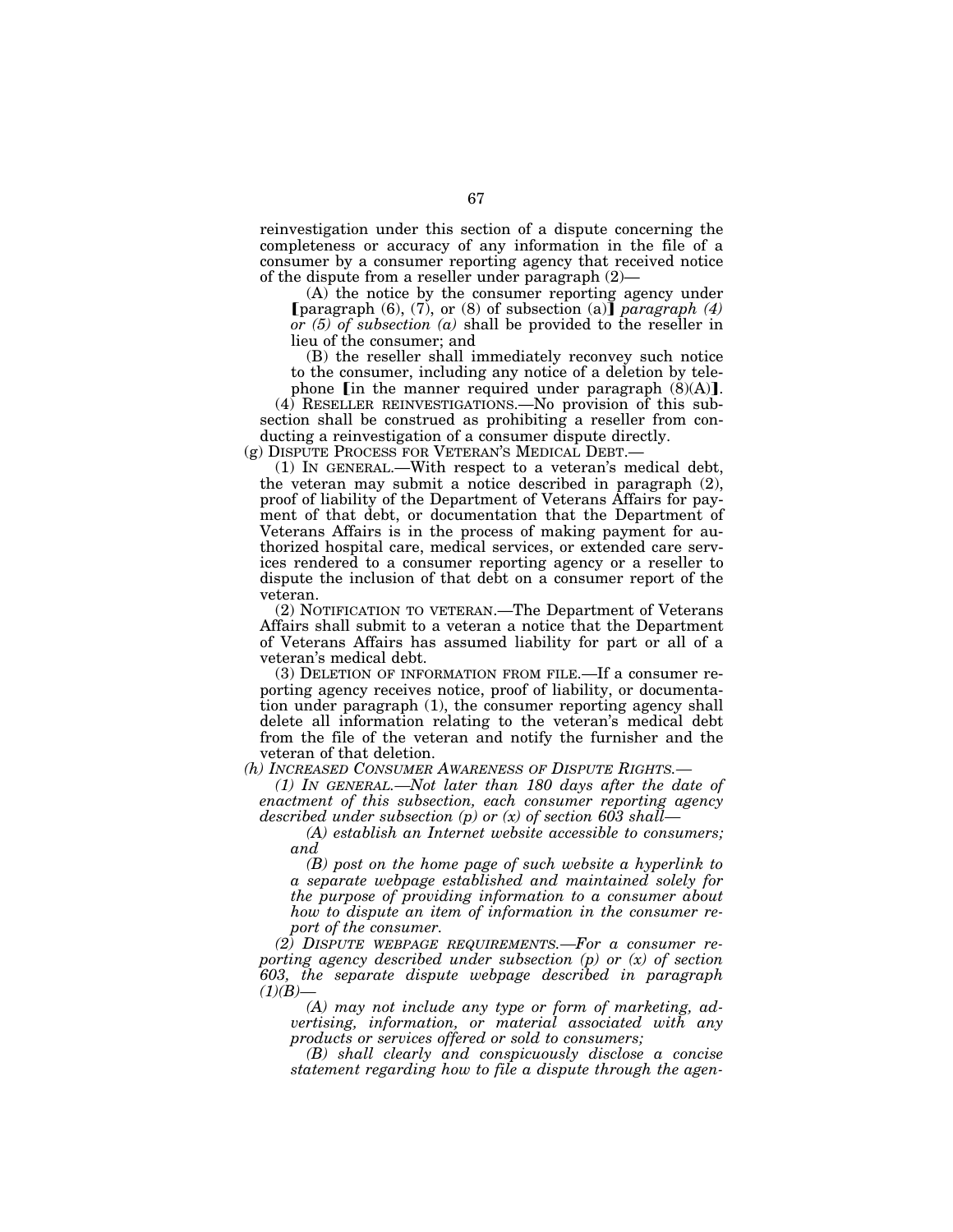*cy, free of charge, in the manner and format prescribed by the Bureau;* 

*(C) shall describe the types of documents that will be used by the agency in resolving the dispute, including the business name and mailing address to which a consumer may send such documents;* 

*(D) shall include a clear and concise explanation of and the process for using electronic or other means to submit such documents, free of charge, and without any character or data limitation imposed by the agency;* 

*(E) shall include a statement that the consumer may submit information, free of charge, that the consumer believes will assist the consumer reporting agency in determining the results of the reinvestigation of the dispute;* 

*(F) shall clearly and conspicuously disclose a statement describing the procedure likely to be used by the consumer reporting agency in carrying out a reinvestigation to determine the accuracy or completeness of the disputed item of information, including the time period in which the consumer will be notified of the results of the reinvestigation, and a statement that the agency may extend the reinvestigation period by an additional 15 days if the consumer submits additional information after a certain date; and* 

*(G) shall provide translations of all information on the webpage in each of the 10 most commonly spoken languages, other than English, in the United States, as determined by the Bureau of the Census on an ongoing basis, and in formats accessible to individuals with hearing or vision impairments.* 

*(i) CONSUMER RIGHT TO APPEAL RESULTS OF A CONSUMER RE-PORTING AGENCY REINVESTIGATION.—* 

*(1) IN GENERAL.—Within 120 days after the date of receipt of the results of a reinvestigation conducted under subsection (a), a consumer (or authorized third party) may, free of charge, appeal the results of such reinvestigation by submitting a notice of appeal to the consumer reporting agency.* 

*(2) NOTICE OF APPEAL.—* 

*(A) REQUIREMENTS.—A notice of appeal described in paragraph (1) may be submitted in writing, or through a toll-free telephone number or other electronic means established by the consumer reporting agency (including on the Internet website described in subsection (g)), and—* 

*(i) shall identify the information contained in the consumer's file that is the subject of the appeal;* 

*(ii) shall describe the specific reasons for submitting the notice of appeal; and* 

*(iii) may provide any information the consumer believes is relevant to substantiate the validity of the dispute.* 

*(B) CONSUMER REPORTING AGENCY NOTICE TO CON-SUMER.—Upon receipt of such notice of appeal, the consumer reporting agency shall promptly provide to the consumer a statement confirming the receipt of the consumer's notice of appeal that shall include—*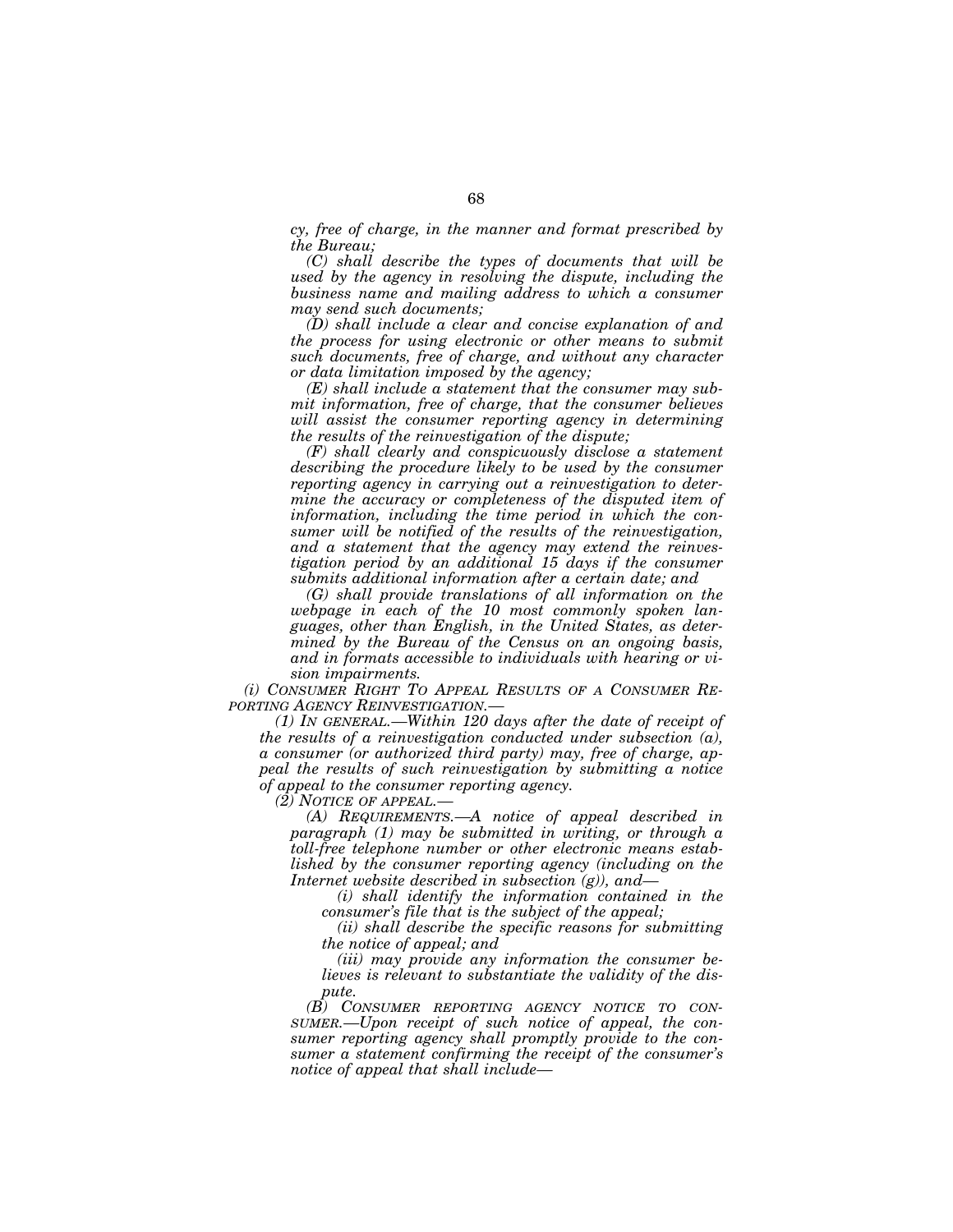*(i) an approximate date on which the consumer's appeal review will be completed;* 

*(ii) the process and procedures by which such review will be conducted; and* 

*(iii) an employee reference number or other employee identifier for each of the specific individuals designated by the consumer reporting agency who, upon the request of the consumer, may discuss the substance and status of the appeal.* 

*(3) CONSUMER REPORTING AGENCY REQUIREMENTS UPON RE-CEIPT OF NOTICE OF APPEAL.—* 

*(A) IN GENERAL.—Not later than 20 days after receiving a notice of appeal, the consumer reporting agency shall review the appeal. If the consumer reporting agency determines the information is inaccurate, incomplete, or cannot be verified, the consumer reporting agency shall delete or modify the item of information being disputed by the consumer from the file of the consumer before the end of the 20-day period beginning on the date on which the consumer reporting agency receives a notice of an appeal from the consumer.* 

*(B) NOTICE OF APPEAL TO FURNISHER; INFORMATION RE-GARDING DISPUTE PROVIDED BY THE CONSUMER.—* 

*(i) IN GENERAL.—Before the end of the period of 3 business days beginning on the date on which a consumer reporting agency receives a notice of appeal, the consumer reporting agency shall provide notice of the appeal, including all information relating to the specific appeal that the consumer reporting agency has received from the consumer, to any person who provided any information in dispute.* 

*(ii) PROVISION OF ADDITIONAL INFORMATION REGARD-ING THE DISPUTE.—If the consumer reporting agency receives additional information from the consumer after the agency provides the notice required under clause (i) and before the end of the 20-day period described in subparagraph (A), the consumer reporting agency shall, not later than 3 business days after receiving such information, provide such information to any person who provided the information in dispute and shall have an additional 10 business days to complete the appeal review.* 

*(C) MINIMUM STANDARDS FOR APPEALS EMPLOYEES.—* 

*(i) DESIGNATION.—Upon receipt of a notice of appeal under paragraph (1), a consumer reporting agency shall designate one or more specific employees who—* 

*(I) shall be assigned an employee reference number or other employee identifier that can be used by the consumer to discuss the appeal with the specific individuals handling the appeal;* 

*(II) shall have direct authority to resolve the dispute that is the subject of the notice of appeal from the review stage to its completion;*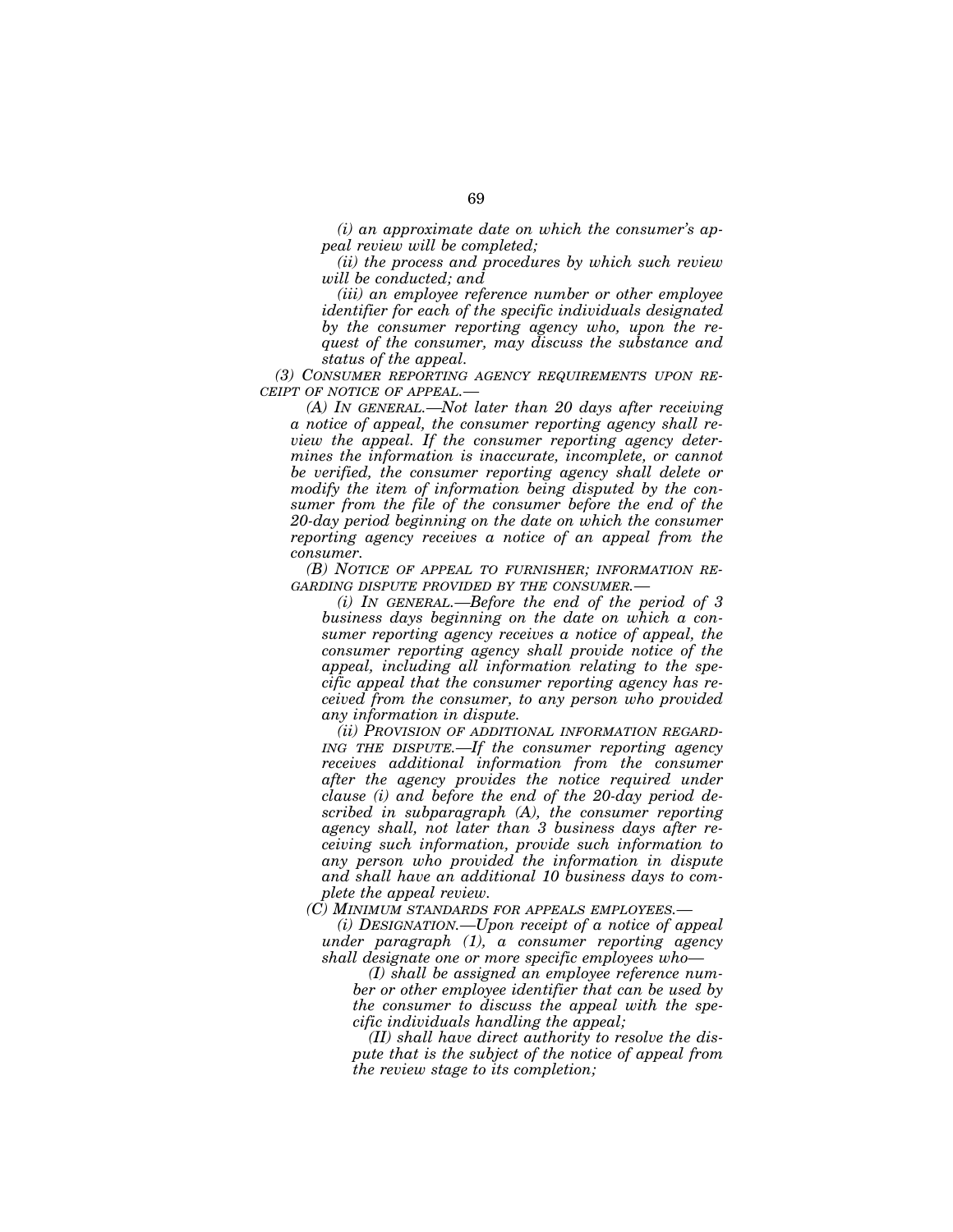*(III) shall meet minimum training and ongoing certification requirements at regular intervals, as established by the Bureau;* 

*(IV) shall be located within the United States;* 

*(V) may not have been involved in the reinvestigation conducted or terminated pursuant to subsection (a); and* 

*(VI) may not be subject to any requirements linking incentives, including promotion, to the number* 

*of appeals processed within a certain time period. (ii) REQUIREMENTS.—Such employees shall conduct a robust review of the appeal and make a determination* 

*regarding the accuracy and completeness of the disputed information by— (I) conducting an independent analysis, separate* 

*from any investigation by a reseller or person who provided the disputed information, and separate from any prior reinvestigation conducted by the consumer reporting agency of the disputed information;* 

*(II) verifying that the personally identifiable information of the consumer submitting the dispute matches the personally identifiable information contained on the consumer's file;* 

*(III) analyzing the notice of appeal and all information, including any substantiating documents, provided by the consumer with the notice of appeal;* 

*(IV) evaluating the validity of any information submitted by any person that was used by the consumer reporting agency in the reinvestigation of the initial dispute;* 

*(V) verifying that the consumer reporting agency has a record of the information being disputed; and* 

*(VI) applying any additional factors or investigative processes, as specified by the Bureau.* 

*(D) NOTICE OF APPEAL RESULTS.—Not later than 5 days after the end of the 20-day period described under subparagraph (A) (or the 10-day extension period, as applicable) the consumer reporting agency shall provide the consumer with written notice of the results of the appeal by postal mail or, if requested by the consumer, by other means. The contents of such notice shall include—* 

*(i) a statement that the appeal is completed and the date on which it was completed, the results of the appeal, and the specific reasons supporting the results of the appeal;* 

*(ii) a copy of all information relating to the consumer that was used as a basis for deciding the results of the appeal;* 

*(iii) a consumer report that is based upon the consumer's file as that file may have been revised as a result of the appeal;*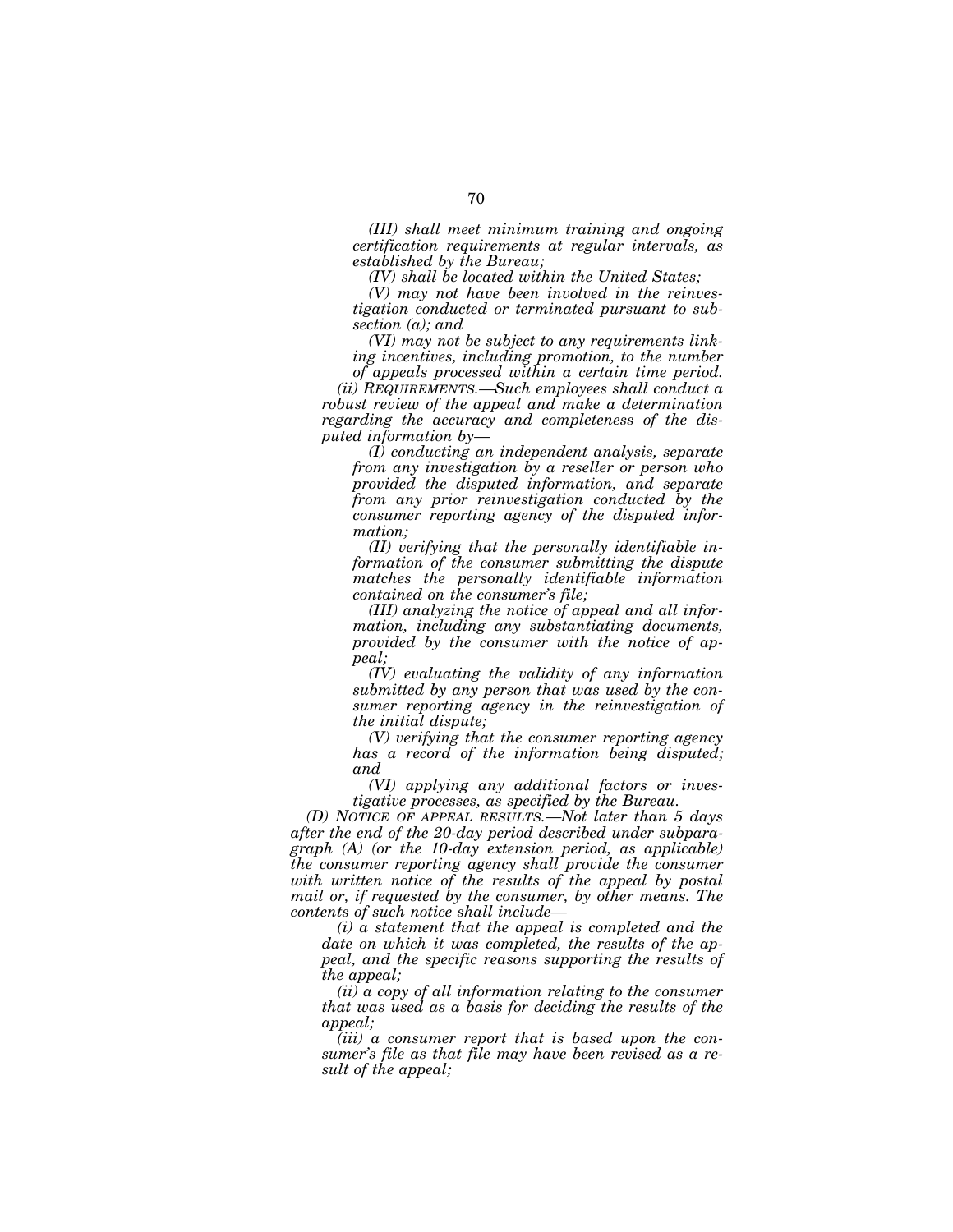*(iv) a description of the procedure used to determine the accuracy and completeness of the information, including the business name, telephone number, mailing address, and Internet website address (if applicable) of any person who provided information that was contacted in connection with such information, if reasonably available;* 

*(v) information describing that the consumer may submit a statement, without charge, disputing the accuracy or completeness of information in the consumer's file that was the subject of an appeal under this subsection by submitting a statement directly to each consumer reporting agency that received the information;* 

*(vi) a description of the consumer's rights pursuant to subsection (d) (relating to furnishing notifications to certain users of consumer reports); and* 

*(vii) any other information, as determined by the Bureau.* 

*(E) NO EXCUSE FOR FAILURE TO CONDUCT APPEAL.—A consumer reporting agency may not refuse to conduct a review of an appeal under this subsection because the agency determines that the notice of appeal was submitted by an authorized third party, unless the agency has clear and convincing evidence that the third party is not authorized to submit the notice of appeal on the consumer's behalf. If the consumer reporting agency refuses to conduct a review of the appeal for these reasons, it shall provide a clear and conspicuous written notice to the consumer explaining the reasons for the refusal and describing any information the consumer is required to provide for the agency to conduct a review of the appeal.* 

*(j) REQUIREMENT TO SEND REVISED CONSUMER REPORT TO CON-SUMER.—Upon receiving a notice described in section*   $623(a)(8)(E)(iv)$ , each consumer reporting agency shall send to the *consumer a revised consumer report and credit score or education credit score (if applicable) based upon the consumer's file as that file was changed as a result of the investigation.* 

#### **SEC. 612. CHARGES FOR CERTAIN DISCLOSURES.**

(a) FREE ANNUAL DISCLOSURE.—

(1) NATIONWIDE CONSUMER REPORTING AGENCIES.—

(A) IN GENERAL.—All consumer reporting agencies described in subsections (p) and  $[(w)] (x)$  of section 603 shall make all disclosures pursuant to section 609 once during any 12-month period upon request of the consumer and without charge to the consumer.

(B) CENTRALIZED SOURCE.—Subparagraph (A) shall apply with respect to a consumer reporting agency described in section 603(p) only if the request from the consumer is made using the centralized source established for such purpose in accordance with section 211(c) of the Fair and Accurate Credit Transactions Act of 2003.

(C) NATIONWIDE SPECIALTY CONSUMER REPORTING AGEN-CY.—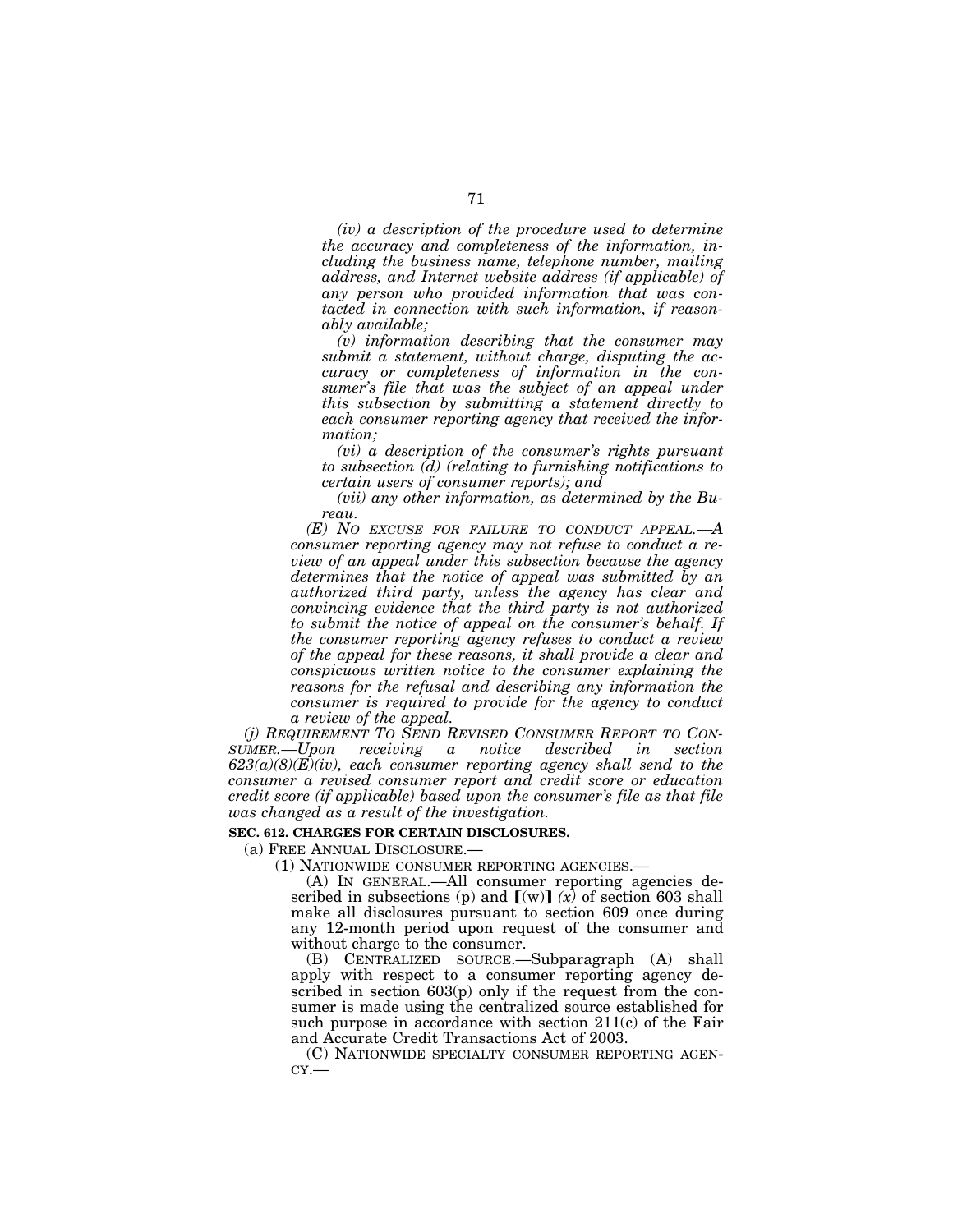(i) IN GENERAL.—The Commission shall prescribe regulations applicable to each consumer reporting agency described in [section 603(w)] *section 603(x)* to require the establishment of a streamlined process for consumers to request consumer reports under subparagraph (A), which shall include, at a minimum, the establishment by each such agency of a toll-free telephone number for such requests.

(ii) CONSIDERATIONS.—In prescribing regulations under clause (i), the Bureau shall consider—

(I) the significant demands that may be placed on consumer reporting agencies in providing such consumer reports;

(II) appropriate means to ensure that consumer reporting agencies can satisfactorily meet those demands, including the efficacy of a system of staggering the availability to consumers of such consumer reports; and

(III) the ease by which consumers should be able to contact consumer reporting agencies with respect to access to such consumer reports.

(iii) DATE OF ISSUANCE.—The Commission shall issue the regulations required by this subparagraph in final form not later than 6 months after the date of enactment of the Fair and Accurate Credit Transactions Act of 2003.

(iv) CONSIDERATION OF ABILITY TO COMPLY.—The regulations of the Bureau under this subparagraph shall establish an effective date by which each nationwide specialty consumer reporting agency (as defined in [section  $603(w)$ ] *section*  $603(x)$  shall be required to comply with subsection (a), which effective date—

(I) shall be established after consideration of the ability of each nationwide specialty consumer reporting agency to comply with subsection (a); and (II) shall be not later than 6 months after the date on which such regulations are issued in final

form (or such additional period not to exceed 3 months, as the Bureau determines appropriate).

(2) TIMING.—A consumer reporting agency shall provide a consumer report under paragraph (1) not later than 15 days after the date on which the request is received under paragraph (1).

(3) REINVESTIGATIONS.—Notwithstanding the time periods specified in section  $611(a)(1)$ , a reinvestigation under that section by a consumer reporting agency upon a request of a consumer that is made after receiving a consumer report under this subsection shall be completed not later than 45 days after the date on which the request is received.

(4) EXCEPTION FOR FIRST 12 MONTHS OF OPERATION.—This subsection shall not apply to a consumer reporting agency that has not been furnishing consumer reports to third parties on a continuing basis during the 12-month period preceding a request under paragraph (1), with respect to consumers residing nationwide.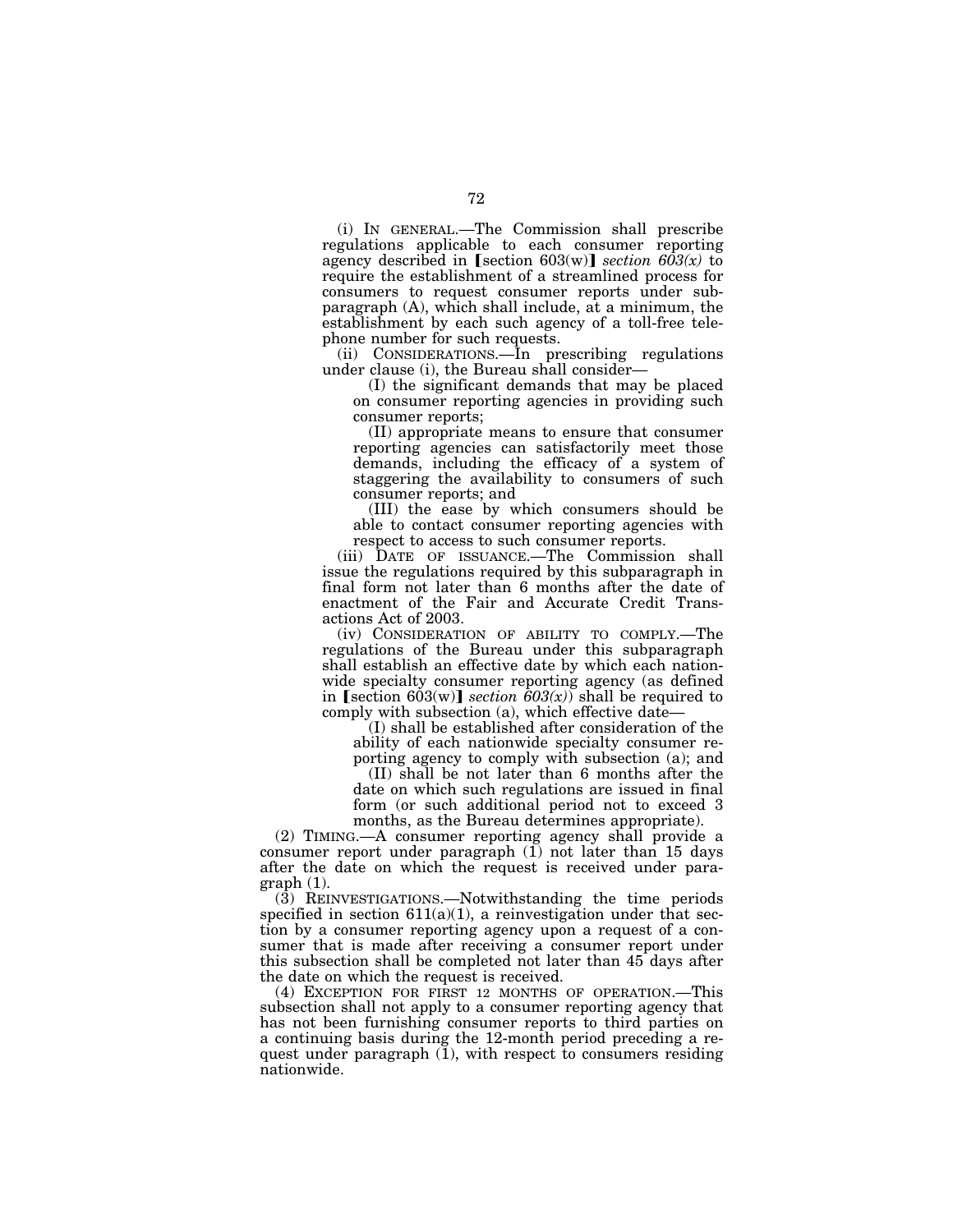(b) FREE DISCLOSURE AFTER ADVERSE NOTICE TO CONSUMER.— Each consumer reporting agency that maintains a file on a consumer shall make all disclosures pursuant to section 609 without charge to the consumer if, not later than 60 days after receipt by such consumer of a notification pursuant to section 615, or of a notification from a debt collection agency affiliated with that consumer reporting agency stating that the consumer's credit rating may be or has been adversely affected, the consumer makes a request under section 609.

(c) FREE DISCLOSURE UNDER CERTAIN OTHER CIRCUMSTANCES.— Upon the request of the consumer, a consumer reporting agency shall make all disclosures pursuant to section 609 once during any 12-month period without charge to that consumer if the consumer certifies in writing that the consumer—

(1) is unemployed and intends to apply for employment in the 60-day period beginning on the date on which the certification is made;

(2) is a recipient of public welfare assistance; or

(3) has reason to believe that the file on the consumer at the agency contains inaccurate information due to fraud.

(d) FREE DISCLOSURES IN CONNECTION WITH FRAUD ALERTS.— Upon the request of a consumer, a consumer reporting agency described in section 603(p) shall make all disclosures pursuant to section 609 without charge to the consumer, as provided in subsections  $(a)(2)$  and  $(b)(2)$  of section 605A, as applicable.

(e) OTHER CHARGES PROHIBITED.—A consumer reporting agency shall not impose any charge on a consumer for providing any notification required by this title or making any disclosure required by this title, except as authorized by subsection (f).

(f) REASONABLE CHARGES ALLOWED FOR CERTAIN DISCLOSURES.—

(1) IN GENERAL.—In the case of a request from a consumer other than a request that is covered by any of subsections (a) through (d), a consumer reporting agency may impose a reasonable charge on a consumer—

(A) for making a disclosure to the consumer pursuant to section 609, which charge—

(i) shall not exceed \$8; and

(ii) shall be indicated to the consumer before making the disclosure; and

(B) for furnishing, pursuant to section 611(d), following a reinvestigation under section 611(a), a statement, codification, or summary to a person designated by the consumer under that section after the 30-day period beginning on the date of notification of the consumer under paragraph  $(6)$  or  $(8)$  of section  $611(a)$  with respect to the reinvestigation, which charge—

(i) shall not exceed the charge that the agency would impose on each designated recipient for a consumer report; and

(ii) shall be indicated to the consumer before furnishing such information.

(2) MODIFICATION OF AMOUNT.—The Bureau shall increase the amount referred to in paragraph  $(1)(A)(i)$  on January 1 of each year, based proportionally on changes in the Consumer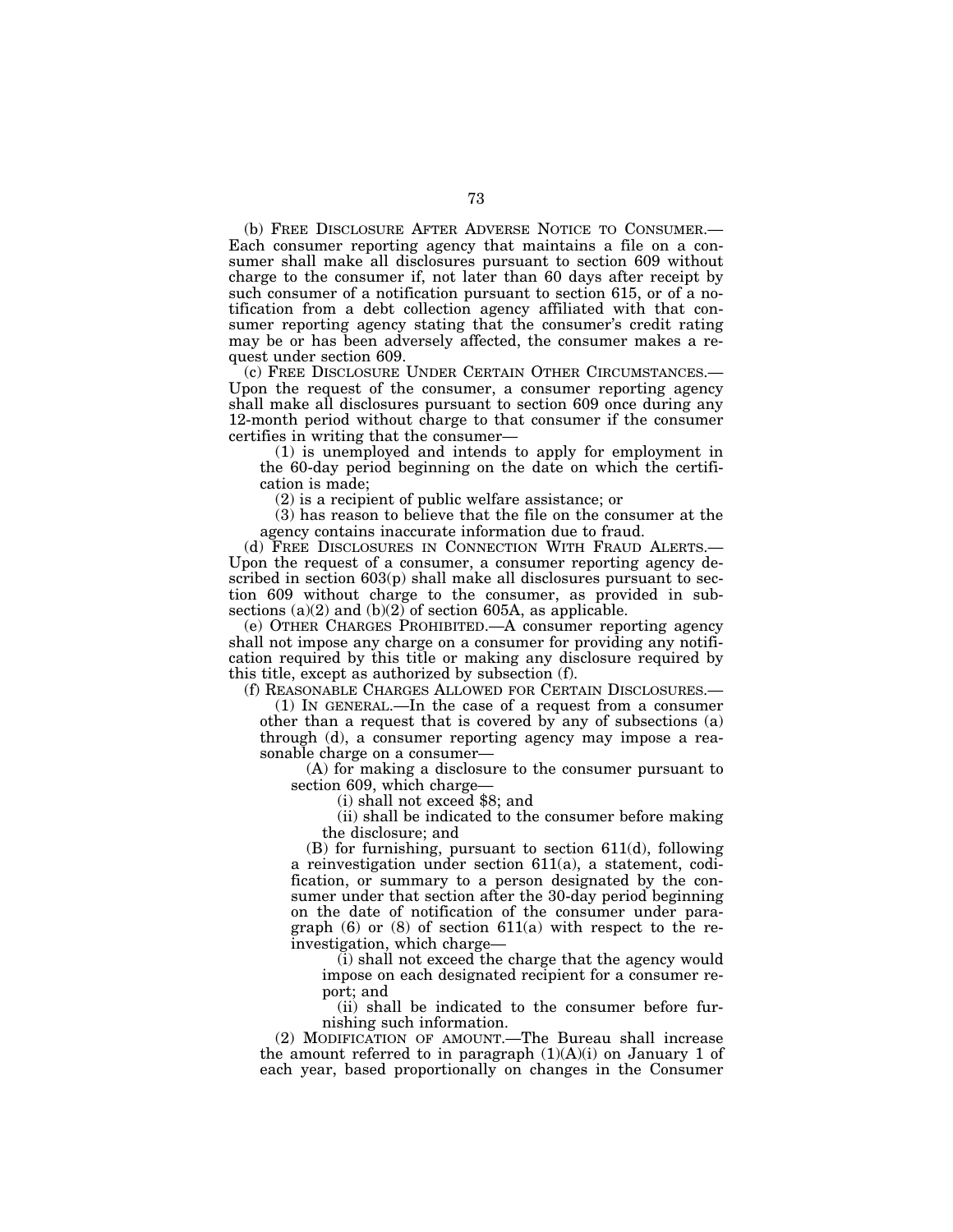Price Index, with fractional changes rounded to the nearest fifty cents.<br>(g) PREVENTION OF DECEPTIVE MARKETING OF CREDIT REPORTS.—

 $(1)$  In GENERAL.—Subject to rulemaking pursuant to section 205(b) of the Credit CARD Act of 2009, any advertisement for a free credit report in any medium shall prominently disclose in such advertisement that free credit reports are available under Federal law at: ''AnnualCreditReport.com'' (or such other source as may be authorized under Federal law).

(2) TELEVISION AND RADIO ADVERTISEMENT.—In the case of an advertisement broadcast by television, the disclosures required under paragraph (1) shall be included in the audio and visual part of such advertisement. In the case of an advertisement broadcast by televison or radio, the disclosure required under paragraph (1) shall consist only of the following: ''This is not the free credit report provided for by Federal law".

\* \* \* \* \* \* \*

#### **§ 615. Requirements on users of consumer reports**

(a) DUTIES OF USERS TAKING ADVERSE ACTIONS ON THE BASIS OF INFORMATION CONTAINED IN CONSUMER REPORTS.—If any person takes any adverse action with respect to any consumer that is based in whole or in part on any information contained in a consumer report, the person shall—

(1) provide oral, written, or electronic notice of the adverse action to the consumer;

(2) provide to the consumer written or electronic disclosure—

(A) of a numerical credit score as defined in section  $609(f)(2)(A)$  used by such person in taking any adverse action based in whole or in part on any information in a consumer report; and

(B) of the information set forth in subparagraphs (B) through  $(E)$  of section 609 $(f)(1)$ ;

(3) provide to the consumer orally, in writing, or electronically—

(A) the name, address, and telephone number of the consumer reporting agency (including a toll-free telephone number established by the agency if the agency compiles and maintains files on consumers on a nationwide basis) that furnished the report to the person; and

(B) a statement that the consumer reporting agency did not make the decision to take the adverse action and is unable to provide the consumer the specific reasons why the adverse action was taken; and

(4) provide to the consumer an oral, written, or electronic notice of the consumer's right—

(A) to obtain, under section 612, a free copy of a consumer report on the consumer from the consumer reporting agency referred to in paragraph (3), which notice shall include an indication of the 60-day period under that sec-

tion for obtaining such a copy; and  $(B)$  to dispute  $\lbrack \rbrack$ , under section 611, with a consumer reporting agency] the accuracy or completeness of any information in a consumer report **furnished** by the agency *to a consumer reporting agency under section 611 or to a per-*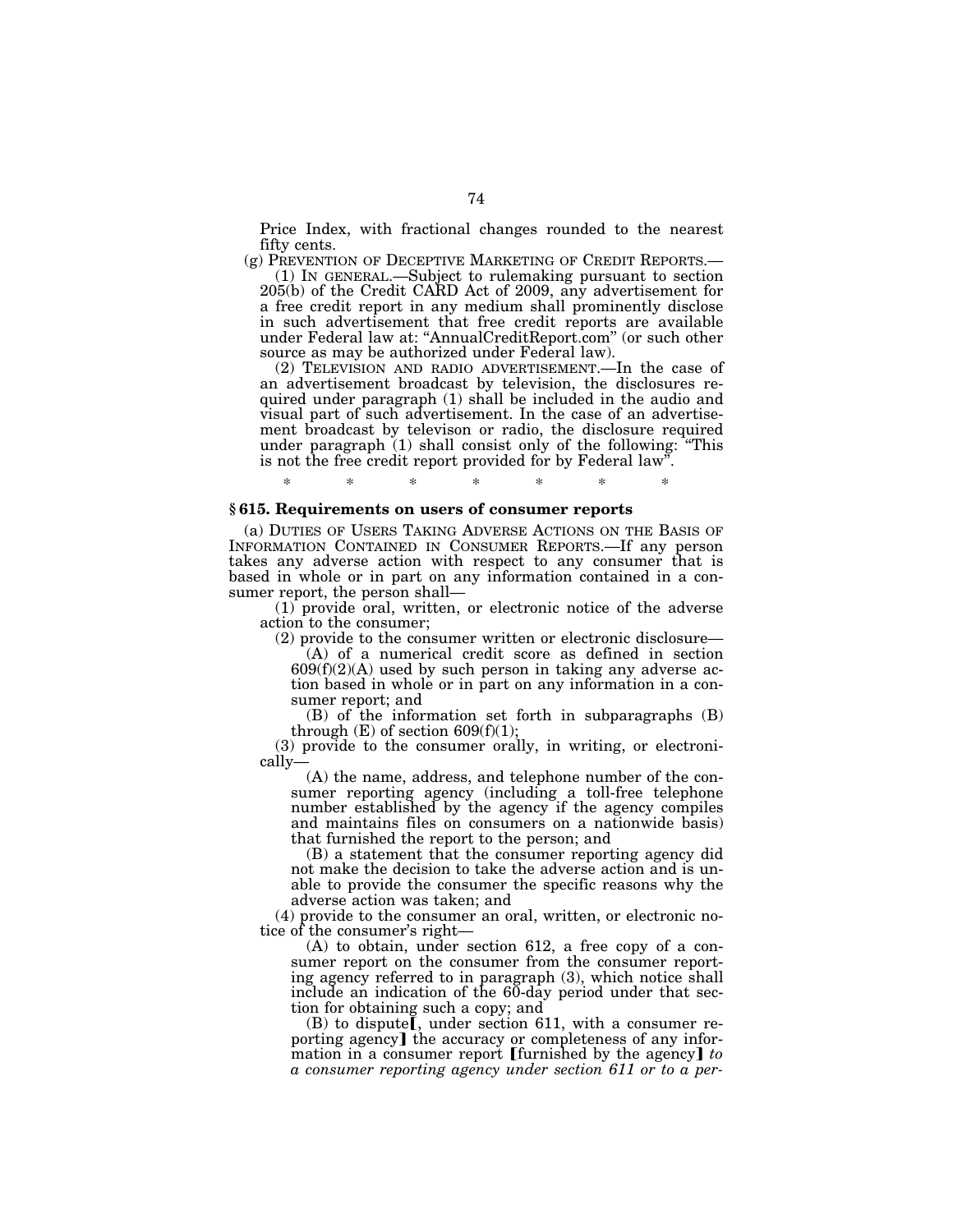*son who furnished information to an agency under section 623* 

(b) ADVERSE ACTION BASED ON INFORMATION OBTAINED FROM THIRD PARTIES OTHER THAN CONSUMER REPORTING AGENCIES.—

 $T(1)$  In GENERAL.—Whenever credit for personal, family, or household purposes involving a consumer is denied or the charge for such credit is increased either wholly or partly because of information obtained from a person other than a consumer reporting agency bearing upon the consumer's credit worthiness, credit standing, credit capacity, character, general reputation, personal characteristics, or mode of living, the user of such information shall, within a reasonable period of time, upon the consumer's written request for the reasons for such adverse action received within sixty days after learning of such adverse action, disclose the nature of the information to the consumer. The user of such information shall clearly and accurately disclose to the consumer his right to make such written request at the time such adverse action is communicated to the consumer.

(2) DUTIES OF PERSON TAKING CERTAIN ACTIONS BASED ON IN-<br>FORMATION PROVIDED BY AFFILIATE.—<br>(A) DUTIES, GENERALLY.—If a person takes an action de-

scribed in subparagraph (B) with respect to a consumer, based in whole or in part on information described in subparagraph (C), the person shall—

(i) notify the consumer of the action, including a statement that the consumer may obtain the information in accordance with clause (ii); and

(ii) upon a written request from the consumer received within 60 days after transmittal of the notice required by clause (i), disclose to the consumer the nature of the information upon which the action is based by not later than 30 days after receipt of the request.

(B) ACTION DESCRIBED.—An action referred to in subparagraph (A) is an adverse action described in section  $603(k)(1)(A)$ , taken in connection with a transaction initiated by the consumer, or any adverse action described in clause (i) or (ii) of section  $603(k)(1)(B)$ .

(C) INFORMATION DESCRIBED.—Information referred to in subparagraph (A)—

(i) except as provided in clause (ii), is information that—

(I) is furnished to the person taking the action by a person related by common ownership or affiliated by common corporate control to the person taking the action; and

(II) bears on the credit worthiness, credit standing, credit capacity, character, general reputation, personal characteristics, or mode of living of the consumer; and

(ii) does not include—

(I) information solely as to transactions or experiences between the consumer and the person furnishing the information; or

(II) information in a consumer report.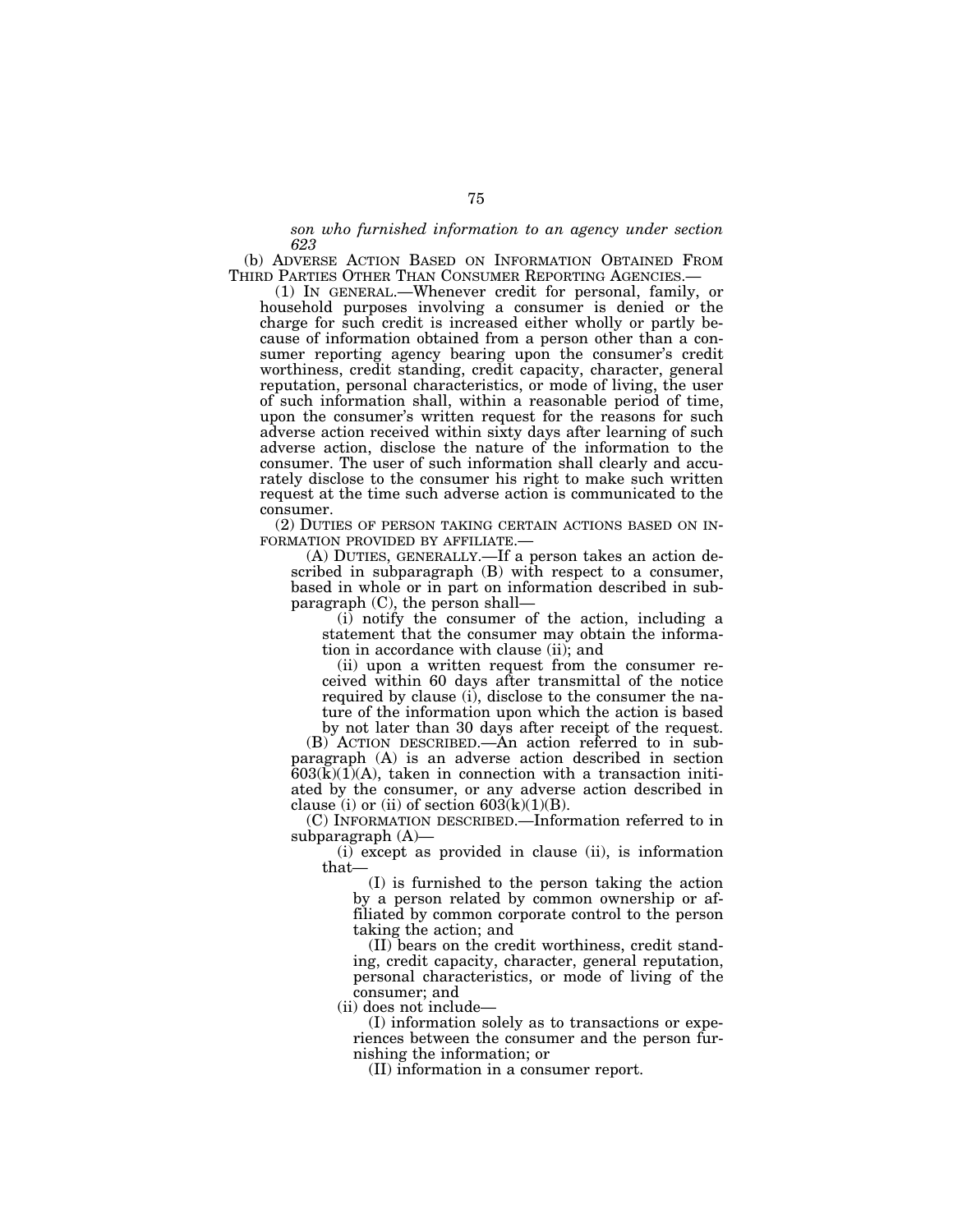(c) No person shall be held liable for any violation of this section if he shows by a preponderance of the evidence that at the time of the alleged violation he maintained reasonable procedures to assure compliance with the provisions of this section.

(d) DUTIES OF USERS MAKING WRITTEN CREDIT OR INSURANCE SOLICITATIONS ON THE BASIS OF INFORMATION CONTAINED IN CON-SUMER FILES.—

(1) IN GENERAL.—Any person who uses a consumer report on any consumer in connection with any credit or insurance transaction that is not initiated by the consumer, that is provided to that person under section  $604(c)(1)(B)$ , shall provide with each written solicitation made to the consumer regarding the transaction a clear and conspicuous statement that—

(A) information contained in the consumer's consumer report was used in connection with the transaction;

(B) the consumer received the offer of credit or insurance because the consumer satisfied the criteria for credit worthiness or insurability under which the consumer was selected for the offer;

(C) if applicable, the credit or insurance may not be extended if, after the consumer responds to the offer, the consumer does not meet the criteria used to select the consumer for the offer or any applicable criteria bearing on credit worthiness or insurability or does not furnish any required collateral;

(D) the consumer has a right to prohibit information contained in the consumer's file with any consumer reporting agency from being used in connection with any credit or insurance transaction that is not initiated by the consumer; and

(E) the consumer may exercise the right referred to in subparagraph (D) by notifying a notification system established under section 604(e).

(2) DISCLOSURE OF ADDRESS AND TELEPHONE NUMBER; FOR-MAT.—A statement under paragraph (1) shall—

(A) include the address and toll-free telephone number of the appropriate notification system established under section 604(e); and

(B) be presented in such format and in such type size and manner as to be simple and easy to understand, as established by the Bureau, by rule, in consultation with the Federal Trade Commission, the Federal banking agencies, and the National Credit Union Administration.

(3) MAINTAINING CRITERIA ON FILE.—A person who makes an offer of credit or insurance to a consumer under a credit or insurance transaction described in paragraph (1) shall maintain on file the criteria used to select the consumer to receive the offer, all criteria bearing on credit worthiness or insurability, as applicable, that are the basis for determining whether or not to extend credit or insurance pursuant to the offer, and any requirement for the furnishing of collateral as a condition of the extension of credit or insurance, until the expiration of the 3-year period beginning on the date on which the offer is made to the consumer.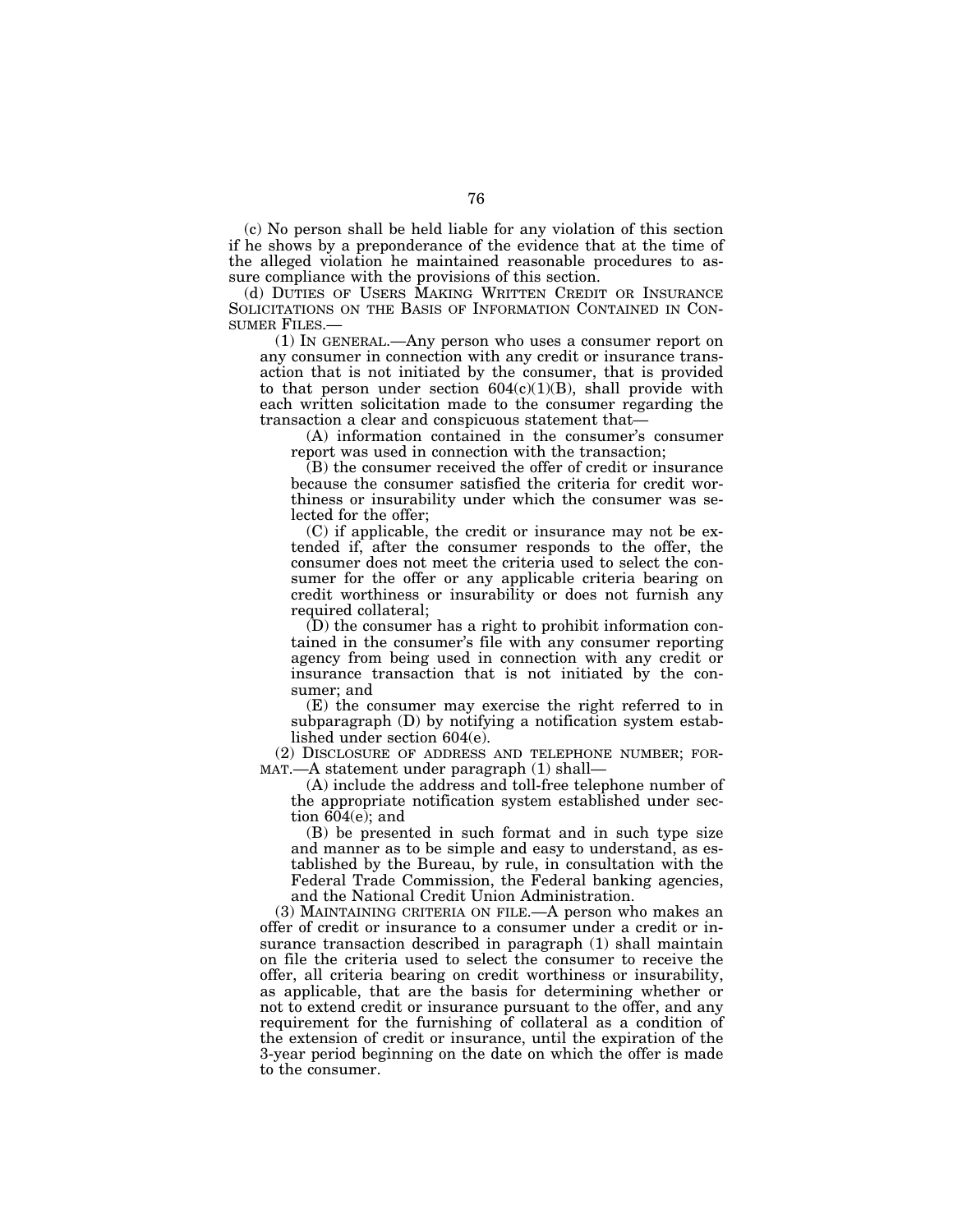(4) AUTHORITY OF FEDERAL AGENCIES REGARDING UNFAIR OR DECEPTIVE ACTS OR PRACTICES NOT AFFECTED.—This section is not intended to affect the authority of any Federal or State agency to enforce a prohibition against unfair or deceptive acts or practices, including the making of false or misleading statements in connection with a credit or insurance transaction that is not initiated by the consumer.<br>(e) RED FLAG GUIDELINES AND REGULATIONS REQUIRED.—

(e) RED FLAG GUIDELINES AND REGULATIONS REQUIRED.— (1) GUIDELINES.—The Federal banking agencies, the National Credit Union Administration, the Federal Trade Commission, the Commodity Futures Trading Commission, and the Securities and Exchange Commission shall jointly, with respect to the entities that are subject to their respective enforcement authority under section 621—

(A) establish and maintain guidelines for use by each financial institution and each creditor regarding identity theft with respect to account holders at, or customers of, such entities, and update such guidelines as often as necessary;

(B) prescribe regulations requiring each financial institution and each creditor to establish reasonable policies and procedures for implementing the guidelines established pursuant to subparagraph (A), to identify possible risks to account holders or customers or to the safety and soundness of the institution or customers; and

(C) prescribe regulations applicable to card issuers to ensure that, if a card issuer receives notification of a change of address for an existing account, and within a short period of time (during at least the first 30 days after such notification is received) receives a request for an additional or replacement card for the same account, the card issuer may not issue the additional or replacement card, unless the card issuer, in accordance with reasonable policies and procedures—

(i) notifies the cardholder of the request at the former address of the cardholder and provides to the cardholder a means of promptly reporting incorrect address changes;

(ii) notifies the cardholder of the request by such other means of communication as the cardholder and the card issuer previously agreed to; or

(iii) uses other means of assessing the validity of the change of address, in accordance with reasonable policies and procedures established by the card issuer in accordance with the regulations prescribed under subparagraph (B).

(2) CRITERIA.—

(A) IN GENERAL.—In developing the guidelines required by paragraph  $(1)(A)$ , the agencies described in paragraph (1) shall identify patterns, practices, and specific forms of activity that indicate the possible existence of identity theft.

(B) INACTIVE ACCOUNTS.—In developing the guidelines required by paragraph  $(1)(A)$ , the agencies described in paragraph (1) shall consider including reasonable guide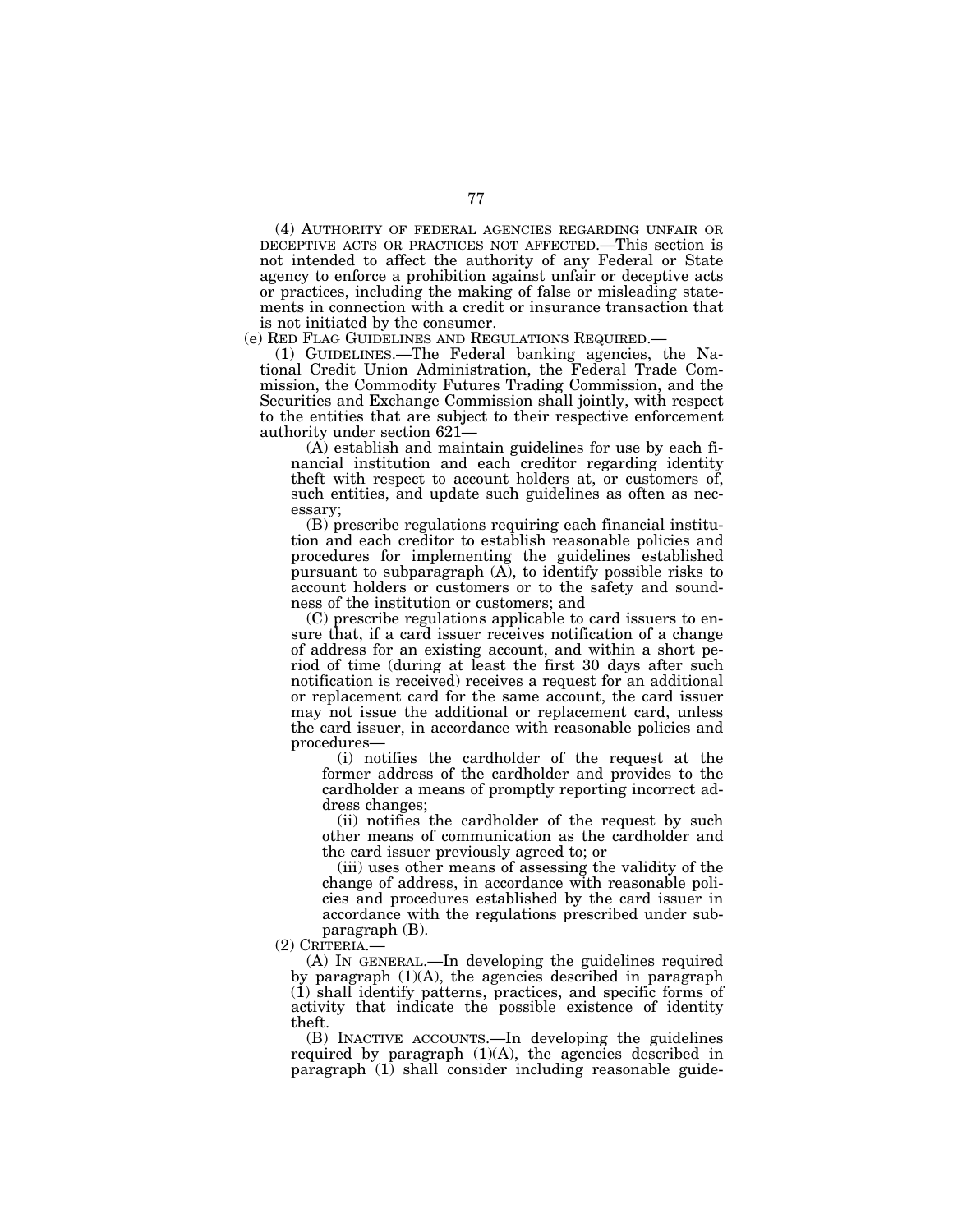lines providing that when a transaction occurs with respect to a credit or deposit account that has been inactive for more than 2 years, the creditor or financial institution shall follow reasonable policies and procedures that provide for notice to be given to a consumer in a manner reasonably designed to reduce the likelihood of identity theft with respect to such account.

(3) CONSISTENCY WITH VERIFICATION REQUIREMENTS.—Guidelines established pursuant to paragraph (1) shall not be inconsistent with the policies and procedures required under section 5318(l) of title 31, United States Code.

(4) DEFINITIONS.—As used in this subsection, the term ''creditor''—

(A) means a creditor, as defined in section 702 of the Equal Credit Opportunity Act (15 U.S.C. 1691a), that regularly and in the ordinary course of business—

(i) obtains or uses consumer reports, directly or indirectly, in connection with a credit transaction;

(ii) furnishes information to consumer reporting agencies, as described in section 623, in connection with a credit transaction; or

(iii) advances funds to or on behalf of a person, based on an obligation of the person to repay the funds or repayable from specific property pledged by or on behalf of the person;

(B) does not include a creditor described in subparagraph (A)(iii) that advances funds on behalf of a person for expenses incidental to a service provided by the creditor to that person; and

(C) includes any other type of creditor, as defined in that section 702, as the agency described in paragraph (1) having authority over that creditor may determine appropriate by rule promulgated by that agency, based on a determination that such creditor offers or maintains accounts that are subject to a reasonably foreseeable risk of identity theft.

(f) PROHIBITION ON SALE OR TRANSFER OF DEBT CAUSED BY IDENTITY THEFT.—

 $(1)$  In GENERAL.—No person shall sell, transfer for consideration, or place for collection a debt that such person has been notified under section 605B has resulted from identity theft.

(2) APPLICABILITY.—The prohibitions of this subsection shall apply to all persons collecting a debt described in paragraph (1) after the date of a notification under paragraph (1).

(3) RULE OF CONSTRUCTION.—Nothing in this subsection shall be construed to prohibit—

(A) the repurchase of a debt in any case in which the assignee of the debt requires such repurchase because the debt has resulted from identity theft;

(B) the securitization of a debt or the pledging of a portfolio of debt as collateral in connection with a borrowing; or

(C) the transfer of debt as a result of a merger, acquisition, purchase and assumption transaction, or transfer of substantially all of the assets of an entity.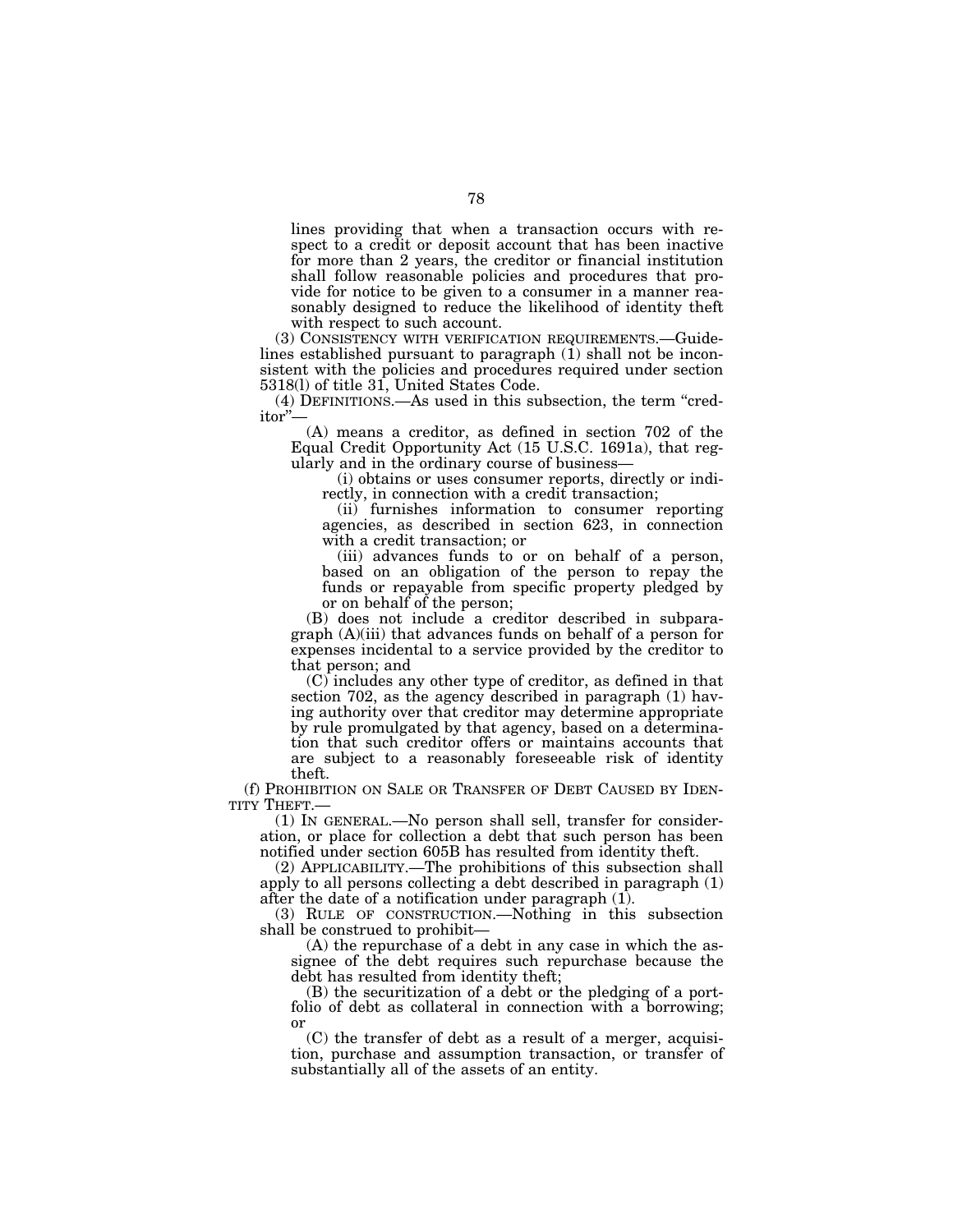(g) DEBT COLLECTOR COMMUNICATIONS CONCERNING IDENTITY THEFT.—If a person acting as a debt collector (as that term is defined in title VIII) on behalf of a third party that is a creditor or other user of a consumer report is notified that any information relating to a debt that the person is attempting to collect may be fraudulent or may be the result of identity theft, that person shall—

(1) notify the third party that the information may be fraudulent or may be the result of identity theft; and

(2) upon request of the consumer to whom the debt purportedly relates, provide to the consumer all information to which the consumer would otherwise be entitled if the consumer were not a victim of identity theft, but wished to dispute the debt under provisions of law applicable to that person.

(h) DUTIES OF USERS IN CERTAIN CREDIT TRANSACTIONS.—

(1) IN GENERAL.—Subject to rules prescribed as provided in paragraph (6), if any person uses a consumer report in connection with an application for, or a grant, extension, or other provision of, credit on material terms that are materially less favorable than the most favorable terms available to a substantial proportion of consumers from or through that person, based in whole or in part on a consumer report, the person shall provide an oral, written, or electronic notice to the consumer in the form and manner required by regulations prescribed in accordance with this subsection.

(2) TIMING.—The notice required under paragraph (1) may be provided at the time of an application for, or a grant, extension, or other provision of, credit or the time of communication of an approval of an application for, or grant, extension, or other provision of, credit, except as provided in the regulations prescribed under paragraph (6).

(3) EXCEPTIONS.—No notice shall be required from a person under this subsection if—

(A) the consumer applied for specific material terms and was granted those terms, unless those terms were initially specified by the person after the transaction was initiated by the consumer and after the person obtained a consumer report; or

(B) the person has provided or will provide a notice to the consumer under subsection (a) in connection with the transaction.

(4) OTHER NOTICE NOT SUFFICIENT.—A person that is required to provide a notice under subsection (a) cannot meet that requirement by providing a notice under this subsection.

(5) CONTENT AND DELIVERY OF NOTICE.—A notice under this subsection shall, at a minimum—

(A) include a statement informing the consumer that the terms offered to the consumer are set based on information from a consumer report;

(B) identify the consumer reporting agency furnishing the report;

(C) include a statement informing the consumer that the consumer may obtain a copy of a consumer report from that consumer reporting agency without charge;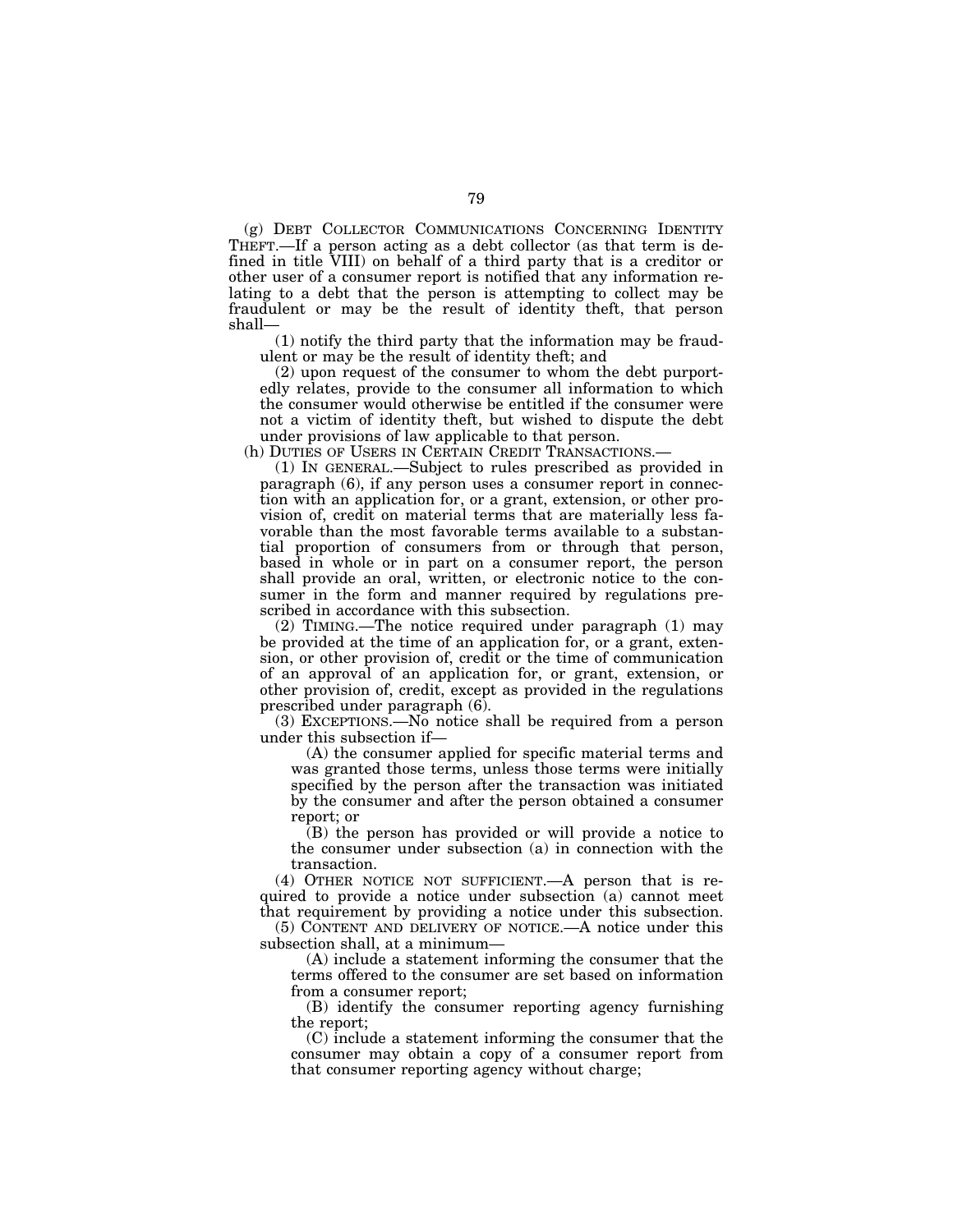(D) include the contact information specified by that consumer reporting agency for obtaining such consumer reports (including a toll-free telephone number established by the agency in the case of a consumer reporting agency described in section 603(p)); and

(E) include a statement informing the consumer of—

(i) a numerical credit score as defined in section  $609(f)(2)(A)$ , used by such person in making the credit decision described in paragraph (1) based in whole or in part on any information in a consumer report; and

 $(iii)$  the information set forth in subparagraphs  $(B)$ through  $(E)$  of section 609(f)(1).

(6) RULEMAKING.—

(A) RULES REQUIRED.—The Bureau shall prescribe rules to carry out this subsection.

(B) CONTENT.—Rules required by subparagraph (A) shall address, but are not limited to—

(i) the form, content, time, and manner of delivery of any notice under this subsection;

(ii) clarification of the meaning of terms used in this subsection, including what credit terms are material, and when credit terms are materially less favorable;

(iii) exceptions to the notice requirement under this subsection for classes of persons or transactions regarding which the agencies determine that notice would not significantly benefit consumers;

(iv) a model notice that may be used to comply with this subsection; and

(v) the timing of the notice required under paragraph (1), including the circumstances under which the notice must be provided after the terms offered to the consumer were set based on information from a consumer report.

(7) COMPLIANCE.—A person shall not be liable for failure to perform the duties required by this section if, at the time of the failure, the person maintained reasonable policies and procedures to comply with this section.<br>(8) ENFORCEMENT.—

 $(A)$  No CIVIL ACTIONS.—Sections 616 and 617 shall not apply to any failure by any person to comply with this section.

(B) ADMINISTRATIVE ENFORCEMENT.—This section shall be enforced exclusively under section 621 by the Federal agencies and officials identified in that section.

### **§ 616. Civil liability for willful noncompliance**

(a) **[IN GENERAL.—]** *DAMAGES*.—Any person who willfully fails to comply with any requirement imposed under this title with respect to any consumer is liable to that consumer in an amount equal to the sum of—

 $(1)(A)$  any actual damages sustained by the consumer as a result of the failure or damages of not less than \$100 and not more than \$1,000; or

(B) in the case of liability of a natural person for obtaining a consumer report under false pretenses or knowingly without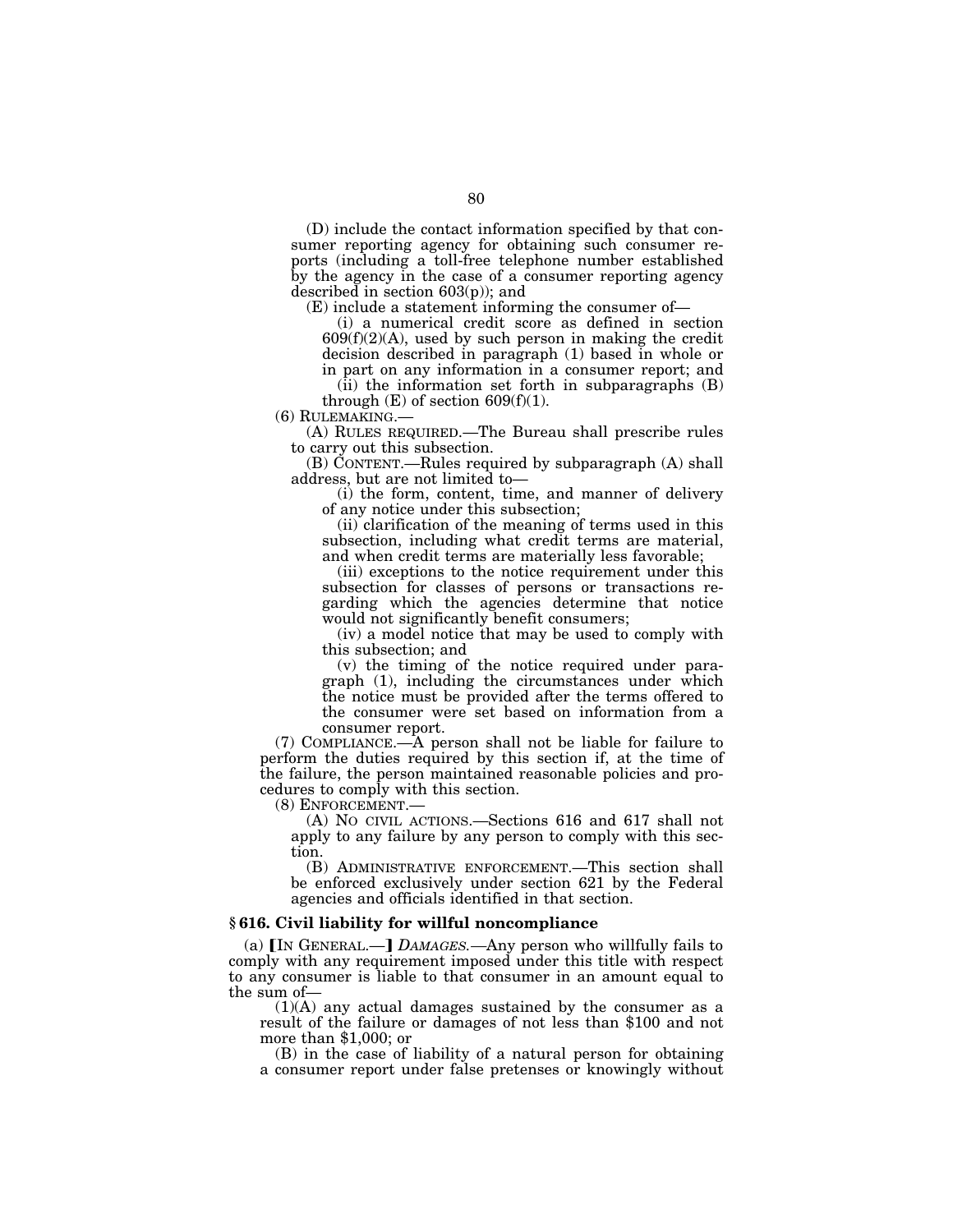a permissible purpose, actual damages sustained by the consumer as a result of the failure or \$1,000, whichever is greater; (2) such amount of punitive damages as the court may allow;

and

(3) in the case of any successful action to enforce any liability under this section, the costs of the action together with reasonable attorney's fees as determined by the court.

(b) CIVIL LIABILITY FOR KNOWING NONCOMPLIANCE.—Any person who obtains a consumer report from a consumer reporting agency under false pretenses or knowingly without a permissible purpose shall be liable to the consumer reporting agency for actual damages sustained by the consumer reporting agency or \$1,000, whichever is greater.

*(c) INJUNCTIVE RELIEF.—In addition to any other remedy set forth in this section, a court may award injunctive relief to require compliance with the requirements imposed under this title with respect to any consumer. In the event of any successful action for injunctive relief under this subsection, the court may award to the prevailing party costs and reasonable attorney fees (as determined by the court) incurred during the action by such party.* 

 $\lceil$ (c) $\rceil$  (d) ATTORNEY's FEES.—Upon a finding by the court that an unsuccessful pleading, motion, or other paper filed in connection with an action under this section was filed in bad faith or for purposes of harassment, the court shall award to the prevailing party attorney's fees reasonable in relation to the work expended in responding to the pleading, motion, or other paper.

ø(d)¿ *(e)* CLARIFICATION OF WILLFUL NONCOMPLIANCE.—For the purposes of this section, any person who printed an expiration date on any receipt provided to a consumer cardholder at a point of sale or transaction between December 4, 2004, and the date of the enactment of this subsection but otherwise complied with the requirements of section  $605(g)$  for such receipt shall not be in willful noncompliance with section 605(g) by reason of printing such expiration date on the receipt.

#### **§ 617. Civil liability for negligent noncompliance**

(a) [IN GENERAL.—] *DAMAGES*.—Any person who is negligent in failing to comply with any requirement imposed under this title with respect to any consumer is liable to that consumer in an amount equal to the sum of—

(1) any actual damages sustained by the consumer as a result of the failure; and

(2) in the case of any successful action to enforce any liability under this section, the costs of the action together with reasonable attorney's fees as determined by the court.

*(b) INJUNCTIVE RELIEF.—In addition to any other remedy set forth in this section, a court may award injunctive relief to require compliance with the requirements imposed under this title with respect to any consumer. In the event of any successful action for injunctive relief under this subsection, the court may award to the prevailing party costs and reasonable attorney fees (as determined by the court) incurred during the action by such party.* 

 $[6]$  (c) ATTORNEY's FEES.—On a finding by the court that an unsuccessful pleading, motion, or other paper filed in connection with an action under this section was filed in bad faith or for pur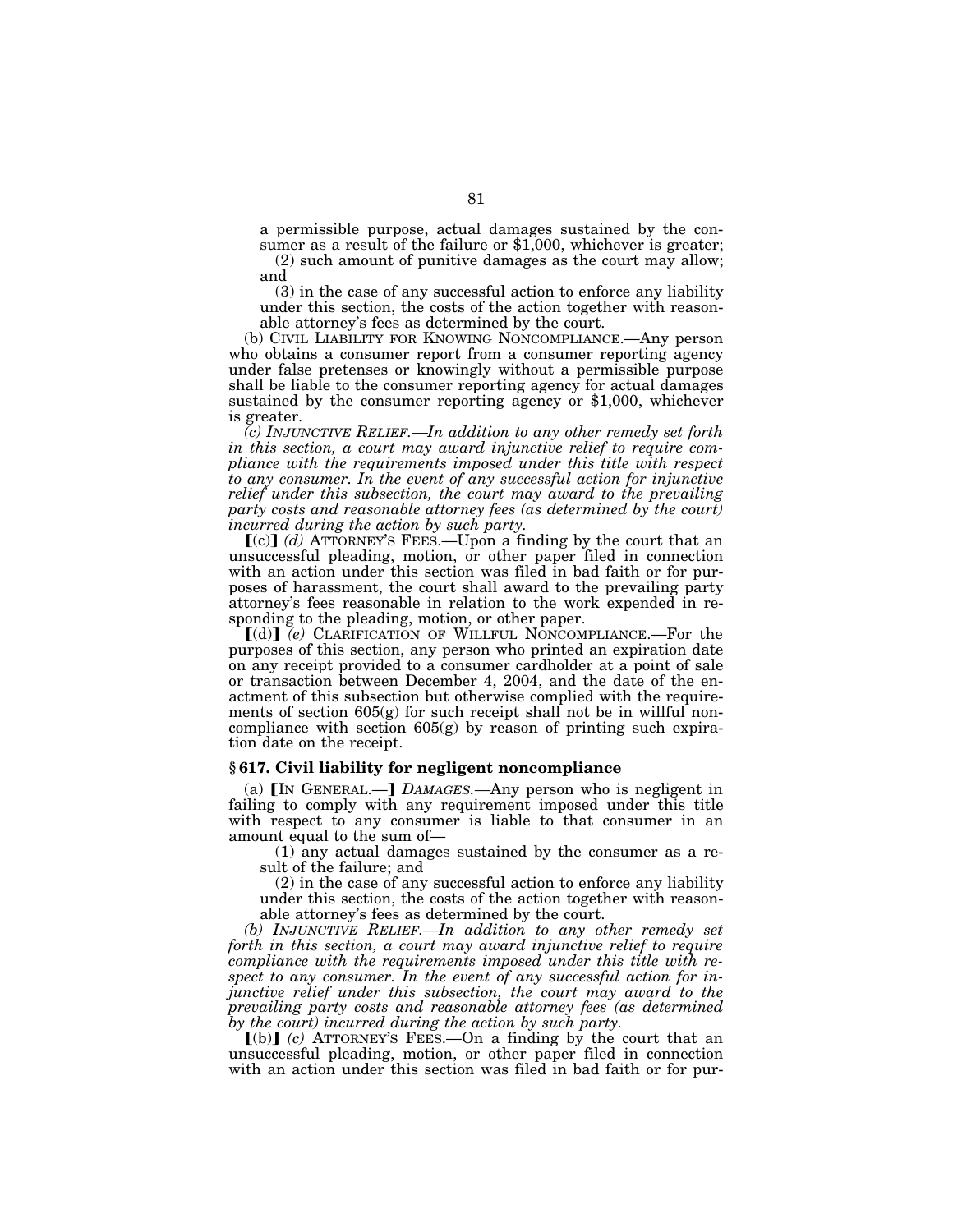poses of harassment, the court shall award to the prevailing party attorney's fees reasonable in relation to the work expended in responding to the pleading, motion, or other paper.

# \* \* \* \* \* \* \* **§ 621. Administrative enforcement**

(a) ENFORCEMENT BY FEDERAL TRADE COMMISSION.— (1) IN GENERAL.—The Federal Trade Commission shall be authorized to enforce compliance with the requirements imposed by this title under the Federal Trade Commission Act (15 U.S.C. 41 et seq.), with respect to consumer reporting agencies and all other persons subject thereto, except to the extent that enforcement of the requirements imposed under this title is specifically committed to some other Government agency under any of subparagraphs (A) through (G) of subsection  $(b)(1)$ , and subject to subtitle B of the Consumer Financial Protection Act of 2010, subsection (b). For the purpose of the exercise by the Federal Trade Commission of its functions and powers under the Federal Trade Commission Act, a violation of any requirement or prohibition imposed under this title shall constitute an unfair or deceptive act or practice in commerce, in violation of section 5(a) of the Federal Trade Commission Act (15 U.S.C. 45(a)), and shall be subject to enforcement by the Federal Trade Commission under section 5(b) of that Act with respect to any consumer reporting agency or person that is subject to enforcement by the Federal Trade Commission pursuant to this subsection, irrespective of whether that person is engaged in commerce or meets any other jurisdictional tests under the Federal Trade Commission Act. The Federal Trade Commission shall have such procedural, investigative, and enforcement powers, including the power to issue procedural rules in enforcing compliance with the requirements imposed under this title and to require the filing of reports, the production of documents, and the appearance of witnesses, as though the applicable terms and conditions of the Federal Trade Commission Act were part of this title. Any person violating any of the provisions of this title shall be subject to the penalties and entitled to the privileges and immunities provided in the Federal Trade Commission Act as though the applicable terms and provisions of such Act are part of this title.

(2) PENALTIES.—<sup>—</sup><br>(A) [KNOWING VIOLATIONS.—] *NEGLIGENT, WILLFUL, OR KNOWING VIOLATIONS.—*Except as otherwise provided by subtitle B of the Consumer Financial Protection Act of 2010, in the event of a *negligent, willful, or* knowing violation, which constitutes a pattern or practice of violations of this title, the Federal Trade Commission may commence a civil action to recover a civil penalty in a district court of the United States against any person that violates this title. In such action, such person shall be liable for a civil penalty of not more than \$2,500 per violation.

(B) DETERMINING PENALTY AMOUNT.—In determining the amount of a civil penalty under subparagraph (A), the court shall take into account the degree of culpability, any history of such prior conduct, ability to pay, effect on abil-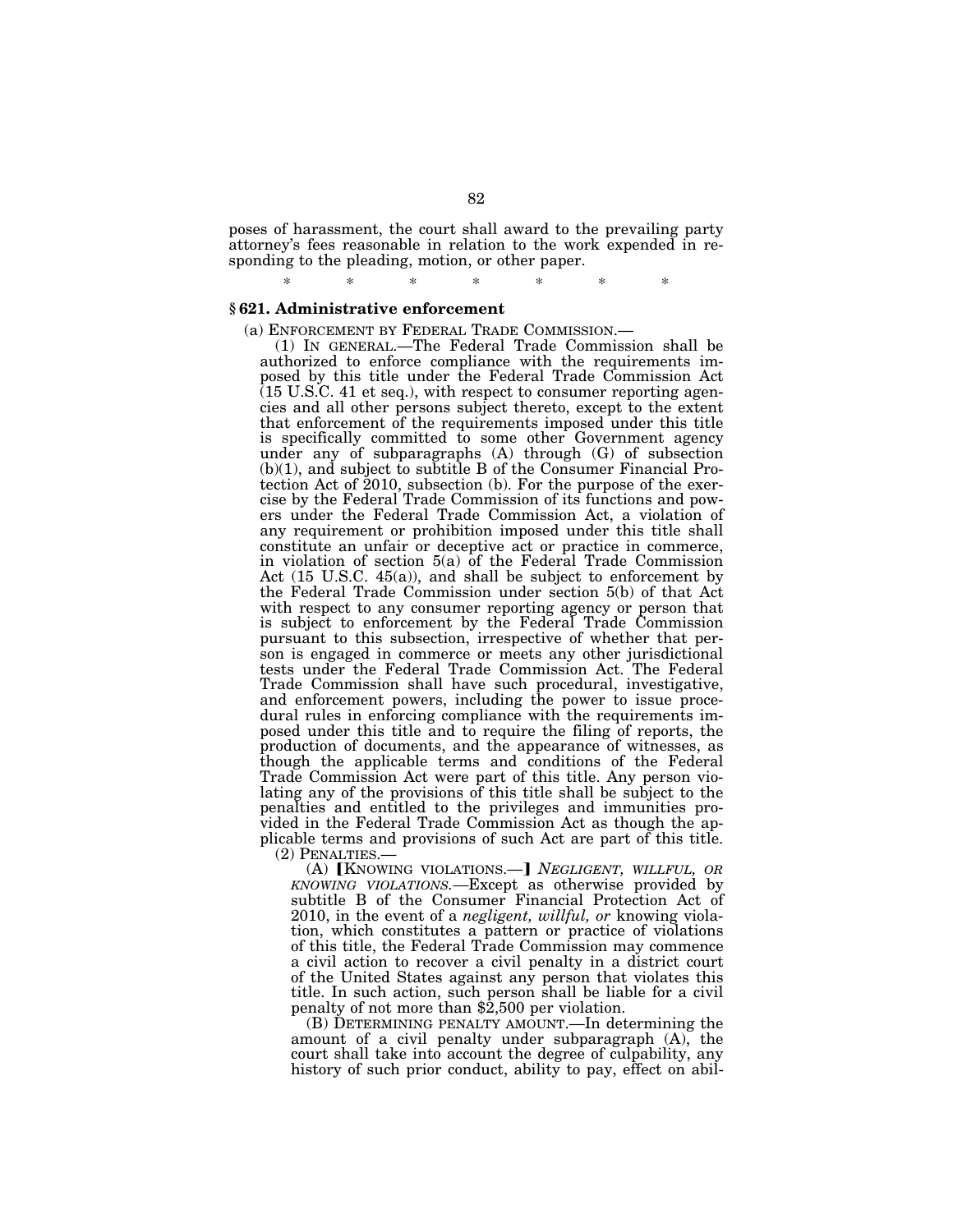ity to continue to do business, and such other matters as justice may require.

(C) LIMITATION.—Notwithstanding paragraph (2), a court may not impose any civil penalty on a person for a violation of section  $623(a)(1)$ , unless the person has been enjoined from committing the violation, or ordered not to commit the violation, in an action or proceeding brought by or on behalf of the Federal Trade Commission, and has violated the injunction or order, and the court may not impose any civil penalty for any violation occurring before the date of the violation of the injunction or order.

(b) ENFORCEMENT BY OTHER AGENCIES.

(1) IN GENERAL.—Subject to subtitle B of the Consumer Financial Protection Act of 2010, compliance with the requirements imposed under this title with respect to consumer reporting agencies, persons who use consumer reports from such agencies, persons who furnish information to such agencies, and users of information that are subject to section 615(d) shall be enforced under—

(A) section 8 of the Federal Deposit Insurance Act (12 U.S.C. 1818), by the appropriate Federal banking agency, as defined in section  $3\dot{q}$  of the Federal Deposit Insurance Act (12 U.S.C. 1813(q)), with respect to—

(i) any national bank or State savings association, and any Federal branch or Federal agency of a foreign bank;

(ii) any member bank of the Federal Reserve System (other than a national bank), a branch or agency of a foreign bank (other than a Federal branch, Federal agency, or insured State branch of a foreign bank), a commercial lending company owned or controlled by a foreign bank, and any organization operating under section 25 or 25A of the Federal Reserve Act; and

(iii) any bank or Federal savings association insured by the Federal Deposit Insurance Corporation (other than a member of the Federal Reserve System) and any insured State branch of a foreign bank;

(B) the Federal Credit Union Act (12 U.S.C. 1751 et seq.), by the Administrator of the National Credit Union Administration with respect to any Federal credit union;

(C) subtitle IV of title 49, United States Code, by the Secretary of Transportation, with respect to all carriers subject to the jurisdiction of the Surface Transportation Board;

(D) the Federal Aviation Act of 1958 (49 U.S.C. App. 1301 et seq.), by the Secretary of Transportation, with respect to any air carrier or foreign air carrier subject to that Act;

(E) the Packers and Stockyards Act, 1921 (7 U.S.C. 181 et seq.) (except as provided in section 406 of that Act), by the Secretary of Agriculture, with respect to any activities subject to that Act;

(F) the Commodity Exchange Act, with respect to a person subject to the jurisdiction of the Commodity Futures Trading Commission;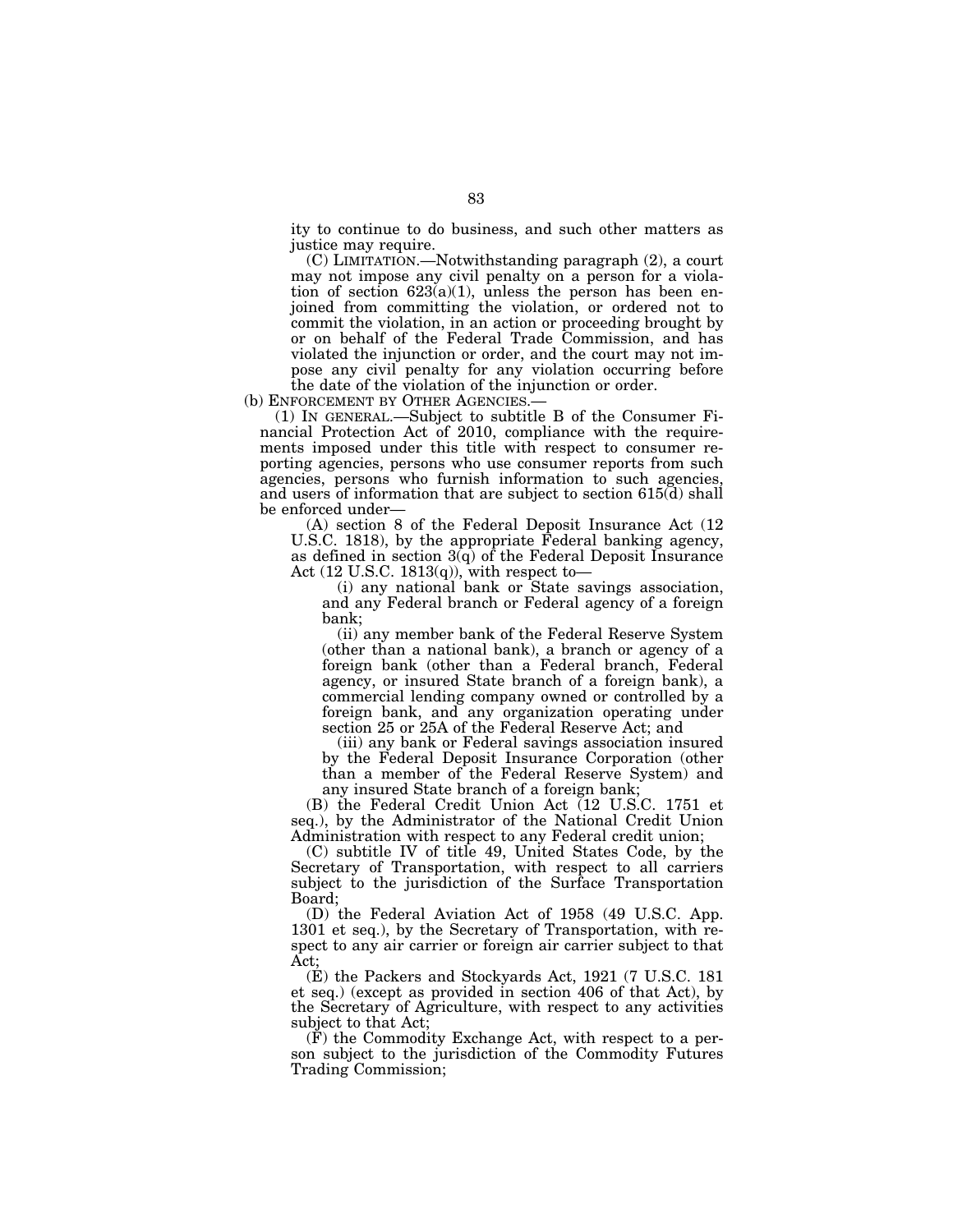(G) the Federal securities laws, and any other laws that are subject to the jurisdiction of the Securities and Exchange Commission, with respect to a person that is subject to the jurisdiction of the Securities and Exchange Commission; and

(H) subtitle E of the Consumer Financial Protection Act of 2010, by the Bureau, with respect to any person subject to this title.

(2) INCORPORATED DEFINITIONS.—The terms used in paragraph (1) that are not defined in this title or otherwise defined in section 3(s) of the Federal Deposit Insurance Act (12 U.S.C.  $1813(s)$ ) have the same meanings as in section  $1(b)$  of the International Banking Act of 1978 (12 U.S.C. 3101).

(c) STATE ACTION FOR VIOLATIONS.—

(1) AUTHORITY OF STATES.—In addition to such other remedies as are provided under State law, if the chief law enforcement officer of a State, or an official or agency designated by a State, has reason to believe that any person has violated or is violating this title, the State—

(A) may bring an action to enjoin such violation in any appropriate United States district court or in any other court of competent jurisdiction;

(B) subject to paragraph (5), may bring an action on behalf of the residents of the State to recover—

(i) damages for which the person is liable to such residents under sections 616 and 617 as a result of the violation;

(ii) in the case of a violation described in any of paragraphs (1) through (3) of section 623(c), damages for which the person would, but for section 623(c), be liable to such residents as a result of the violation; or

(iii) damages of not more than \$1,000 for each willful or negligent violation; and

(C) in the case of any successful action under subparagraph (A) or (B), shall be awarded the costs of the action and reasonable attorney fees as determined by the court.

(2) RIGHTS OF FEDERAL REGULATORS.—The State shall serve prior written notice of any action under paragraph (1) upon the Bureau and the Federal Trade Commission or the appropriate Federal regulator determined under subsection (b) and provide the Bureau and the Federal Trade Commission or appropriate Federal regulator with a copy of its complaint, except in any case in which such prior notice is not feasible, in which case the State shall serve such notice immediately upon instituting such action. The Bureau and the Federal Trade Commission or appropriate Federal regulator shall have the right—

(A) to intervene in the action;

(B) upon so intervening, to be heard on all matters arising therein;

(C) to remove the action to the appropriate United States district court; and

(D) to file petitions for appeal.

(3) INVESTIGATORY POWERS.—For purposes of bringing any action under this subsection, nothing in this subsection shall prevent the chief law enforcement officer, or an official or agen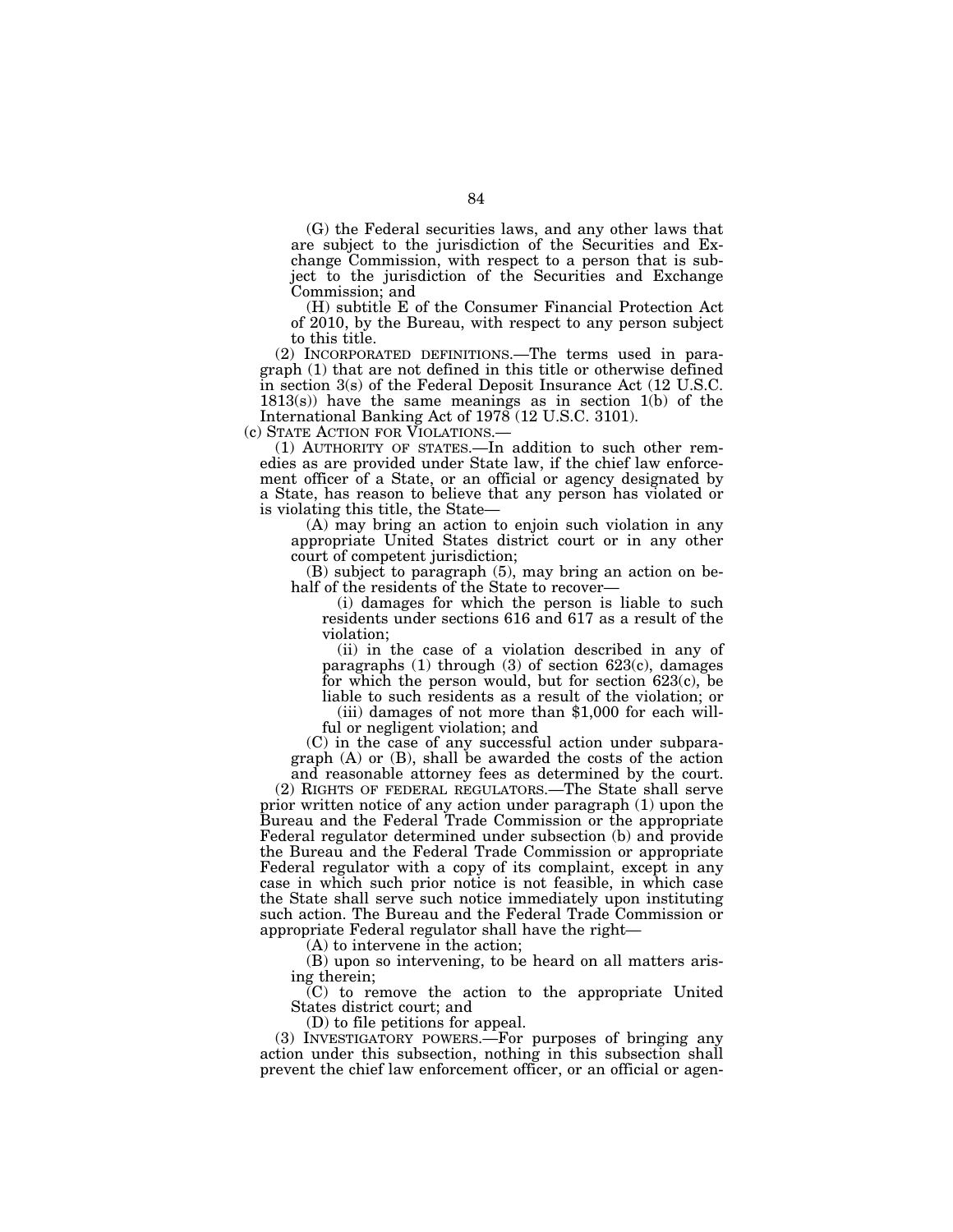cy designated by a State, from exercising the powers conferred on the chief law enforcement officer or such official by the laws of such State to conduct investigations or to administer oaths or affirmations or to compel the attendance of witnesses or the production of documentary and other evidence.

(4) LIMITATION ON STATE ACTION WHILE FEDERAL ACTION PENDING.—If the Bureau, the Federal Trade Commission, or the appropriate Federal regulator has instituted a civil action or an administrative action under section 8 of the Federal Deposit Insurance Act for a violation of this title, no State may, during the pendency of such action, bring an action under this section against any defendant named in the complaint of the Bureau, the Federal Trade Commission, or the appropriate Federal regulator for any violation of this title that is alleged in that complaint.

(5) LIMITATIONS ON STATE ACTIONS FOR CERTAIN VIOLA-TIONS.—

(A) VIOLATION OF INJUNCTION REQUIRED.—A State may not bring an action against a person under paragraph  $(1)(B)$  for a violation described in any of paragraphs  $(1)$ through  $(3)$  of section  $623(c)$ , unless-

(i) the person has been enjoined from committing the violation, in an action brought by the State under paragraph (1)(A); and

(ii) the person has violated the injunction.

(B) LIMITATION ON DAMAGES RECOVERABLE.—In an action against a person under paragraph (1)(B) for a violation described in any of paragraphs  $(1)$  through  $(3)$  of section 623(c), a State may not recover any damages incurred before the date of the violation of an injunction on which the action is based.

(d) For the purpose of the exercise by any agency referred to in subsection (b) of its powers under any Act referred to in that subsection, a violation of any requirement imposed under this title shall be deemed to be a violation of a requirement imposed under that Act. In addition to its powers under any provision of law specifically referred to in subsection (b), each of the agencies referred to in that subsection may exercise, for the purpose of enforcing compliance with any requirement imposed under this title any other authority conferred on it by law.

(e) REGULATORY AUTHORITY.—

(1) IN GENERAL.—The Bureau shall prescribe such regulations as are necessary to carry out the purposes of this title, except with respect to sections 615(e) and 628. The Bureau may prescribe regulations as may be necessary or appropriate to administer and carry out the purposes and objectives of this title, and to prevent evasions thereof or to facilitate compliance therewith. Except as provided in section 1029(a) of the Consumer Financial Protection Act of 2010, the regulations prescribed by the Bureau under this title shall apply to any person that is subject to this title, notwithstanding the enforcement authorities granted to other agencies under this section.

(2) DEFERENCE.—Notwithstanding any power granted to any Federal agency under this title, the deference that a court affords to a Federal agency with respect to a determination made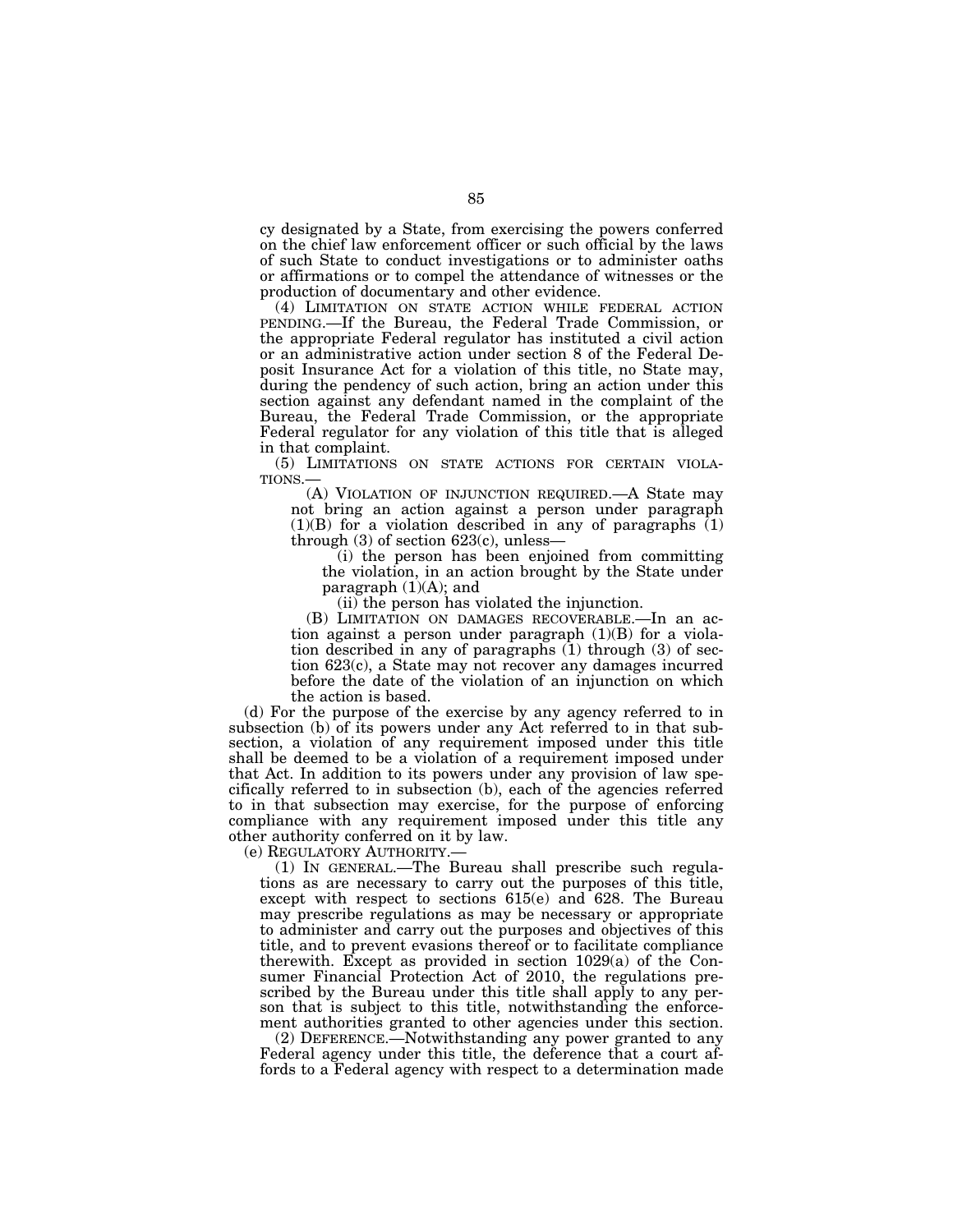by such agency relating to the meaning or interpretation of any provision of this title that is subject to the jurisdiction of such agency shall be applied as if that agency were the only agency authorized to apply, enforce, interpret, or administer the provisions of this title The regulations prescribed by the Bureau under this title shall apply to any person that is subject to this title, notwithstanding the enforcement authorities granted to other agencies under this section.

(f) COORDINATION OF CONSUMER COMPLAINT INVESTIGATIONS.—

(1) IN GENERAL.—Each consumer reporting agency described in section 603(p) shall develop and maintain procedures for the referral to each other such agency of any consumer complaint received by the agency alleging identity theft, or requesting a fraud alert under section 605A or a block under section 605B.

(2) MODEL FORM AND PROCEDURE FOR REPORTING IDENTITY THEFT.—The Commission, in consultation with the Federal Trade Commission, the Federal banking agencies, and the National Credit Union Administration, shall develop a model form and model procedures to be used by consumers who are victims of identity theft for contacting and informing creditors and consumer reporting agencies of the fraud.

(3) ANNUAL SUMMARY REPORTS.—Each consumer reporting agency described in section 603(p) shall submit an annual summary report to the Bureau on consumer complaints received by the agency on identity theft or fraud alerts.

(g) BUREAU REGULATION OF CODING OF TRADE NAMES.—If the Bureau determines that a person described in paragraph (9) of section 623(a) has not met the requirements of such paragraph, the Bureau shall take action to ensure the person's compliance with such paragraph, which may include issuing model guidance or prescribing reasonable policies and procedures, as necessary to ensure that such person complies with such paragraph.

\* \* \* \* \* \* \* **SEC. 623. RESPONSIBILITIES OF FURNISHERS OF INFORMATION TO CONSUMER REPORTING AGENCIES.** 

(a) DUTY OF FURNISHERS OF INFORMATION TO PROVIDE ACCURATE *AND COMPLETE* INFORMATION.—

(1) PROHIBITION.—

(A) REPORTING INFORMATION WITH ACTUAL KNOWLEDGE OF ERRORS.—A person shall not furnish any information relating to a consumer to any consumer reporting agency if the person knows or has reasonable cause to believe that the information is inaccurate *or incomplete* 

(B) REPORTING INFORMATION AFTER NOTICE AND CON-FIRMATION OF ERRORS.—A person shall not furnish information relating to a consumer to any consumer reporting agency if—

(i) the person has been notified by the consumer, at the address specified by the person for such notices, that specific information is inaccurate *or incomplete*; and

(ii) the information is, in fact, inaccurate *or incomplete*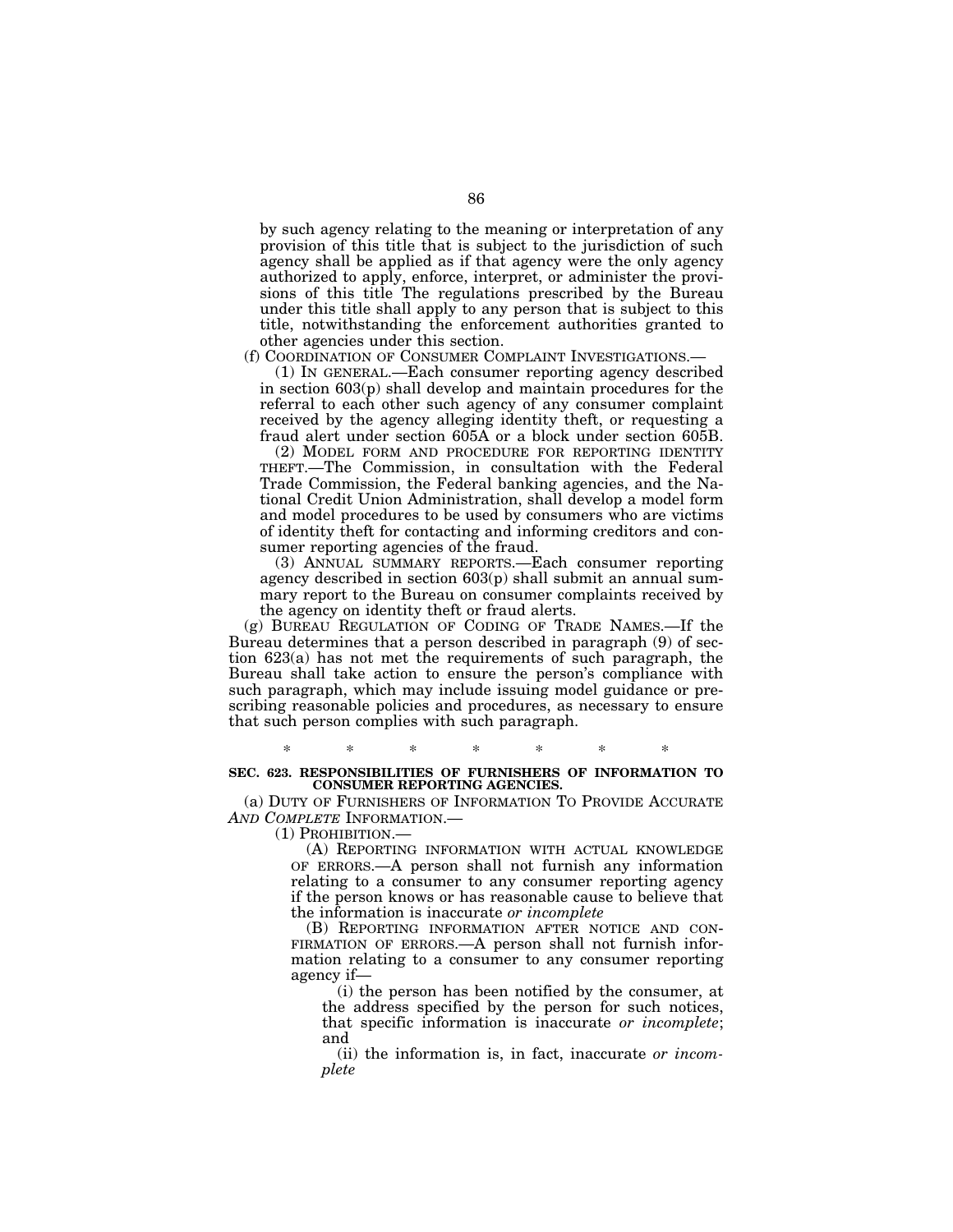(C) NO ADDRESS REQUIREMENT.—A person who clearly and conspicuously specifies to the consumer an address for notices referred to in subparagraph (B) shall not be subject to subparagraph (A); however, nothing in subparagraph (B) shall require a person to specify such an address.

(D) DEFINITION.—For purposes of subparagraph (A), the term ''reasonable cause to believe that the information is inaccurate *or incomplete*'' means having specific knowledge, other than solely allegations by the consumer, that would cause a reasonable person to have substantial doubts about the accuracy *or completeness* of the information.

(E) REHABILITATION OF PRIVATE EDUCATION LOANS.—

(i) IN GENERAL.—Notwithstanding any other provision of this section, a consumer may request a financial institution to remove from a consumer report a reported default regarding a private education loan, and such information shall not be considered inaccurate *or incomplete*, if—

(I) the financial institution chooses to offer a loan rehabilitation program which includes, without limitation, a requirement of the consumer to make consecutive on-time monthly payments in a number that demonstrates, in the assessment of the financial institution offering the loan rehabilitation program, a renewed ability and willingness to repay the loan; and

(II) the requirements of the loan rehabilitation program described in subclause (I) are successfully met.

(ii) BANKING AGENCIES.—

(I) IN GENERAL.—If a financial institution is supervised by a Federal banking agency, the financial institution shall seek written approval concerning the terms and conditions of the loan rehabilitation program described in clause (i) from the appropriate Federal banking agency.

(II) FEEDBACK.—An appropriate Federal banking agency shall provide feedback to a financial institution within 120 days of a request for approval under subclause (I).

(iii) LIMITATION.—

(I) IN GENERAL.—A consumer may obtain the benefits available under this subsection with respect to rehabilitating a loan only 1 time per loan.

(II) RULE OF CONSTRUCTION.—Nothing in this subparagraph may be construed to require a financial institution to offer a loan rehabilitation program or to remove any reported default from a consumer report as a consideration of a loan rehabilitation program, except as described in clause (i).

(iv) DEFINITIONS.—For purposes of this subparagraph—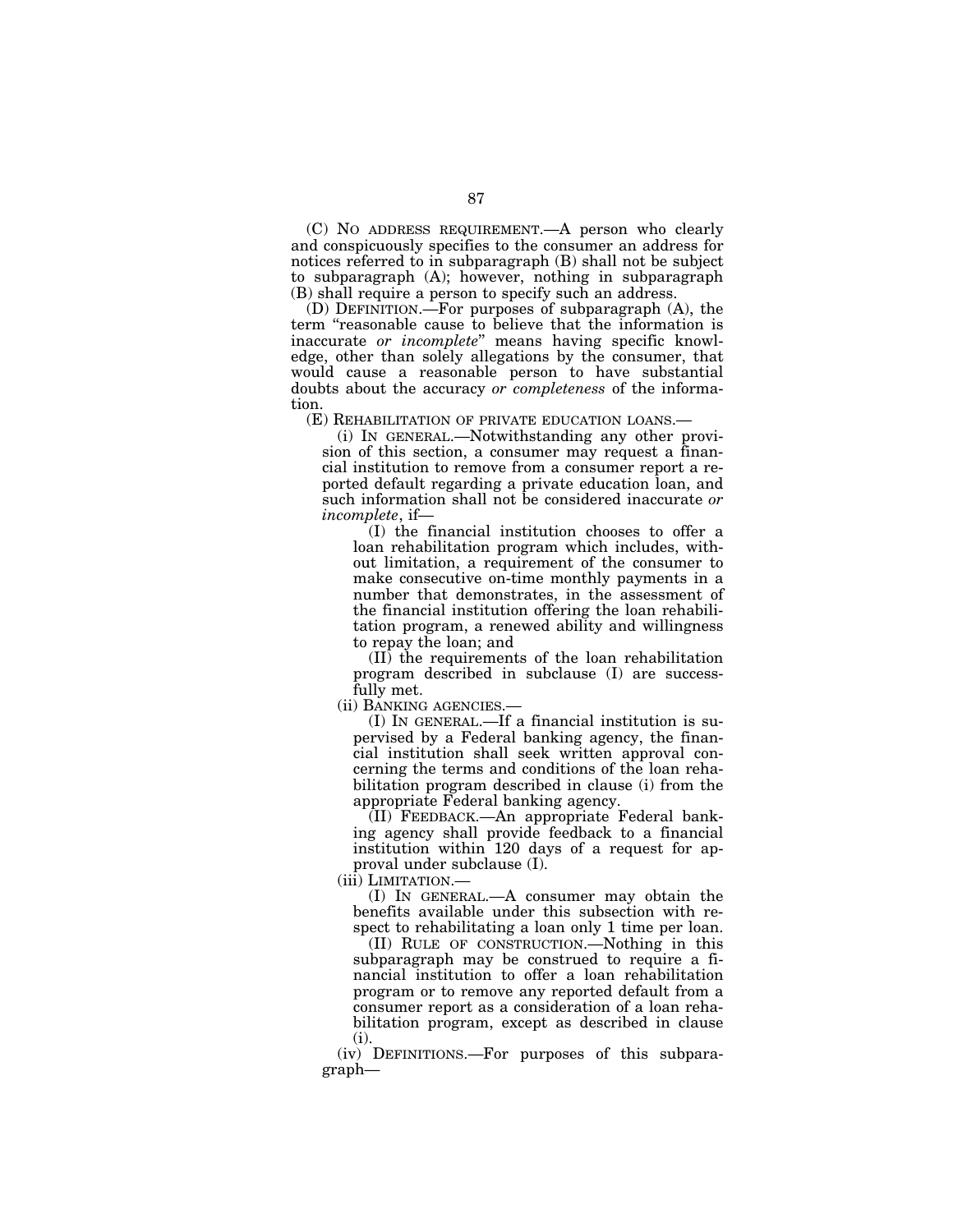(I) the term ''appropriate Federal banking agency'' has the meaning given the term in section 3 of the Federal Deposit Insurance Act (12 U.S.C. 1813); and

(II) the term ''private education loan'' has the meaning given the term in section 140(a) of the Truth in Lending Act  $(15 \text{ U.S.C. } 1650(a))$ .

(2) DUTY TO CORRECT AND UPDATE INFORMATION.—A person who—

(A) regularly and in the ordinary course of business furnishes information to one or more consumer reporting agencies about the person's transactions or experiences with any consumer; and

(B) has furnished to a consumer reporting agency information that the person determines is not complete or accurate,

shall promptly notify the consumer reporting agency of that determination and provide to the agency any corrections to that information, or any additional information, that is necessary to make the information provided by the person to the agency complete and accurate, and shall not thereafter furnish to the agency any of the information that remains not complete or accurate.

(3) DUTY TO PROVIDE NOTICE OF DISPUTE.—If the completeness or accuracy of any information furnished by any person to any consumer reporting agency is disputed to such person by a consumer, the person may not furnish the information to any consumer reporting agency without notice that such information is disputed by the consumer.

(4) DUTY TO PROVIDE NOTICE OF CLOSED ACCOUNTS.—A person who regularly and in the ordinary course of business furnishes information to a consumer reporting agency regarding a consumer who has a credit account with that person shall notify the agency of the voluntary closure of the account by the consumer, in information regularly furnished for the period in which the account is closed.<br>
(5) DUTY TO PROVIDE NOTICE OF DELINQUENCY OF AC-

 $\text{COUNTS.}(\mathcal{A})$  In GENERAL.—A person who furnishes information to a consumer reporting agency regarding a delinquent account being placed for collection, charged to profit or loss, or subjected to any similar action shall, not later than 90 days after furnishing the information, notify the agency of the date of delinquency on the account, which shall be the month and year of the commencement of the delinquency on the account that immediately preceded the action.

(B) RULE OF CONSTRUCTION.—For purposes of this paragraph only, and provided that the consumer does not dispute the information, a person that furnishes information on a delinquent account that is placed for collection, charged for profit or loss, or subjected to any similar action, complies with this paragraph, if—

(i) the person reports the same date of delinquency as that provided by the creditor to which the account was owed at the time at which the commencement of the delinquency occurred, if the creditor previously re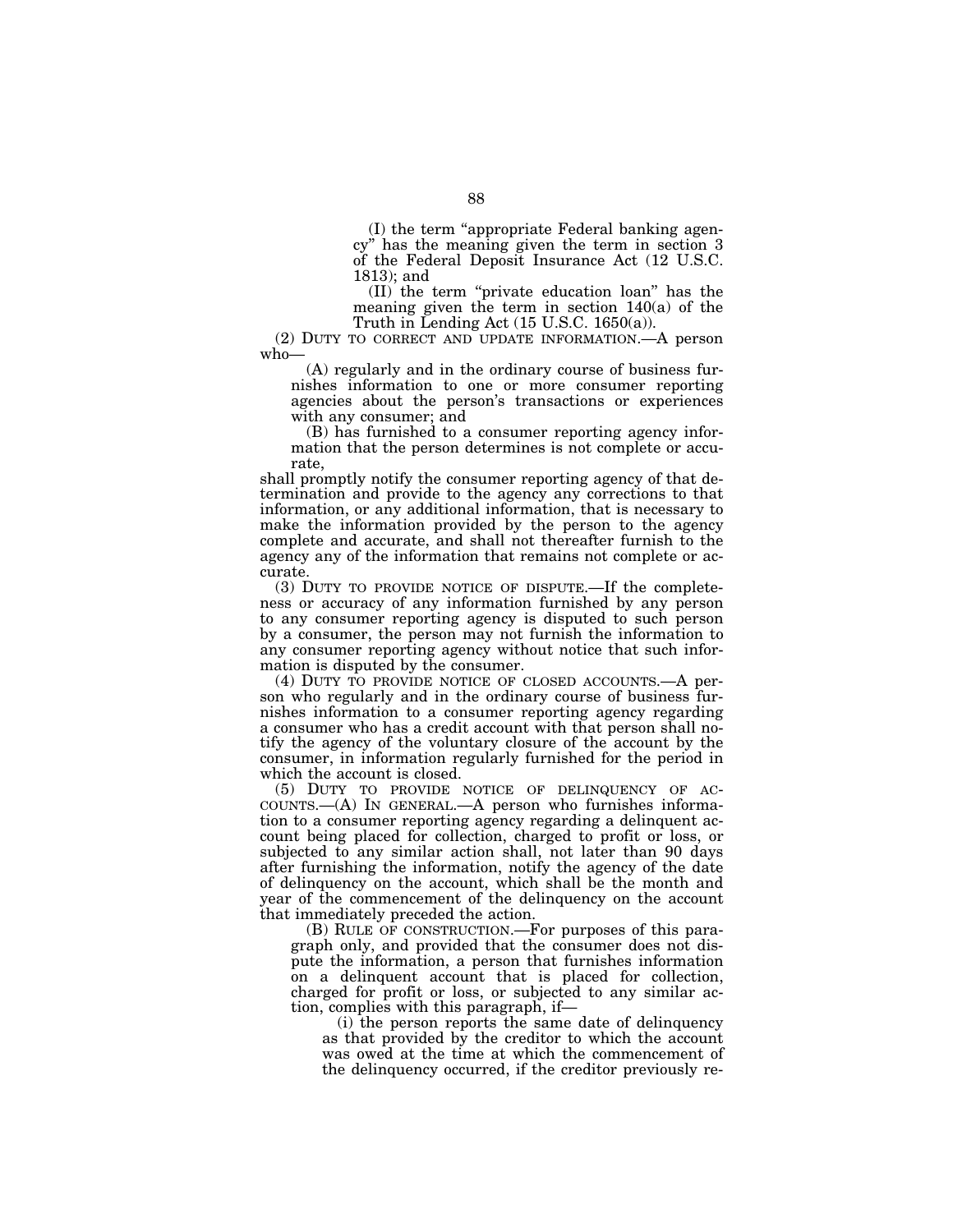ported that date of delinquency to a consumer reporting agency;

(ii) the creditor did not previously report the date of delinquency to a consumer reporting agency, and the person establishes and follows reasonable procedures to obtain the date of delinquency from the creditor or another reliable source and reports that date to a consumer reporting agency as the date of delinquency; or

(iii) the creditor did not previously report the date of delinquency to a consumer reporting agency and the date of delinquency cannot be reasonably obtained as provided in clause (ii), the person establishes and follows reasonable procedures to ensure the date reported as the date of delinquency precedes the date on which the account is placed for collection, charged to profit or loss, or subjected to any similar action, and reports such date to the credit reporting agency.

(6) DUTIES OF FURNISHERS UPON NOTICE OF IDENTITY THEFT-RELATED INFORMATION.—

(A) REASONABLE PROCEDURES.—A person that furnishes information to any consumer reporting agency shall have in place reasonable procedures to respond to any notification that it receives from a consumer reporting agency under section 605B relating to information resulting from identity theft, to prevent that person from refurnishing such blocked information.

(B) INFORMATION ALLEGED TO RESULT FROM IDENTITY THEFT.—If a consumer submits an identity theft report to a person who furnishes information to a consumer reporting agency at the address specified by that person for receiving such reports stating that information maintained by such person that purports to relate to the consumer resulted from identity theft, the person may not furnish such information that purports to relate to the consumer to any consumer reporting agency, unless the person subsequently knows or is informed by the consumer that the in-

formation is correct.<br>
[(7) NEGATIVE INFORMATION.

 $[(A)$  NOTICE TO CONSUMER REQUIRED.—<br> $[(i)$  IN GENERAL.—If any financial institution that extends credit and regularly and in the ordinary course of business furnishes information to a consumer reporting agency described in section 603(p) furnishes negative information to such an agency regarding credit extended to a customer, the financial institution shall provide a notice of such furnishing of negative information, in writing, to the customer.

ø(ii) NOTICE EFFECTIVE FOR SUBSEQUENT SUBMIS-SIONS.—After providing such notice, the financial institution may submit additional negative information to a consumer reporting agency described in section  $603(p)$  with respect to the same transaction, extension of credit, account, or customer without providing additional notice to the customer.

 $[(B)$  TIME OF NOTICE.—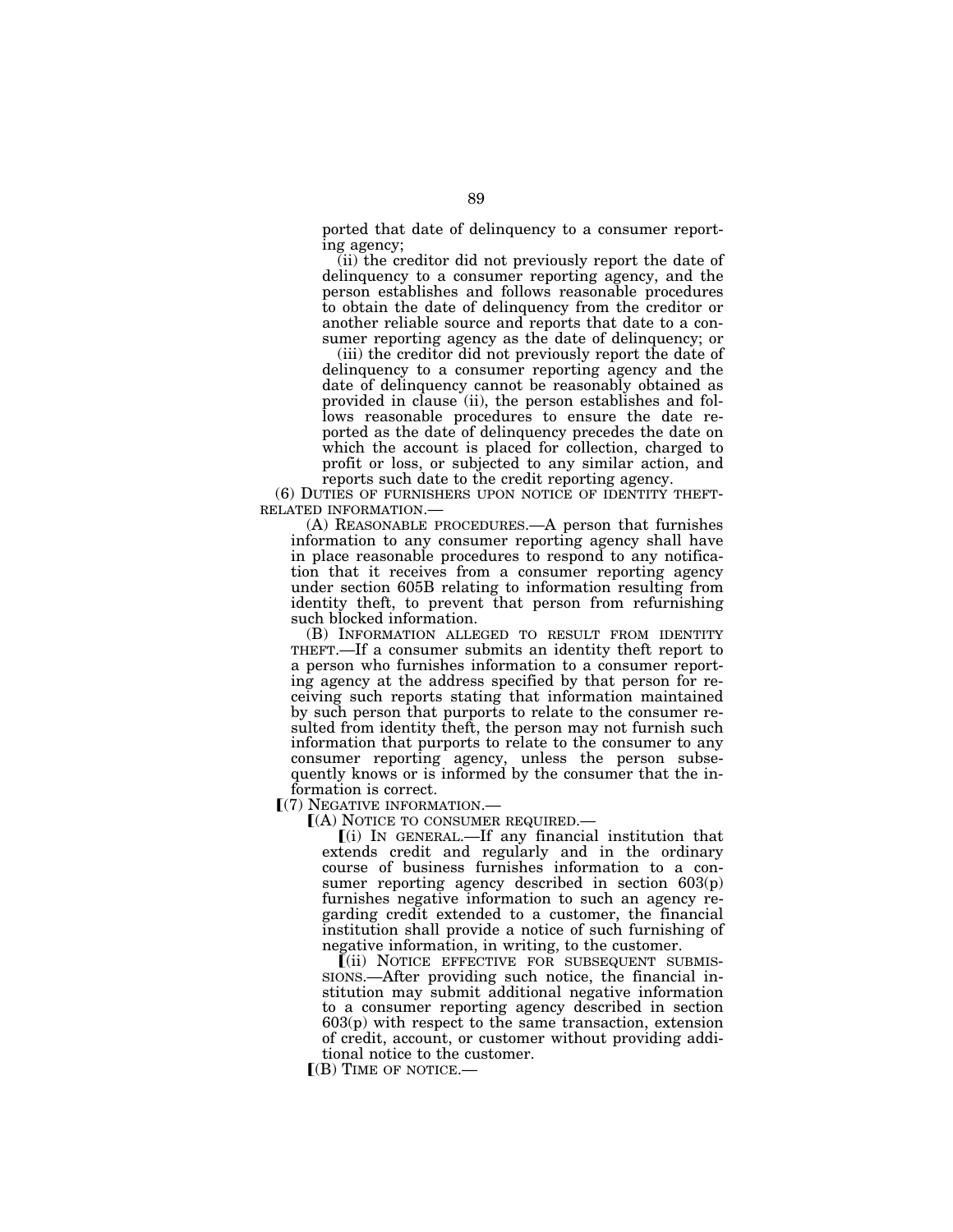$(i)$  IN GENERAL.—The notice required under subparagraph (A) shall be provided to the customer prior to, or no later than 30 days after, furnishing the negative information to a consumer reporting agency described in section 603(p).

ø(ii) COORDINATION WITH NEW ACCOUNT DISCLO-SURES.—If the notice is provided to the customer prior to furnishing the negative information to a consumer reporting agency, the notice may not be included in the initial disclosures provided under section 127(a) of the Truth in Lending Act.

ø(C) COORDINATION WITH OTHER DISCLOSURES.—The notice required under subparagraph (A)—

 $(i)$  may be included on or with any notice of default, any billing statement, or any other materials provided to the customer; and

 $\lceil$ (ii) must be clear and conspicuous.

ø(D) MODEL DISCLOSURE.—

 $(i)$  DUTY OF BUREAU.—The Bureau shall prescribe a brief model disclosure that a financial institution may use to comply with subparagraph (A), which shall not exceed 30 words.

 $(iii)$  USE OF MODEL NOT REQUIRED.—No provision of this paragraph may be construed to require a financial institution to use any such model form prescribed by the Bureau.

ø(iii) COMPLIANCE USING MODEL.—A financial institution shall be deemed to be in compliance with subparagraph (A) if the financial institution uses any model form prescribed by the Bureau under this subparagraph, or the financial institution uses any such model form and rearranges its format.

 $(E)$  USE OF NOTICE WITHOUT SUBMITTING NEGATIVE IN-FORMATION.—No provision of this paragraph shall be construed as requiring a financial institution that has provided a customer with a notice described in subparagraph (A) to furnish negative information about the customer to a consumer reporting agency.

 $\Gamma(F)$  SAFE HARBOR.—A financial institution shall not be liable for failure to perform the duties required by this paragraph if, at the time of the failure, the financial institution maintained reasonable policies and procedures to comply with this paragraph or the financial institution reasonably believed that the institution is prohibited, by law, from contacting the consumer.

 $(G)$  DEFINITIONS.—For purposes of this paragraph, the following definitions shall apply:

ø(i) NEGATIVE INFORMATION.—The term ''negative information'' means information concerning a customer's delinquencies, late payments, insolvency, or any form of default.

 $\dot{f}$ (ii) CUSTOMER; FINANCIAL INSTITUTION.—The terms ''customer''and ''financial institution'' have the same meanings as in section 509 Public Law 106 102.]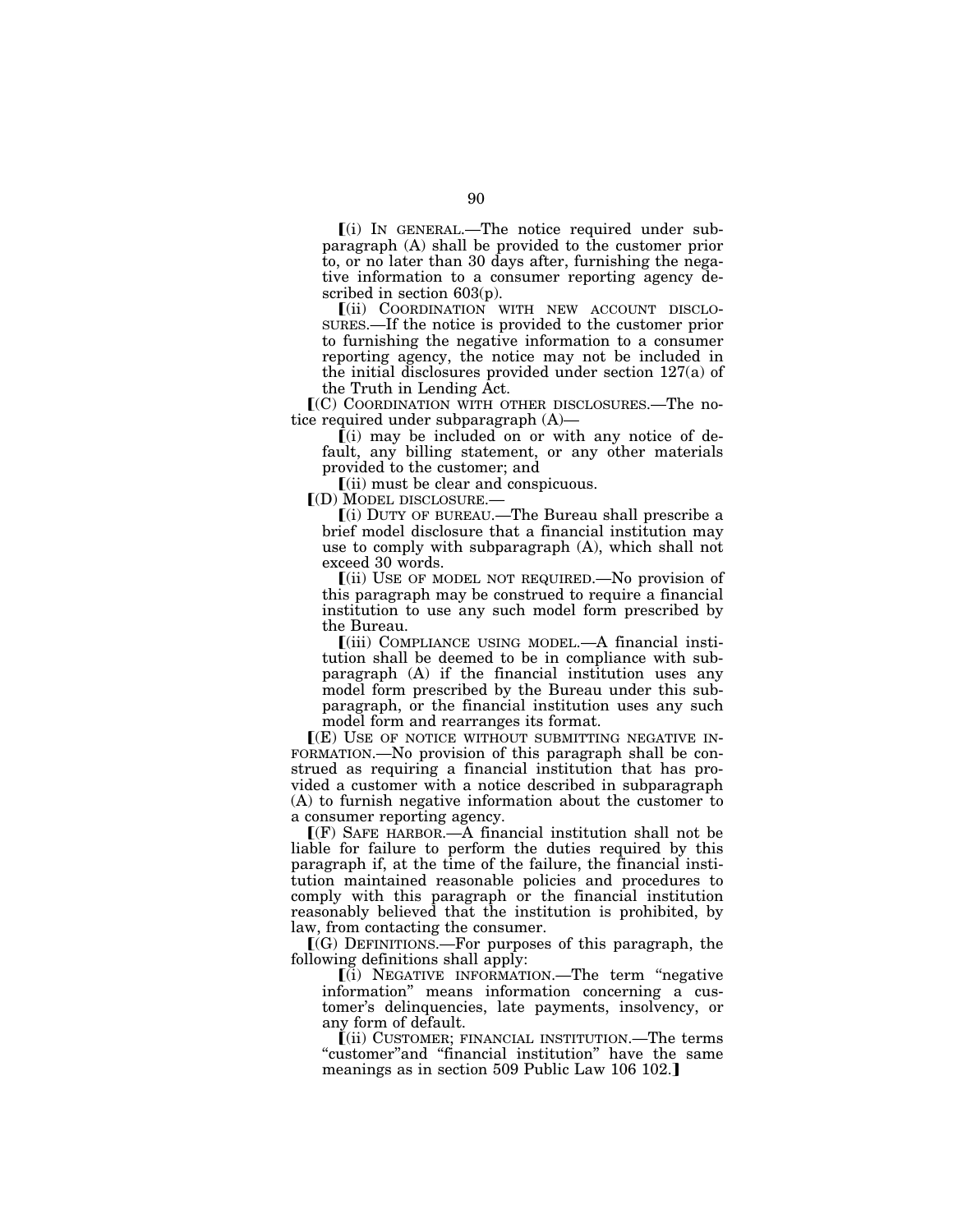*(7) DUTY OF FURNISHERS TO INFORM CONSUMERS ABOUT RE- PORTING NEGATIVE INFORMATION.— (A) GENERAL NEGATIVE INFORMATION WARNING NOTICE*

*TO ALL CONSUMERS PRIOR TO FURNISHING SUCH INFORMA- TION.—* 

*(i) IN GENERAL.—Any person that regularly furnishes negative information to a consumer reporting agency described in subsection (p) or (x) of section 603 about activity on any accounts of a consumer held by such person or transactions associated with credit extended to a consumer by such person shall provide a written general negative information warning notice to each such consumer before such person may furnish any negative information relating to such a consumer.* 

*(ii) CONTENT.—Such notice shall—* 

*(I) be clear and conspicuous;* 

*(II) describe the types of activities that constitute negative information;* 

*(III) inform the consumer that the person may report negative information relating to any such accounts or transactions to a consumer reporting agency described in subsection (p) or (x) of section 603;* 

*(IV) state that the negative information may appear on a consumer report of the consumer for the periods described in section 605 and that during such periods, the negative information may adversely impact the consumer's credit score;* 

*(V) state that in some limited circumstances, the negative information may result in other adverse actions, including a denial of a new job or a promotion from existing employment; and* 

*(VI) state that the consumer has right to—* 

*(aa) obtain a copy of their consumer report and credit score or educational score (if applicable), which in some instances can be obtained free of charge, from any consumer reporting agency to which negative information may be been sent; and* 

*(bb) dispute, free of charge, any errors on a consumer report relating to the consumer.* 

*(iii) TIMING OF NOTICE.—Such person shall provide such notice to a consumer not later than 90 days before the date on which the person furnishes negative information relating to such consumer.* 

*(B) SPECIFIC NEGATIVE INFORMATION NOTICE TO A CON-SUMER.—* 

*(i) IN GENERAL.—Any person described in subparagraph (A) that has furnished negative information relating to activity on any accounts of a consumer held by such person or transactions associated with credit extended to a consumer by such person to a consumer reporting agency described in subsection (p) or (x) of section 603 shall send a written notice to each such consumer.*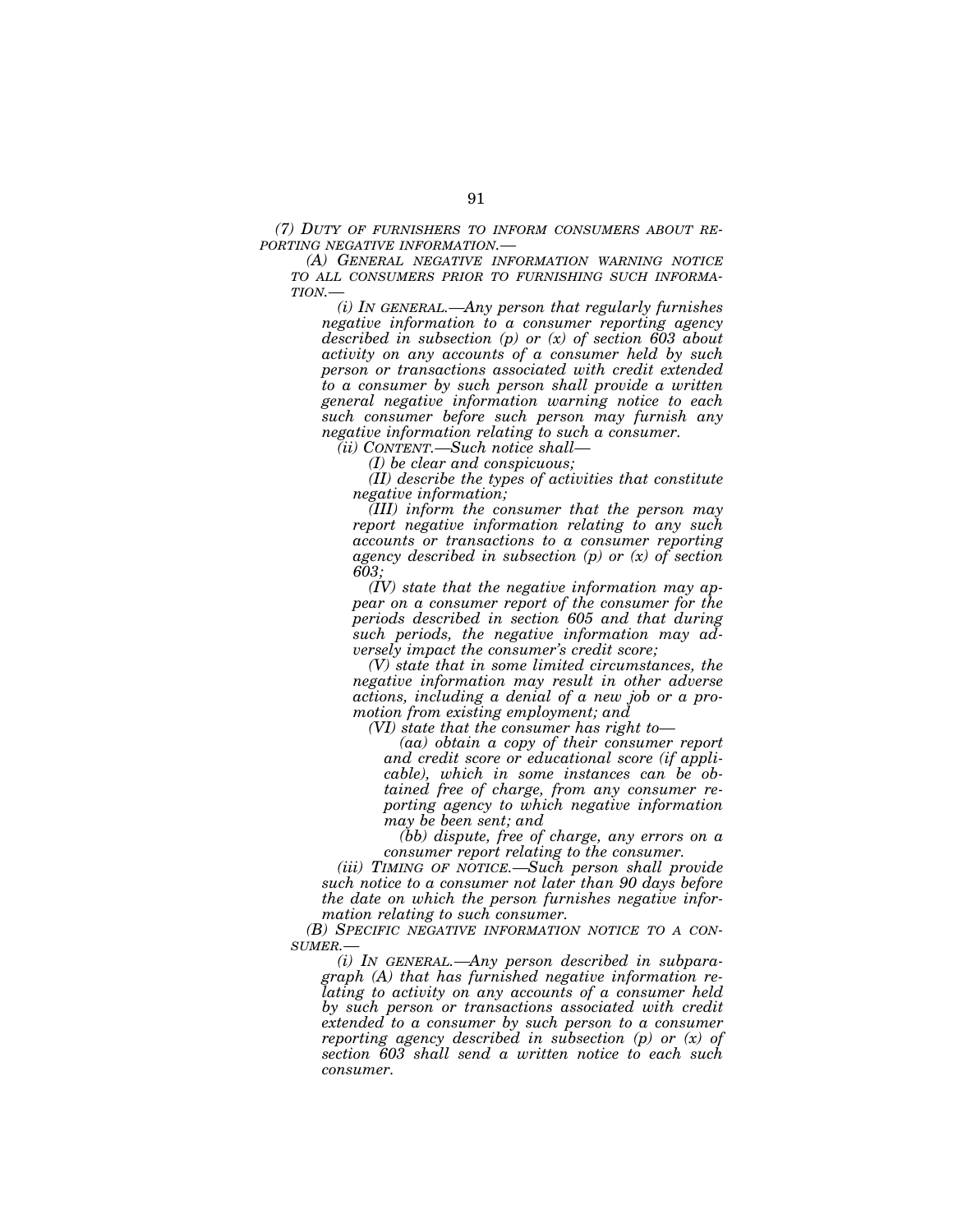*(ii) CONTENT.—Such notice shall—* 

*(I) be clear and conspicuous;* 

*(II) inform the consumer that the person has furnished negative information relating to such accounts or transactions to a consumer reporting agency described in subsection (p) or (x) of section 603;* 

*(III) identify any consumer reporting agency to which the negative information was furnished, including the name of the agency, mailing address, Internet website address, and toll-free telephone number; and* 

*(IV) include the statements described in subclauses (IV), (V), and (VI) of subparagraph (A)(ii).* 

*(iii) TIME OF NOTICE.—Such person shall provide such notice to a consumer not later than 5 business days after the date on which the person furnished negative information relating to such consumer.* 

*(C) NOTICE EFFECTIVE FOR SUBSEQUENT SUBMISSIONS.— After providing the notice described in subparagraph (B), the person may submit additional negative information to a consumer reporting agency described in subsection (p) or (x) of section 603 without providing additional notice to the consumer, unless another person acquires the right to repayment connected to the additional negative information. The acquiring person shall be subject to the requirements of this paragraph and shall be required to send consumers the written notices described in this paragraph, if applicable.* 

*(D) NON-TRADITIONAL DATA FURNISHERS.—Any person that furnishes negative information to a consumer reporting agency described in subsection (p) or (x) of section 603 relating to any accounts of, or transactions associated with, a consumer by such person involving non-traditional data shall be subject to the requirements described in subparagraphs (A), (B), and (C).* 

*(E) MODEL NOTICES.— (i) DUTY OF BUREAU.—Not later than 6 months after date of the enactment of this paragraph, the Bureau shall issue model forms for the notices described in subparagraphs (A) and (B) that a person may use to comply with the requirements of this paragraph.* 

*(ii) USE OF MODEL NOTICE NOT REQUIRED.—No provision of this paragraph may be construed to require a person to use the model notices prescribed by the Bureau.* 

*(iii) COMPLIANCE USING MODEL NOTICES.—A person shall be deemed to be in compliance with the requirements of subparagraph (A)(ii) or (B)(ii) (as applicable) if the person uses the model notice prescribed by the Bureau.* 

*(F) ISSUANCE OF GENERAL NEGATIVE WARNING NOTICE WITHOUT SUBMITTING NEGATIVE INFORMATION.—No provision of this paragraph may be construed to require a person described in subparagraph (A) or (D) to furnish nega-*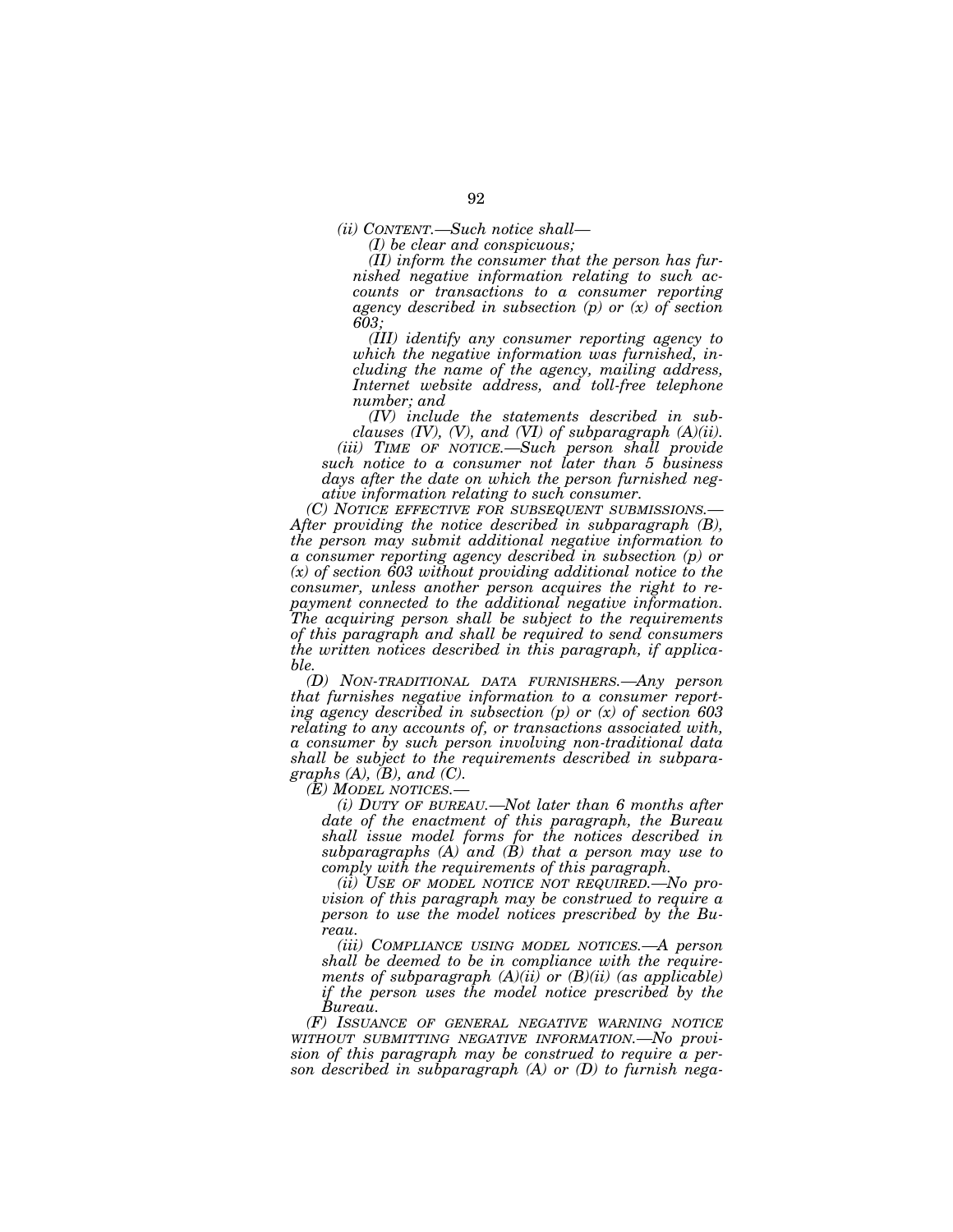*tive information about a consumer to a consumer reporting agency described in subsection (p) or (x) of section 603.* 

*(G) SAFE HARBOR.—A person shall not be liable for failure to perform the duties required by this paragraph if the person reasonably believes that the person is prohibited, by law, from contacting the consumer.* 

*(H) EFFECTIVE DATE.—The requirements of subparagraphs (A), (B), (C), and (D) shall not take effect until the*  date that is 6 months after the date of the issuance of *model forms for notices under subparagraph (E).* 

*(I) DEFINITIONS.—In this paragraph, the following definitions shall apply:* 

*(i) NEGATIVE INFORMATION.—The term ''negative information'' means information concerning a consumer's delinquencies, late payments, insolvency, or any form of default.* 

*(ii) NON-TRADITIONAL DATA.—The term ''non-traditional data'' relates to telecommunications payments, utility payments, rent payments, remittances, wire transfers, and such other items as determined by the Bureau.* 

(8) ABILITY OF CONSUMER TO DISPUTE INFORMATION DIRECTLY

 $(A)$  In GENERAL.—The Bureau shall, in consultation with the Federal Trade Commission, the Federal banking agencies, and the National Credit Union Administration, prescribe regulations that shall identify the circumstances under which a furnisher shall be required to [reinvestigate] *investigate* a dispute concerning the accuracy and *completeness* of information contained in a consumer report on the consumer, based on a direct request of a consumer.

(B) CONSIDERATIONS.—In prescribing regulations under subparagraph  $(A)$ , the agencies shall weigh-

(i) the benefits to consumers with the costs on furnishers and the credit reporting system;

(ii) the impact on the overall accuracy and integrity of consumer reports of any such requirements;

(iii) whether direct contact by the consumer with the furnisher would likely result in the most expeditious resolution of any such dispute; and

(iv) the potential impact on the credit reporting process if credit repair organizations, as defined in section 403(3), including entities that would be a credit repair organization, but for section 403(3)(B)(i), are able to circumvent the prohibition in subparagraph (G).

(C) APPLICABILITY.—Subparagraphs (D) through (G) shall apply in any circumstance identified under the regulations promulgated under subparagraph (A).

(D) SUBMITTING A NOTICE OF DISPUTE.—A consumer who seeks to dispute the accuracy *or completeness* of information shall provide a dispute notice directly to such person at the address specified by the person for such notices that—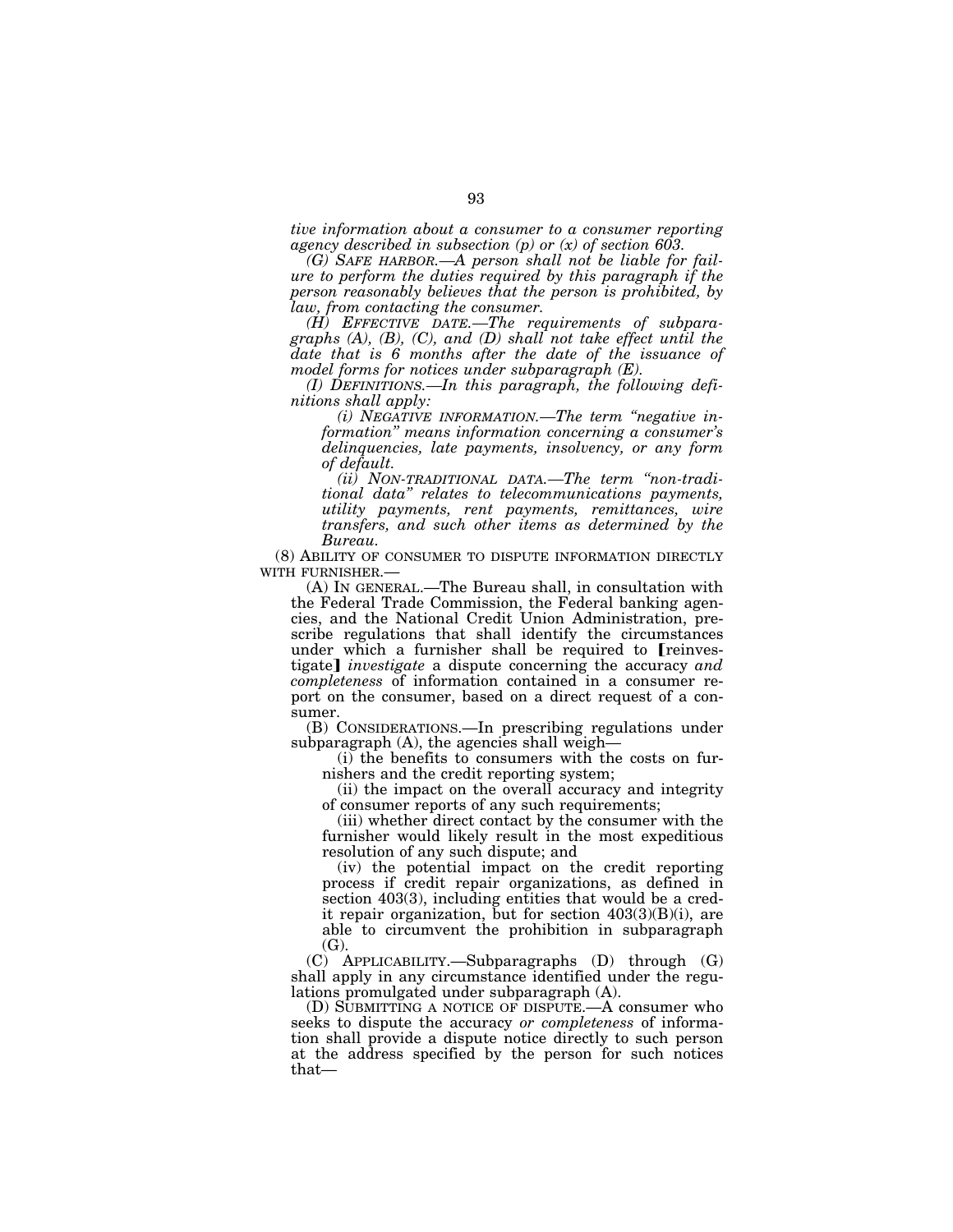(i) identifies the specific information that is being disputed;

(ii) explains the basis for the dispute; and

(iii) includes all supporting documentation required by the furnisher to substantiate the basis of the dispute.

 $[(\hat{E})$  DUTY OF PERSON AFTER RECEIVING NOTICE OF DIS-PUTE.—After receiving a notice of dispute from a consumer pursuant to subparagraph (D), the person that provided the information in dispute to a consumer reporting agency shall—

 $(i)$  conduct an investigation with respect to the disputed information;

 $\left[$ (ii) review all relevant information provided by the consumer with the notice;

 $\lceil$ (iii) complete such person's investigation of the dispute and report the results of the investigation to the consumer before the expiration of the period under section  $611(a)(1)$  within which a consumer reporting agency would be required to complete its action if the consumer had elected to dispute the information under that section; and

 $\left[$ (iv) if the investigation finds that the information reported was inaccurate, promptly notify each consumer reporting agency to which the person furnished the inaccurate information of that determination and provide to the agency any correction to that information that is necessary to make the information provided by the person accurate.

 $(F)$  Frivolous or irrelevant dispute.

 $(i)$  IN GENERAL.—This paragraph shall not apply if the person receiving a notice of a dispute from a consumer reasonably determines that the dispute is frivolous or irrelevant, including—

 $[(I)$  by reason of the failure of a consumer to provide sufficient information to investigate the disputed information; or

 $\left[ \text{[II]}\right]$  the submission by a consumer of a dispute that is substantially the same as a dispute previously submitted by or for the consumer, either directly to the person or through a consumer reporting agency under subsection (b), with respect to which the person has already performed the person's duties under this paragraph or subsection (b), as applicable.

ø(ii) NOTICE OF DETERMINATION.—Upon making any determination under clause (i) that a dispute is frivolous or irrelevant, the person shall notify the consumer of such determination not later than 5 business days after making such determination, by mail or, if authorized by the consumer for that purpose, by any other means available to the person.

ø(iii) CONTENTS OF NOTICE.—A notice under clause (ii) shall include—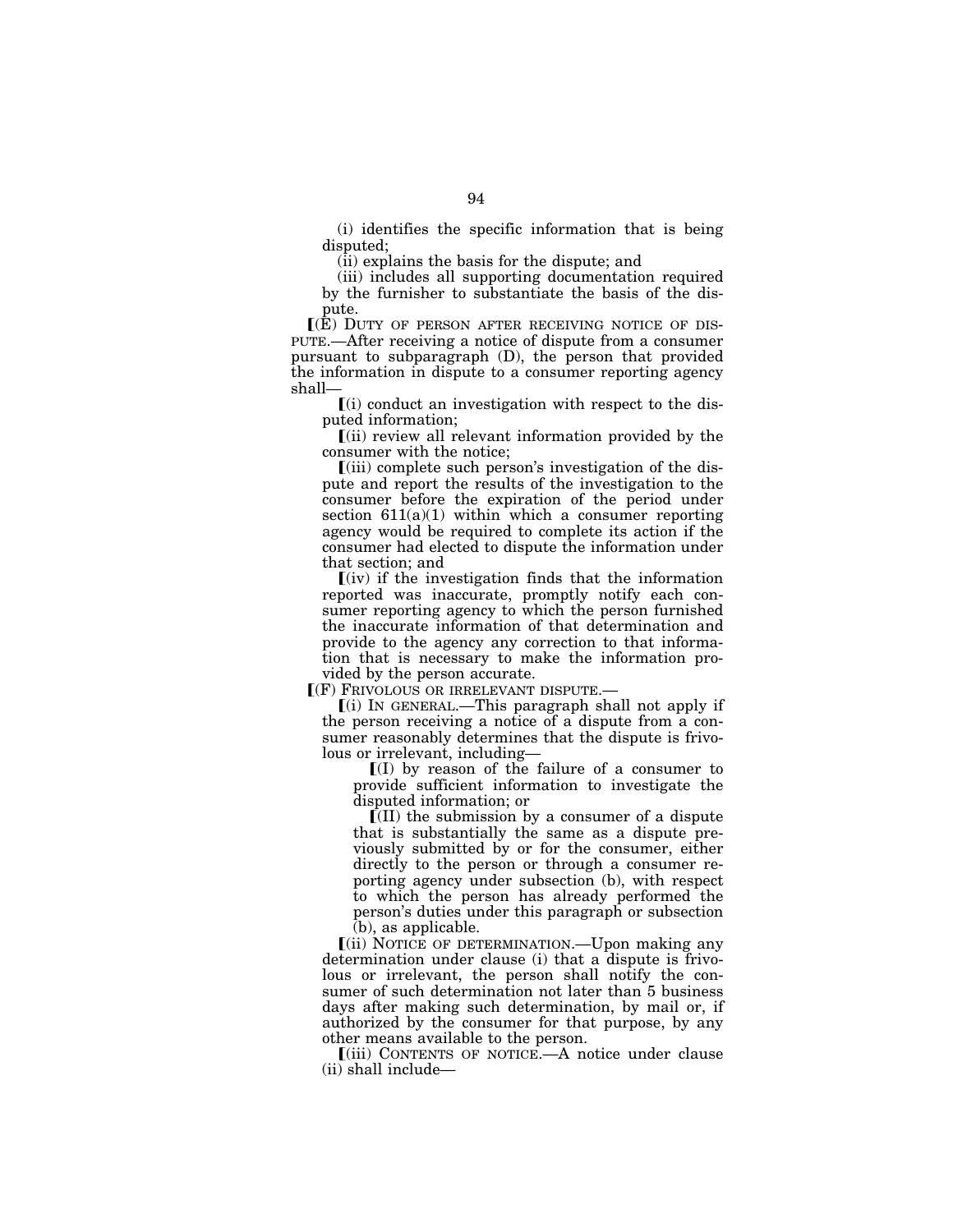$\P$ (I) the reasons for the determination under clause (i); and

ø(II) identification of any information required to investigate the disputed information, which may consist of a standardized form describing the general nature of such information.]

*(E) DUTIES OF FURNISHERS AFTER RECEIVING NOTICE OF DISPUTE FROM A CONSUMER.—After receiving a notice of dispute from a consumer pursuant to subparagraph (D), the person that provided the information in dispute to a consumer reporting agency shall—* 

*(i) promptly provide to each consumer reporting agency to which the person furnished the disputed information the notice of dispute;* 

*(ii) review all information, including any substantiating documents, provided by the consumer about the disputed information and conduct an investigation, separate from any reinvestigation by a consumer reporting agency or a reseller conducted with respect to the disputed information;* 

*(iii) before the expiration of the period under section 611(a)(1) within which a consumer reporting agency would be required to complete its action if the consumer had elected to dispute the information under that section, complete an investigation of the disputed information pursuant to the standards described in subparagraph (G);* 

*(iv) notify the consumer, in writing, of the receipt of the dispute that includes—* 

*(I) a statement about any information additional to the information that the person is required to maintain under subsection (f) that would support the person's ability to carry out an investigation to resolve the consumer's dispute; and* 

*(II) a statement that the consumer reporting agency to which the disputed information was provided will include a notation described in section 605(e) in the consumer's file until the investigation has been completed, and information about how a consumer may request that such notation is removed by the agency;* 

*(v) if the investigation determines the disputed information is inaccurate, incomplete, or unverifiable, promptly notify each consumer reporting agency to which the person furnished such information in accordance with paragraph (2); and* 

*(vi) notify the consumer of the results of the investigation, in writing, in accordance with subparagraph (H).* 

 $[(G)]$   $(F)$  EXCLUSION OF CREDIT REPAIR ORGANIZA-TIONS.—This paragraph shall not apply if the notice of the dispute is submitted by, is prepared on behalf of the consumer by, or is submitted on a form supplied to the consumer by, a credit repair organization, as defined in sec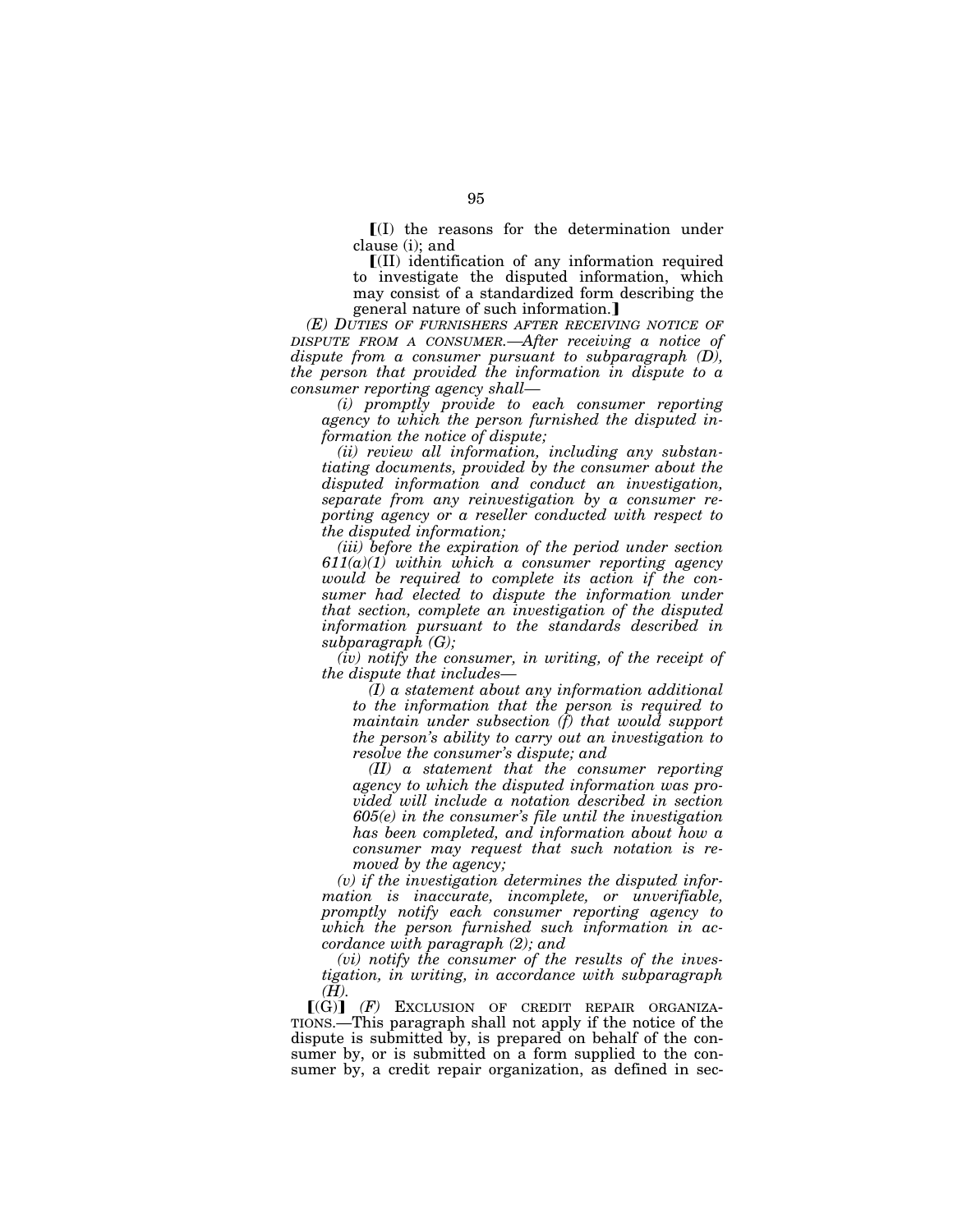tion 403(3), or an entity that would be a credit repair organization, but for section  $403(3)(B)(i)$ .

*(G) REASONABLE STANDARDS FOR FURNISHERS FOR CON- DUCTING INVESTIGATIONS AND RESOLVING DISPUTES SUB- MITTED BY CONSUMERS.—In any investigation conducted by a person who furnishes information to a consumer reporting agency of an item of information being disputed by a consumer, the person, at a minimum—* 

*(i) shall maintain sufficient resources and trained staff, commensurate with the volume and complexity of disputes received or reasonably anticipated to be received, to conduct investigations;* 

*(ii) shall verify that the person has a record of the particular information being disputed, consistent with the requirements of subsection (f);* 

*(iii) shall verify that the personally identifiable information of the consumer submitting the dispute matches the personally identifiable information contained on such records;* 

*(iv) shall conduct a reasonable review to determine whether the disputed information is accurate, complete, and can be verified that considers all the information, including any substantiating documents, provided by the consumer about the disputed information;* 

*(v) shall ensure that the investigation is an independent analysis that is separate from any reinvestigation by a consumer reporting agency or a reseller conducted with respect to the disputed information; and* 

*(vi) may not impose any limitations or otherwise impede the ability of a consumer to submit information, including any substantiating documents, about the disputed information.* 

*(H) CONTENTS OF THE NOTICE TO THE CONSUMER ABOUT THE RESULTS OF THE INVESTIGATION BY THE FURNISHER.— The notice of the results of the investigation described in subparagraph (E) shall include—* 

*(i) a statement informing the consumer as to whether the disputed information was determined to be inaccurate, incomplete, or unverifiable;* 

*(ii) a statement of the specific reasons supporting the results of the investigation;* 

*(iii) a description of the procedure used by the dispute resolution staff of the person who furnishes information to a consumer reporting agency to determine the accuracy or completeness of the information, including the business name, mailing address, telephone number, and Internet website address (if available) of any person who was contacted by the staff in connection with the determination;* 

*(iv) a copy of all information relating to the consumer that was used in carrying out the investigation and was the basis for any determination about the accuracy or completeness of the disputed information;* 

*(v) a statement that consumer will receive, free of charge, a copy of their consumer report and credit score*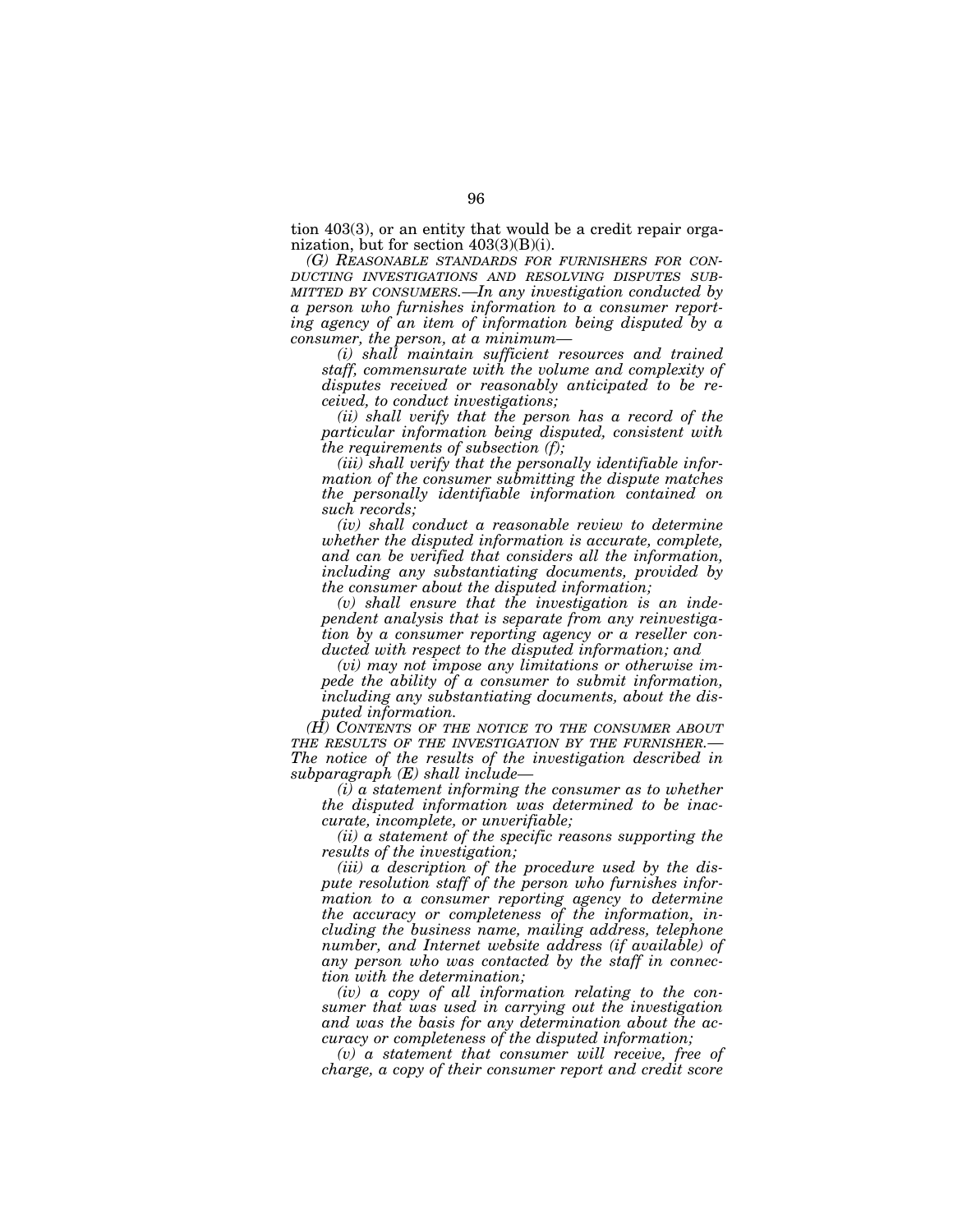*or educational credit score (if applicable), from any consumer reporting agency to which the disputed information had been provided, regardless of whether the consumer obtained or will obtain a free consumer report and credit score or educational credit score (if applicable) in the 12-month period preceding receipt of the notice described in this subparagraph pursuant to section 612(a)(1);* 

*(vi) if the disputed information was found to be inaccurate, incomplete, or unverifiable, a statement that the consumer report of the consumer shall be revised to reflect the change to the consumer's file as a result of the investigation;* 

*(vii) a statement that the consumer has the right to appeal the results of the investigation under paragraph (10), free of charge, within 120 days after the date of the notice of the results of the investigation was provided to the consumer and the process for submitting an appeal;* 

*(viii) a statement that the consumer may add a narrative statement, free of charge, to the consumer's file held by the consumer reporting agency to which the information has been furnished disputing the accuracy or completeness of the information, regardless of the results of the investigation by the person, and the process for contacting any agency that received the consumer's information from the person to submit a narrative statement;* 

*(ix) a statement informing the consumer that a notation described in section 605(e) will be added to the consumer's file during the period in which the consumer appeals the results of an investigation and that such notation can be removed at the request of the consumer; and* 

*(x) a statement that the consumer has the right to request a copy of their consumer report and credit score or educational credit score (if applicable), free of charge, within the 12-month period following the date of the conclusion of the investigation from any consumer reporting agency in which the disputed information had been provided, regardless of whether the consumer obtained or will obtain a free annual consumer report and credit score or educational credit score (if applicable) under this subparagraph or section 612(a)(1).* 

(9) DUTY TO PROVIDE NOTICE OF STATUS AS MEDICAL INFOR-MATION FURNISHER.—A person whose primary business is providing medical services, products, or devices, or the person's agent or assignee, who furnishes information to a consumer reporting agency on a consumer shall be considered a medical information furnisher for purposes of this title, and shall notify the agency of such status.

*(10) DUTY OF FURNISHERS OF INFORMATION UPON NOTICE OF APPEAL OF INVESTIGATION.—*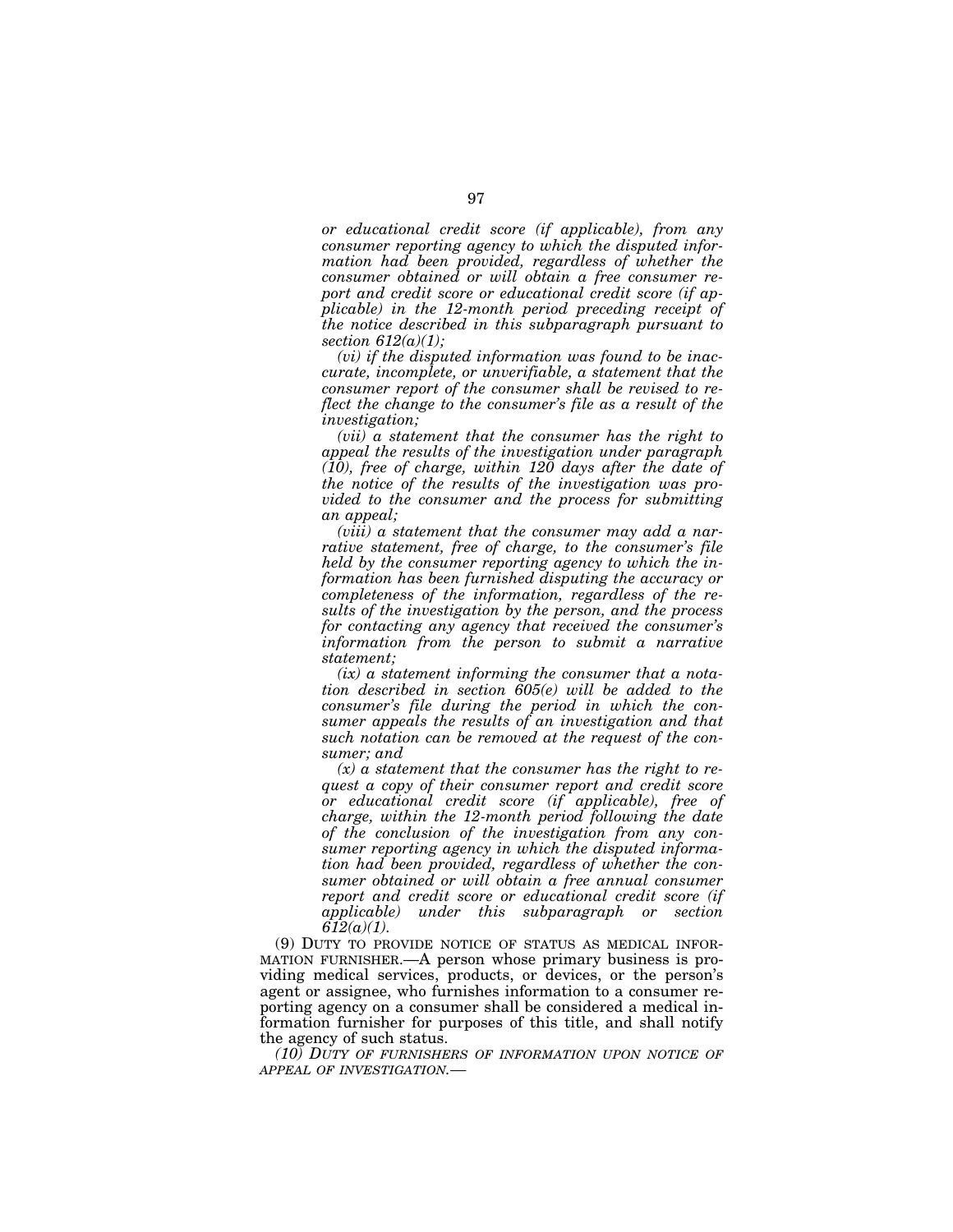*(A) IN GENERAL.—Within 120 days of the date of receipt of the results of an investigation conducted under paragraph (8)(E), a consumer may, free of charge, appeal such results by submitting a notice of appeal to the person who provided the information in the dispute to a consumer reporting agency (hereafter in this paragraph referred to as the ''furnisher'').* 

*(B) NOTICE OF APPEAL.—A notice of appeal described in subparagraph (A) may be submitted in writing, through a toll-free telephone number, or by other electronic means established by the furnisher, and—* 

*(i) shall identify the information contained in the consumer's file that is the subject of the appeal;* 

*(ii) shall describe the specific reasons for submitting the notice of appeal; and* 

*(iii) may include any information, including substantiating documents, the consumer believes is relevant to the appeal.* 

*(C) FURNISHER ACTIONS.—Upon receipt of such notice of appeal, the furnisher shall—* 

*(i) before the end of the period of 3 business days beginning on the date on which the furnisher receives the notice of appeal, notify each consumer reporting agency to which the person furnished such information a statement identifying the items of information that a consumer is appealing; and* 

*(ii) notify the consumer confirming the receipt of the consumer's notice of appeal, including an approximate date when the consumer's appeal will be completed, the process and procedures by which a review of the appeal will be conducted, and the specific individual designated by the consumer reporting agency who, upon the request of the consumer, may discuss the substance and status of the appeal.* 

*(D) FURNISHER REQUIREMENTS UPON RECEIPT OF NOTICE OF APPEAL.—Not later than 20 days after receiving a notice of appeal, the furnisher shall determine whether the item of information being disputed by the consumer is inaccurate, incomplete, or cannot be verified, and shall notify the consumer reporting agency of the determination. If the furnisher cannot verify the accuracy or completeness of the disputed information, the furnisher shall, before the end of the 20-day period beginning on the date on which the furnisher receives notice of an appeal from the consumer, submit instructions to the consumer reporting agency that the item of information being disputed by the consumer should be deleted from the file of the consumer.* 

*(E) MINIMUM STANDARDS FOR APPEALS EMPLOYEES.— Upon receipt of a notice of appeal under subparagraph (A), a furnisher shall designate one or more specific employees who—* 

*(i) shall be assigned an employee reference number or other employee identifier that can be used by the consumer to discuss the appeal with the specific individuals handling the appeal;*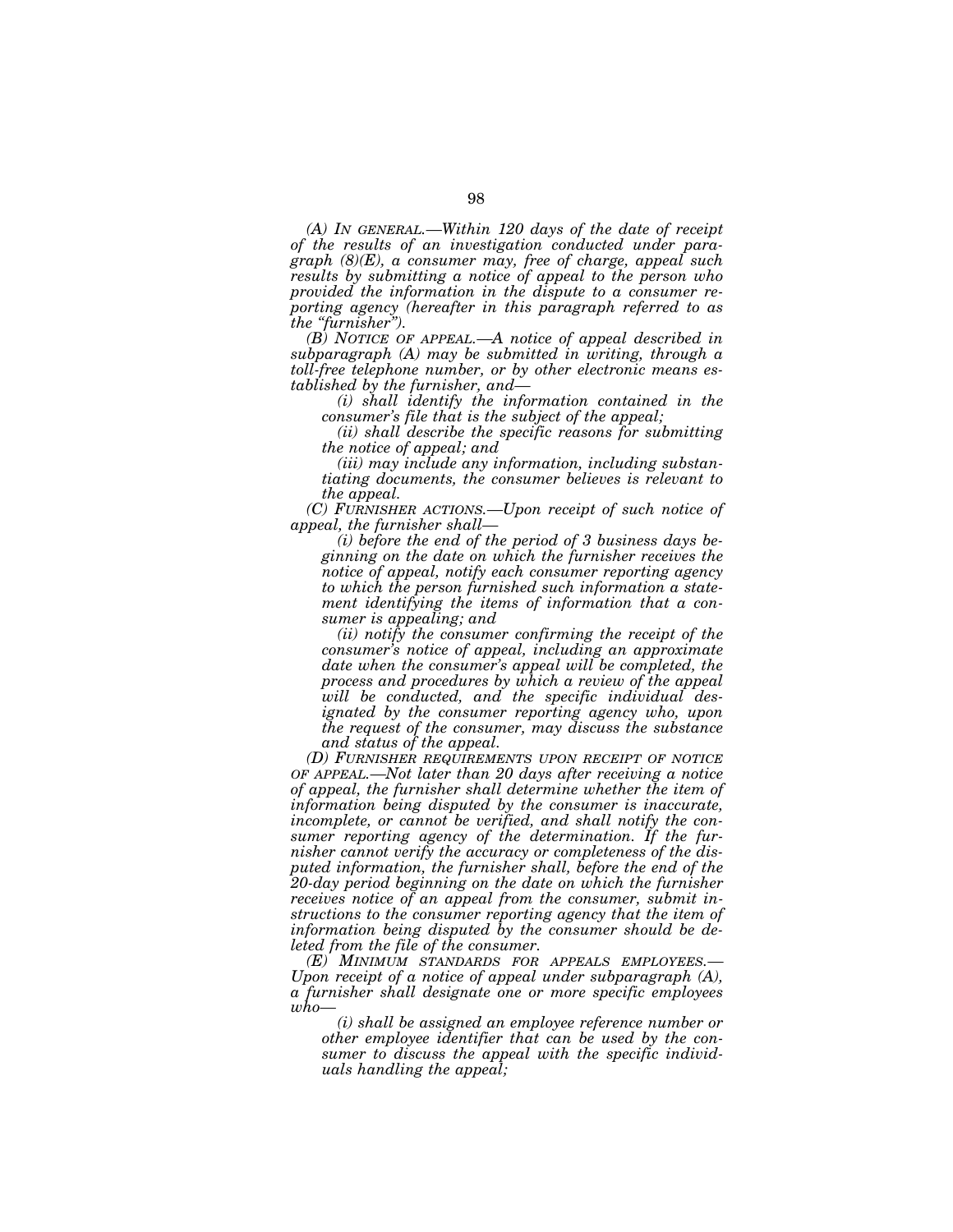*(ii) shall have direct authority to resolve the dispute that is the subject of the notice of appeal on behalf of the furnisher from the review stage to its completion;* 

*(iii) shall meet minimum training and ongoing certification requirements at regular intervals, as established by the Bureau;* 

*(iv) may not have been involved in an investigation conducted pursuant to paragraph (8); and* 

*(v) may not be subject to any requirements linking incentives, including promotion, to the number of appeals processed within a certain time period.* 

*(F) REQUIREMENTS FOR APPEALS PROCESS.—Such employees shall conduct a robust review of the appeal and make a determination regarding the accuracy and completeness of the disputed information by—* 

*(i) conducting an independent analysis, separate from any reinvestigation by a reseller or consumer reporting agency, of the disputed information;* 

*(ii) verifying that the personally identifiable information related to the dispute is accurate and complete;* 

*(iii) analyzing the notice of appeal and all information, including substantiating documents, provided by the consumer with the notice of appeal;* 

*(iv) evaluating the validity of any information submitted by any person that was used by the furnisher in the initial investigation into the dispute;* 

*(v) verifying that the information being disputed relates to the consumer in whose file the information is located;* 

*(vi) verifying that the furnisher has a record of the information being disputed; and* 

*(vii) applying any additional factors or investigative processes, as specified by the Bureau.* 

*(G) EXTENSION OF REVIEW PERIOD.—If a consumer submits additional information related to the appeal after the period of 3 business days described in subparagraph (C)(i) and before the end of the 20-day period described in subparagraph (D), the furnisher shall have an additional 10 business days to complete the review of the appeal.* 

*(H) NOTICE OF APPEAL RESULTS.—Not later than 5 days after the end of the 20-day period described in subparagraph (D) (or the 10 business day extension described under subparagraph (G), as applicable) the furnisher shall provide the consumer with written notice of the results of the appeal by mail or, if requested by the consumer, by other means. The contents of such notice shall include—* 

*(i) a statement that the appeal is completed and the date on which it was completed, the results of the appeal, and the specific reasons supporting the results of the appeal;* 

*(ii) a copy of all information relating to the consumer that was used as a basis for deciding the results of the appeal;* 

*(iii) if the appeal results in any change to the consumer report, a notification that the consumer shall re-*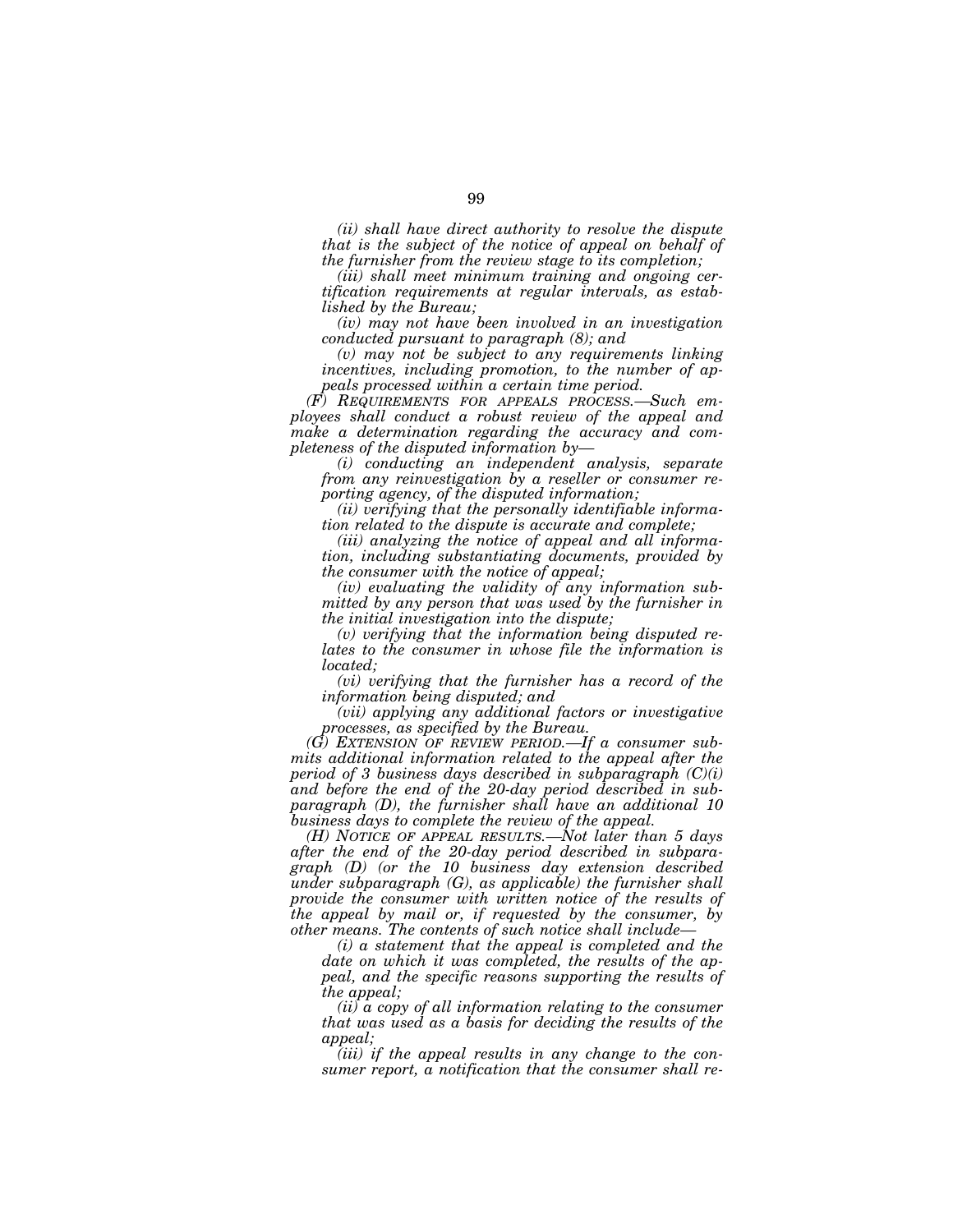*ceive a copy, free of charge, of a revised consumer report (based upon the consumer's file as that file was changed as a result of the appeal) and a credit score or educational credit score (if applicable) from each consumer reporting agency that had been furnished incorrect information;* 

*(iv) a description of the procedure used to determine the accuracy and completeness of the information, including the business name, telephone number, mailing address, and Internet website address (if applicable), of any person who provided information that was contacted in connection with such information, if reasonably available;* 

*(v) information describing that the consumer may submit a statement, without charge, disputing the accuracy or completeness of information in the consumer's file that was the subject of an appeal under this paragraph by submitting a statement directly to each consumer reporting agency that received the information; and* 

*(vi) a notification that the consumer may request the furnisher to submit to each consumer reporting agency the consumer's request to furnish notifications pursu*ant to section  $61\bar{1}$ (*d*) (relating to furnishing notifica*tions to certain users of consumer reports).* 

(b) DUTIES OF FURNISHERS OF INFORMATION UPON NOTICE OF DISPUTE.—

(1) IN GENERAL.—After receiving notice pursuant to section  $611(a)(2)$  of a dispute with regard to the completeness or accuracy of any information provided by a person to a consumer reporting agency, the person shall—

(A) conduct an investigation with respect to the disputed information;

 $(B)$  review all **[**relevant**]** information provided by the consumer reporting agency pursuant to section  $611(a)(2)$ ;

(C) report the results of the investigation to the consumer reporting agency;

(D) if the investigation finds that the information is incomplete or inaccurate, report those results to all other consumer reporting agencies to which the person furnished the information and that compile and maintain files on consumers on a nationwide basis; and

(E) if an item of information disputed by a consumer is found to be inaccurate or incomplete or cannot be verified after any reinvestigation under paragraph (1), for purposes of reporting to a consumer reporting agency only, as appropriate, based on the results of the reinvestigation prompt- $\bar{1}$ y—

(i) modify that item of information;

(ii) delete that item of information; or

(iii) permanently block the reporting of that item of information.

(2) DEADLINE.—A person shall complete all investigations, reviews, and reports required under paragraph (1) regarding information provided by the person to a consumer reporting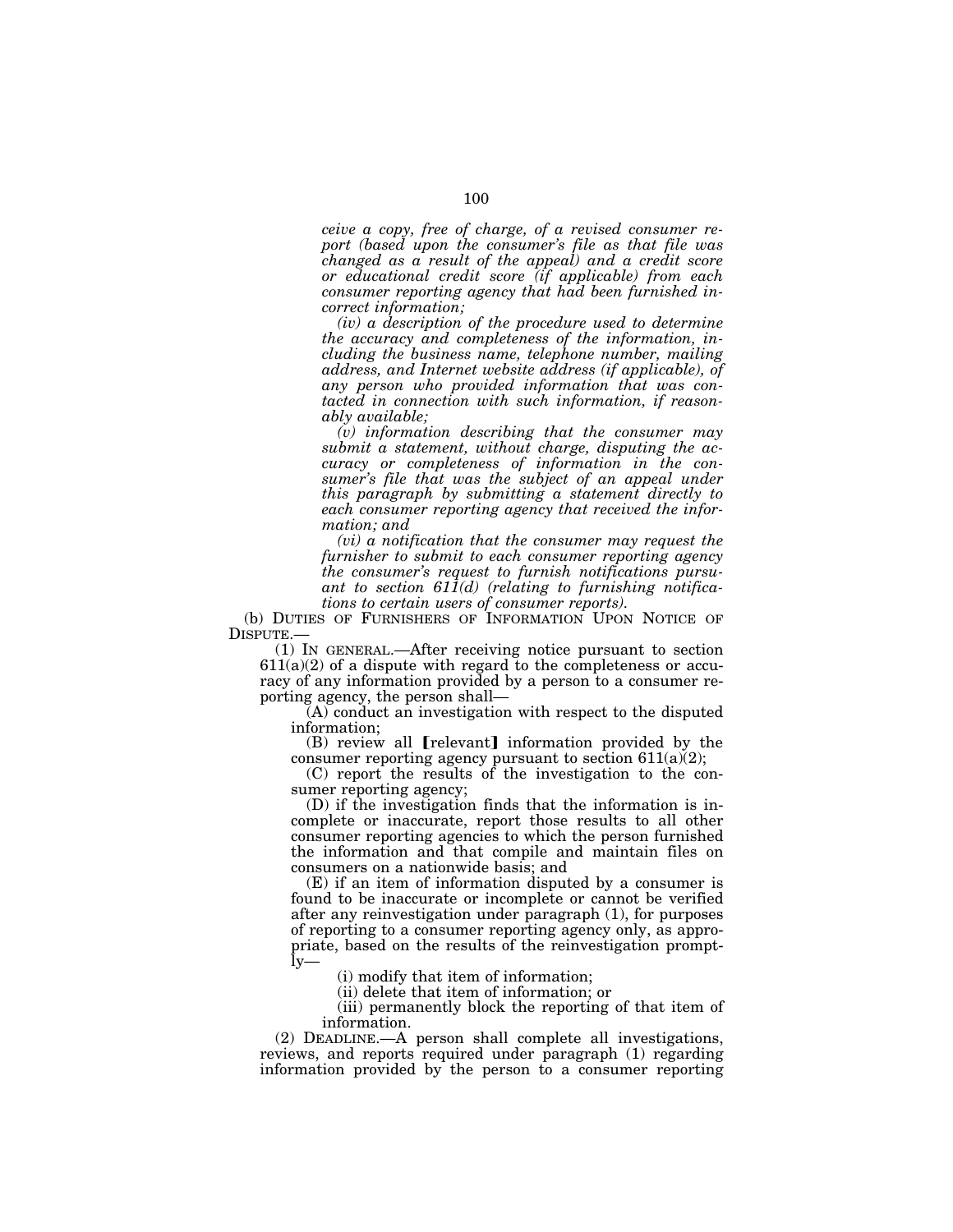agency, before the expiration of the period under section  $611(a)(1)$  within which the consumer reporting agency is required to complete actions required by that section regarding that information.

(c) LIMITATION ON LIABILITY.—Except as provided in section  $621(c)(1)(B)$ , sections 616 and 617 do not apply to any violation of-

(1) subsection (a) of this section, including any regulations issued thereunder;

(2) subsection (e) of this section, except that nothing in this paragraph shall limit, expand, or otherwise affect liability under section 616 or 617, as applicable, for violations of subsection (b) of this section; or

(3) subsection (e) of section 615.

(d) LIMITATION ON ENFORCEMENT.—The provisions of law described in paragraphs (1) through (3) of subsection (c) (other than with respect to the exception described in paragraph (2) of subsection  $(c)$ ) shall be enforced exclusively as provided under section 621 by the Federal agencies and officials and the State officials identified in section 621.

(e) ACCURACY GUIDELINES AND REGULATIONS REQUIRED.—

(1) GUIDELINES.—The Bureau shall, with respect to persons or entities that are subject to the enforcement authority of the Bureau under section 621—

(A) establish and maintain guidelines for use by each person that furnishes information to a consumer reporting agency regarding the accuracy and integrity of the information relating to consumers that such entities furnish to consumer reporting agencies, and update such guidelines as often as necessary; and

(B) prescribe regulations requiring each person that furnishes information to a consumer reporting agency to establish reasonable policies and procedures for implementing the guidelines established pursuant to subparagraph  $(\mathbf{A})$ .

(2) CRITERIA.—In developing the guidelines required by paragraph (1)(A), the Bureau shall—

(A) identify patterns, practices, and specific forms of activity that can compromise the accuracy and integrity of information furnished to consumer reporting agencies;

(B) review the methods (including technological means) used to furnish information relating to consumers to consumer reporting agencies;

(C) determine whether persons that furnish information to consumer reporting agencies maintain and enforce policies to ensure the accuracy and integrity of information furnished to consumer reporting agencies; and

(D) examine the policies and processes that persons that furnish information to consumer reporting agencies employ to conduct reinvestigations and correct inaccurate information relating to consumers that has been furnished to consumer reporting agencies.

*(f) DUTY OF FURNISHERS TO MAINTAIN RECORDS OF CON- SUMERS.—* 

*(1) IN GENERAL.—A person who furnishes information to a consumer reporting agency relating to a consumer who has an*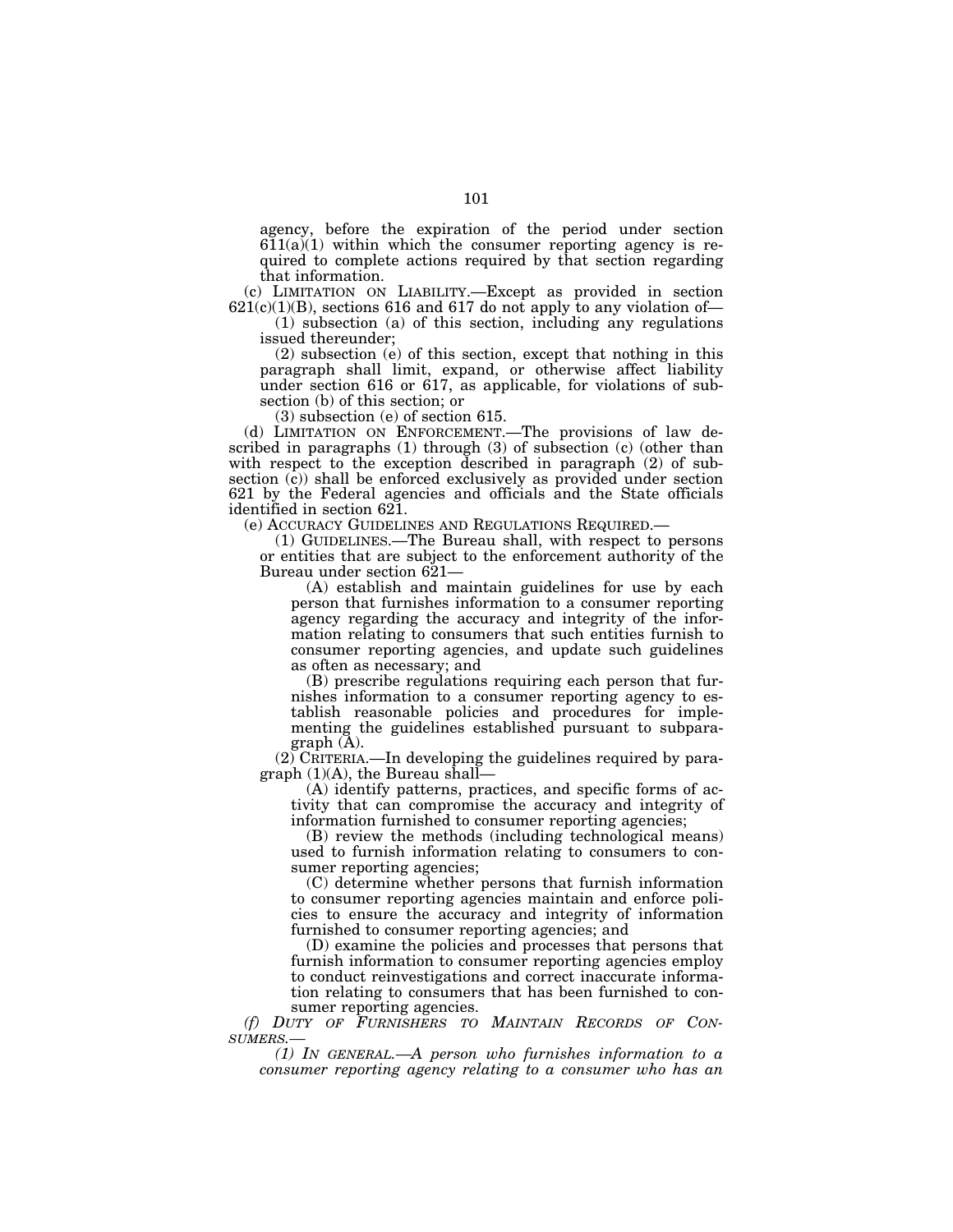*account with that person shall maintain all information necessary to substantiate the accuracy and completeness of the information furnished, including any records establishing the liability and terms and conditions under which credit was extended to a consumer and any payment history with respect to such credit.* 

*(2) RETENTION PERIOD.—Records described under paragraph (1) shall be maintained until the information with respect to which the records relate may no longer be included in a consumer report pursuant to sections 605.* 

*(3) TRANSFER OF OWNERSHIP.—If a person providing information to a consumer reporting agency is acquired by another person, or if another person acquires the right to repayment connected to such information, the acquiring person shall be subject to the requirements of this subsection with respect to such information to the same extent as the person who initially provided such information to the consumer reporting agency. The person selling or transferring the right to repayment shall provide the information described in paragraph (1) to the transferee or the acquirer.* 

\* \* \* \* \* \* \*

### *§ 630. Promotional periods*

*(a) TERMINATION NOTICE.—With respect to any product or service related to a consumer report or a credit score that is provided to a consumer under promotional terms, the seller or provider of such product or service shall provide clear and conspicuous notice to the consumer within a reasonable period of time before the promotional period ends.* 

*(b) OPT-IN.—With respect to any such product or service, the seller or provider may not continue to sell or provide such product or service to the consumer after the end of the promotional period unless the consumer specifically agrees at the end of the promotional period to continue receiving the product or service.* 

#### *§ 631. Fair and reasonable fees for products and services*

*The Bureau may, with respect to any product or service offered by a consumer reporting agency to a consumer, set a fair and reasonable maximum fee that may be charged for such product or service, except where such maximum fee is otherwise provided under this title.* 

## *§ 632. Fair access to information for nonnative English speakers and the visually and hearing impaired*

*(a) IN GENERAL.—Not later than 180 days after the date of the enactment of this section, the Bureau shall issue a rule to require consumer reporting agencies and persons who furnish information to consumer reporting agencies under this title, to the maximum extent reasonably practicable—* 

*(1) to provide any information, disclosures, or other communication with consumers—* 

*(A) in each of the 10 most commonly spoken languages, other than English, in the United States, as determined by the Bureau of the Census on an ongoing basis; and*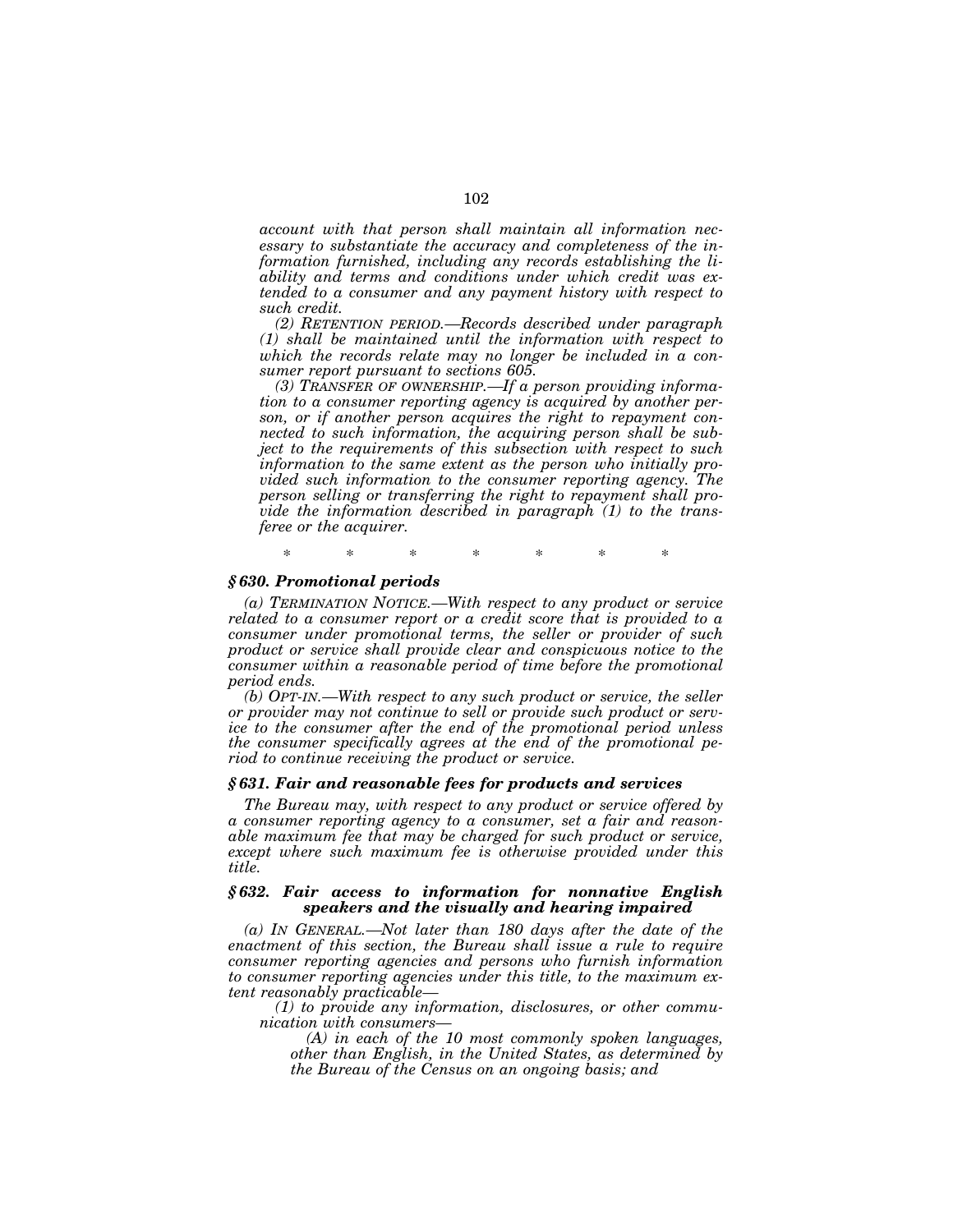*(B) in formats accessible to individuals with hearing or vision impairments; and* 

*(2) to ensure that—* 

*(A) customer service representatives, including employees assigned to handle disputes or appeals under sections 611 and 623, who are available to assist consumers are highly familiar with the requirements of this title;* 

*(B) such representatives are available during regular business hours and outside of regular business hours, including evenings and weekends; and* 

*(C) at least one among such representatives is fluent in each of the 10 most commonly spoken languages, other than English, in the United States, as determined by the Bureau of the Census on an ongoing basis.* 

*(b) BUREAU CONSULTATION.—The Bureau shall consult with advocates for civil rights, consumer groups, community groups, and organizations that serve traditionally underserved communities and populations in issuing the rule described in subsection (a).* 

#### *§ 633. Nationwide consumer reporting agencies registry*

*(a) IN GENERAL.—Not later than 1 year after the date of enactment of this section, the Bureau shall establish and maintain a publicly accessible registry of consumer reporting agencies described in subsection (p) or (x) of section 603 (and any other agencies the Bureau determines provide similar services to such consumer reporting agencies) that includes current contact information of each such agency, including the Internet website address of the Internet website described under section 611(h), and information on how consumers can obtain their consumer report, credit scores, or educational credit scores (as applicable) by toll-free telephone, postal mail, or electronic means.* 

*(b) REGISTRY REQUIREMENTS.—The registry described in subsection (a) shall—* 

*(1) identify the largest agencies and the markets and demographics covered by such agencies; and* 

*(2) disclose, with respect to each agency, whether the agency is subject to the supervisory authority of the Bureau under this title.* 

*(c) INFORMATION UPDATES.—Each agency described under subsection (a) shall submit to the Bureau contact information for the registry, including any updates to such information. The Bureau shall—* 

*(1) independently verify information submitted by each agency; and* 

*(2) update the registry not less frequently than annually.* 

\* \* \* \* \* \* \*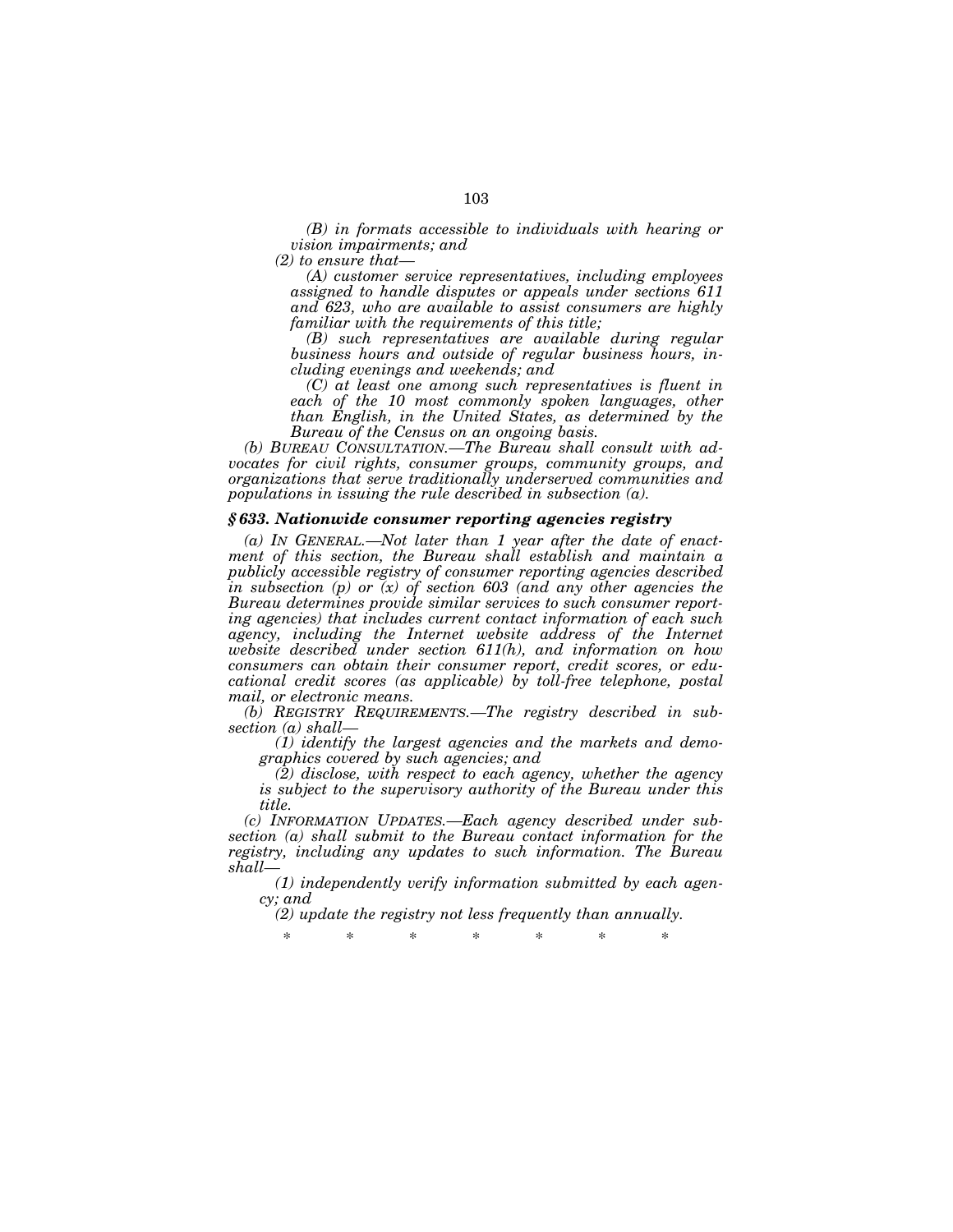## MINORITY VIEWS

H.R. 3642, the *Improving Credit Reporting for All Consumers Act,* would dramatically alter the credit reporting dispute process by creating both a new reinvestigation process and a new appeal process for reinvestigations. H.R. 3642 would impose new requirements on both credit reporting agencies and furnishers including a standard of ''completeness,'' a nebulous term that is not defined in the bill. H.R. 3642 would further grant injunctive relief for consumers and prohibit several products and sales practices employed by credit reporting agencies. Finally, the bill would mandate the creation of a registry of credit reporting agencies to be maintained by the Consumer Financial Protection Bureau (CFPB).

Committee Republicans believe the bill's reinvestigation and reinvestigation appeal processes are redundant and will be cumbersome and time-consuming for the consumer, the furnisher, and the credit reporting agency. Republicans believe the current reinvestigation process that exists, including existing rules, provide consumers with outlets to challenge the results of an investigation related to their credit reports. The processes contemplated in H.R. 3642 would not only add confusion for consumer reporting agencies but would create the potential to flood consumers with duplicative and unsolicited information. The new and undefined ''completeness'' standard exposes furnishers and credit reporting agencies to liability, similar to the CFPB's authority over "abusive" products, which will benefit the trial bar more than the consumer. "Completeness'' has never been defined or outlined in any meaningful way.

Committee Republicans also believe other provisions of H.R. 3642 are inconsistent to other proposals introduced by Committee Democrats. For example, H.R. 3642 focuses on ensuring information contained in consumer reports is ''complete'' while other bills seek to remove or mandate the removal of predictive information from the same reports—thus making a standard of "completeness" impossible to meet.

Committee Republicans agree that certain aspects of the credit reporting process need reform. Ranking Member McHenry offered a substitute amendment during the markup that would make significant strides in creating a more friendly consumer-facing credit reporting system. The Ranking Member's substitute amendment would ensure protections for victims of financial abuse, mandate the expedited removal of paid medical debt, enhance data security protections at the consumer reporting agencies, require the inclusion of public record data sources in consumer reports, and statutorily require consumer reporting agencies to register with the CFPB. Unfortunately, this substitute amendment was ruled nongermane.